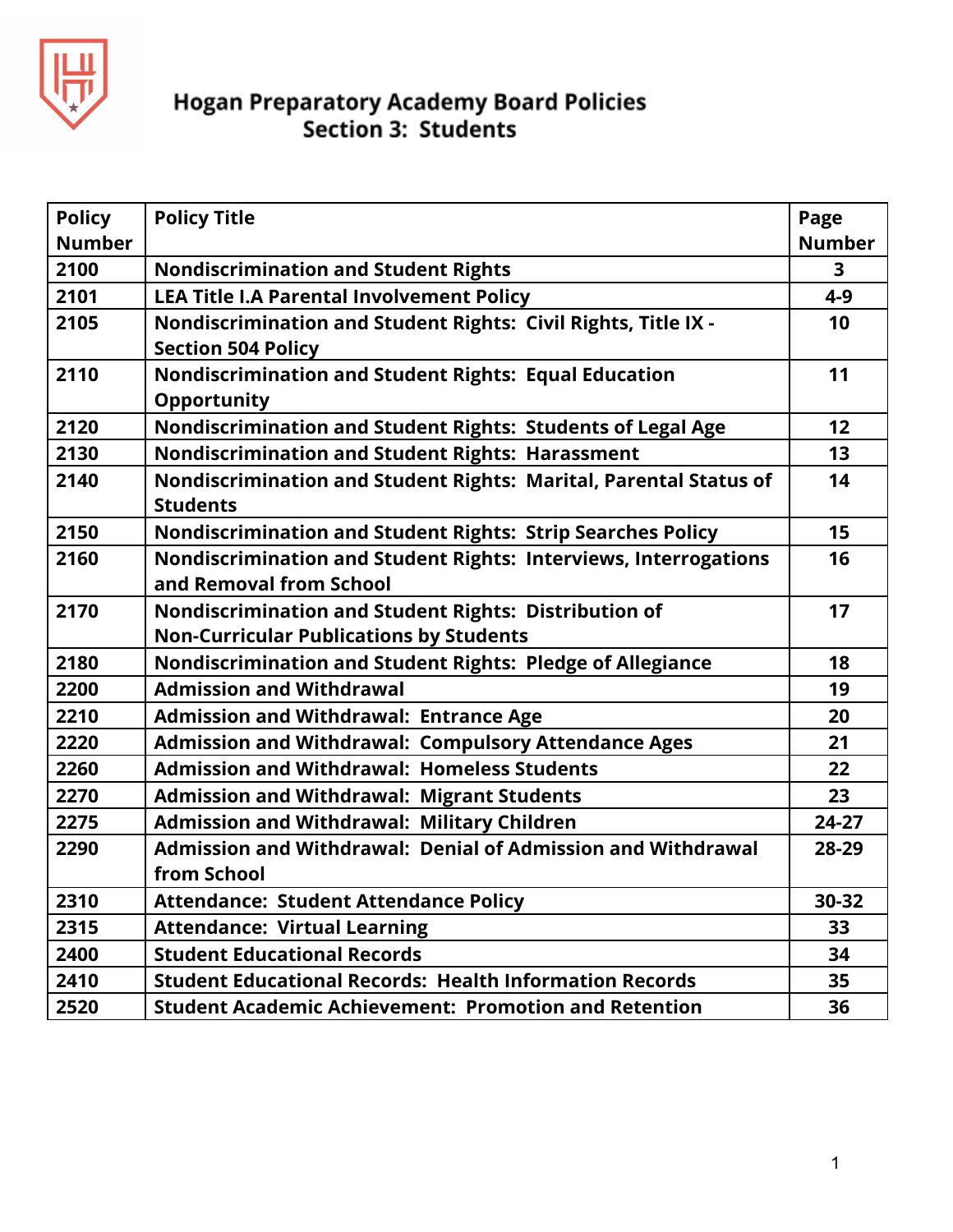

|               | <b>Policy Title</b>                                                       | Page          |
|---------------|---------------------------------------------------------------------------|---------------|
| <b>Policy</b> |                                                                           | <b>Number</b> |
| <b>Number</b> |                                                                           |               |
| 2600          | <b>Student Discipline</b>                                                 | $37 - 52$     |
| 2605          | <b>Student Discipline: Seclusion, Restraint &amp; Punishment Policy</b>   | 53-55         |
| 2641          | <b>Student Discipline: Drug-Free Schools</b>                              | 56            |
| 2651          | <b>Student Discipline: Student Dress</b>                                  | 57            |
| 2652          | <b>Student Discipline: Student Conduct on Buses</b>                       | 58            |
| 2653          | <b>Student Discipline: Student Participation in Organizations and</b>     | 59            |
|               | <b>Gangs</b>                                                              |               |
| 2655          | <b>Student Discipline: Bullying</b>                                       | 60-61         |
| 2664          | <b>Student Discipline: Enrollment or Return following Suspension</b>      | 62            |
|               | and/or Expulsion                                                          |               |
| 2670          | <b>Student Discipline: Corporal Punishment</b>                            | 63            |
| 2671          | <b>Student Discipline: Student Discipline Hearings</b>                    | 64            |
| 2672          | <b>Student Discipline: Discipline of Students with Disabilities</b>       | 65            |
| 2673          | <b>Student Discipline: Reporting of Violent Behavior</b>                  | 66            |
| 2710          | <b>Student Welfare: Reporting Student Abuse</b>                           | 67            |
| 2730          | <b>Student Welfare: Supervisor of Students</b>                            | 68            |
| 2740          | <b>Student Welfare: Student Safety</b>                                    | 69            |
| 2750          | <b>Student Welfare: Student Wellness</b>                                  | 70            |
| 2760          | <b>Student Welfare: Students in Foster Care</b>                           | $71 - 74$     |
| 2770          | <b>Student Welfare: Homeless Student Policy</b>                           | 75-80         |
| 2785          | <b>Student Welfare: Student Suicide Awareness</b>                         | 81            |
| 2810          | <b>Student Services: Guidance and Counseling Services</b>                 | 82-83         |
| 2815          | <b>Student Services: Contact and Involvement with Outside Agencies</b>    | 84            |
| 2820          | <b>Student Services: Psychological Testing of Students</b>                | 85            |
| 2830          | <b>Student Services: Health Services</b>                                  | 86            |
| 2850          | <b>Student Services: Inoculations of Students</b>                         | 87            |
| 2860          | <b>Student Services: Students with Communicable Diseases</b>              | 88            |
| 2870          | <b>Student Services: Distribution of Medicine to Students</b>             | 89-90         |
| 2880          | <b>Student Services: Student Physical Examination</b>                     | 91            |
| 2890          | <b>Student Services: Do Not Resuscitate (DNR) Order</b>                   | 92            |
| 2910          | <b>Activities and Athletics: Student Publications</b>                     | 93            |
| 2920          | <b>Activities and Athletics: Interscholastic Activities and Athletics</b> | 94            |
| 2940          | <b>Activities and Athletics: Student Group Use of School Facilities</b>   | 95            |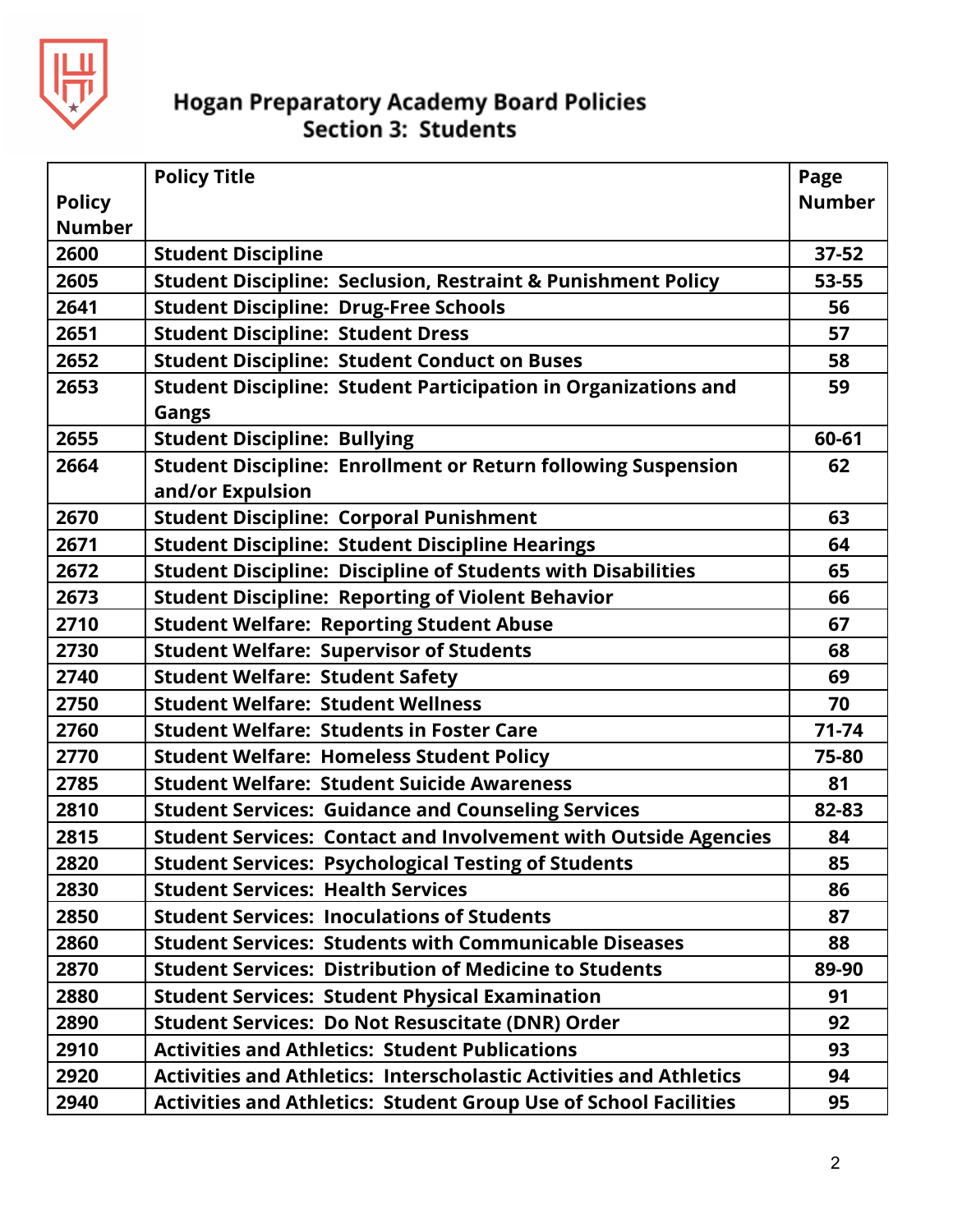

#### **POLICY 2100 – NONDISCRIMINATION AND STUDENT RIGHTS**

*(Last approved: 05/18/20)*

The Board reaffirms its belief that every student regardless of race, color, sex, national origin, age, ethnicity, religion, disability, sexual orientation or perceived sexual orientation be given equal opportunity for educational development.

The Board recognizes the importance of providing each student with a school environment conducive to intellectual, emotional and social growth through participation in a full range of educational programs and activities. Board and staff commitments ensure equal educational opportunities in course offerings, guidance and counseling, test procedures, extracurricular activities, discipline procedures and student support services.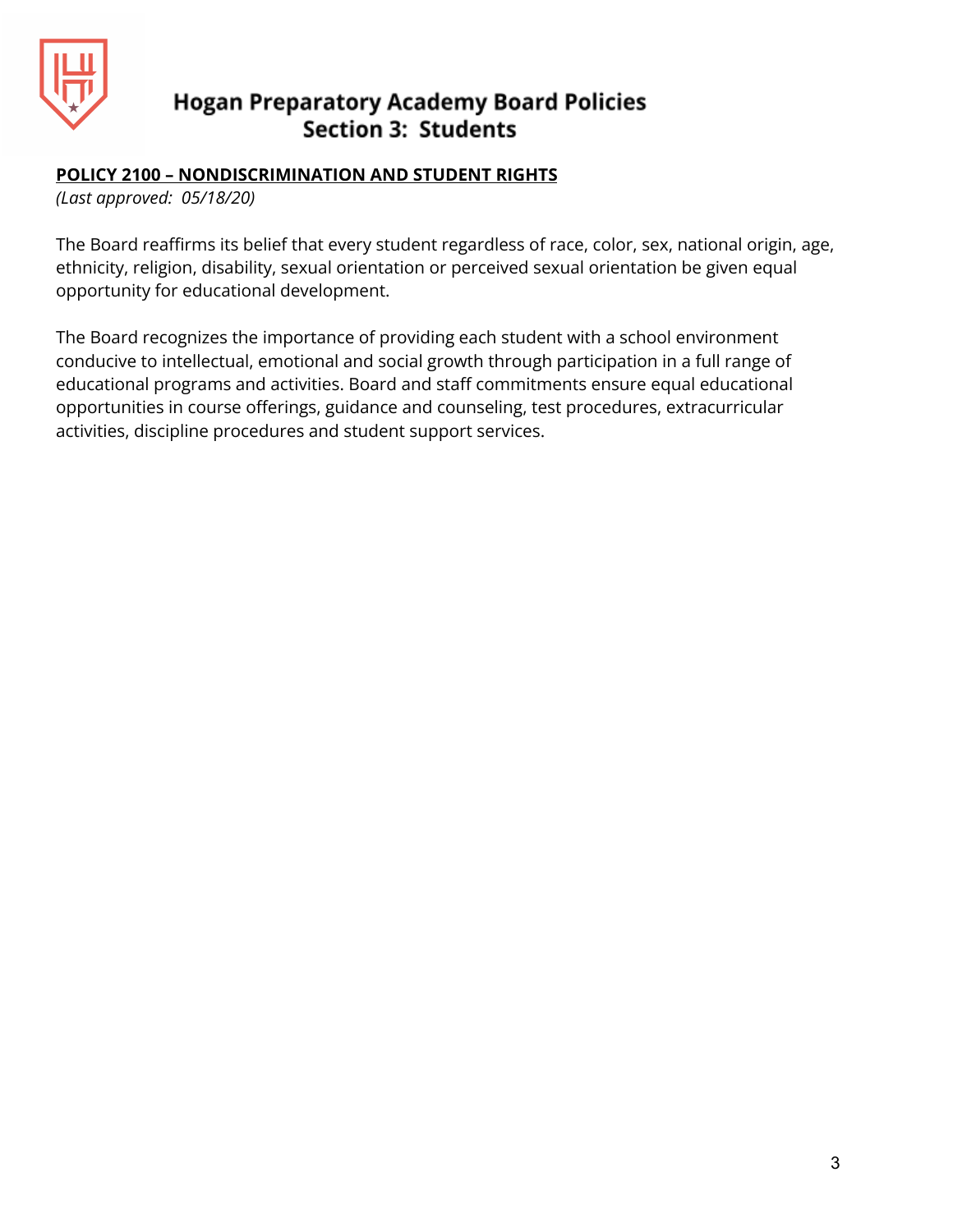

## **POLICY 2101 – LOCAL EDUCATION AGENCY TITLE I.A PARENTAL INVOLVEMENT POLICY AND SCHOOL TITLE I.A PARENTAL INVOLVEMENT POLICY**

*(Last approved: 09/27/21)*

The Governing Board of Hogan Preparatory Academy adopts the following policy effective on that date that the policy is adopted by the Board.

*In support of strengthening student academic achievement, each school that receives Title I, Part A funds must develop jointly with, agree on with, and distribute to parents and family members of participating children a written parental and family engagement policy as required by the Elementary and Secondary Education Act (ESEA), as amended by the Every Student Succeeds Act of 2015 (parental involvement policy).*

I. LOCAL EDUCATIONAL AGENCY POLICY.

In General: A local education agency may receive Title I, Part A funds only if such agency conducts outreach to all parents and family members and implements programs, activities, and procedures for the involvement of parents and family members consiste with the provisions below. Such programs, activities, and procedures shall be planned and implemented with meaningful consultations with parents of participating children.

Written Policy: Each local educational agency that receives funds under Title I, Part A shall develop jointly with, agree upon with, and distribute to, parents and family members of participating children a written parent and family engagement policy that is incorporated into the local education agency's plan developed under section 1112, establishes expectations and objective for meaningful parent and family involvement, and describes how the local educational agency will:

- Involve parents and family members in the joint development of the plan under section 1112, and the support and improvement plans under section 1111.
- Provide the coordination, technical assistance, and other support necessary to assist and build the capacity of participating schools in planning and implementing effective parent and family involvement activities to improve student academic achievement and school performance; which may include meaningful consultation with employers, business leaders, and philanthropic organizations, or individuals with expertise in effectively engaging parents and family members in education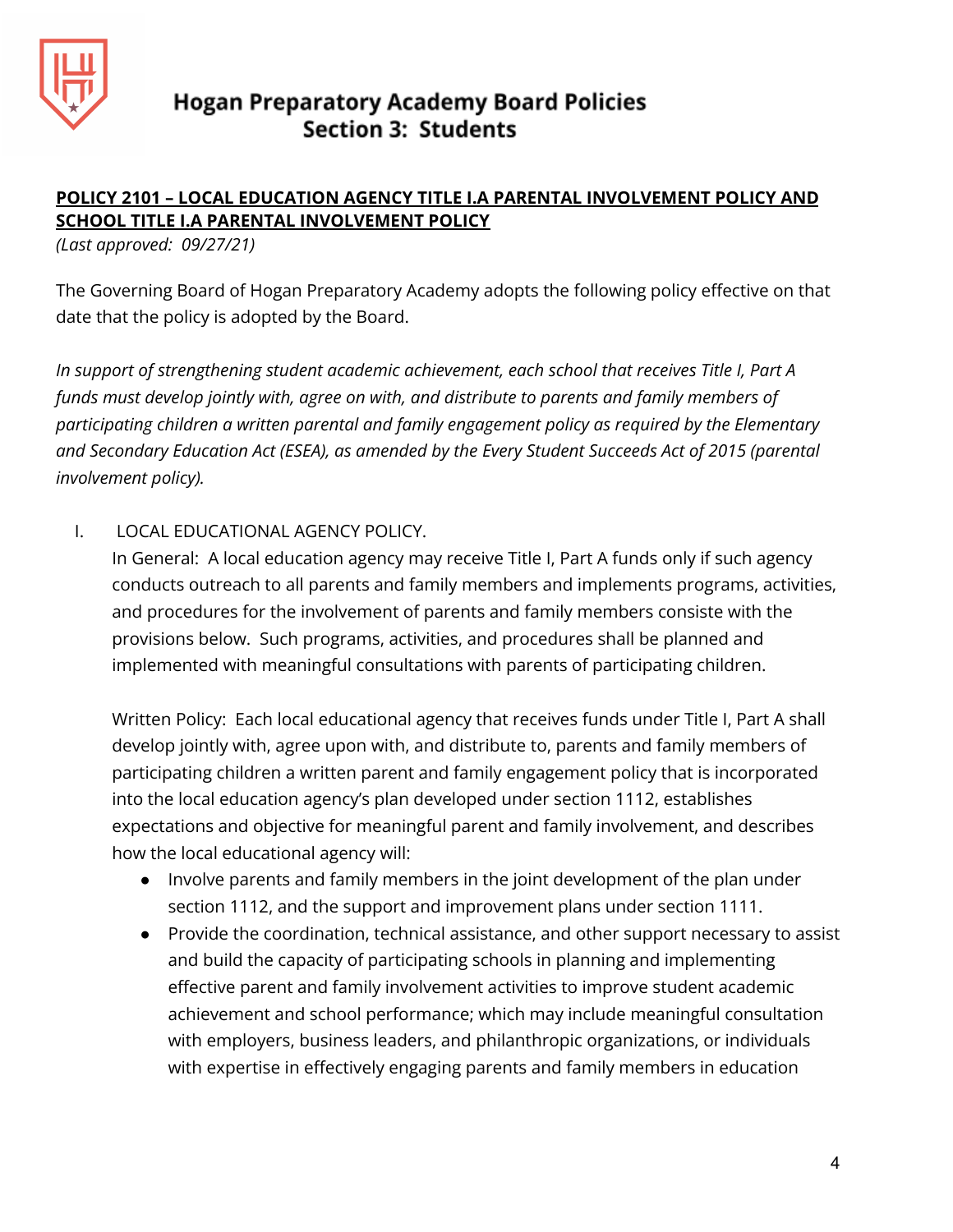

- Coordinate and integrate parent and family involvement strategies under this part with parent and family engagement strategies under relevant federal, state, and local programs such as the Head Start program, Reading First program, Early Reading First program, Even Start program, Parents as Teachers program, and Home Instruction program for Preschool Youngsters, and State-run programs?
- Conduct, with meaningful involvement of parents and family members, an annual evaluation of the content and effectiveness of the parent and family engagement policy in improving the quality of schools served under this part, including barriers to greater participation by parents in activities authorized under this section (with particular attention to parents who are economically disadvantaged, are disabled, have limited English proficiency, have limited literacy, or are of any racial or ethnic minority background); the needs of parents and family members to assist with the learning of their children, including engaging with school personnel and teachers; and strategies to support successful school and family interactions. The LEA should use the findings of such evaluation to design evidence-based strategies for more effective parental involvement, and to revise, if necessary, the parental and family engagement policies described in this section; and
- Involve parents in the activities of the schools served under Title I, Part A, which may include establishing a parental advisory board comprised of a sufficient number and representative group of parents or family members served by the local educational agency to adequately represent the needs of the population served by such agency for the purposes of developing, revising, and reviewing the parent and family engagement policy.

## Reservation of Funds:

Each local educational agency shall reserve at least 1 percent of such agency's allocation under Title I, Part A, subpart 2 to carry out parental and family involvement, including family literacy and parenting skills, (unless 1 percent of such agency's allocation under Title I, Part A, subpart 2 for the fiscal year for which the determination is made is \$5,000 or less.)

Parents of children receiving services under Title I, Part A shall be involved in the decisions regarding how funds reserved as set forth above are allocated for parental involvement activities.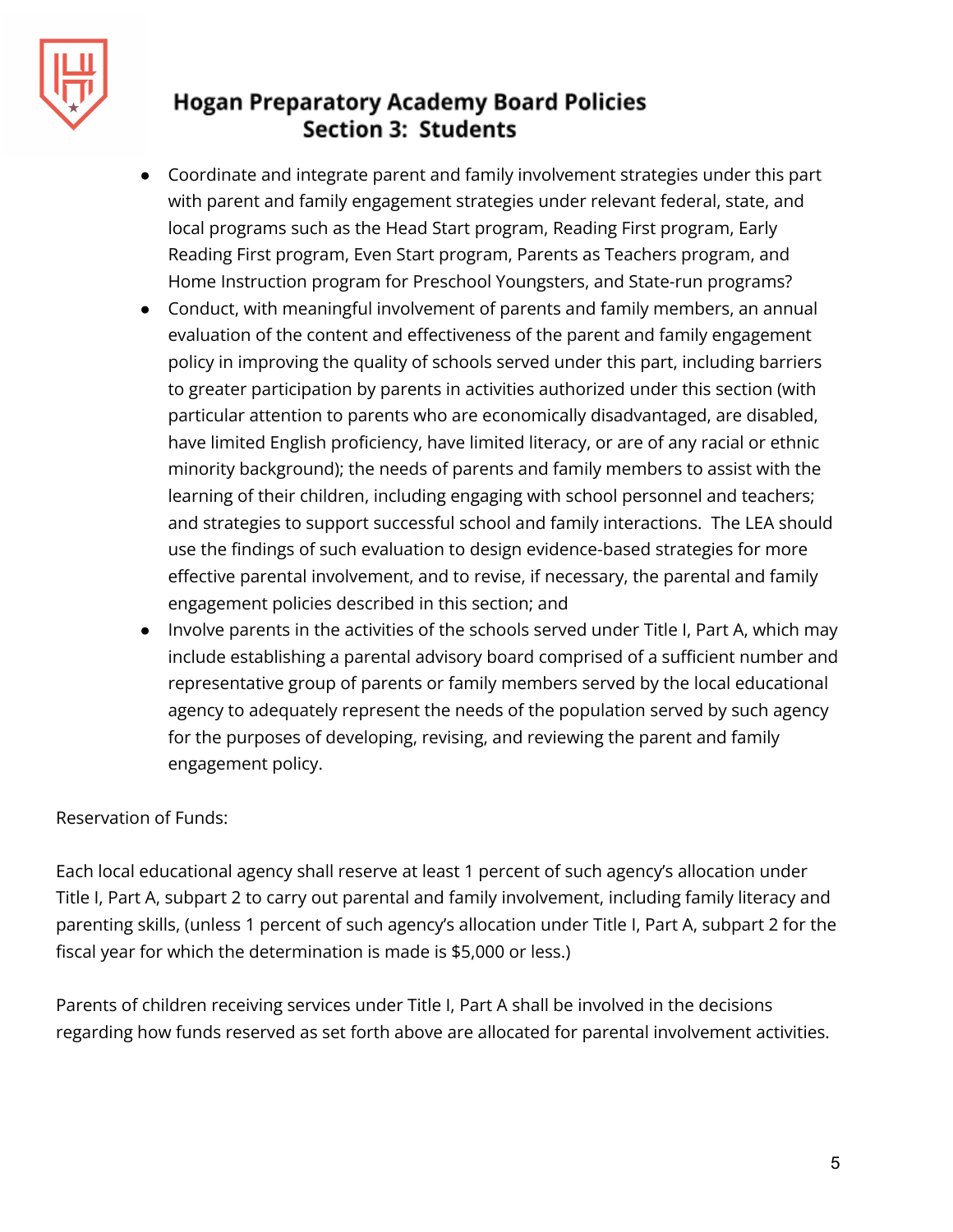

## II. SCHOOL PARENTAL INVOLVEMENT POLICY.

Each school served under Title I, Part A shall jointly develop with, and distribute to, parents and family members of participating children a written parent and family engagement policy, agreed upon by such parents, that shall describe the means for carrying out the requirements of Policy Involvement, Shared Responsibilities for High School Academic Achievement, and Building Capacity for Involvement and Accessibility.

Parents shall be notified of the policy in an understandable and uniform format and, to the extent practicable, provided in a language the parents can understand. Such policy shall be made available to the local community and updated periodically to meet the challenging needs of parents and the school.

*Special rule* - If the school has a parent and family engagement policy that applies to all parents and family members, such school may amend that policy, if necessary, to meet the requirements of this subsection.

Amendment - If the local educational agency has a school-district level parental and family engagement policy that applies to all parents and family members in all schools served by the local educational agency, such agency may amend that policy, if necessary, to meet the requirements of this subsection.

*Parental comments* - If the plan under section 1112 is not satisfactory to the parents of participating children, the local educational agency shall submit any parent comments with such plan when such local educational agency submits the plan to the State.

## Policy Involvement.

Each school served under Title I, Part A shall:

(1) Convene an annual meeting, at a convenient time, at the beginning of the school year, to which all parents of participating children shall be invited and encouraged to attend, to inform parents of their school's participation under Title I, Part A and to explain Title I, Part A, its requirements, and their right to be involved. The school shall have sign-in sheets for this meeting and retain such sign-in sheets, the agenda for the meeting and minutes of the meeting for audit purposes by DESE;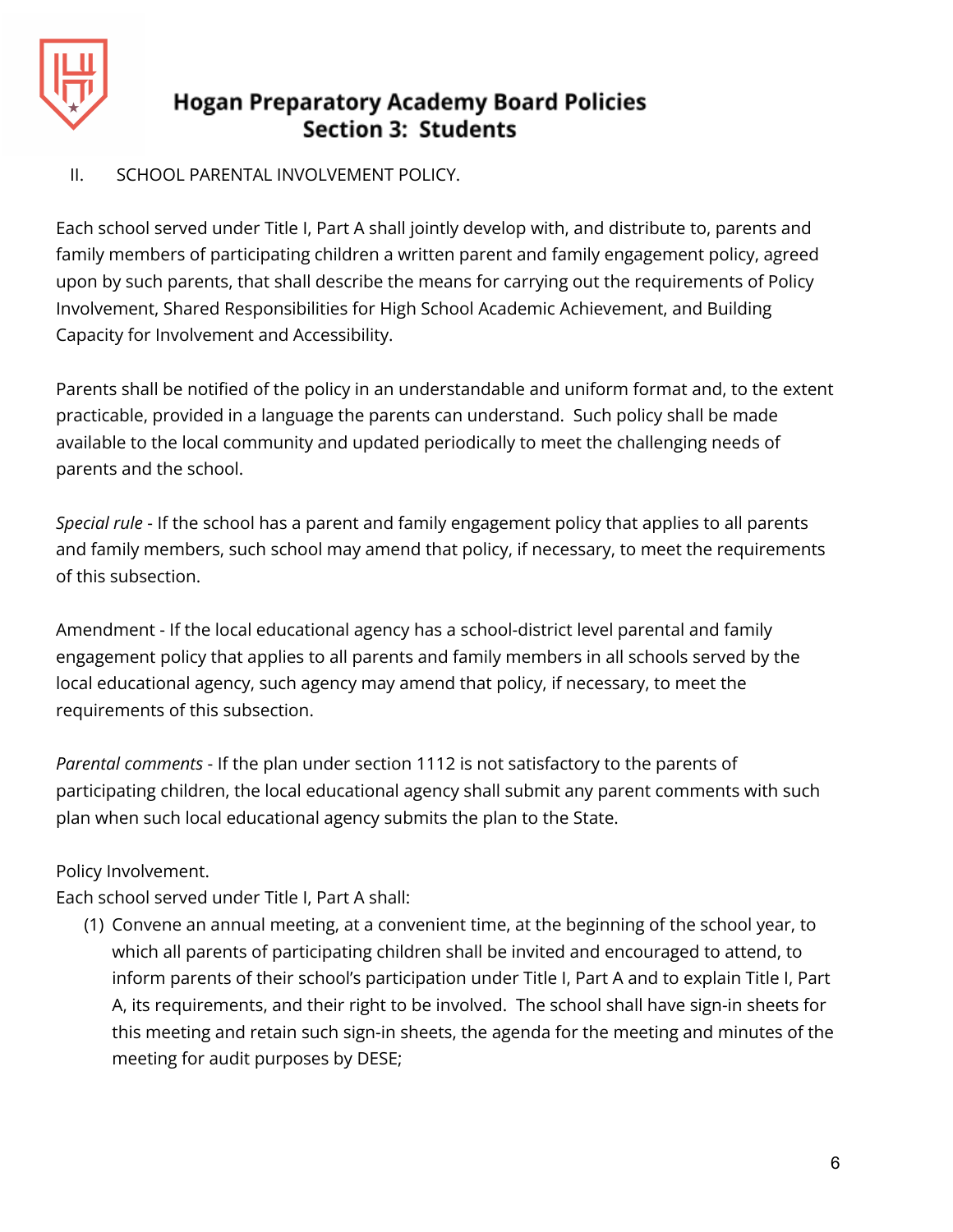

- (2) Offer a flexible number of meetings, such as meetings in the morning or evening and may provide with funds provided under this part, transportation, child care, or home visits, as such services relate to parental involvement;
- (3) Involve parents, in an organized, ongoing, and timely way, in the planning, review, and improvement of programs under this part, including the planning, review, and improvement of the school parent and family engagement policy and the joint development of the schoolwide program plan under section 1114(b), except that if a school has in place a process for involving parents in the joint planning and design of its programs, the school may use that process, if such process includes an adequate representation of parents and participating children;
- (4) Provide parents of participating children
	- (a) Timely information about programs under this part;
	- (b) A description and explanation of the curriculum in use at the school, the forms of academic assessment used to measure student progress, and the achievement levels of the challenging State academic standards; and
	- (c) If requested by parents, opportunities for regular meetings to formulate suggestions and to participate, as appropriate, in decisions relating to the education of their children, and respond to any such suggestions as soon as practicably possible; and
- (5) If the schoolwide program plan under section 1114(b) is not satisfactory to the parents of participating children, submit any parent comments on the plan when the school makes the plan available to the local educational agency.

Shared Responsibilities for High Student Academic Achievement.

As a component of the school-level parent and family engagement policy, each school served under this part shall jointly develop with parents for all children served under this part a school-parent compact that outlines how parents, the entire school staff, and students will share the responsibility for improved student academic achievement and the means by which the school and parents will build and develop a partnership to help children achieve the State's high standards. Such compact shall:

(1) Describe the school's responsibility to provide high-quality curriculum and instruction in a supportive and effective learning environment that enables the children served under this part to meet the challenging State academic standards, and the ways in which each parent will be responsible for supporting their children's learning; volunteering in their children's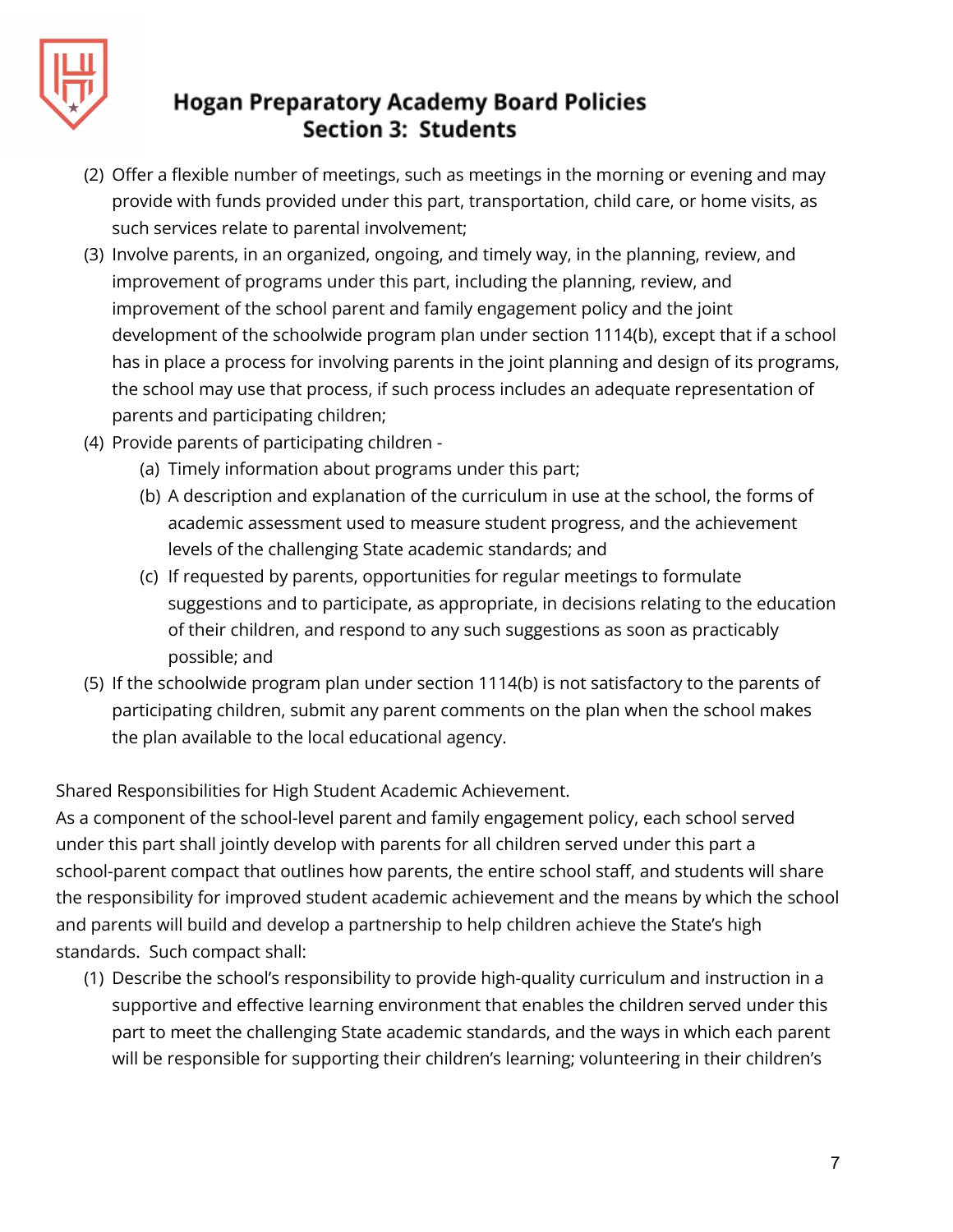

classroom; and participating, as appropriate, in decisions relating to the education of their children and positive use of extracurricular time; and

- (2) Address the importance of of communication between teachers and parents on an on-going basis through, at a minimum:
	- (a) Parent-teacher conferences in elementary schools, at least annually during which the compact shall be discussed as the compact relates to the individual child's achievement;
	- (b) Frequent reports to parents on their children's progress; and
	- (c) Reasonable access to staff, opportunities to volunteer and participate in their child's class, and observation of classroom activities; and
	- (d) Ensuring regular two-way meaningful communication between family members and school staff, and, to the extent practicable, in a language that family members can understand.

## Building Capacity for Involvement.

To ensure effective involvement of parents and to support a partnership among the school involved, parents and the community to improve student academic achievement, each school and local educational agency assisted under Title I, Part A:

- (1) Shall provide assistance to parents of children served by the school or local educational agency, as appropriate, in understanding such topics as the challenging State academic standards, State and local academic assessments, the requirements of this part, and how to monitor a child's progress and work with educators to improve the achievement of their children;
- (2) Shall provide materials and training to help parents work with their children to improve their children's achievement, such as literacy training and using technology (including education about the harms of copyright piracy), as appropriate, to foster parental involvement;
- (3) Shall educate teachers, specialized instructional support personnel, principals, and other School Leaders, and other staff, with the assistance of parents, in the value and utility of contributions of parents, and in how to reach out to, communicate with, and work parents as equal partners, implement and coordinate parent programs, and build ties between parents and the school;
- (4) Shall, to the extent feasible and appropriate, coordinate and integrate parent involvement programs and activities with other Federal, State, and local programs, including Head Start, Reading First, Early Reading First, Even Start, the Home Instruction Programs for Preschool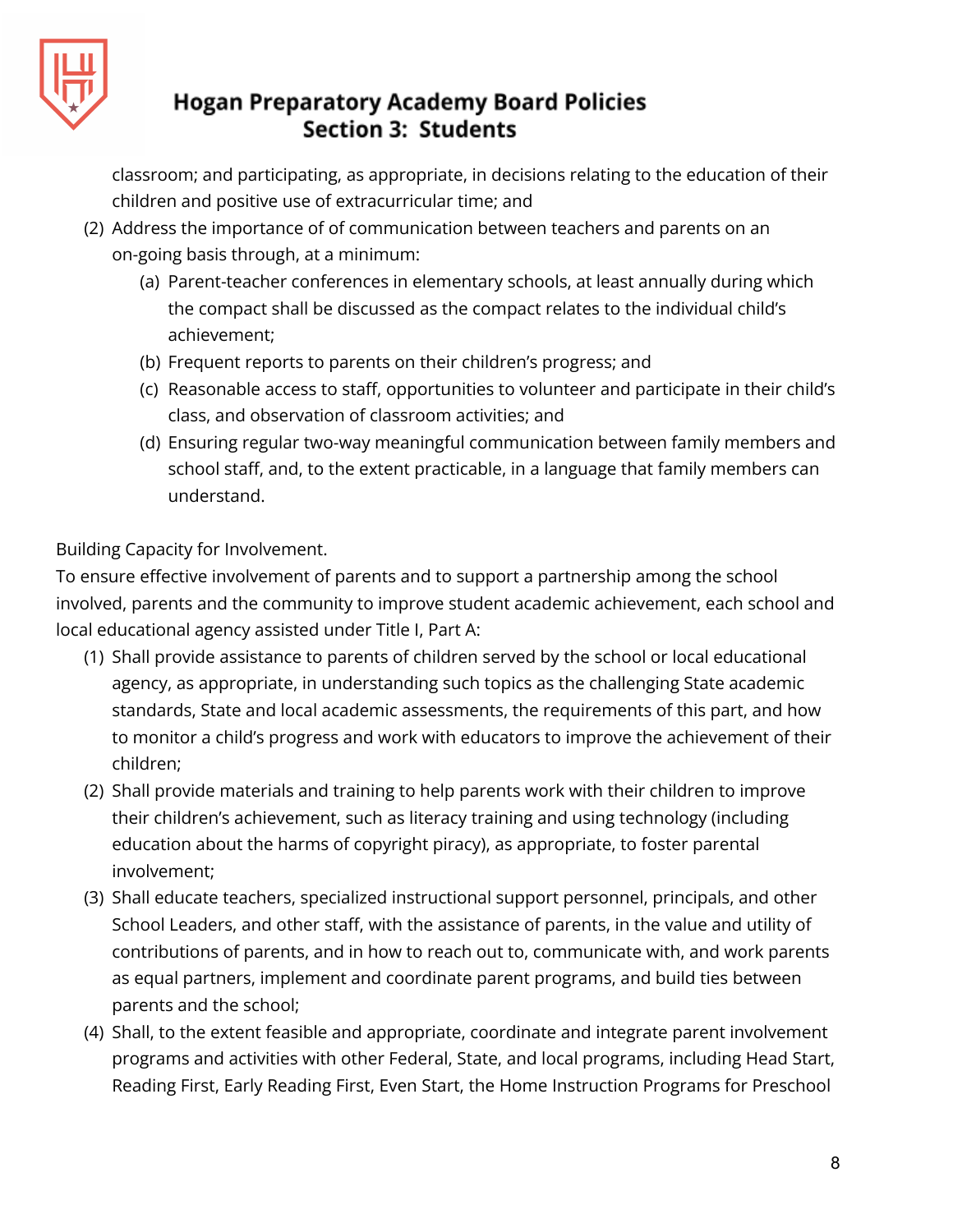

Youngsters, the Parents as Teachers Program, and the public preschool and other programs, and conduct other activities, such as parent resource centers, that encourage and support parents in more full participating in the education of their children;

- (5) Shall ensure that information related to school and parent programs, meetings, and other activities is sent to the parents of participating children in a format and, to the extent practicable, in a language the parents can understand;
- (6) May involve parents in the development of training for teachers, principals, and other educators to improve the effectiveness of such training;
- (7) May provide necessary literacy training from funds received under this part if the local educational agency has exhausted all other reasonably available sources of funding for such training;
- (8) May pay reasonable and necessary expenses associated with local parental involvement activities, including transportation and child care costs, to enable parents to participate in school-related meetings and training sessions;
- (9) May train parents to enhance the involvement of other parents;
- (10) May arrange school meetings at a variety of times, or conduct in-home conferences between teachers or other educators, who work directly with participating children, with parents who are unable to attend such conferences at school, in order to maximize parental involvement and participation;
- (11) May adopt and implement model approaches to improving parental involvement;
- (12) May establish a districtwide parent advisory council to provide advice on all matters related to parental involvement in programs supported under this section;
- (13) May develop appropriate roles for community-based organizations and businesses in parent involvement activities; and
- (14) Shall provide such other reasonable support for parental involvement activities under this section as parents may request.

## III. ACCESSIBILITY.

In carrying out the parent and family engagement requirements, local educational agencies and schools, to the extent practicable, shall provide full opportunities for the informed participation of parents and family members including parents and family members who have limited English proficiency, parents and family members with disabilities, and parents and family members of migratory children, including providing information and school reports required under Section 1111 in a format and, to the extent practicable, in a language such parents understand.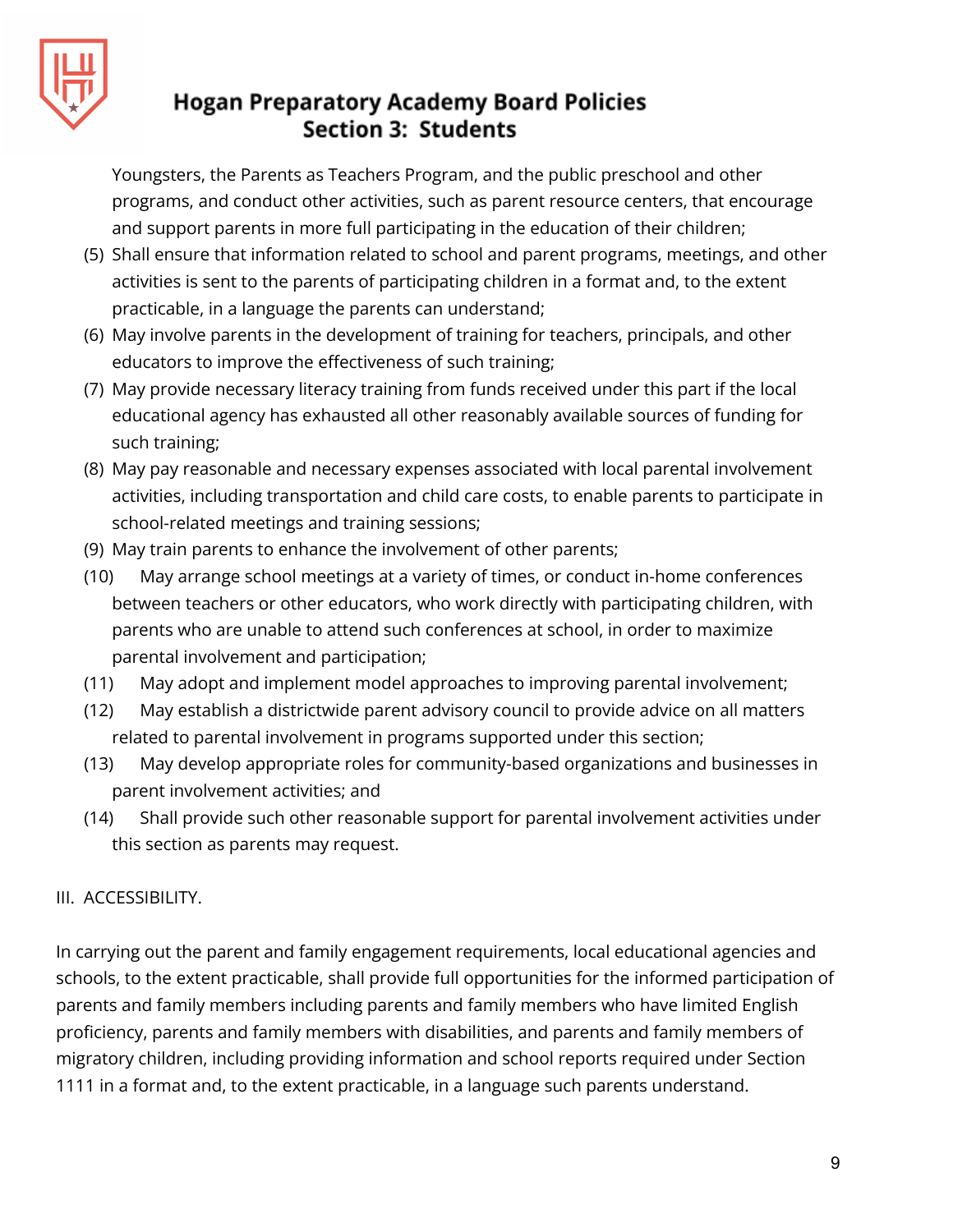

## **POLICY 2105 – CIVIL RIGHTS, TITLE IX, SECTION 504 POLICY**

*(Last approved: 12/14/20)*

The Board of Hogan Preparatory Academy agrees to adopt the following policy regarding compliance with Title IX, Section 504:

- 1. Title VI of the Civil Rights Act of 1964, as amended[1], prohibiting discrimination on the basis of race, color, or national origin in programs and activities receiving Federal financial assistance.
- 2. Section 504 of the Rehabilitation Act of 1973 (Section 504), as amended[2], prohibiting discrimination on the basis of disability in programs and activities receiving Federal financial assistance.
- 3. Title IX of the Education Amendments of 1972 (Title IX), as amended[3], prohibiting discrimination on the basis of sex in educational programs and activities receiving Federal financial assistance. The provisions of Title IX apply to students with regard to educational opportunities and freedom from harassment, employees with regard to employment opportunities and freedom from harassment, and to individuals with whom the Board does business.
- 4. The Age Discrimination Act of 1975, as amended[4], prohibiting discrimination on the basis of age in programs or activities receiving Federal financial assistance.
- 5. All regulations, guidelines, and standards lawfully adopted under the above statutes by the United States Department of Education.

The School shall appoint an administrator(s) to assure compliance with Title VI of the Civil Rights Act of 1964, Section 504 of the Rehabilitation Act of 1973, Title IX of the Education Amendments of 1972, and the Age Discrimination Act of 1975.

The School may designate only one employee to serve as both the Title IX and Section 504 Coordinator. That individual must assume the responsibilities of both coordinators.

It is the policy of the School to process all grievances fairly and expeditiously, with the intent of resolving them in a mutually agreeable manner.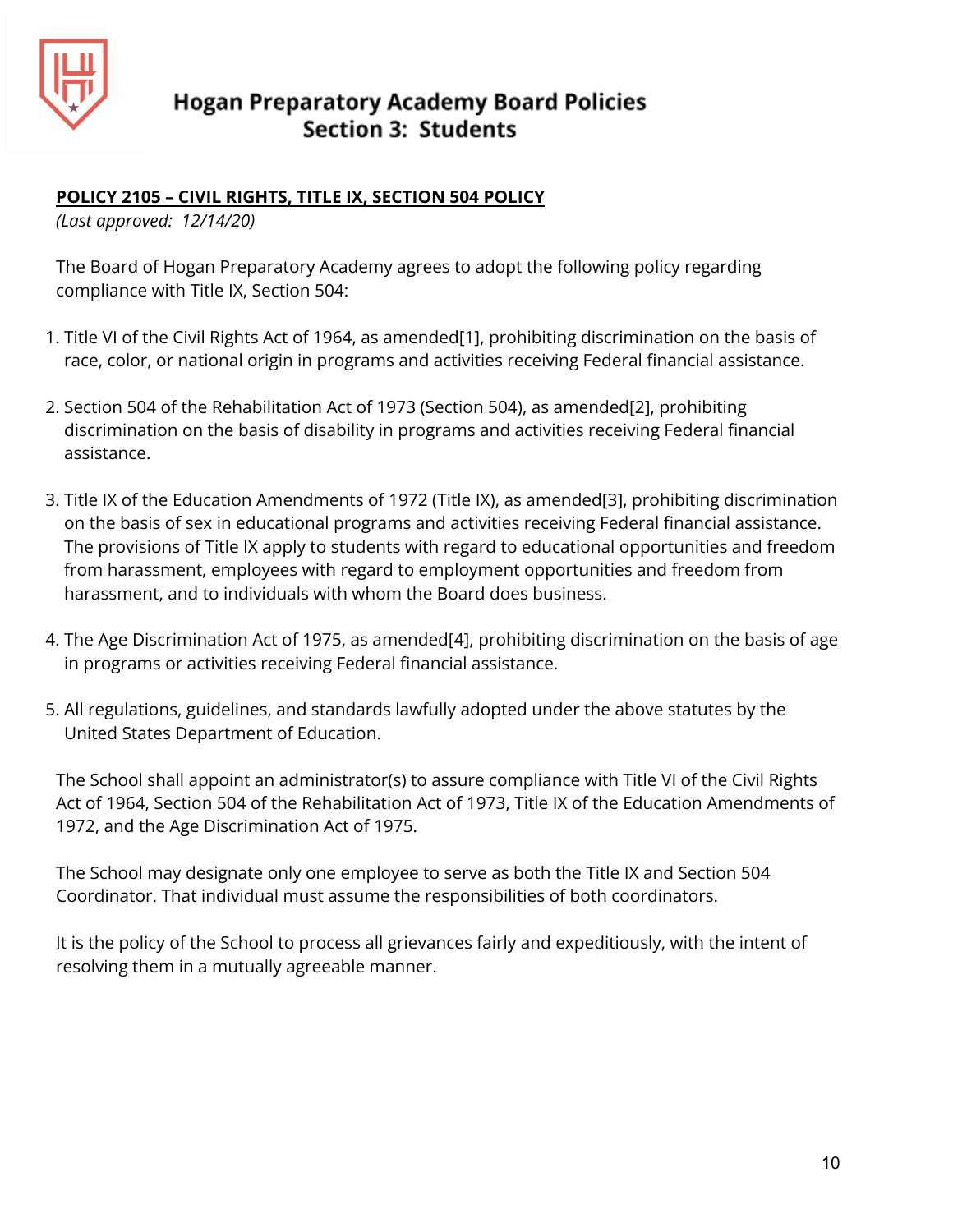

#### **POLICY 2110 – NONDISCRIMINATION AND STUDENT RIGHTS: EQUAL EDUCATIONAL OPPORTUNITY**

*(Last approved: 05/18/20)*

It is the policy of the Board to provide a free and appropriate education for students with disabilities. Students with disabilities are those who, because of certain atypical characteristics, have been identified by professionally qualified personnel as requiring special educational planning and services. Students with disabilities will be identified on the basis of physical, health, sensory, and/or emotional handicaps, behavioral problems or observable exceptionalities in mental ability. It is possible that a student may have more than one type of disability.

Hogan Prep's programs and services available to meet the needs of these students will be in accordance with The Individuals with Disabilities Education Act, The Education for All Handicapped Students Act of 1975, The Rehabilitation Act of 1973, Section 504, and 162.670 - .995 RSMo., Missouri Special Education Services. In addition, the identification of students with disabilities and the services provided by Hogan Prep will be in accordance with the regulations and guidelines of the Missouri Department of Elementary and Secondary Education's Current Plan for Part B of The Education of the Handicapped Act, as amended. (See Policy and Regulation 6250 - Instruction for Students with Disabilities.)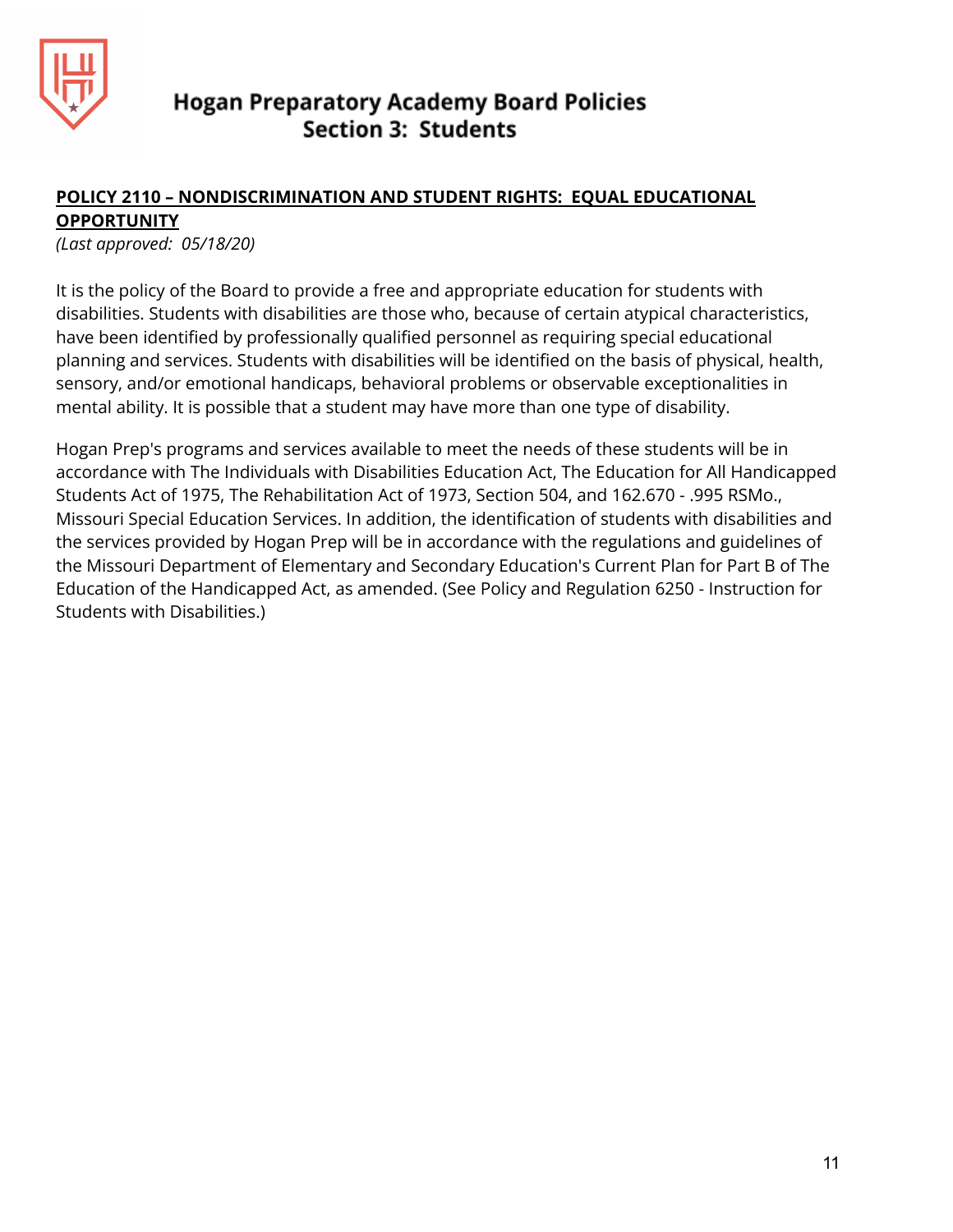

## **POLICY 2120 – NONDISCRIMINATION AND STUDENT RIGHTS: STUDENTS OF LEGAL AGE**

*(Last approved: 05/18/20)*

Upon attainment of the age of eighteen (18), students will be deemed to be adults for purposes of educational records, placement and reporting.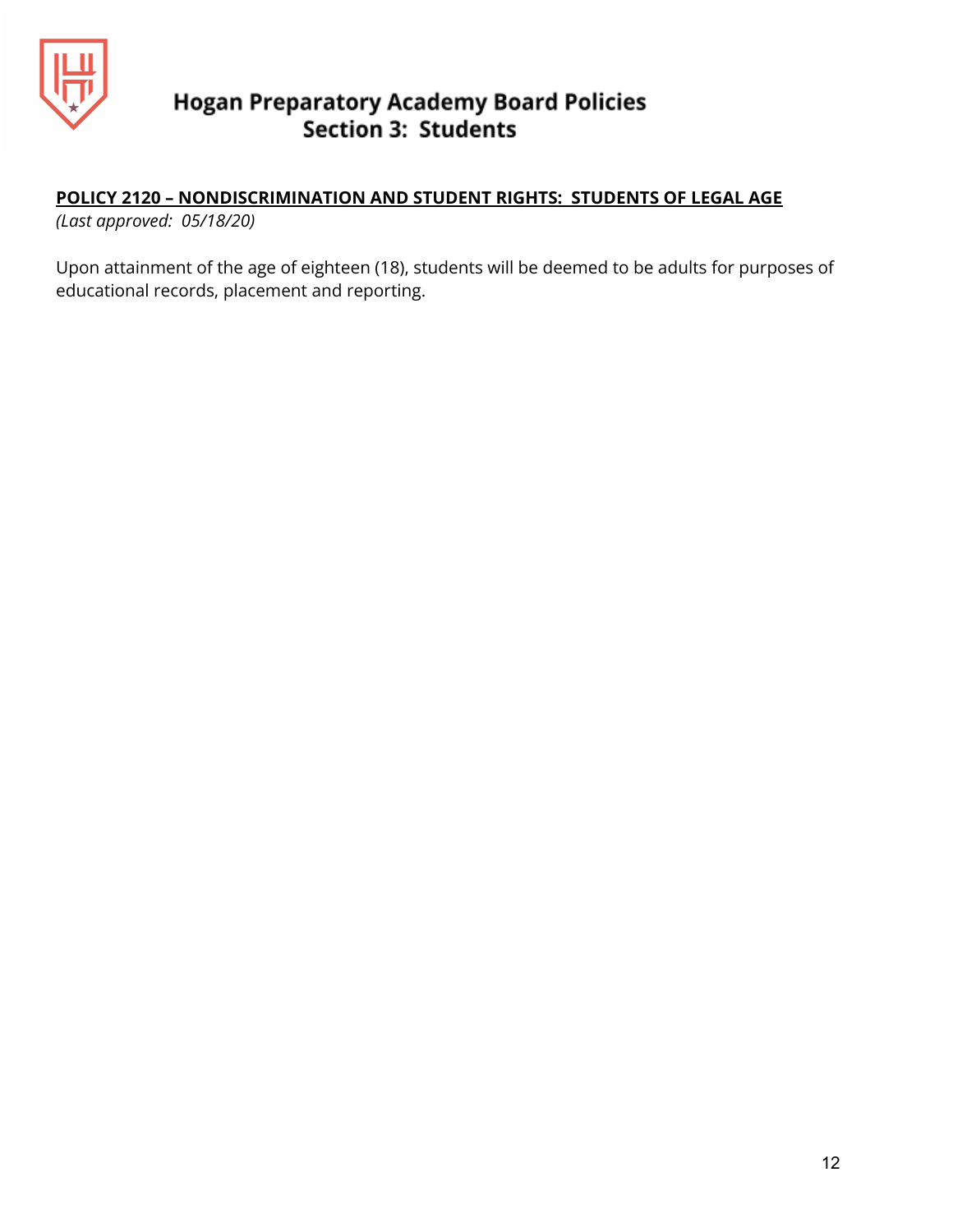

#### **POLICY 2130 – NONDISCRIMINATION AND STUDENT RIGHTS: HARASSMENT**

*(Last approved: 05/18/20)*

It is the policy of Hogan Prep to maintain a learning environment that is free from harassment because of an individual's race, color, sex, national origin, ethnicity, disability, sexual orientation, or perceived sexual orientation. Hogan Prep prohibits any and all forms of unlawful harassment and discrimination because of race, color, sex, national origin, ethnicity, disability, sexual orientation, or perceived sexual orientation.

It shall be a violation of HPA policy for any student, teacher, administrator, or other school personnel to harass or unlawfully discriminate against a student through conduct of a sexual nature, or regarding race, color, national origin, ethnicity, disability, sexual orientation, or perceived sexual orientation as defined by this Policy.

It shall also be a violation of School policy for any teacher, administrator, or other school personnel to tolerate sexual harassment or harassment because of a student's race, color, national origin, ethnicity, disability, sexual orientation, or perceived sexual orientation, as defined by this Policy, by a student, teacher, administrator, other school personnel, or by any third parties who are participating in, observing, or otherwise engaged in activities, including sporting events and other extracurricular activities, under the auspices of Hogan Prep.

For purposes of this Policy, the term "school personnel" includes school board members, school employees, agents, volunteers, contractors, or persons subject to the supervision and control of Hogan Prep.

Hogan Prep will act to promptly investigate all complaints, either formal or informal, verbal or written, of unlawful harassment or unlawful discrimination because of race, color, sex, national origin, ethnicity, disability, sexual orientation, or perceived sexual orientation; to promptly take appropriate action to protect individuals from further harassment or discrimination; and, if it determines that unlawful harassment or discrimination occurred, to promptly and appropriately discipline any student, teacher, administrator, or other school personnel who is found to have violated this Policy, and/or to take other appropriate action reasonably calculated to end the harassment/discrimination.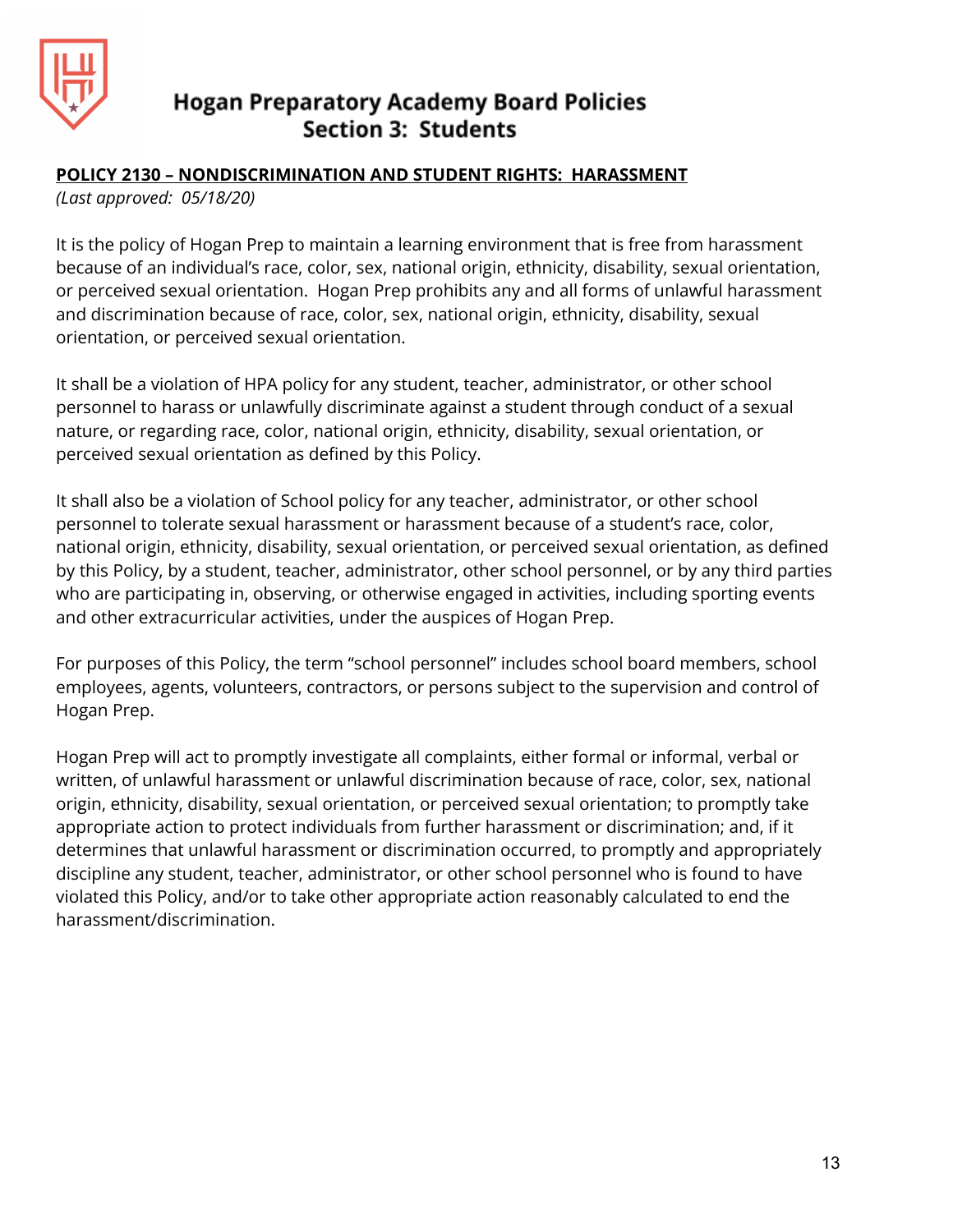

## **POLICY 2140 – NONDISCRIMINATION AND STUDENT RIGHTS: MARITAL, PARENTAL STATUS OF STUDENTS**

*(Last approved: 05/18/20)*

Students who are married, pregnant or who have given birth will be treated in a like manner as other students with respect to academic matters, student activities and other educational benefits provided by Hogan Prep.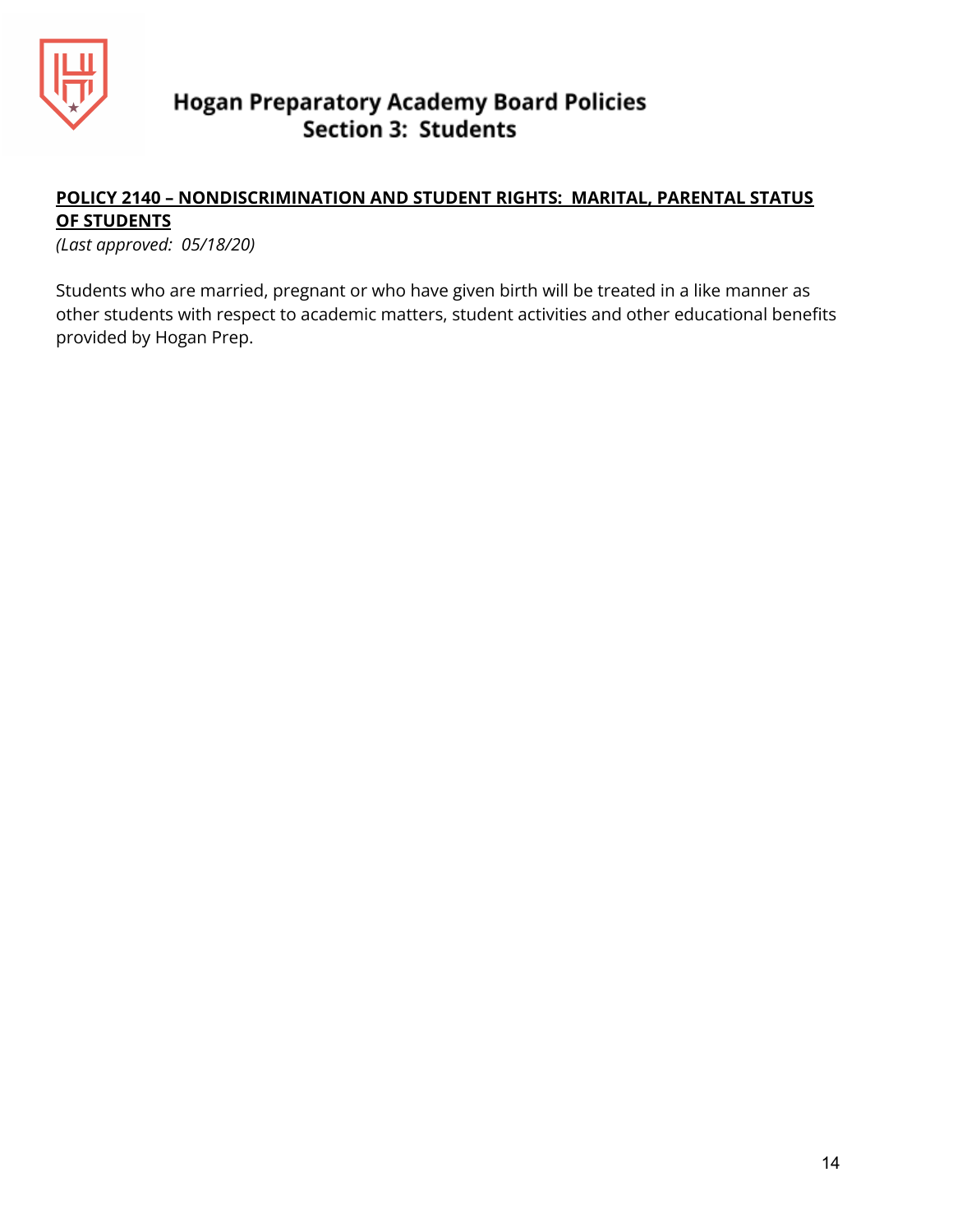

## **POLICY 2150 – STRIP SEARCHES POLICY**

*(Last approved: 12/14/20)*

The Hogan Prep Board adopts the following policy on strip searches.

Section 1. Strip Searches

Section 1.1. No employee or volunteer at the school shall perform a strip search of any student of the school.

Section 1.2. A student may be strip searched by or under the authority of a commissioned law enforcement officer.

Section 1.3. A student may be strip searched by a school employee only if a commissioned law enforcement office is not immediately available and if the school employee reasonably believes that a student possesses a weapon, explosive, or substance that poses an imminent threat of physical harm to himself or herself or another person.

Section 1.4. If a student is strip searched by an employee of the school or a commissioned law enforcement officer, the school will attempt to notify the student's parent or guardian as soon as possible.

Section 1.5. For the purposes of this policy, strip search means the inspection of a person's anus or genitalia, including but not limited to inspections conducted visually, manually or by means of any physical instrument. A strip search shall not include the removal of clothing in order to investigate the potential abuse or neglect of a student; give medical attention to a student; provide health services to a student; or screen a student for medical conditions.

Section 2. Emblem, Insignia or Garment

Section 2.1. No employee of or volunteer in or board member of the school shall direct a student to remove an emblem, insignia, or garment, including a religious emblem, insignia, or garment, as long as such emblem, insignia, or garment is worn in a manner that does not promote disruptive behavior.

Section 3. Violation of Policy

Section 3.1. Any employee of the school who violates Section 1 of this policy shall be immediately suspended without pay, pending an evidentiary hearing, when such employee is entitled by statute or contract to such hearing. If an employee is not entitled to such evidentiary hearing, the employee shall be suspended pending completion of due process or further disciplinary action.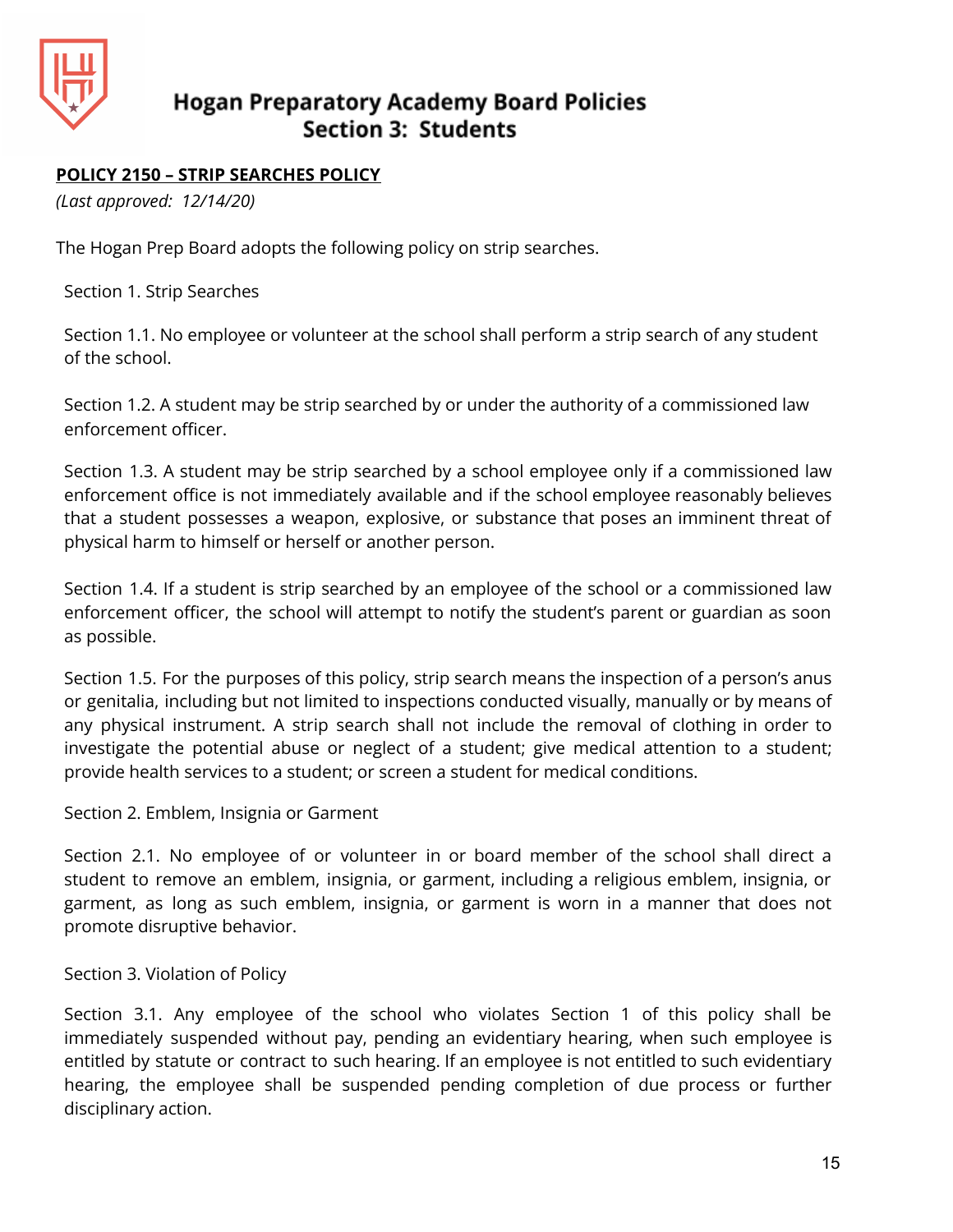

#### **POLICY 2160 – NONDISCRIMINATION AND STUDENT RIGHTS: INTERVIEWS, INTERROGATIONS AND REMOVAL FROM SCHOOL**

*(Last approved: 05/18/20)*

#### **Interview or Interrogation**

The School has legal jurisdiction over students during the school day and hours of approved extracurricular activities. The school administration is responsible for making an effort to protect each student's rights with respect to interrogations by law enforcement officials. When law enforcement officials find it necessary to question students during the school day or periods of extracurricular activities, the school principal or designee will be present and the interview will be conducted in private.

The principal will verify and record the identity of the officer or other authority and request an explanation of the need to question or interview the student at school. The principal ordinarily will make reasonable efforts to notify the student's parents/guardians.

#### **Removal of Students From School**

Before a student at school is arrested or taken into custody by a law enforcement or other legally authorized person, the principal will verify the official's authority to take custody of the student. The school principal will attempt to notify the student's parent/guardian that the student is being removed from school.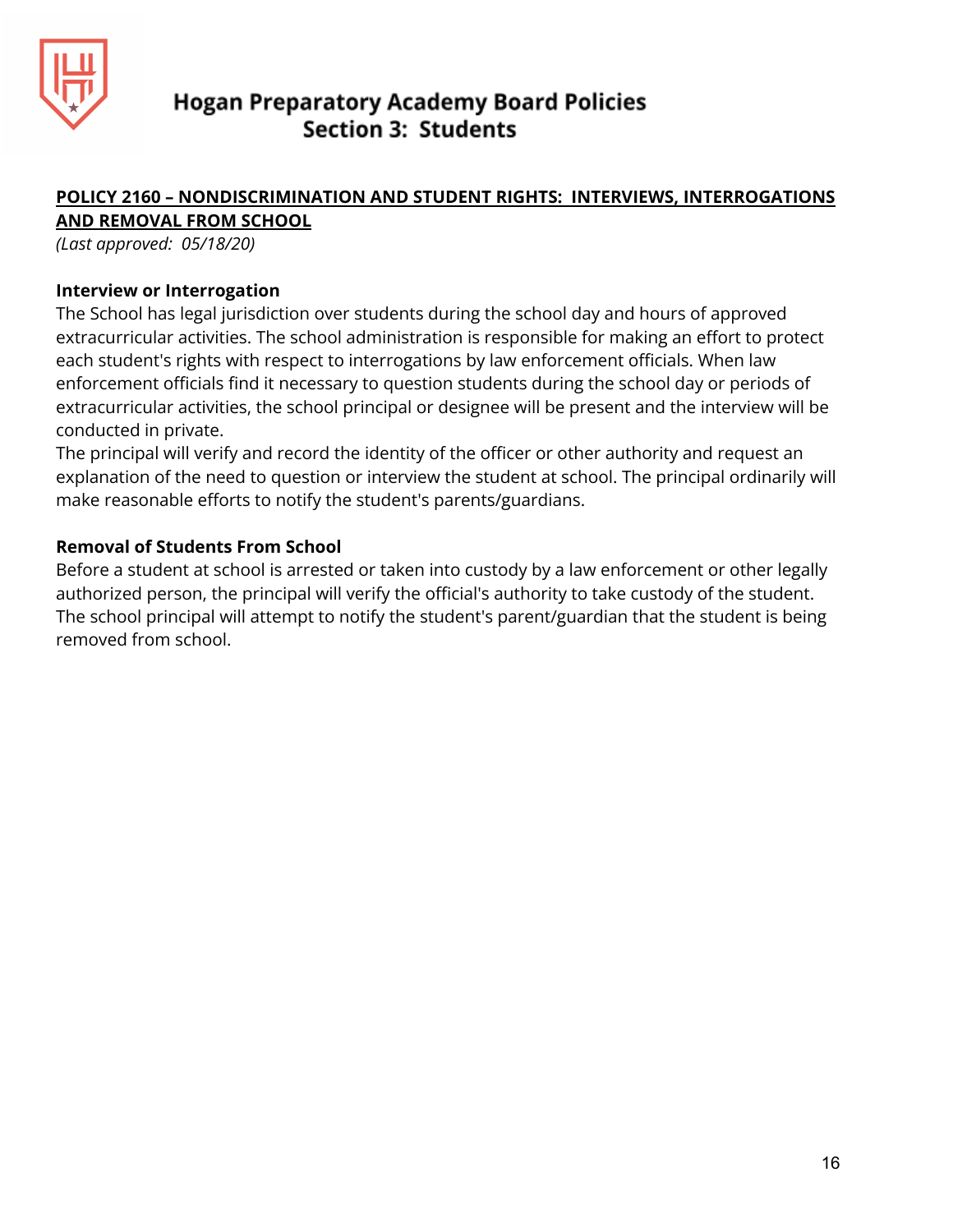

## **POLICY 2170 – NONDISCRIMINATION AND STUDENT RIGHTS: DISTRIBUTION OF NON-CURRICULAR PUBLICATIONS BY STUDENTS**

*(Last approved: 05/18/20)*

Hogan Prep recognizes that student expression regarding a variety of topics may be beneficial to HPA's educational mission. Discussion and debate regarding serious issues can engender tolerance for diverse viewpoints. Hogan Prep, however, has the obligation to ensure that student expression is consistent with HPA's educational mission. Accordingly, Hogan Prep has adopted guidelines to regulate student expression in a manner consistent with the HPA's educational goals.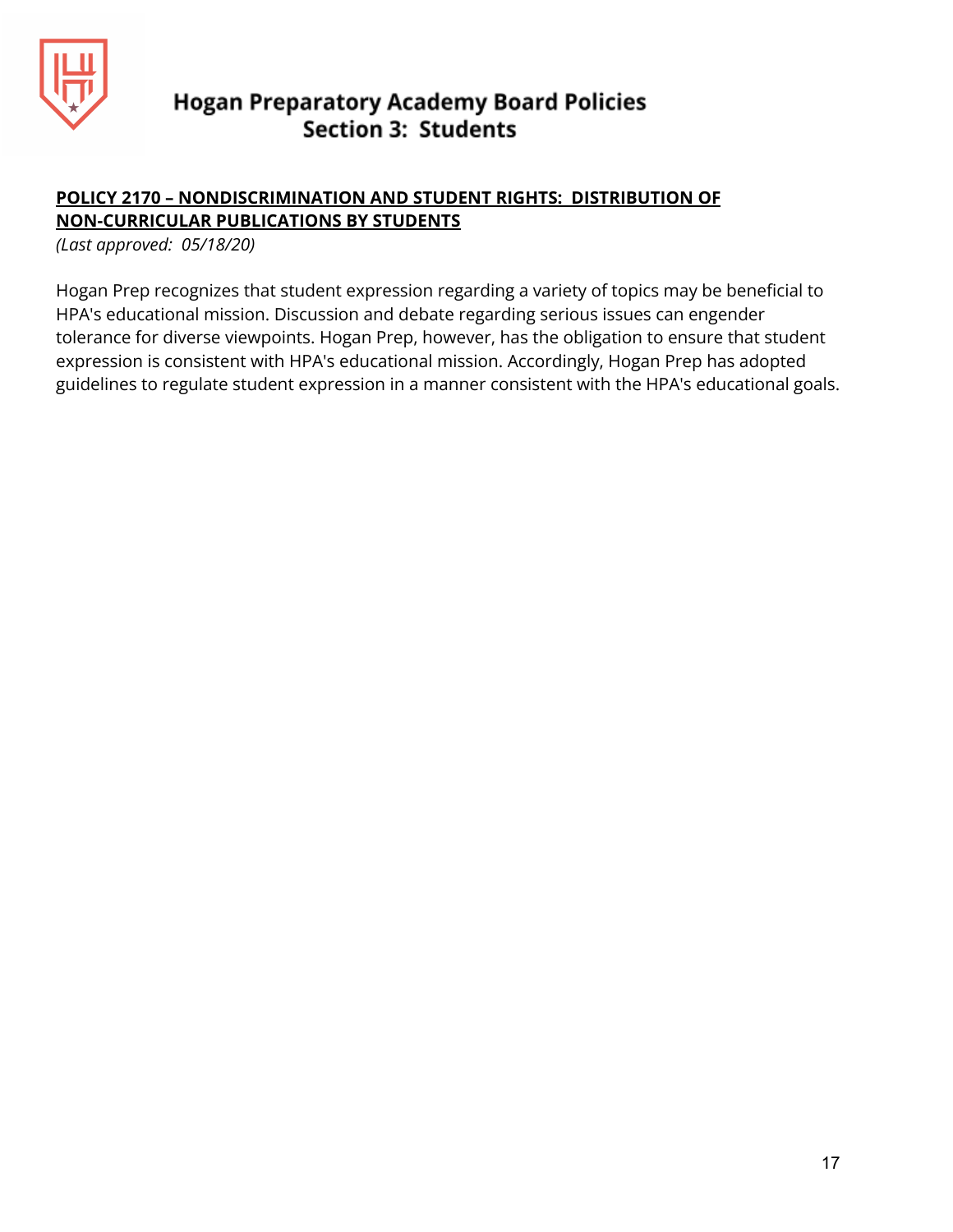

## **POLICY 2180 – NONDISCRIMINATION AND STUDENT RIGHTS: PLEDGE OF ALLEGIANCE**

*(Last approved: 12/14/20)*

The Hogan Prep Board adopts the following policy regarding the USA flag and Pledge of

Allegiance.

Section 1. Display of Flag of the United States of America

Section 1.1. The School shall display in a prominent place either inside the school entry or upon the outside of the school building or upon a pole erected in the school yard the flag of the United States of America.

Section 2. Pledge of Allegiance.

Section 2.1. The school shall ensure that the Pledge of Allegiance to the flag of the United States of America is recited in at least one scheduled class for every student enrolled in the school no less often than once per school day.

Section 2.2. No student shall be required to recite the Pledge of Allegiance.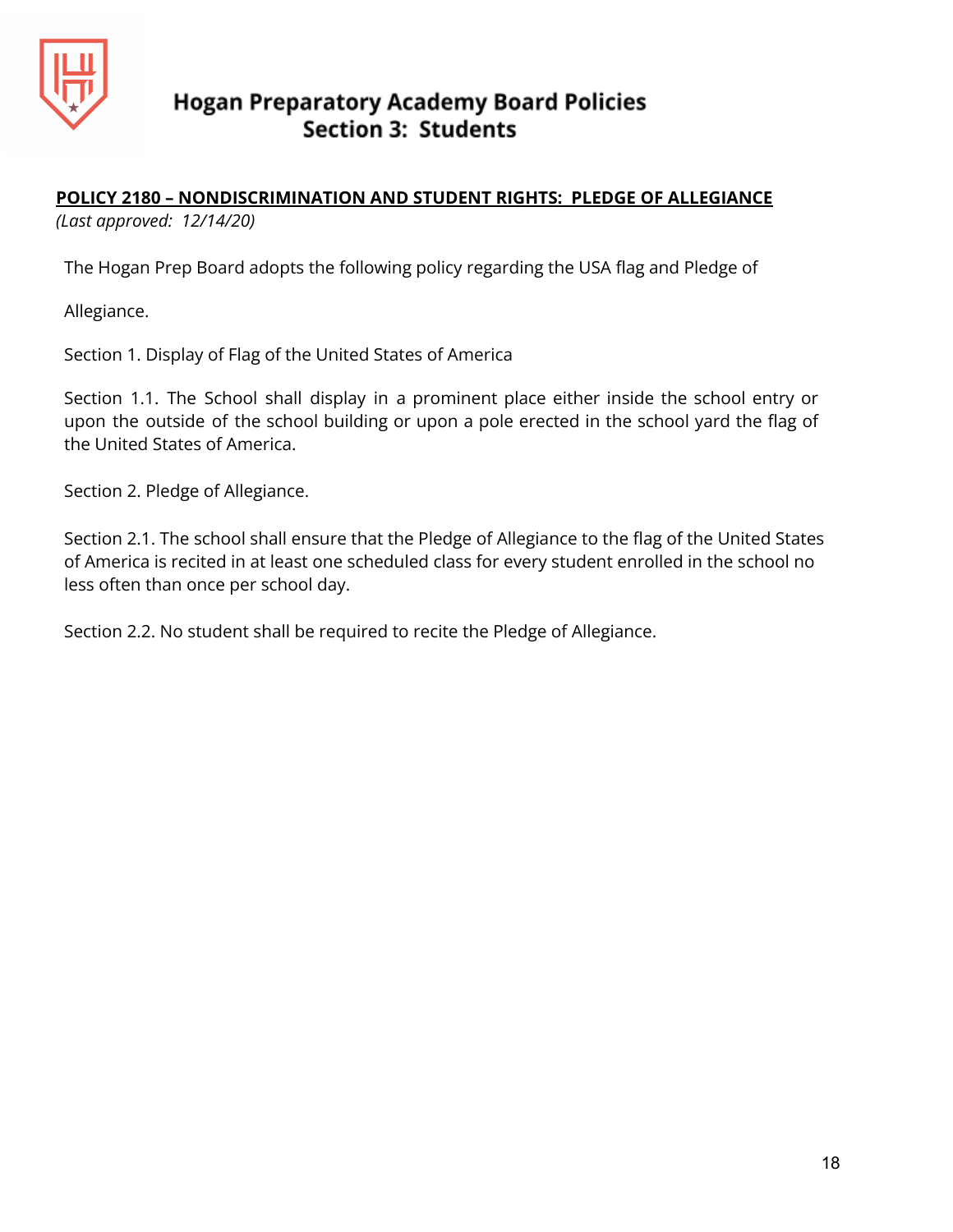

#### **POLICY 2200 – ADMISSION AND WITHDRAWAL**

*(Last approved: 05/18/20)*

Hogan Prep shall enroll only students that reside in the Kansas City Missouri School District, nonresident students eligible to attend a district's school under an urban voluntary transfer program, or nonresident students who transfer from an unaccredited district under section 167.895, RSMo, provided that the charter school is an approved charter school, as defined in section 167.895, RSMo, and subject to all other provisions of section 167.895. This charter school does not limit admission based on race, ethnicity, national origin, disability, gender, income level, proficiency in the English language or athletic ability, but may limit admission to students within a given age group or grade level.

If capacity of Hogan Prep is insufficient to enroll all students who submit an application during the open enrollment period (established in March of each year), HPA will use a lottery admissions process in order to assure all applicants an equal chance of gaining admission. A waiting list will then be established. If the number of students is equal or less than the number of openings at any grade level, all students will be enrolled on a first-come-first-served basis. Students on the waiting list will be used to fill the remaining vacancy by grade level.

Hogan Prep gives preference for admission of children whose siblings attend a Hogan Prep school or whose parents are employed by Hogan Prep and reside in the Kansas City Missouri School District.

A student will be considered officially enrolled when the student and his/her parent/guardian have completed the official admissions packet and it has been approved. Partial applications will not be considered for enrollment and may result in being placed on the waiting list if the grade level is filled.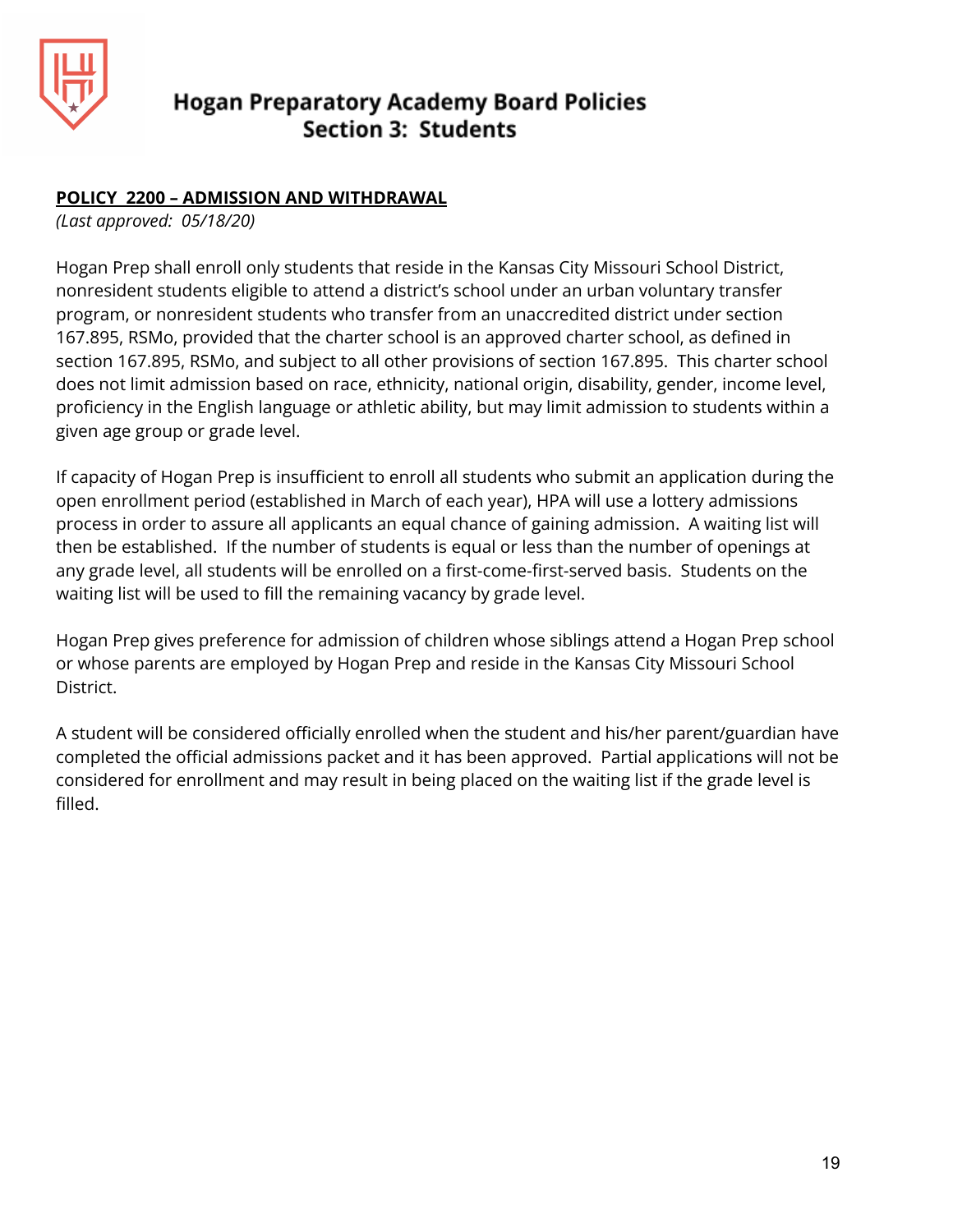

#### **POLICY 2210 – ADMISSION AND WITHDRAWAL: ENTRANCE AGE**

*(Last approved: 05/18/20)*

#### **Entrance Age for Pre-Kindergarten Programs**

If Hogan Prep chooses to maintain a pre-kindergarten program, the students must have reached the age of three (3) before August 1 of the school year beginning that calendar year to be eligible for admission.

#### **Entrance Age for Kindergarten**

To be admitted to kindergarten or to summer school prior to the student's regular term, a student must be five (5) years old before August 1st preceding entrance.

#### **Entrance Age for First Grade**

To be admitted to first grade a student must be six (6) years old before August 1st preceding entrance. However, students who have completed an accredited kindergarten program will be considered for enrollment in the first grade regardless of the August 1st cut-off date. A birth certificate will be required as proof of age.

#### **Military Dependants**

Military dependents who have completed an accredited pre-kindergarten or kindergarten program in another state may enter kindergarten or first grade regardless of age. Hogan Prep will facilitate the timely enrollment of children of military families and will ensure that they are not placed at a disadvantage due to difficulty in their transfer of education records from the previous school district(s) or variations in entrance legal requirements.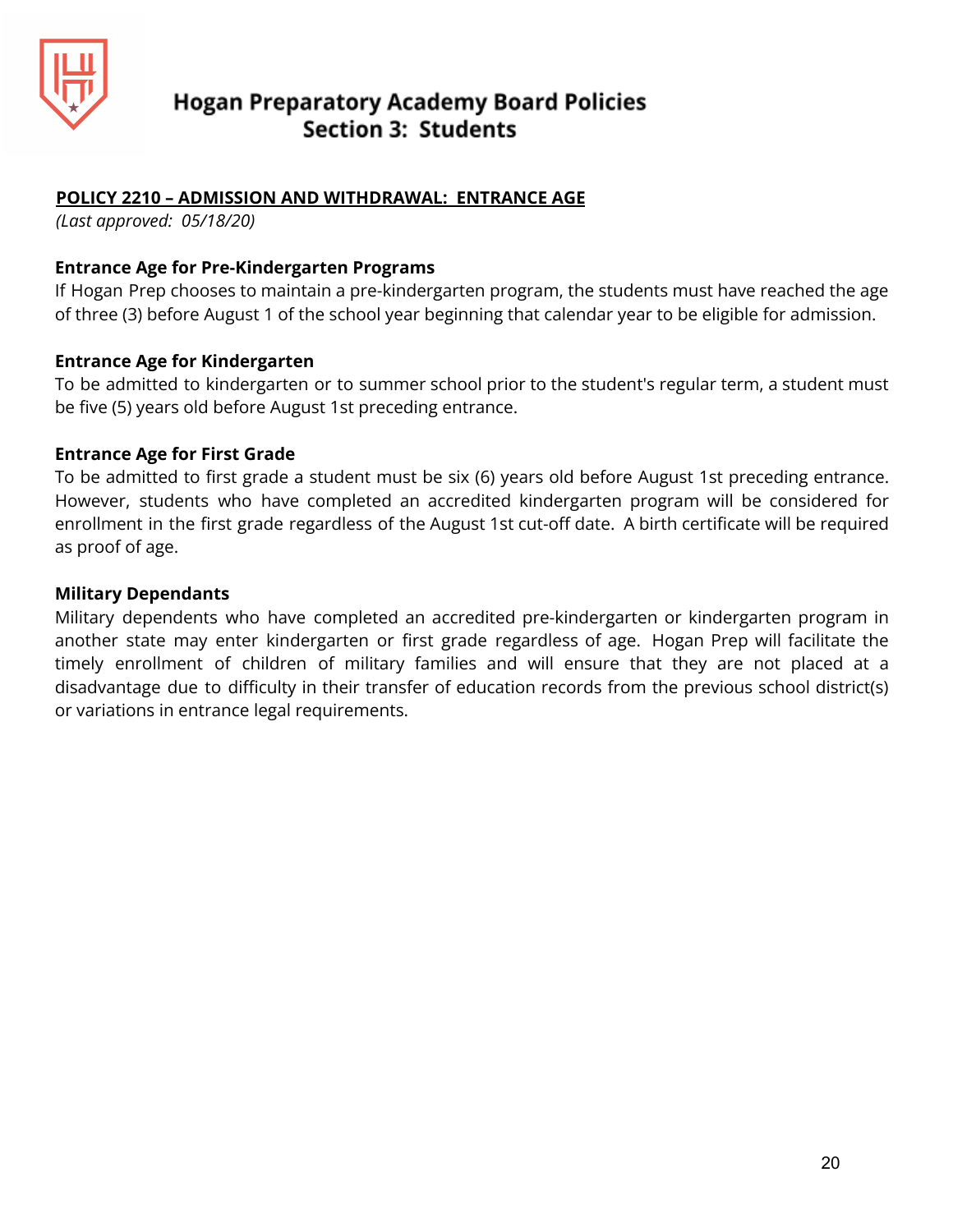

#### **POLICY 2220 – ADMISSION AND WITHDRAWAL: COMPULSORY ATTENDANCE AGES**

*(Last approved: 05/18/20)*

The Board shall abide by the compulsory attendance laws of the state by requiring Hogan Prep resident students between the ages of seven and either seventeen years or successful completion of sixteen credits toward high school graduation, to attend school full time, with the exception of those students who may be excused from full-time attendance by the Superintendent. Individual petitions for any deviation from full-time attendance shall be considered by the Superintendent on the merits of the individual student's application and in compliance with state law and regulations. For purposes of this Policy, a completed credit toward high school graduation is defined as one hundred hours of instruction or more in a course.

Any student age seventeen years or older who drops out of school for any reason other than to attend another school, college or university, or to enlist in the armed services, shall be reported to the state literacy hotline office by Hogan Prep.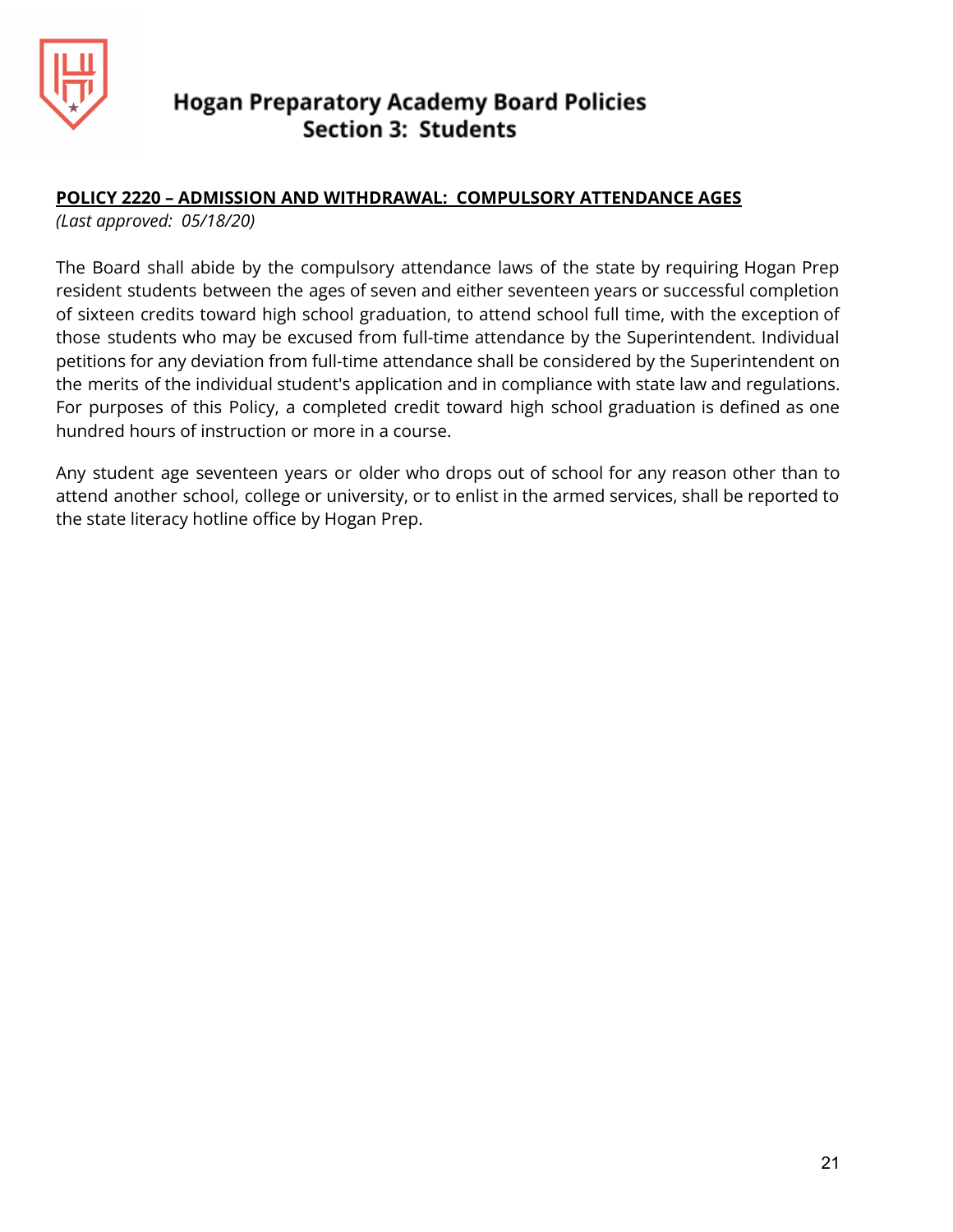

#### **POLICY 2260 – ADMISSION AND WITHDRAWAL: HOMELESS STUDENTS**

*(Last approved: 05/18/20)*

The Board is committed to providing equal access for all eligible homeless students to a free, appropriate education in the same manner as is provided to other Hogan Prep students. In carrying out this commitment, Hogan Prep will identify and assess the needs of its homeless students; provide for the placement of its homeless students in the school of best interest; provide access to HPA's programs; and appoint a homeless liaison. The Superintendent will review all HPA policies to determine whether they act as barriers to the enrollment of homeless students. Special attention will be given to policies regarding transportation, immunization, residency, birth certificates, school records and guardianship.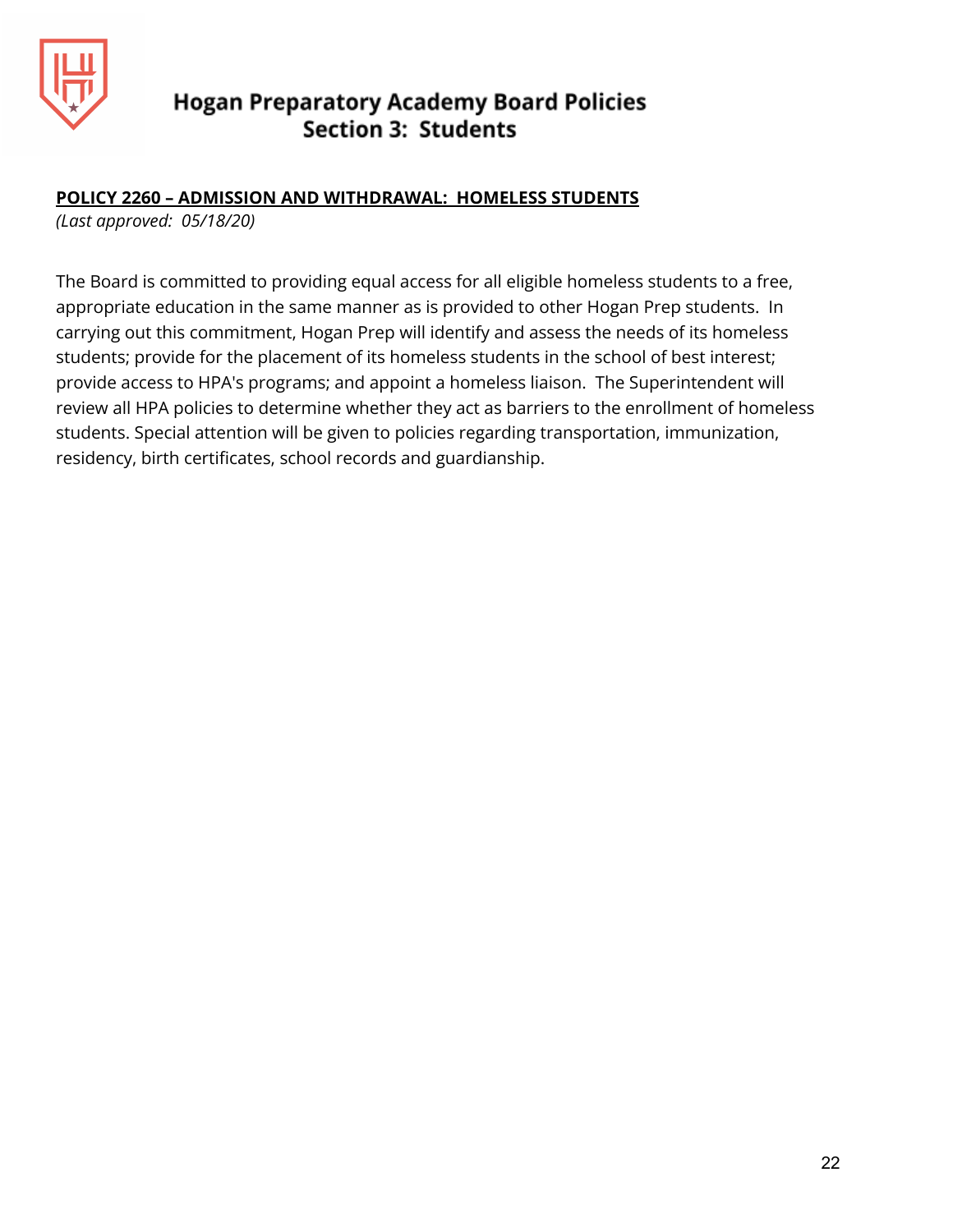

#### **POLICY 2270 – ADMISSION AND WITHDRAWAL: MIGRANT STUDENTS**

*(Last approved: 05/18/20)*

The Board is committed to the identification, needs assessment and enrollment of migrant students living within the Hogan Prep boundaries. Hogan Prep's Coordinator of Programs for Homeless Students is also responsible for implementation and maintenance of HPA's program for migrant students. (See also Policy 6274 – Instruction for Migrant Students.)

The Board directs the administration to screen students, as required by law, to assist the state in identifying migratory children. If Hogan Prep becomes aware of any student who might be a migrant student, the superintendent or designee will notify the state director of migrant education, as designated by the Department of Elementary and Secondary Education (DESE), so that the student may be formally recognized as a migrant student.

The administration will develop written administrative procedures for ensuring that migrant students, once identified, receive services for which they are eligible. In developing and implementing a program to address the needs of migratory children, Hogan Prep will:

- 1. Screen students and assess the educational and related health and social needs of each student identified as migrant.
- 2. Provide a full range of services to migrant students, including applicable Title I programs, special education, gifted education, career or technical education, language programs, counseling programs, elective classes, fine arts classes, etc.
- 3. Provide migratory children with the opportunity to meet the same statewide assessment standards that all children are expected to meet.
- 4. To the extent feasible, provide advocacy and outreach programs to migratory children and their families and professional development for HPA staff.
- 5. Provide parents/guardians an opportunity for meaningful participation in the program.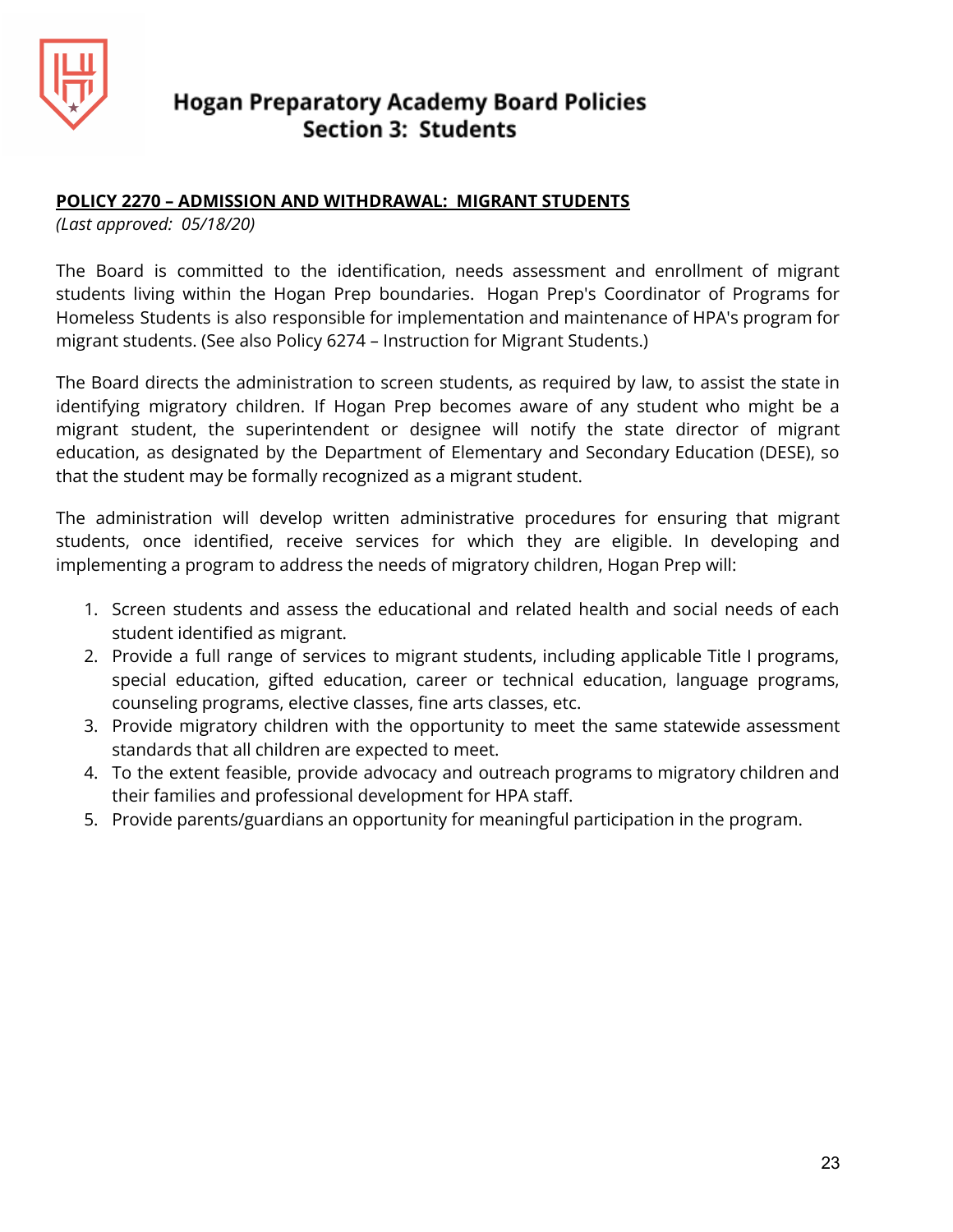

#### **POLICY 2275 – ADMISSION AND WITHDRAWAL: MILITARY CHILDREN**

*(Last approved: 02/22/21)*

This policy implements the obligations of Hogan Preparatory Academy under the Interstate Compact on Educational Opportunity for Military Children.

#### **Section 1. Definitions**

A. Active Duty: full-time duty status in the active uniformed service of the United States, including members of the National Guard and Reserve on active duty orders pursuant to 10 U.S.C. Section 1209 and 1211.

B. Deployment: the period one (1) month prior to the service members' departure from their home station on military orders through six (6) months after return to their home station.

C. Education(al) records: those official records, files, and data related to a student and maintained by the school or local education agency including but not limited to records encompassing all the material kept in the student's cumulative folder such as general identifying data, records of attendance and of academic work completed, records of achievement and results of evaluative tests, health data, disciplinary status, test protocol and individualized education programs.

D. Extracurricular activities: a voluntary activity sponsored by the school or local education agency or an organization sanctioned by the local educational agency. Extracurricular activities include, but are not limited to, preparation for and involvement in public performances, contests, athletic competitions, demonstrations, displays, and club activities.

E. Military installation: a base, camp, post, station, yard, center, homeport facility for any ship, or other activity under the jurisdiction of the Department of Defense, including any leased facility, which is located within any of the several States, the District of Columbia, the Commonwealth of Puerto Rico, the U.S. Virgin Islands, Guam, American Samoa, the Northern Marianas Islands and any other U.S. Territory. Such term does not include any facility used primarily for civil works, rivers and harbors projects, or flood control projects.

F. Receiving state: the state to which a child of a military family is sent, brought, or caused to be sent or brought.

G. Sending state: the state from which a child of a military family is sent, brought, or caused to be sent or brought.

H. Transition: 1) the formal and physical process of transferring from school to school or 2) the period of time in which a student moves from one school in the sending state to another school in the receiving state.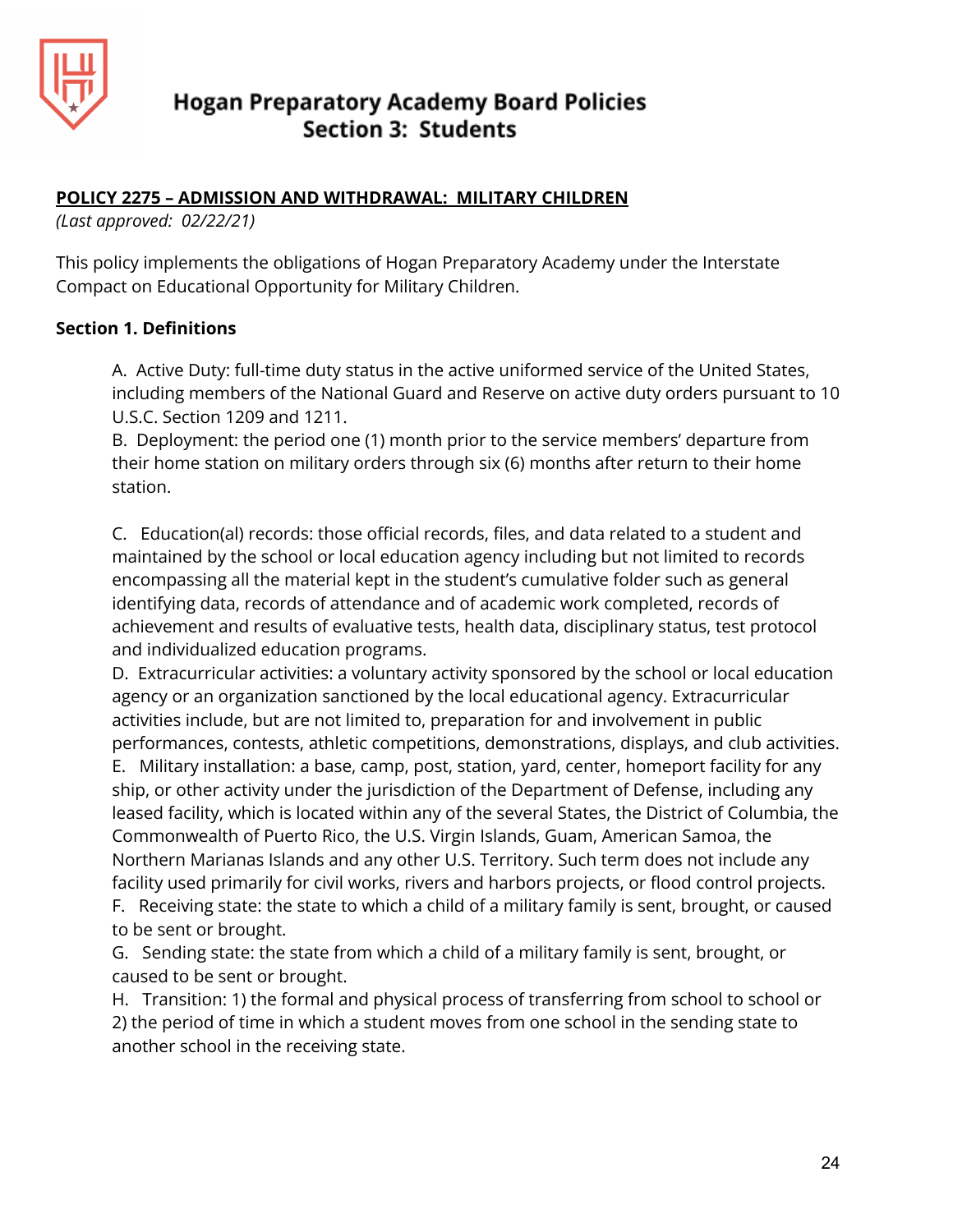

#### **Section 2. Applicability**

Section 2.1. This policy applies to the children of: (1) active duty members of the uniformed services, including members of the National Guard and Reserve on active duty orders pursuant to 10 U.S.C. Section 1209 and 1211; (2) members or veterans of the uniformed services who are severely injured and medically discharged or retired for a period of one (1) year after medical discharge or retirement; and (3) members of the uniformed services who die on active duty or as a result of injuries sustained on active duty for a period of one (1) year after death.

Section 2.2. This policy shall not apply to children of: (1) inactive members of the National Guard and military reserves; (2) members of the uniformed services now retired, except as provided for in Section 2.1; (3) veterans of the uniformed services, except as provided for in Section 2.1; and (4) other United States Department of Defense personnel and other federal agency civilian and contract employees not defined as active duty members of the uniformed services.

## **Section 3. Student Eligibility and Enrollment**

Section 3.1. Upon receipt of the unofficial education records by Hogan Prep, the school shall enroll and appropriately place the student based on the information provided in the unofficial records pending validation by the official records, as quickly as possible.

Section 3.2. Simultaneous with enrollment and conditional placement of student, Hogan Prep shall request the student's official education record from the school in the sending state. If Hogan Prep is the school in the sending state, Hogan Prep will process any such request and furnish the official education records to the school in the receiving state within ten (10) days.

Section 3.3. A special power of attorney, relative to the guardianship of a child of a military family and executed under applicable law shall be sufficient for the purposes of enrollment and all other actions requiring parental participation and consent.

Section 3.4. Hogan Prep is prohibited from charging tuition to a transitioning military child placed in the care of a noncustodial parent or other person standing in loco parentis who lives in a jurisdiction other than that of the custodial parent.

Section 3.5. A transitioning military child shall have thirty (30) days from the date of enrollment to obtain any required immunization(s).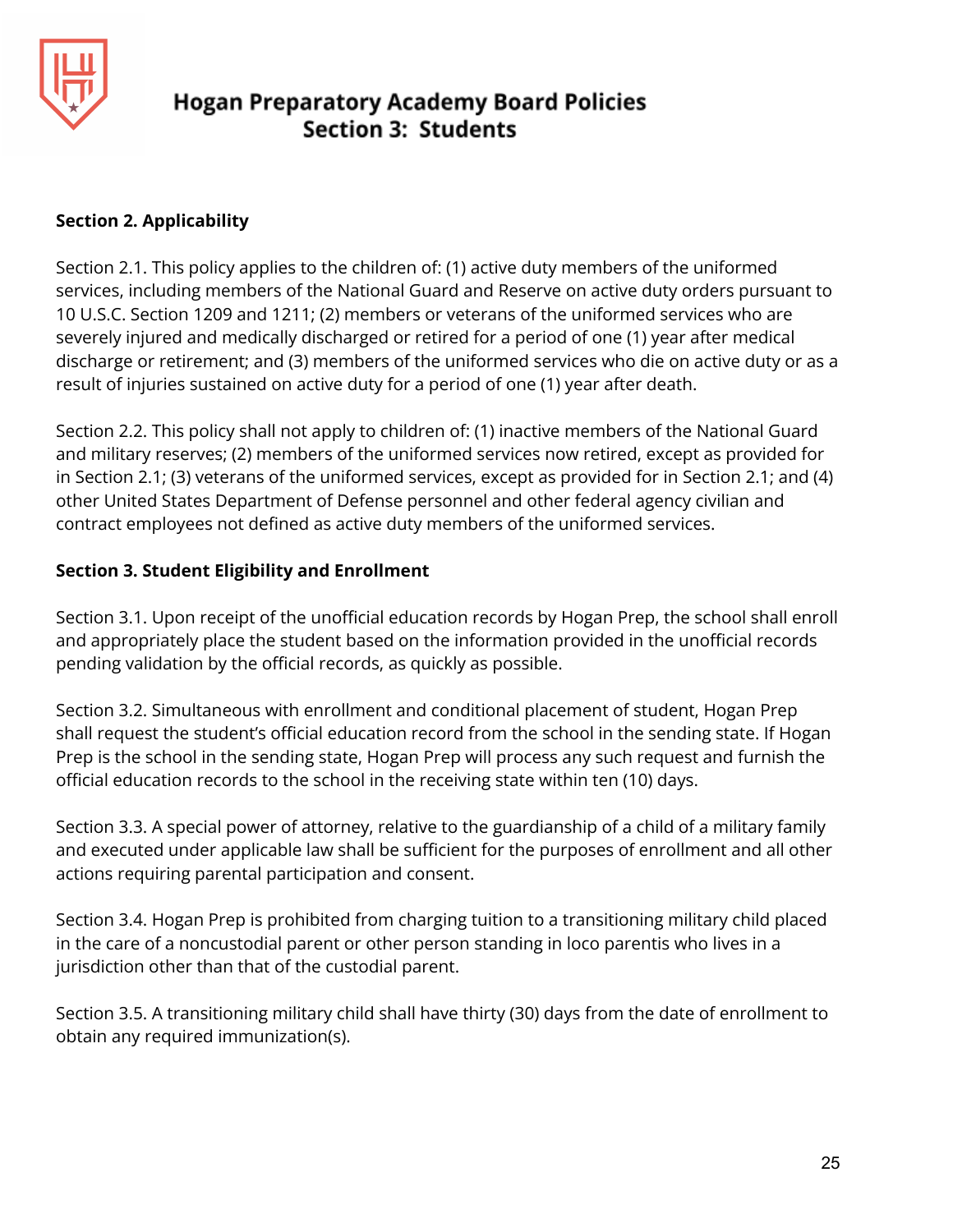

Section 3.6. A transitioning military child, placed in the care of a non-custodial parent or other person standing in local parentis who lives in a jurisdiction other than that of the custodial parent, may continue to attend Hogan Prep if he/she was enrolled while residing with the custodial parent.

Section 3.7. Students shall be allowed to continue their enrollment at grade level in the receiving state commensurate with their grade level (including Kindergarten) in the sending state at the time of transition, regardless of age. A student who has satisfactorily completed the prerequisite

grade level in the sending state shall be eligible for enrollment in the next highest grade level in the receiving state, regardless of age. A student transferring after the state of the school year in the receiving state shall enter the school in the receiving state on their validated level from an accredited school in the sending state.

Section 3.8. Hogan Prep shall facilitate the opportunity for transitioning military children's inclusion in extracurricular activities, regardless of application deadlines, to the extent they are otherwise qualified.

## **Section 4. Placement and Attendance**

Section 4.1. When the student transfers before or during the school year, Hogan Prep shall initially honor placement of the student in educational courses on the student's enrollment in the sending state school and/or educational assessment conducted at the school in the sending state if the courses are offered. Continuing the student's academic program from the previous school and promoting placement in academically and career challenging courses should be paramount when considering placement. This does not preclude Hogan from performing subsequent evaluations to ensure appropriate placement and continued enrollment of the student in the course(s).

Section 4.2. Hogan Preparatory Academy shall initially honor placement of the student in educational programs based on current educational assessment conducted at the school in the sending state or participation/placement in like programs in the sending state. Such programs include, but are not limited to: 1) gifted and talented programs, and 2) English as a second language (ESL). This does not preclude Hogan Prep from performing subsequent evaluations to ensure appropriate placement of the student.

Section 4.3. Hogan Preparatory Academy shall initially provide comparable services to a student with disabilities based on his/her current Individualized Education Program (IEP). Hogan Prep shall make reasonable accommodations and modifications to address the needs of incoming students with disabilities to provide such students with equal access to education. This does not preclude Hogan from performing subsequent evaluations to ensure appropriate placement of the student. Nothing in this section exempts Hogan Prep from the requirements of federal and state law.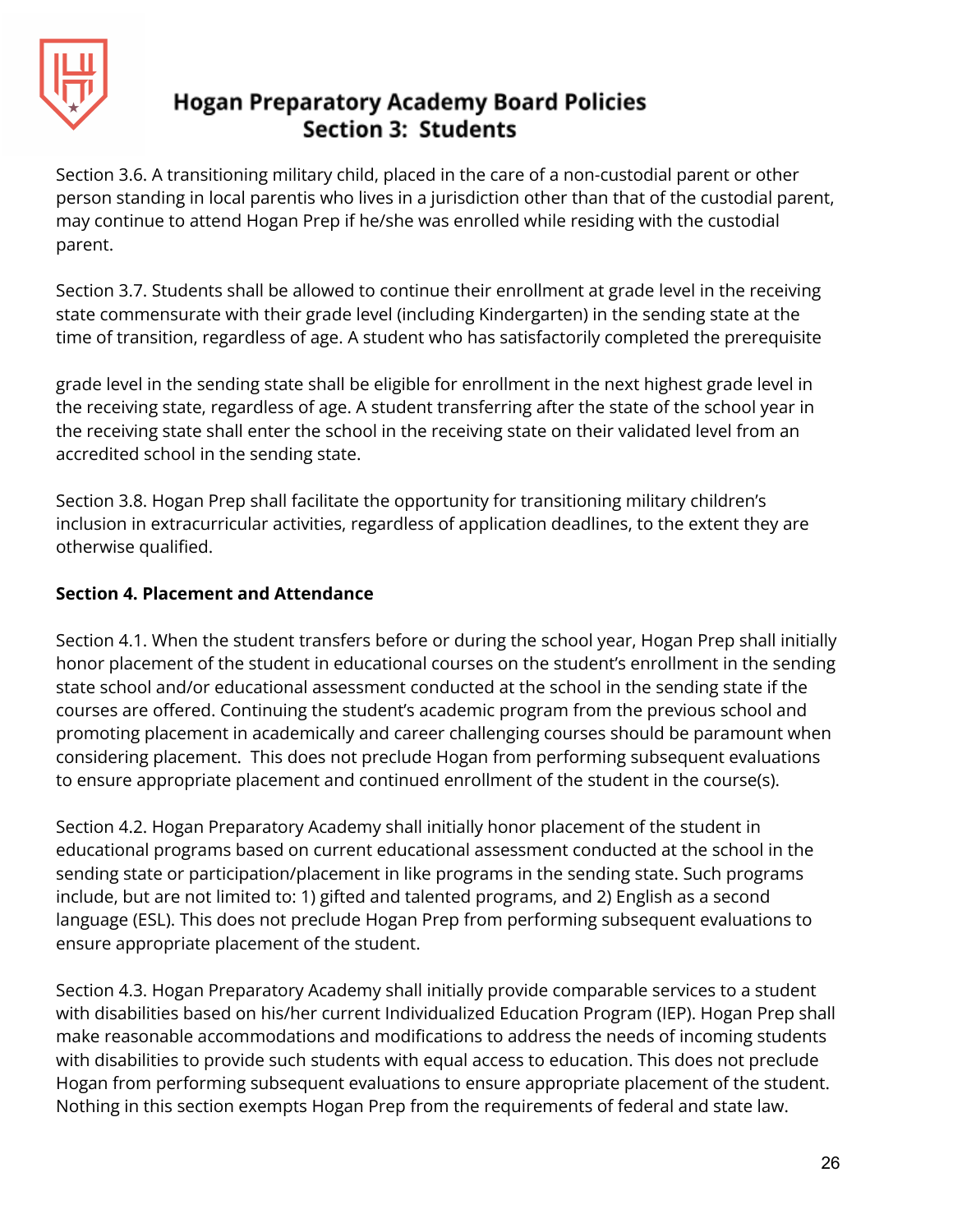

Section 4.4. Hogan Preparatory Academy may waive course/programs perquisites, or other preconditions for placement in courses/programs.

Section 4.5. A student whose parent or legal guardian is an active duty member of the uniformed services, as defined in this policy, and has been called to duty for, is on leave from, or immediately returned from deployment to a combat zone or combat support posting, shall be granted additional excused absences at the discretion of Hogan Prep to visit with his or her parent or legal guardian relative to such leave or deployment of the parent or guardian.

## **Section 5. Graduation**

Section 5.1. Hogan Preparatory Academy shall waive specific courses required for graduation if similar course work has been satisfactorily completed in another local education agency, or shall provide reasonable justification for denial. Should a waiver not be granted to a student who would qualify to graduate from the sending school, Hogan Prep shall provide an alternative means of acquiring coursework so that graduation may occur on time.

Section 5.2. Should a military student transferring at the beginning or during his or her senior year of high school be ineligible to graduate from the receiving local education agency after all alternatives have been considered, the sending and receiving local education agencies shall ensure the receipt of a diploma from the sending local education agency, if the student meets the graduation requirements of the sending local education agency. Hogan Preparatory Academy shall ensure cooperation, as either the sending or receiving local education agency, in the event of the situation described in this section.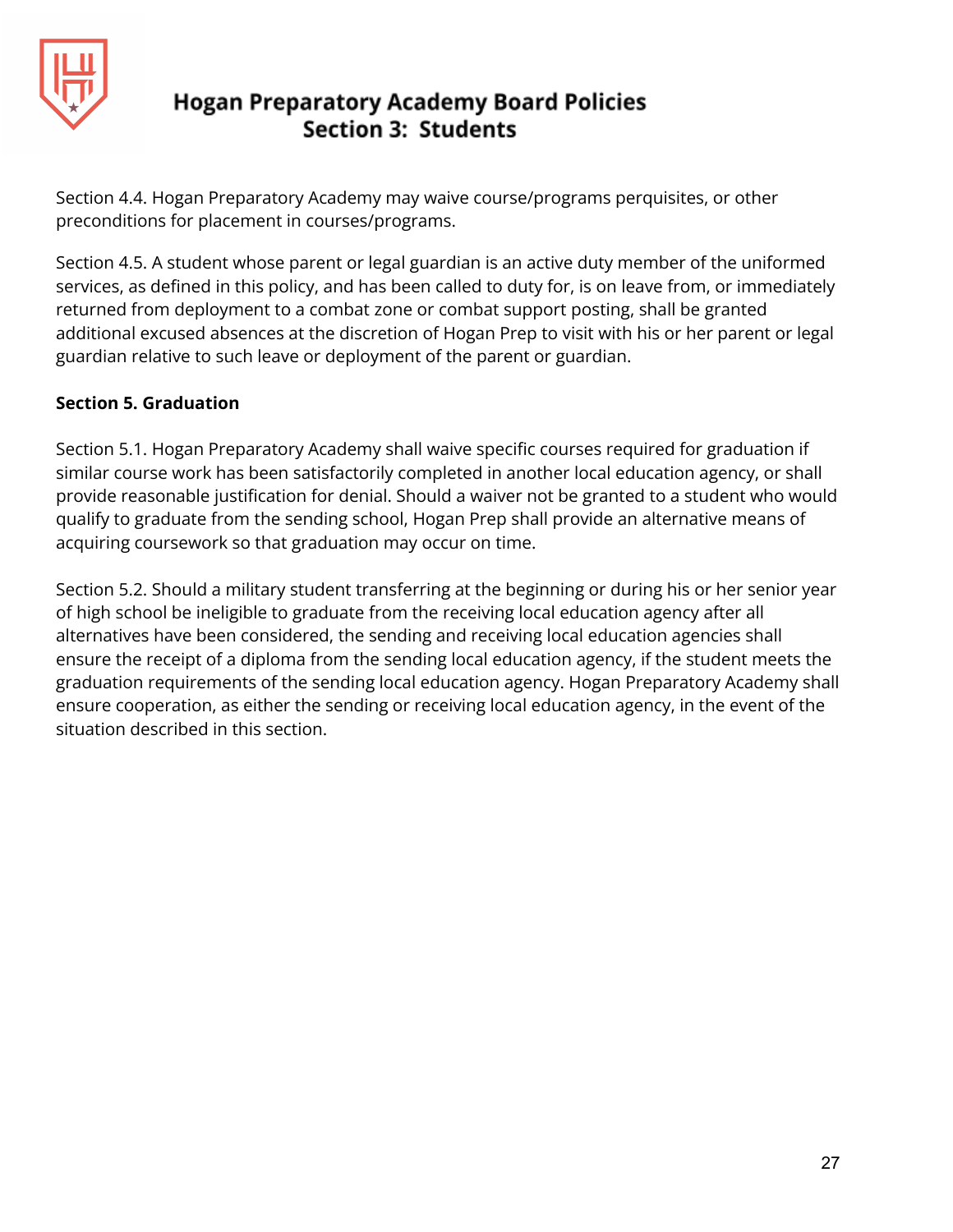

#### **POLICY 2290 – ADMISSION AND WITHDRAWAL: DENIAL OF ADMISSION AND WITHDRAWAL FROM SCHOOL**

*(Last approved: 09/28/20)*

#### **Denial of Admission**

A student who is conditionally enrolled pending a Waiver of the Proof of Residency Requirement hearing may be denied admission and barred from attending school after denial of the student's waiver request as provided in Regulation 2230 and state law.

A student may be denied admission based upon a previous disciplinary expulsion that would result in expulsion from Hogan Prep or criminal conduct as provided in Policy and Regulation 2664 and state law.

A nonresident student who is not otherwise entitled to a free public education within the Kansas City of Missouri Public School District boundaries, may be denied admission for any nondiscriminatory reason in accordance with Hogan Prep policies, regulations and rules and state and federal law.

## **Administrative Removal of Student from Enrollment Not Resulting from Student Disciplinary Action**

Upon information that calls into question a student's entitlement to a free public education from Hogan Prep, the Superintendent/Designee will attempt to contact the student's parent(s) or guardian and give him/her the opportunity to respond. If the Superintendent/Designee determines after this communication or attempted communication that the student is not entitled to a free public education from Hogan Prep, the Superintendent/Designee will provide written notification of this determination to the parent(s)/guardian and will notify the parent(s)/guardian of the right to appeal this determination to the Board. The student will not be removed from Hogan's enrollment and barred from school attendance until after the time period to appeal to the Board has expired or if the Superintendent/Designee's Determination is appealed, the Board has upheld the Superintendent/Designee's determination.

#### **Voluntary Student Withdrawal**

Students who voluntarily withdraw from school for any reason are required to notify the building principal and provide a specific reason for withdrawal.

Each building principal will submit a monthly report to the Superintendent concerning the identity and reason of each student withdrawing from school.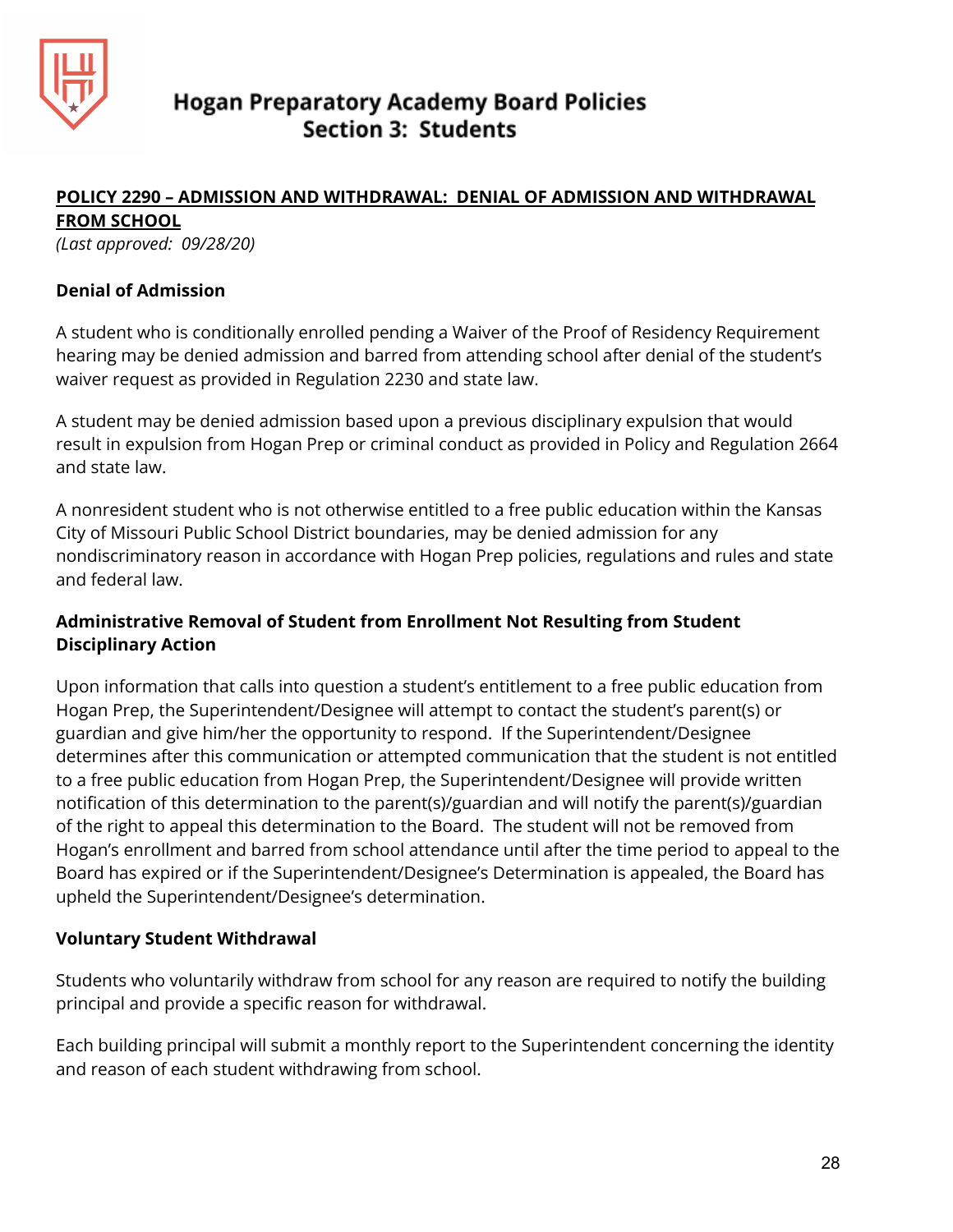

#### **Requests to Transfer Student's Records to Another Public, Private or Charter School**

Building principals will respond within five (5) business days to requests by other schools for the records of students transferring from Hogan Prep schools. Records transferred pursuant to such requests will include the written notification of criminal charges/adjudications by law enforcement officials for criminal acts listed in Regulation 2673.

#### **Course Credit – Virtual Learning**

Students who are enrolled in classes which are fulfilled via virtual learning are eligible to receive either 50% or 100% of course credit. If the student has completed 50% of the course requirements at the time of withdrawal or transfer, s/he will be eligible for 50% of the course credit. If the student has completed 100% of the course requirements at the time of withdrawal or transfer, s/he will be eligible to receive 100% of the course credit. These course completion parameters have been established by the State of Missouri's Department of Elementary and Secondary Education (DESE).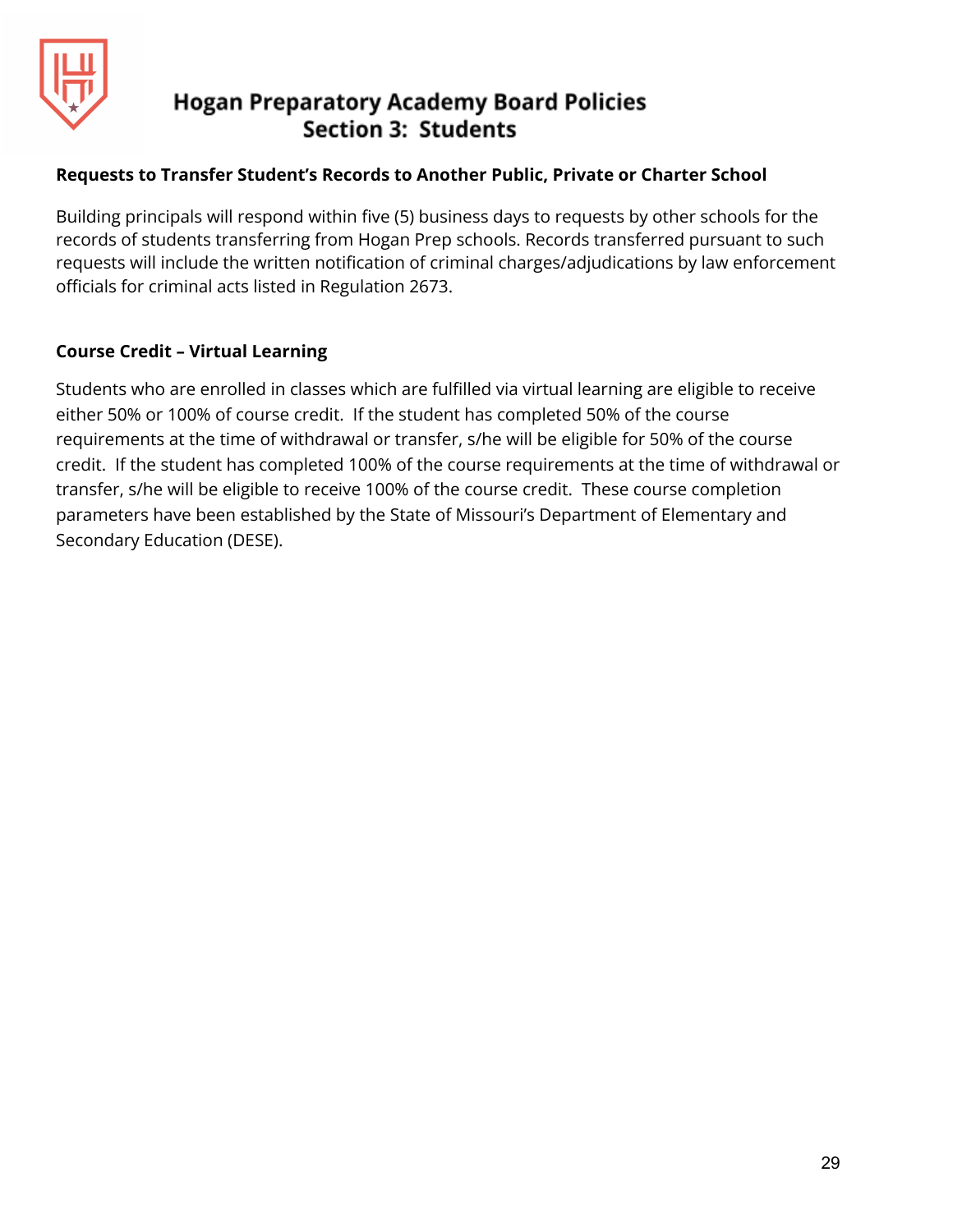

## **POLICY 2310 – ATTENDANCE: STUDENT ATTENDANCE POLICY**

*(Last approved: 10/25/21)*

The Governing Board of Hogan Preparatory Academy adopts the following policy effective on the date that the policy is adopted by the Board.

Section 1. The Board shall abide by the compulsory attendance laws of the state, with the exception of those students who may be excused from full-time attendance by the School Leader. Individual petitions for any deviation from full-time attendance shall be considered by the School Leader on the merits of the individual student's application and in compliance with applicable state law or regulations.

Section 2. Students may attend the School on a part-time basis as provided by the applicable state law and regulations of the Board.

Section 3. In order to receive maximum benefit from instructional activities, students are expected to be in school each day unless excused for legitimate reasons. Students and parents must assume responsibility for being punctual and regular in attendance.

Section 4. Attendance Rules.

4.1 Absences will be classified as excused or unexcused absences. The following circumstances are excused absences:

- a. Personal illness or attendance in school endangers a student's health or the health of others.
- b. A serious illness or death in a student's immediate family necessitating absence from school.
- c. A court order or an order by a governmental agency mandating absence from school.
- d. Observance of religious holidays.
- e. Conditions rendering attendance impossible or hazardous to student health or safety.
- f. A student whose parent or legal guardian is in military service in the armed forces of the United States or the National Guard, and such parent or legal guardian has been called to duty for or is on leave from overseas deployment to a combat zone or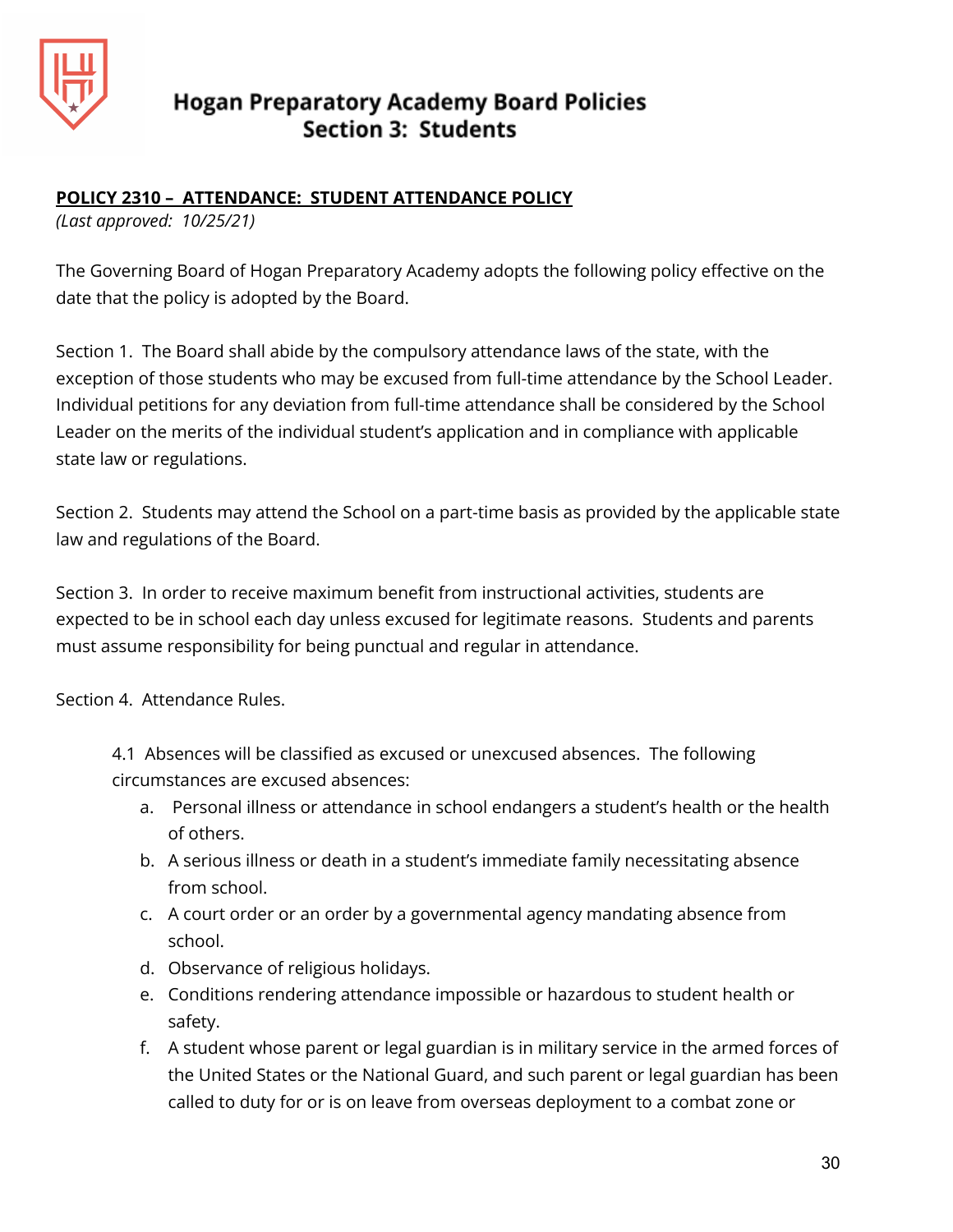

combat support posting, shall be granted excused absences, up to a maximum of five school days per school year, for the day or days missed from school to visit with his or her parent or legal guardian prior to such parents or legal guardians deployment or during such parents or legal guardian leave.

4.2 Unexcused absences are all failures to attend school for a reason other than the ones listed in section 4.1.

4.3 If a student is absent from school, the student must bring a written excuse the day the student returns to school.

4.4 When the student is absent, the school will attempt to contact the parent/guardian to determine the cause of absence. However, a written excuse must be brought, whether or not contact with a parent/guardian is made by phone. The School Leader's designee for absentee calls will maintain an accurate phone log.

Section 5. Student Early Dismissal Procedures

Students are to be released from school during school hours only with permission of the School Leader/designee. Early dismissal of a student may be approved only by the School Leader/designee. Normally, requests for early dismissal must be in writing, signed and dated by the parent/guardian.

Section 6. Student Truancy and Educational Neglect Procedures

The Board believes regular attendance is critical to academic success. Therefore, the Board directs that problems with attendance on the part of any student be investigated and acted upon promptly.

Truancy is defined as deliberate absence from school on the part of the student with or without knowledge of the parent/guardian and for which no excused absence is approved. When a pattern of truancy becomes evident, the School Leader/designee will investigate and take such action as circumstances dictate.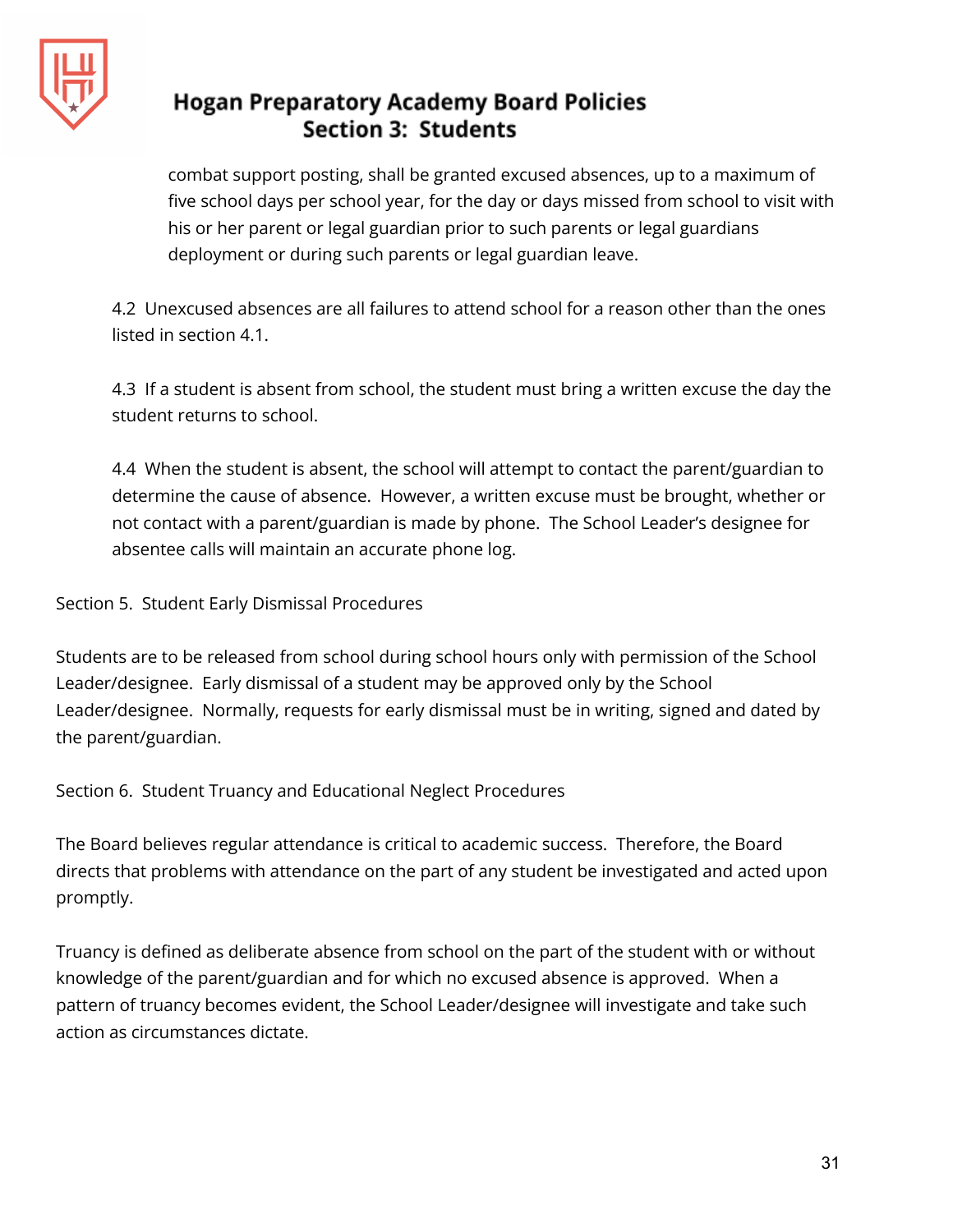

Section 210.155 R.S. Mo. mandates reporting to the Missouri Division of Social Services - Children's Division when there is reasonable cause to suspect that a student's nonattendance is due to the educational neglect of the parent/guardian.

Any school official or employee who knows or has reasonable cause to suspect that a student is being subjected to home conditions or circumstances which would reasonably result in truancy will immediately report or cause a report to be made to the School Leader/designee, who will then become responsible for making a report via the Student Abuse Hotline to the Missouri Division of Social Services - Children's Division. The School Leader shall inform the Superintendent/designee that a report has been made and keep the Superintendent/designee apprised of the status of the case.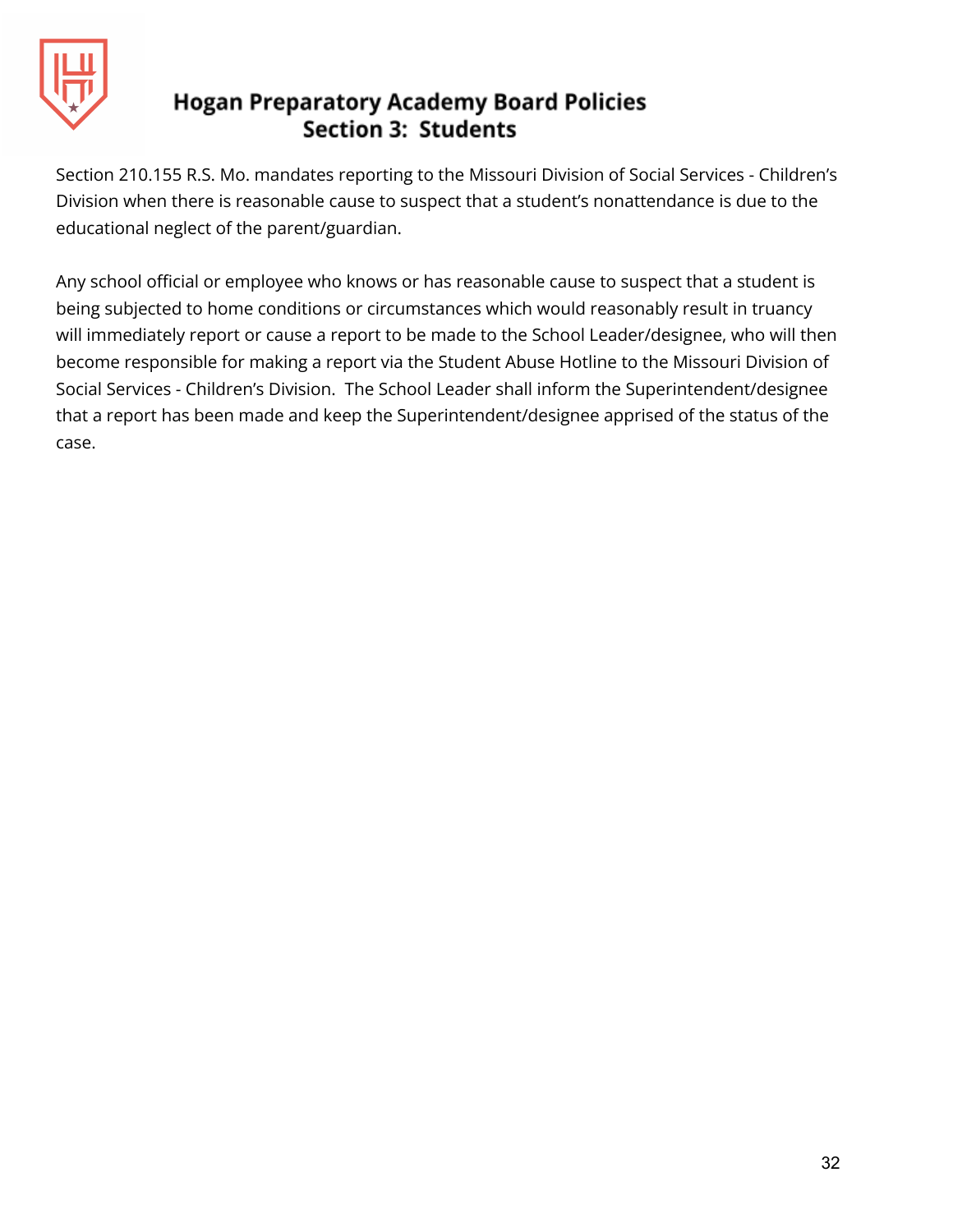

#### **POLICY 2315 – ATTENDANCE: VIRTUAL LEARNING**

*(Last approved: 09/27/21)*

#### Absences and Tardiness

When students miss class, they jeopardize their academic success. Attendance is monitored closely. There are no "excused absences" at Hogan Preparatory Academy. Every absence, for whatever the reason, counts against Hogan's attendance goals for students. Failure to maintain satisfactory attendance will result in a meeting with administration to discuss ongoing enrollment at Hogan. Please note a student that has ten (10) consecutive days of absence will be automatically removed from the roll of Hogan Preparatory Academy on the eleventh day and will have to apply for re-admittance. For students enrolled in Hogan Prep Virtual Academy, failure to complete assignments for ten (10) consecutive days will result in automatic removal from the roll of Hogan Preparatory Academy on the eleventh day and the student will have to apply for re-admittance to the virtual program. Please note that re-admittance is not guaranteed. The dis-enrolled student will be placed at the bottom of the waitlist, if any, for his/her grade and will be re-admitted based on class availability.

Absences should be for personal illness, severe illness in the family, a death in the family, or other serious situations. Part-day absences should be for unavoidable medical appointments or similar types of situations. Students may make up their work in these cases. Parents or guardians are asked not to permit their student to be absent for any other reason.

When a student misses school, it is his or her responsibility to obtain assignments and to complete all work missed during the absence. In general, previously assigned homework is due when the student returns. Students must complete missed work within the same number of days they were absent unless there are extenuating circumstances and other arrangements have been made in advance.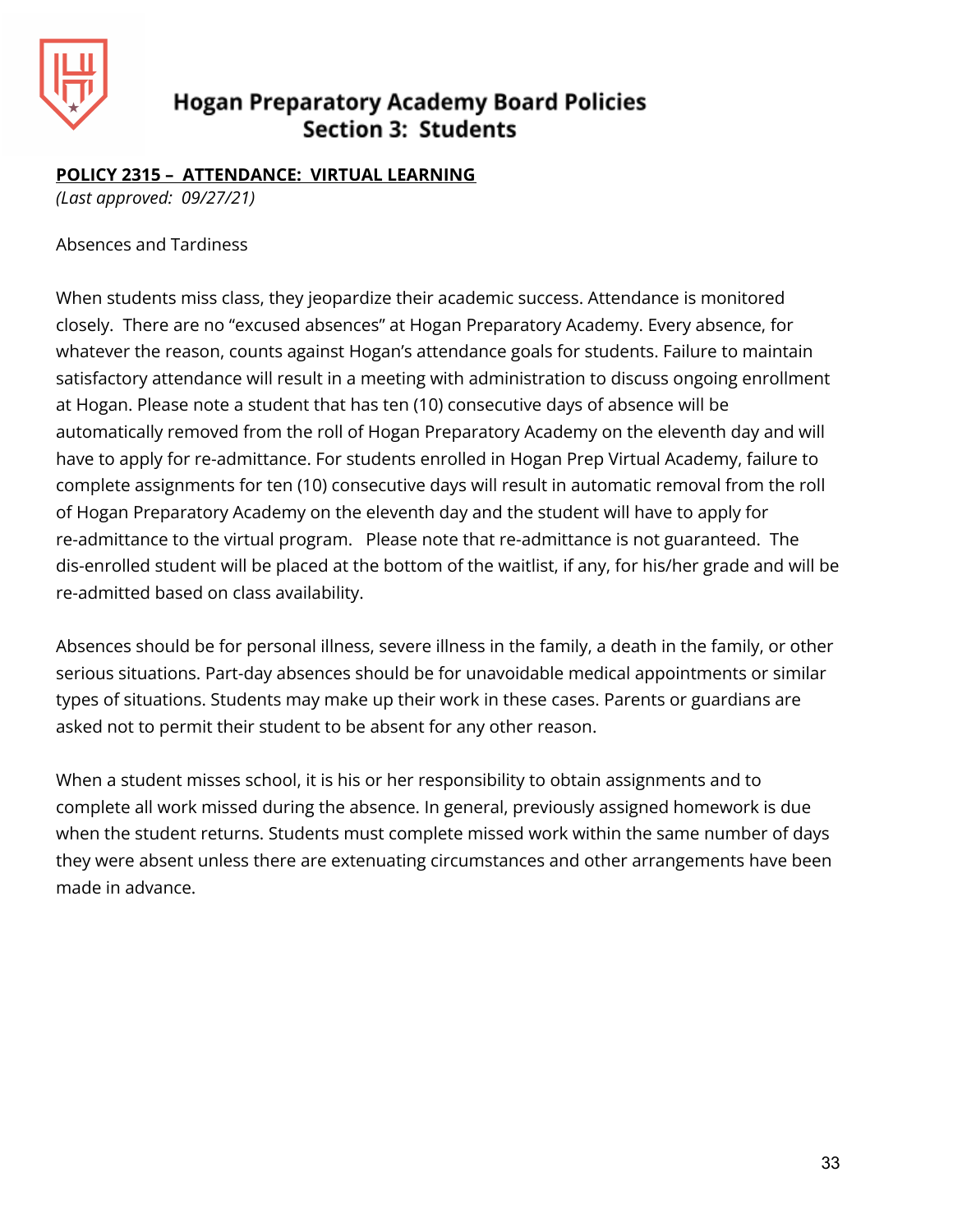

#### **POLICY 2400 – STUDENT EDUCATIONAL RECORDS**

*(Last approved: 05/18/20)*

A cumulative educational record shall be maintained for each student from his/her entrance into school through the last date of attendance or through graduation, whichever occurs first.

Each student's educational record will include information required by state and federal statutes, regulations or agencies and shall include other information considered necessary by school officials.

Hogan Prep will comply with the mandates of the Family Educational Rights and Privacy Act (FERPA) and the Safe Schools Act regarding confidentiality of student records and disclosure of personally identifiable information.

The parents/guardians of students who are attending or have attended Hogan's schools have the right to inspect and review the educational records of their students and to request amendment of their students' educational records. Hogan Prep has adopted procedures (Regulation 2400) for the granting of parental requests for access to the educational records of their students within a reasonable period of time, but in no case more than forty-five (45) days after the request is made.

All information contained in a student's educational record, except information designated as directory information by Hogan Prep, shall be confidential and shall be directly accessible only to school officials who demonstrate a legitimate educational interest in the student's records and to parents/guardians or eligible students.

Upon request by military recruiters or an institution of higher learning, Hogan Prep will provide students' names, addresses and telephone listings. Parents will be notified annually of their right to individually request that such information not be released without prior parental consent. Military recruiters will be provided the same access to students as is given to institutions of higher learning.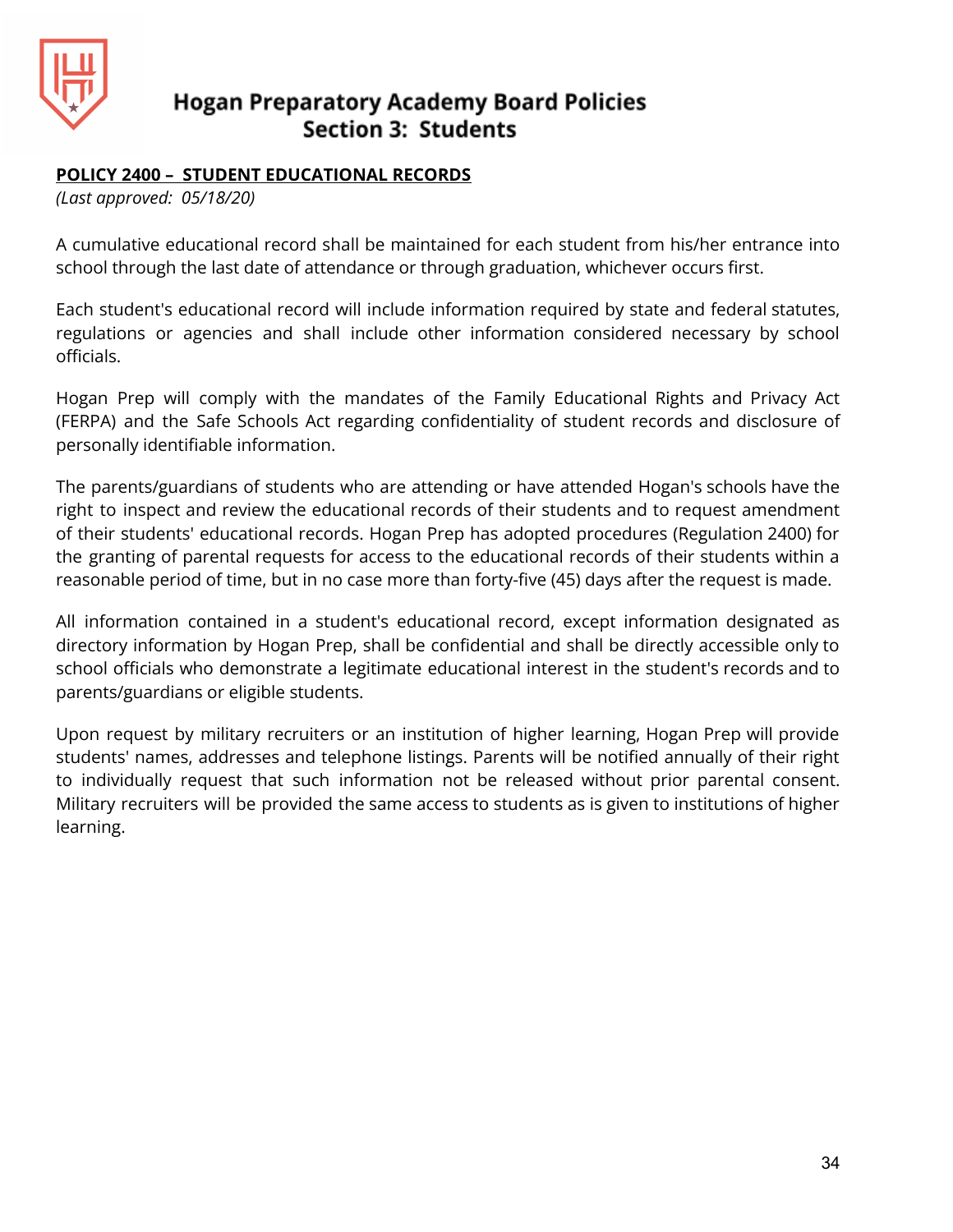

#### **POLICY 2410 – STUDENT EDUCATIONAL RECORDS: HEALTH INFORMATION RECORDS** *(Last approved: 09/27/21)*

The Board of Hogan Preparatory Academy adopts the following policy effective on the date that the policy is adopted by the Board.

Except as otherwise required by the Individuals with Disabilities Act (IDEA) or Section 504 of the Rehabilitation Act of 1973 (Section 504), records containing student health information will be stored separately from other student records in a locked file cabinet or in a secure computer file. Only the School Leader or his/her designee shall have access to the locked file cabinet or secure computer file.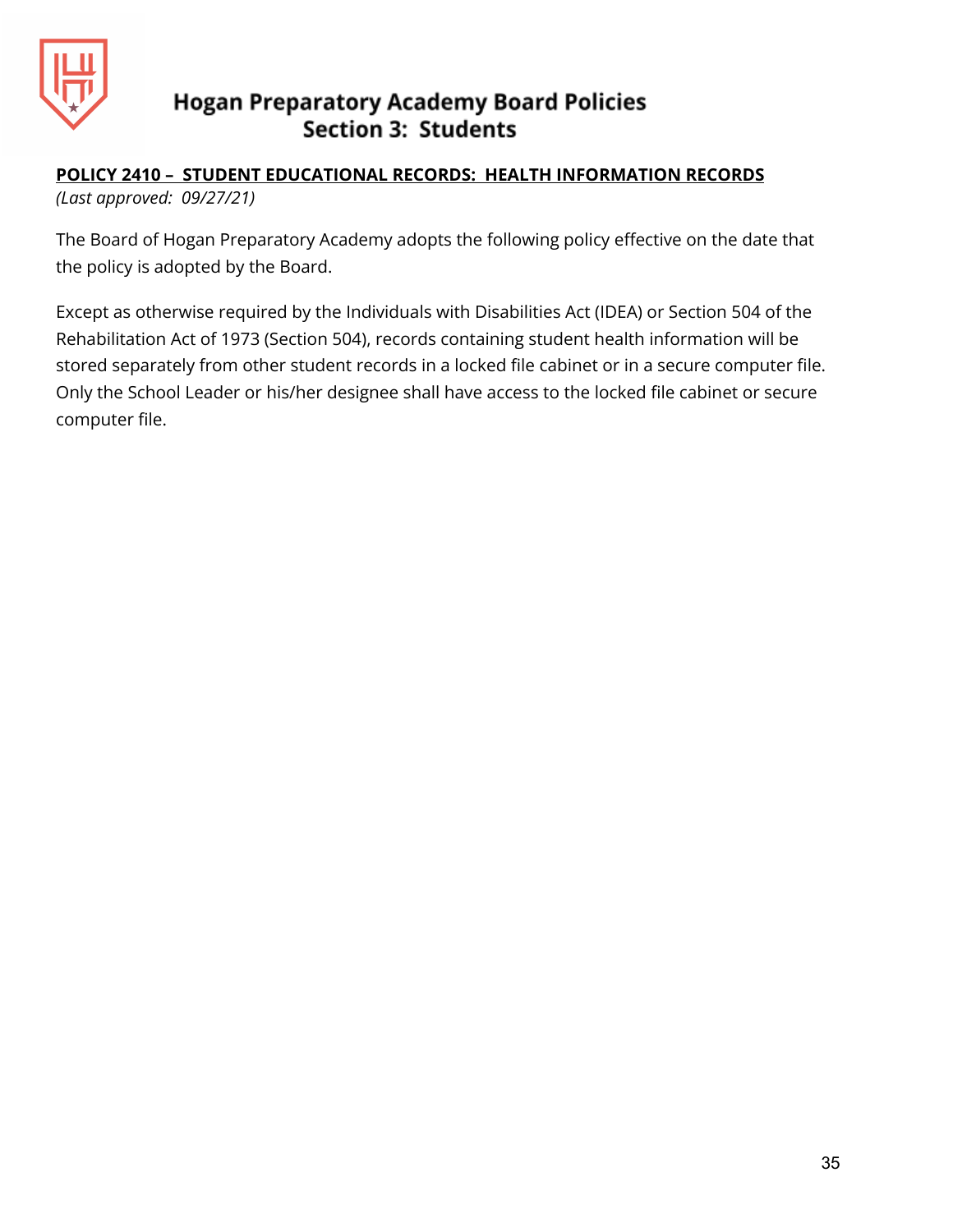

#### **POLICY 2520 – STUDENT ACADEMIC ACHIEVEMENT**

*(Last approved: 05/24/21)*

#### **Promotion and Retention**

The purpose of promotion and retention is to provide maximum consideration for the long-range welfare of the student and to provide an opportunity for each student to progress through school according to his/her own needs and abilities.

#### **Academic Probation**

A student is on academic probation if he/she fails 3 (three) or greater classes in a semester. During academic probation a student is subject to academic monitoring if the condition(s) of his/her probation is/are not removed by the end of the next term. In addition, the student may be required to:

- Participate in a meeting with an administrator and parent/guardian
- Suspend participation in all extra-curricular activities until progress report time
- Fulfill the requirements of an academic probation contract
- Participate in tutoring or study sessions before/after school
- Repeated placement on academic probation may result in further actions

#### **Graduation**

The state minimum high school graduation requirements comprise 24 units of credit that must be earned to graduate. At Hogan Preparatory Academy, students must earn 26 units of credit to graduate.

#### **Graduation Requirements:**

Language Arts: 4 Credits Mathematics: 4 Credits (3 Must be Algebra 1 or higher) Social Studies: 3 Credits Science: 3 Credits Fine Arts: 1 Credit Physical Education: 1 Credit Practical Arts: 1 Credit Health: .5 Credit Personal FInance: .5 Credit Electives: 8 Credits *\*Of the 8 credits, 2 consecutive credits of foreign language are strongly recommended as well as 3 credits in preparation of their career exploration and early college opportunities (MVAs).* **Total:** 26 units of credit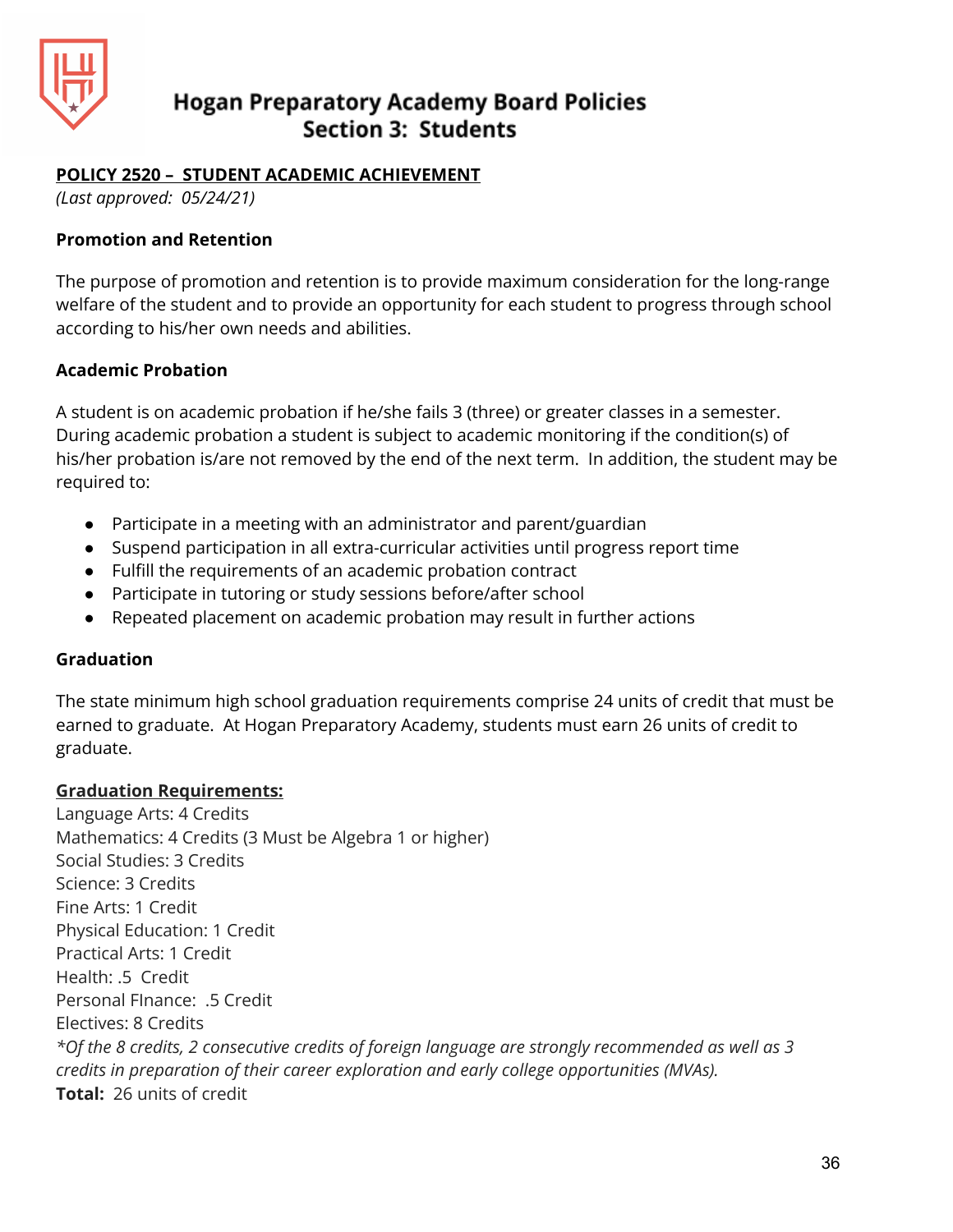

#### **POLICY 2600 – STUDENT DISCIPLINE POLICY**

*(Last approved: 10/25/21)*

The Governing Board of Hogan Preparatory Academy adopts the following policy effective on the date that the policy is adopted by the Board.

#### **Section 1. Purpose**

1.1 The School's discipline policy sets out the rules of student behavior applicable to all students and the procedures for imposing discipline on students who violate these rules. In general, discipline is designed to correct a student's misconduct and to encourage the student to be a responsible citizen of the School community. Disciplinary actions will be in proportion to the severity of the unacceptable behavior, its impact on the school environment, the students' age and grease level, the student's previous disciplinary history, and other relevant factors.

The disciplinary process may include due consideration of student support services that may be available through the school, the school system, other public entities, or community organizations. Where feasible, the School prefers to reassign disruptive students to alternative educational settings rather than suspend or expel such students from school.

Parental notification and parental involvement are essential to any effort to modify a student's inappropriate behavior. The intent of this policy will only be effective if parents and guardians, teachers, and school administrators work together to improve student behavior and enhance academic performance.

The Board authorizes the immediate removal of a student upon a finding by the School Leader that the student poses a threat of harm to self or others, as evidenced by the prior conduct of such student. Any such removal will be subject to the appropriate due process procedures and in accordance with law.

No student may be confined in an unattended locked space except in an emergency situation while awaiting the arrival of law enforcement personnel. For the purpose of this policy, a student is unattended if no person has visual contact with the student, and a locked space is a space that the student cannot reasonably exit without assistance.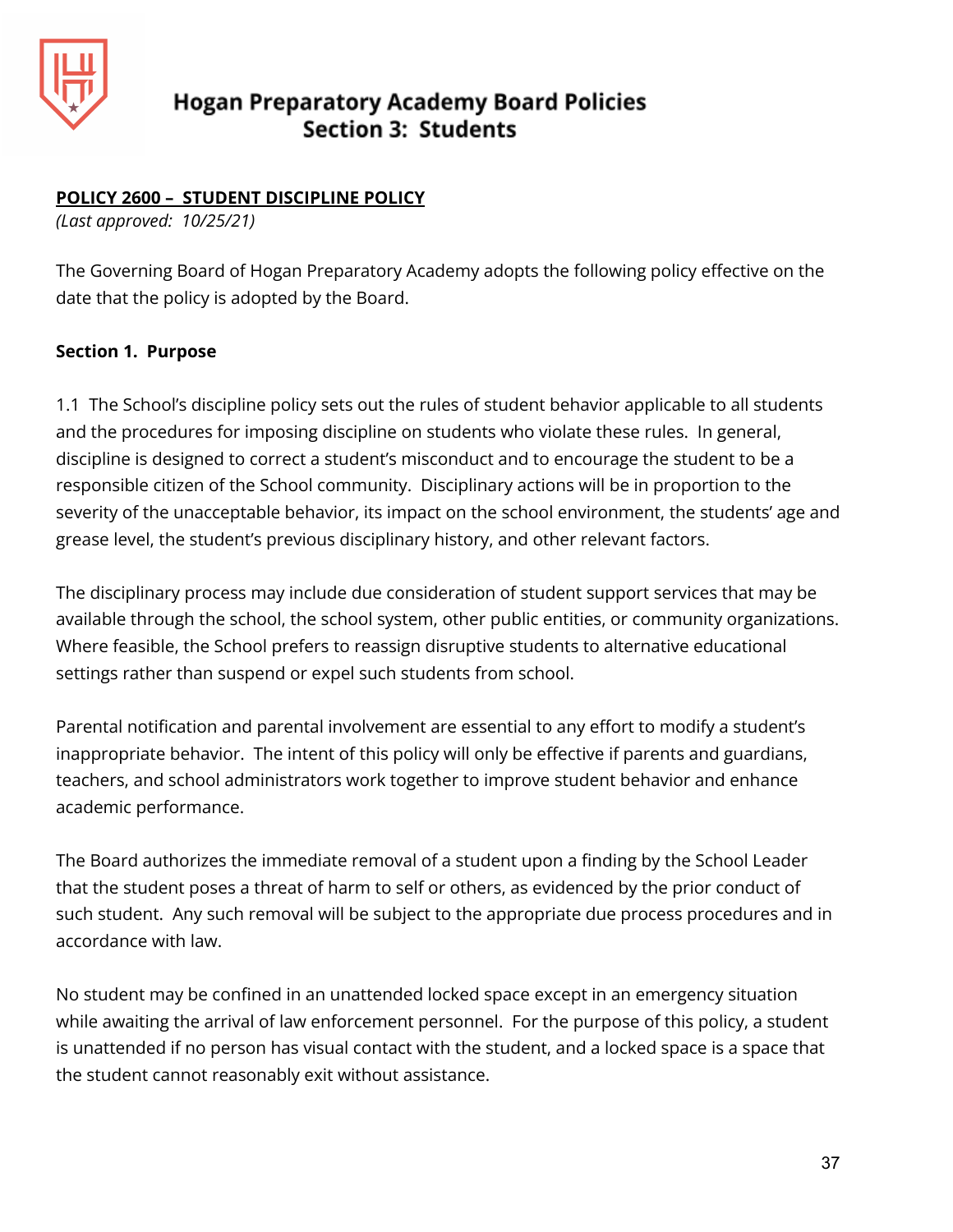

#### **Section 2. Enforcement**

The School Leader is responsible for the development of additional regulations and procedures regarding student conduct needed to maintain proper behavior in schools under their supervision. All such regulations and procedures shall be consistent with Board-adopted discipline policies.

Teachers have the authority and responsibility to make and enforce necessary rules for internal governance in the classroom, subject to review by the School Leader. The Board expects each teacher to maintain a satisfactory standard of conduct in the classroom. All LEA staff is required to enforce LEA policies, regulations and procedures in a manner that is fair and developmentally appropriate and that considers the student and the individual circumstances involved.

All employees of the LEA shall annually receive instruction related to the specific content of the LEA's disciplinary policy and any interpretations necessary to implement the provisions of the policy in the course of the their duties including, but not limited to, approved methods of dealing with acts of school violence, disciplining students with disabilities and instruction in the necessity and requirements for confidentiality.

#### **Section 3. Investigation Process**

When a violation of school rules is reported or suspected, the School Leader or designee will determine whether an investigation is warranted and, if so, will instruct appropriate personnel to conduct an investigation. The investigation should include interviews with the alleged perpetrator(s), victim(s), identified witnesses, **teacher(s), staff members, and others who might have relevant information. Written statements should be obtained from all individuals who are interviewed.** Video surveillance, if available, should be reviewed and secured. Any other physical and documentary evidence should be collected and preserved. School counselors, school social workers, school police, and other support staff should be utilized for their experience as determined by the circumstances of the matter. If an incident involves an injury or similar situation, appropriate medical attention should be provided, and the parent or guardian should be notified immediately.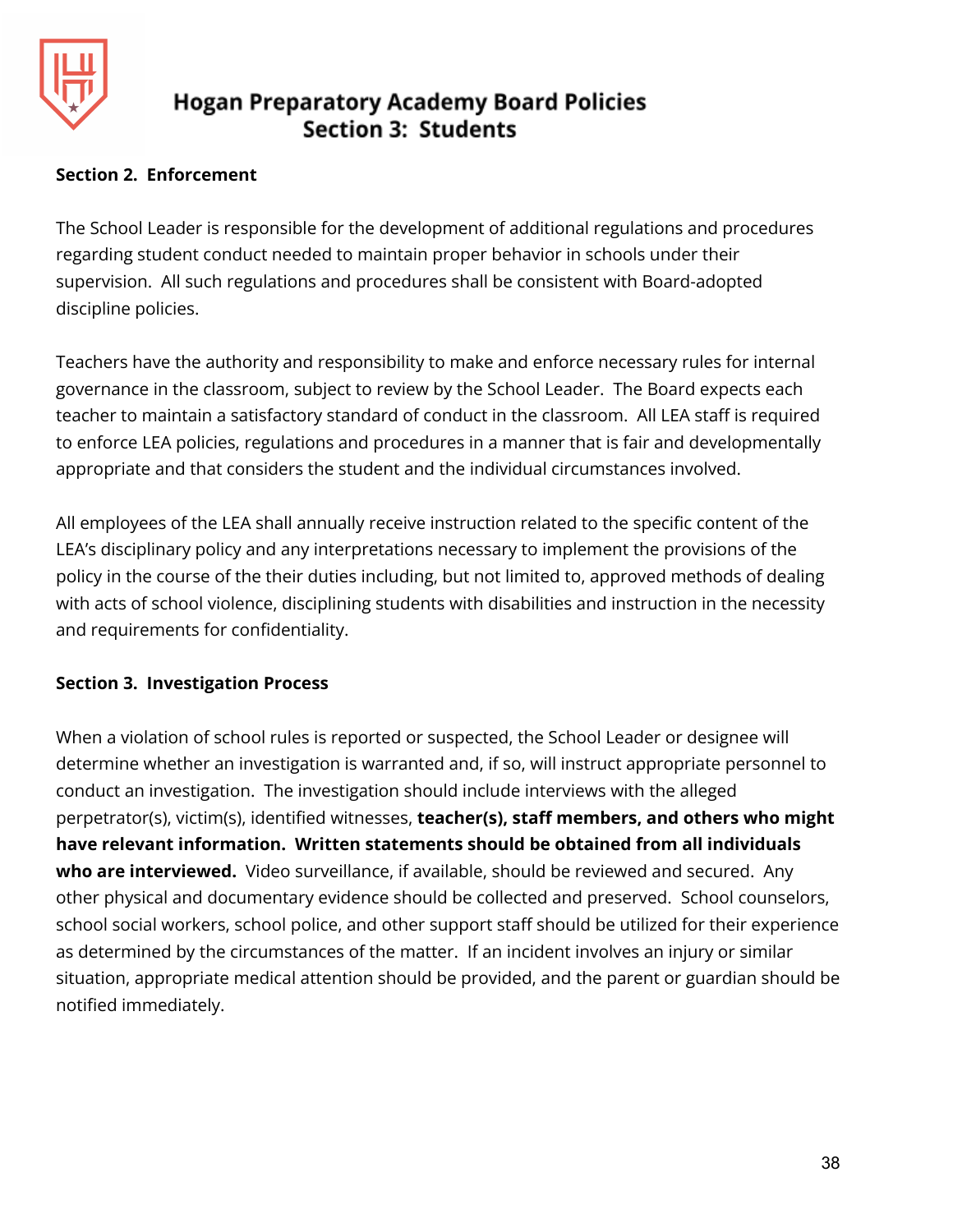

#### **Section 4. Definitions of Disciplinary Methods**

#### 4.1 In-School Suspension

Defined as the removal of a student from regular classes and assignment to an in-school suspension setting in the School. The student's teachers send class assignments to in-school suspension. The student may not attend or participate in extracurricular activities while assigned to in-school suspension.

A teacher may request that a student who has been assigned to in-school suspension be allowed to attend his/her class (such as lab classes). The granting of this request is limited to cases where it is extremely important that a class not be missed or where a class cannot be made up at a later date. The School Leader has the final decision.

For minor offenses, in lieu of in-school suspension, and upon student or parent request, students may be given the option of school service (i.e., picking up trash on school grounds, cleaning lunchroom tables, etc.), provided the school service is age-appropriate, supervised, and does not include restroom duties.

#### 4.2 Out of School Suspension

Defined as the removal of a student from School (or school bus) for one to ten school days. The School Leader may impose an out of school suspension of up to ten school days. Schoolwork missed during 1-3 day suspensions may be made up when the student returns to school. For suspensions of 4-10 school days, parents/guardians may request schoolwork and pick up the schoolwork during school hours.

Long-term suspension is defined as the removal of a student from School (or school bus) for more than ten and up to 180 school days. Only the hearing officer appointed by the superintendent or the school's Governing Board may impose long-term suspension.

A student on long-term suspension who has not been referred to an alternative school may not receive homework, make up work, or take semester exams unless allowed to do so by the hearing officer or the school's Governing Board. A student on long term suspension is not allowed on school property and may not participate in any school activities or school functions.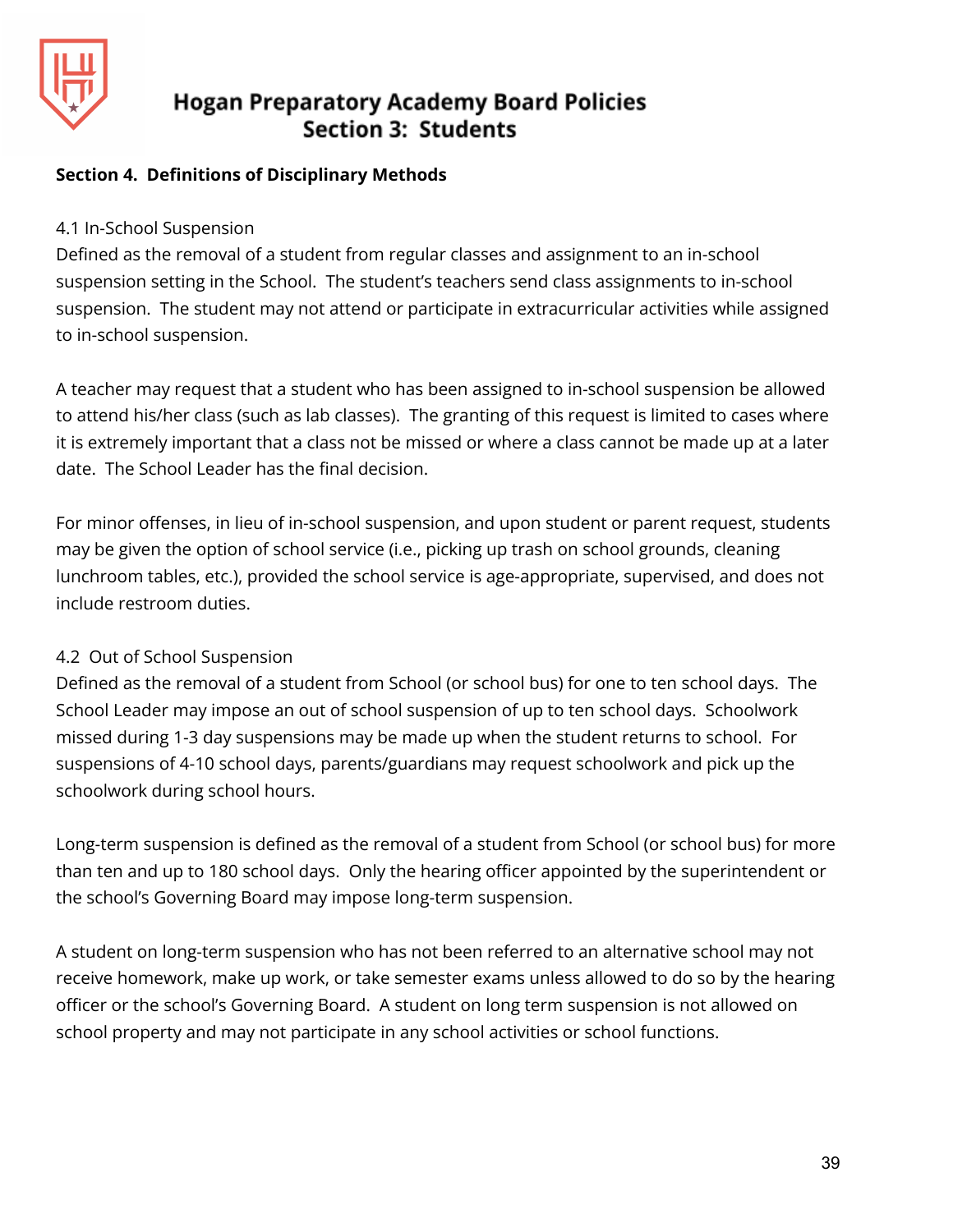

In some cases (limited to one per student per academic year), the School Leader may temporarily postpone a student's suspension if the offense was committed at a critical time in the academic calendar (ie. immediately before final exams). This does not apply to offenses that are in violation of state or federal law or that involve weapons, violence, or drugs.

#### 4.3 Expulsion

Defined as a permanent removal of a student from his or her regular educational setting. Only the school's Governing Board may impose expulsion.

#### 4.4 Alternative School

A student who is removed from his/her local school for more than 10 school days may be allowed to attend an alternative school for instruction, academic support, and counseling. Alternative school enables a student to take academic classes that allow the student to keep up with the course credit requirements toward graduation. The student may not return to his/her school or any other school or attend any extracurricular activities while attending an alternative school pursuant to a long-term suspension or expulsion.

#### 4.5 Probation

Probation means that a student is placed on a trial period during which the student is expected to maintain good behavior. A student found guilty of certain offenses may be placed on probation by the School Leader, the hearing officer, or the school's Governing Board. Violation of a local school or school system rule while on probation may result in further disciplinary action, including a possible referral to the hearing officer.

#### 4.6 Restrictions on School Activities

Students who are suspended or expelled will not be allowed to participate in any school-sponsored activities, (including the prom or graduation exercises) if these occur during the period of suspension or expulsion. A parent or guardian may, for good cause, petition the School Leader for permission for the student to participate in school-sponsored activities. If denied permission by the School Leader, the parent or guardian may appeal to the school's Governing Board. The Board's decision shall be final.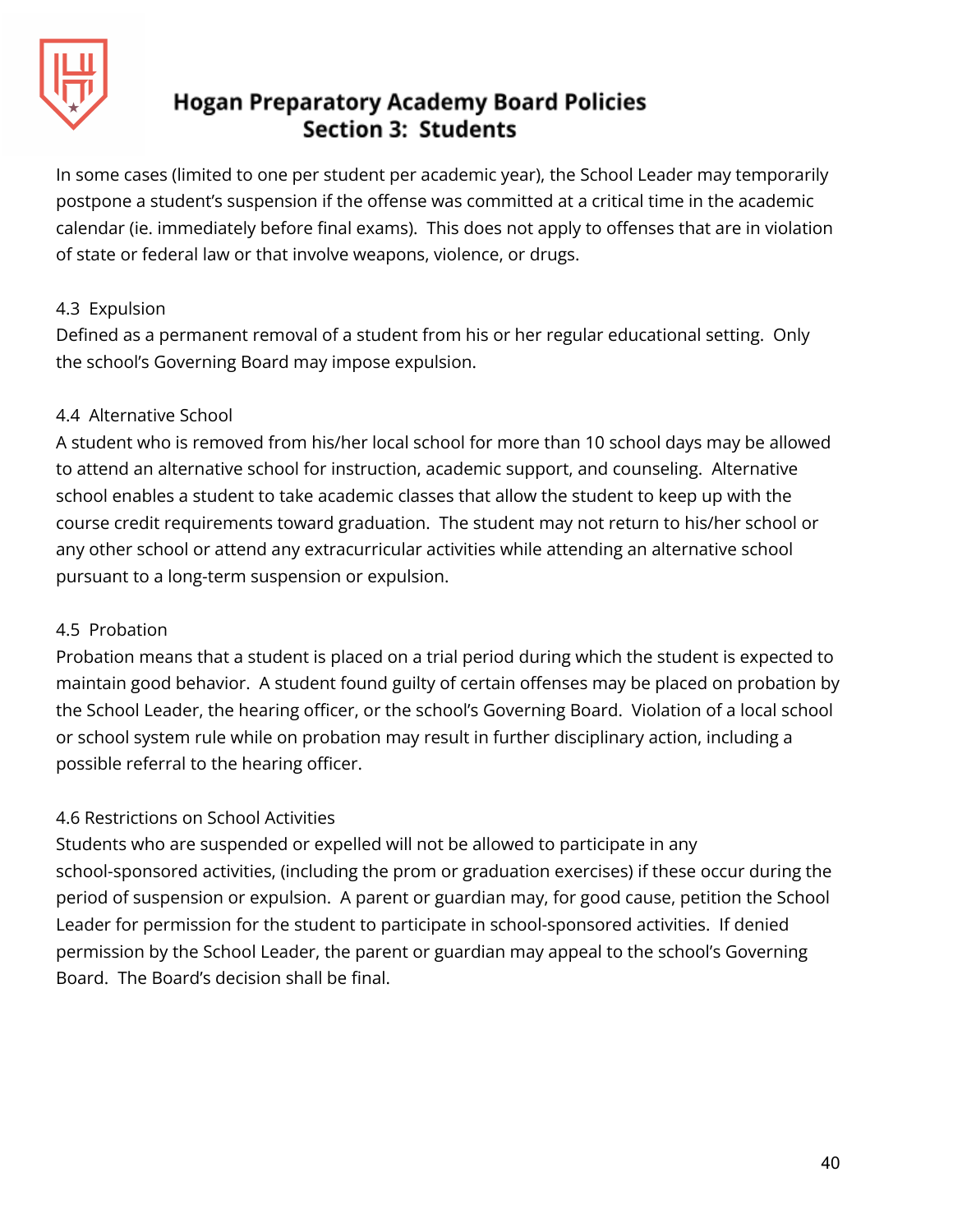

#### **Section 5. Offenses and Consequences**

5.1 Reporting to Law Enforcement

It is the policy of the School to report all crimes occurring on school grounds to law enforcement, including, but not limited to, the crimes the LEA is required to report in accordance with law.

The following acts, regardless of whether they are committed by juveniles, are subject to this reporting requirement:

- 1. First or second degree murder under §§ 565.020, .021, RSMo.
- 2. Voluntary or involuntary manslaughter under § 565.023, .024, RSMo.
- 3. Kidnapping under § 565.110, RSMo.
- 4. First, second or third degree assault under §§ 565.050, .060, .070, RSMo.
- 5. Sexual assault or deviant sexual assault under §§ 566.040, .070, RSMo.
- 6. Forcible rape or sodomy under §§ 566.030, .060, RSMo.
- 7. Burglary in the first or second degree under §§ 569.160, .170, RSMo.
- 8. Robbery in the first degree under § 569.020, RSMo.
- 9. Possession of a weapon under chapter 571, RSMo.
- 10. Distribution of drugs under §§ 195.211, .212, RSMo.
- 11. Arson in the first degree under § 569.040, RSMo.
- 12. Felonious restraint under § 565.120, RSMo.
- 13. Property damage in the first degree under § 569.100, RSMo.
- 14. Child molestation in the first degree pursuant to § 566.067, RSMo.
- 15. Sexual misconduct involving a child pursuant to § 566.083, RSMo.
- 16. Sexual abuse pursuant to § 566.100, RSMo.
- 17. Harassment under § 565.090, RSMo.
- 18. Stalking under § 565.225, RSMo.

The School Leader shall also notify the appropriate law enforcement agency if a student is discovered to possess a controlled substance or weapon in violation of the LEA's policy.

In addition, the School Leader shall notify the appropriate division of the juvenile or family court upon suspension for more than ten days or expulsion of any student who the School is aware is under the jurisdiction of the court.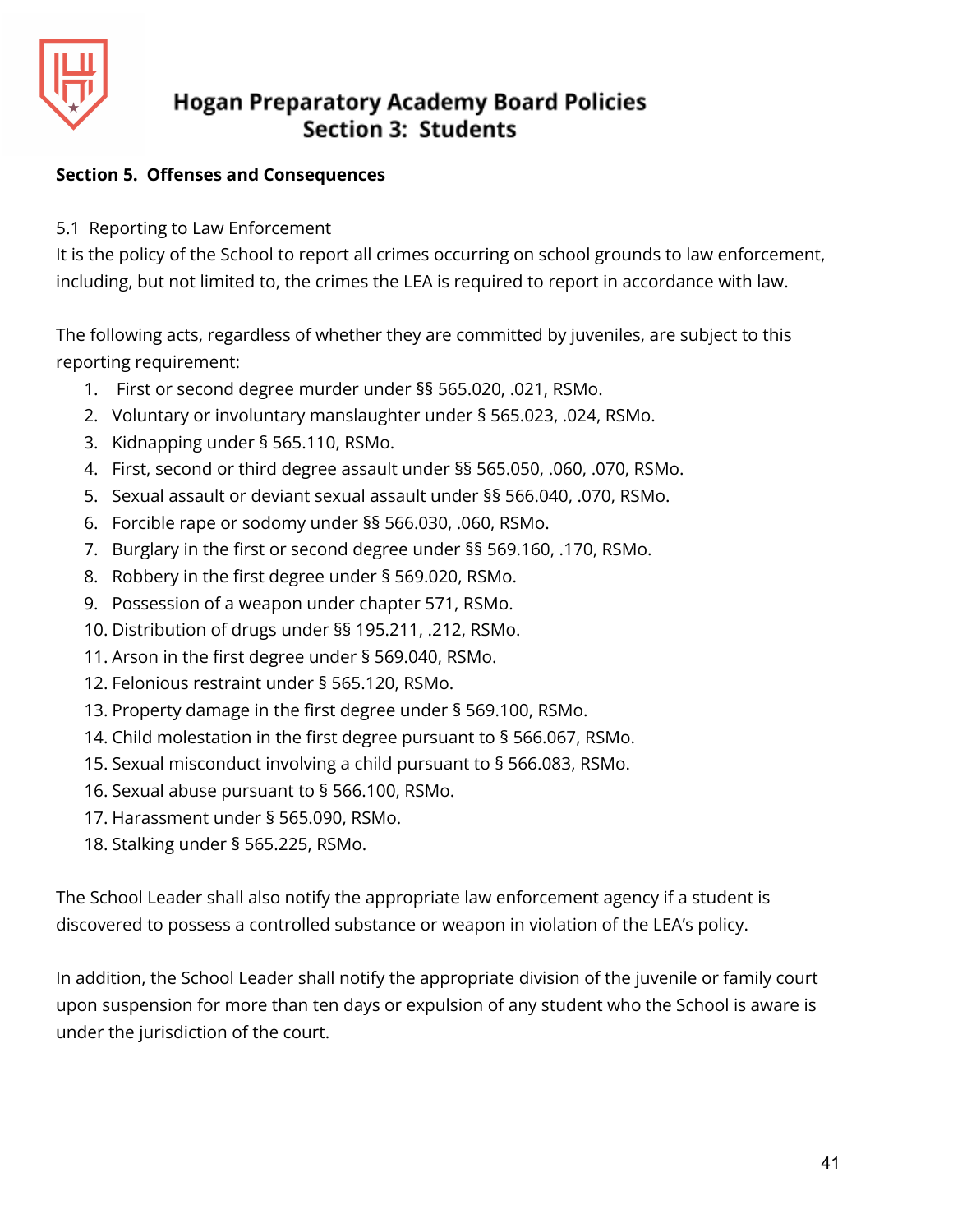

#### 5.2 Documentation in Student's Discipline Record

The School Leader, his/her designee, or other administrators or school staff will maintain all discipline records as deemed necessary for the orderly operation of the schools. In addition, any of the following offenses constitute a serious violation of the School's policy and must be documented in the student's discipline record in accordance with law:

- 1. Any act of school violence or violent behavior.
- 2. Any offense that occurs on school property, on school transportation or at any school activity and that is required by law to be reported to law enforcement officials.
- 3. Any offense that results in an out of school suspension for more than ten school days.

#### 5.3 Prohibition Against Being On or Near School Property During Suspension

All students who are suspended or expelled are prohibited from being on school property for any reason unless permission is granted by the School Leader or his/her designee. Any student who is suspended for any offenses listed in section 160.261, RSMo., or any act of violence or drug-related activity shall not be allowed to be within 1,000 feet of any public school in the LEA unless one of the following conditions exist:

- 1. The student is under direct supervision of the student's parent, legal guardian, or custodian.
- 2. The student is under the direct supervision of another adult designated by the student's parent, legal guardian, or custodian, in advance, in writing, to the School Leader of the school that suspended the student.
- 3. The student is in an alternative school that is located within 1,000 feet of a public school in the LEA.
- 4. The student resides within 1,000 feet of a public school in the LEA and is on the property of his or her residence.

If a student violates this prohibition, he or she may be subject to additional discipline, including suspension or expulsion, in accordance with the offense, "Failure to Meet Conditions of Suspension", listed below.

#### 5.4 Prohibited Conduct

The following are descriptions of prohibited conduct as well as potential consequences for violation. In addition to the consequences specified here, school officials will notify law enforcement and document violations in the student's discipline file pursuant to law and Board policy.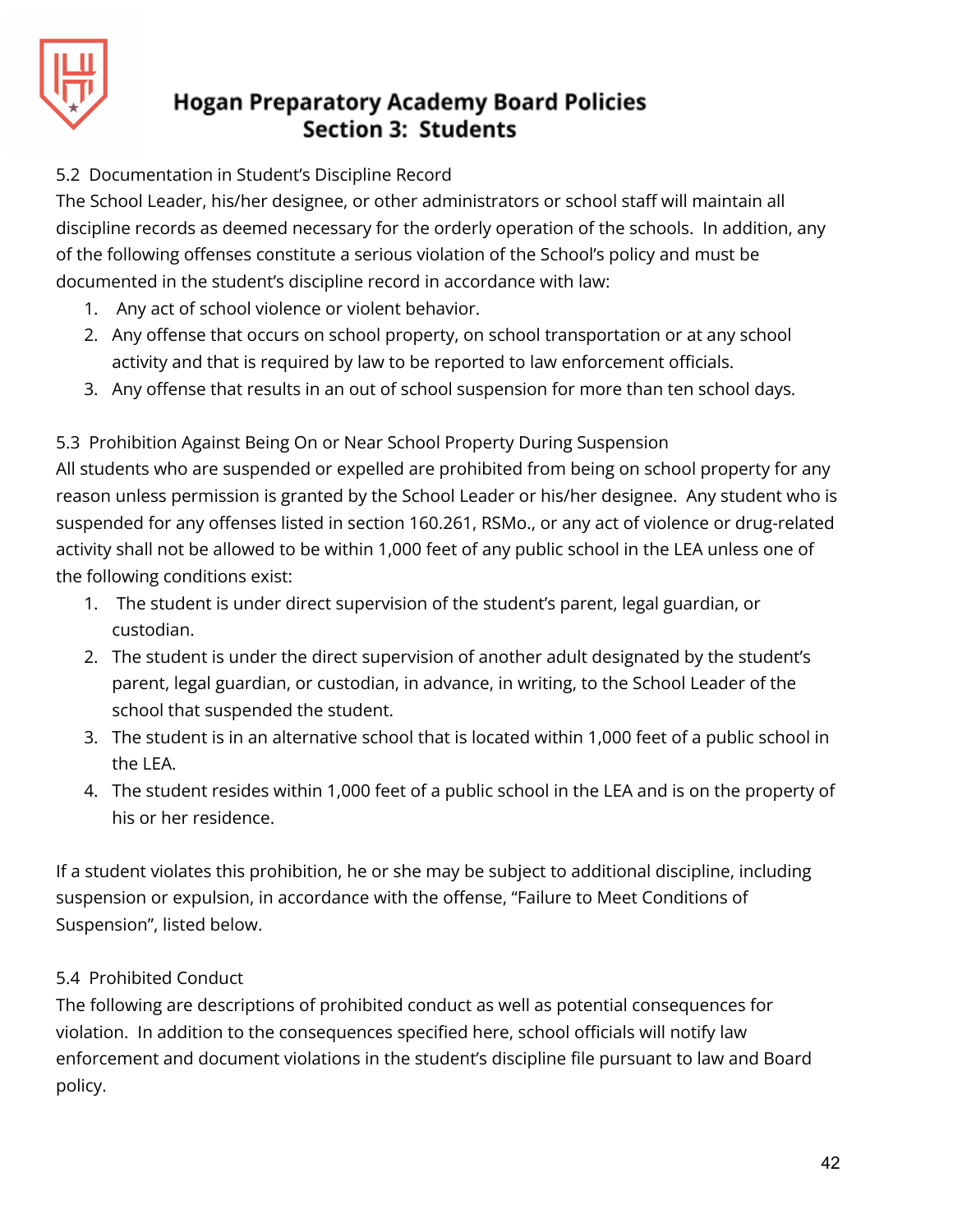

**Arson** - starting or attempting to start a fire or causing or attempting to cause an explosion.

| First Offense      | School Leader/Student conference, detention, in school<br>suspension, 1-180 days out of school suspension, or expulsion.<br>Restitution if appropriate. |
|--------------------|---------------------------------------------------------------------------------------------------------------------------------------------------------|
| Subsequent Offense | 1-180 days out of school suspension or expulsion. Restitution if<br>appropriate.                                                                        |

**Assault** - 1) Hitting, striking and/or attempting to cause injury to another person; placing a person in reasonable apprehension of imminent physical injury; physically injuring another person.

| First Offense      | School Leader/Student conference, detention, in school<br>suspension, 1-180 days out of school suspension, or expulsion.<br>Restitution if appropriate. |
|--------------------|---------------------------------------------------------------------------------------------------------------------------------------------------------|
| Subsequent Offense | 1-180 days out of school suspension or expulsion. Restitution if<br>appropriate.                                                                        |

**Assault** - 2) Attempting to kill or cause serious physical injury to another; killing or causing serious physical injury to another.

| First Offense<br>$\overline{\phantom{0}}$<br>-. <i>. .</i> 1<br>lcion<br>EXPUISION |  |
|------------------------------------------------------------------------------------|--|
|------------------------------------------------------------------------------------|--|

**Automobile/Vehicle Misuse** - Discourteous or unsafe driving on or around school property, unregistered parking, failure to move vehicle at the request of school officials, failure to follow directions given by school officials or failures to follow established rules for parking or driving on school property.

| First Offense      | School Leader/Student conference, suspension or revocation of<br>parking privileges, detention, in school suspension, 1-10 days<br>out of school suspension. |
|--------------------|--------------------------------------------------------------------------------------------------------------------------------------------------------------|
| Subsequent Offense | Revocation or parking privileges, detention, in school<br>suspension, or 1-180 days out of school suspension.                                                |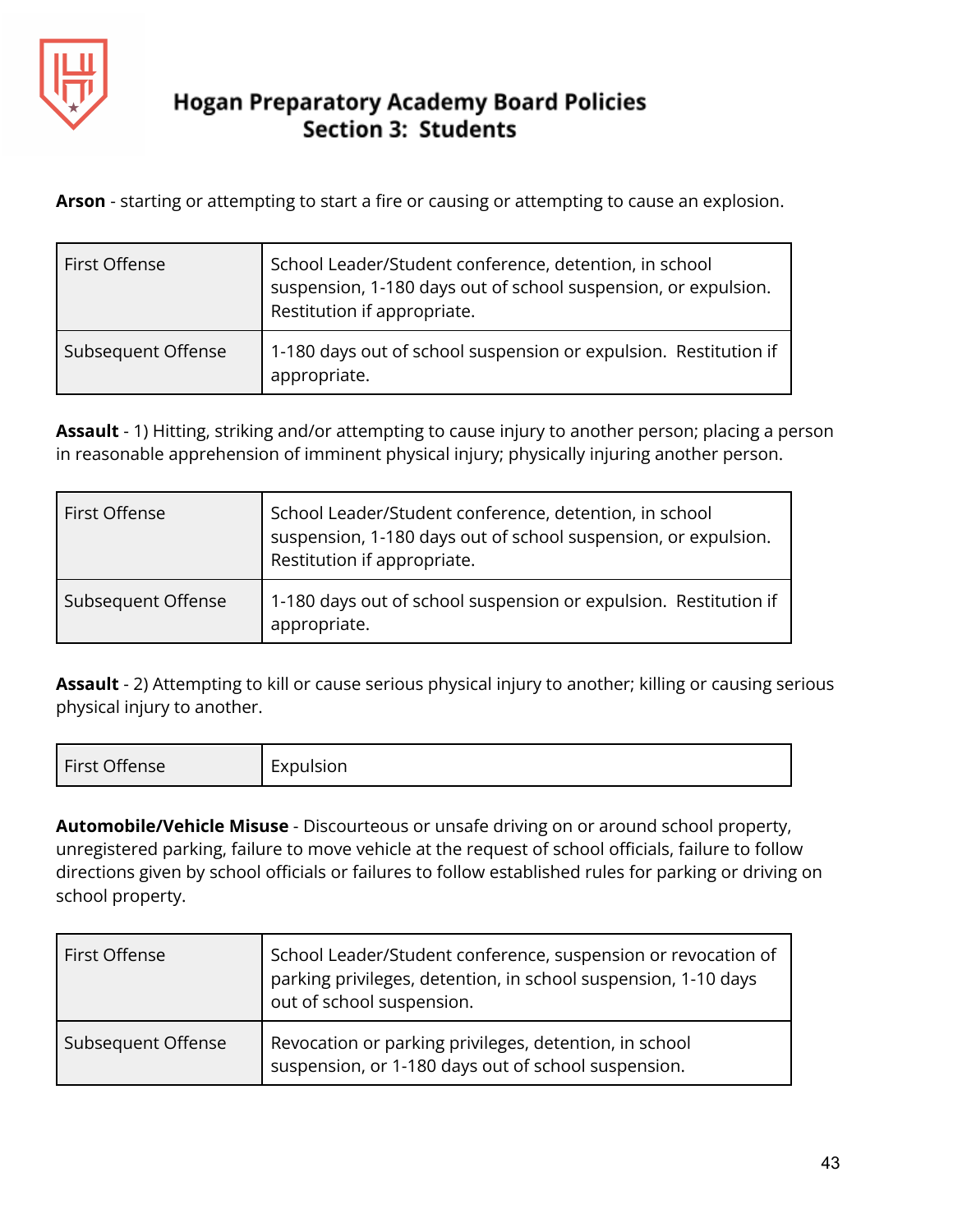

**Bullying** - Intimidation, harassment and attacks on a student or multiple students, perpetrated by individuals or groups. Bullying includes, but is not limited to: physical violence, verbal taunts, name-calling and put-down, threats, extortion or theft, damaging property, cyberbullying, and exclusion from a peer group.

| First Offense      | School Leader/Student conference, detention, in school<br>suspension, 1-180 days out of school suspension, or expulsion. |
|--------------------|--------------------------------------------------------------------------------------------------------------------------|
| Subsequent Offense | 1-180 days out of school suspension or expulsion.                                                                        |

**Bus or Transportation Misconduct** - Any offense committed by a student on, while waiting for, or entering transportation provided by or through the school shall be punished in the same manner as if the offense had been committed at the student's assigned school. In addition, transportation privileges may be suspended or revoked.

**Dishonesty** - Any act of lying, whether verbal or written, including forgery.

| First Offense      | Nullification of forged document. School Leader/Student<br>conference, detention, in school suspension, or 1-10 days out of<br>school suspension.  |
|--------------------|----------------------------------------------------------------------------------------------------------------------------------------------------|
| Subsequent Offense | Nullification of forged document. School Leader/Student<br>conference, detention, in school suspension, or 1-180 days out<br>of school suspension. |

**Disrespect of Staff** - Willful or continuing willful disobedience of a directive or request by a LEA staff member or disrespectful verbal, written, pictorial, or symbolic language or gesture that is directed at a LEA staff member and that is rude, vulgar, defiant, in violation of LEA policy or considered inappropriate in educational settings.

| First Offense      | School Leader/Student conference, detention, in school<br>suspension, 1-10 days out of school suspension, or expulsion. |
|--------------------|-------------------------------------------------------------------------------------------------------------------------|
| Subsequent Offense | Detention, in school suspension, 1-180 days out of school<br>suspension or expulsion.                                   |

**Disruptive Conduct or Speech** - Verbal, written, pictorial or symbolic language or gestures that is directed at any person and that is disrespectful, rude, vulgar, defiant, in violation of LEA policy or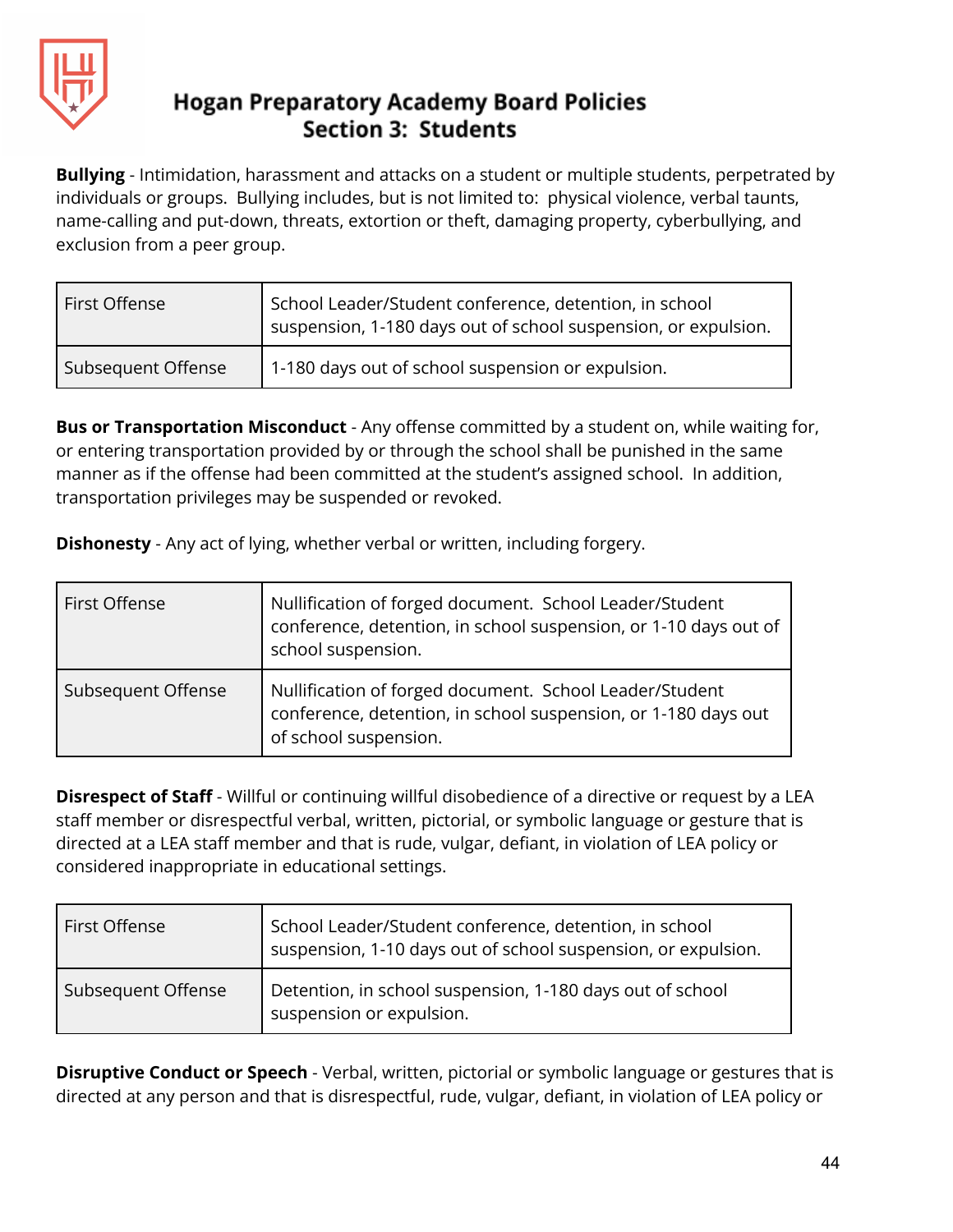

considered inappropriate in educational settings or that materially and substantially disrupts classroom work, school activities or school functions. Students will not be disciplined for speech in situations where it is protected by law.

| First Offense      | School Leader/Student conference, detention, in school<br>suspension, 1-10 days out of school suspension. |
|--------------------|-----------------------------------------------------------------------------------------------------------|
| Subsequent Offense | Detention, in school suspension, 1-180 days out of school<br>suspension or expulsion.                     |

**Drugs/Alcohol** - 1) Possession, sale, purchase or distribution of any over-the-counter drug, herbal preparation, or imitation drug or herbal preparation.

| First Offense      | School Leader/Student conference, detention, in school<br>suspension, 1-180 days out of school suspension or expulsion. |
|--------------------|-------------------------------------------------------------------------------------------------------------------------|
| Subsequent Offense | 1-180 days out of school suspension or expulsion.                                                                       |

**Drugs/Alcohol** - 2) Possession, use of, or attendance while under the influence of or soon after consuming any unauthorized prescription drug, alcohol, narcotic substance, unauthorized inhalants, controlled substances, illegal drugs, counterfeit drugs, imitation controlled substances or drug-related paraphernalia.

| First Offense      | School Leader/Student conference, detention, in school<br>suspension, 1-180 days out of school suspension, or expulsion. |
|--------------------|--------------------------------------------------------------------------------------------------------------------------|
| Subsequent Offense | 1-180 days out of school suspension or expulsion.                                                                        |

**Drugs/Alcohol** - 3) Sale, purchase, transfer or distribution of any prescription drug, alcohol, narcotic substance, unauthorized inhalants, controlled substances, illegal drugs, counterfeit drugs, imitation controlled substances or drug-related paraphernalia.

| First Offense      | School Leader/Student conference, detention, in school<br>suspension, 1-180 days out of school suspension, or expulsion. |
|--------------------|--------------------------------------------------------------------------------------------------------------------------|
| Subsequent Offense | 1-180 days out of school suspension or expulsion.                                                                        |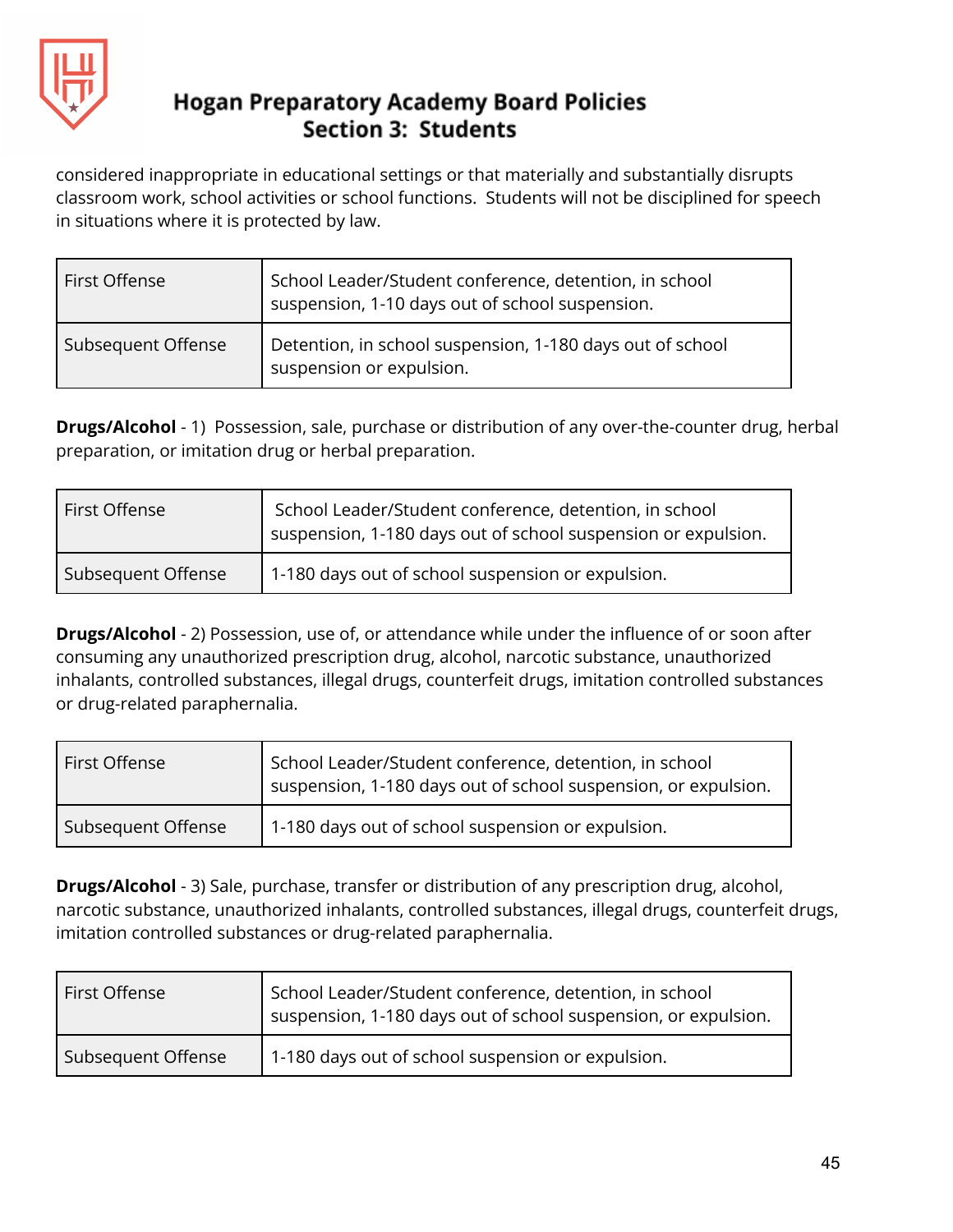

**Extortion** - Threatening or intimidating any person for the purpose of obtaining money or anything of value.

| First Offense      | School Leader/Student conference, detention, in school<br>suspension, 1-180 days out of school suspension, or expulsion. |
|--------------------|--------------------------------------------------------------------------------------------------------------------------|
| Subsequent Offense | 1-180 days out of school suspension or expulsion.                                                                        |

**Failure to Meet Conditions of Suspension** - Coming within 1,000 feet of any public school in the LEA while on suspension for an offense that requires reporting to the law enforcement or for an act of school violence or drug related activity. See section of this regulation entitled, "Prohibition Against Being On or Near School Property During Suspension."

In determining whether to suspend or expel a student, consideration shall be given to whether the student poses a threat to the safety of any child or school employee and whether the student's presence within 1,000 feet of the school is disruptive to the educational process or undermines the effectiveness of the school's disciplinary policy.

| First Offense      | Verbal warning, detention, in school suspension, 1-180 days out<br>of school suspension, or expulsion. |
|--------------------|--------------------------------------------------------------------------------------------------------|
| Subsequent Offense | Verbal warning, detention, in school suspension, 1-180 days out<br>of school suspension, or expulsion. |

**False Alarm (see also "Threats or Verbal Assaults")** - Tampering with emergency equipment, setting off false alarms, making false reports, communicating a threat or false report for the purpose of frightening, disturbing, disrupting or causing the evacuation or closure of school property.

| First Offense      | Restitution. School Leader/Student conference, detention, in<br>school suspension, 1-180 days out of school suspension, or<br>expulsion. |
|--------------------|------------------------------------------------------------------------------------------------------------------------------------------|
| Subsequent Offense | Restitution. School Leader/Student conference, detention, in<br>school suspension, 1-180 days out of school suspension, or<br>expulsion. |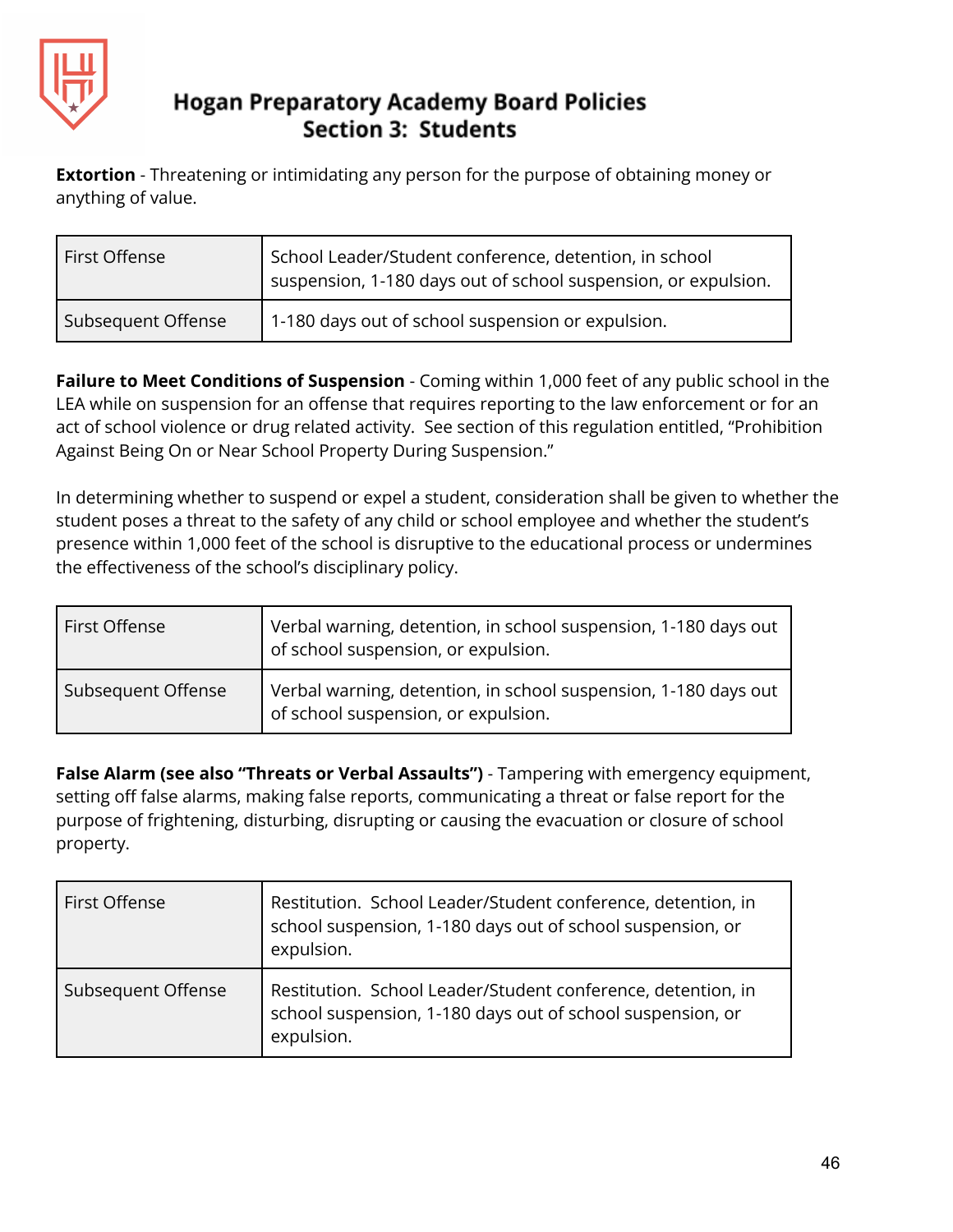

**Fighting (see also "Assault")** - Mutual combat in which both parties have contributed to the conflict either verbally or by physical action.

| First Offense      | School Leader/Student conference, detention, in school<br>suspension, 1-180 days out of school suspension, or expulsion. |
|--------------------|--------------------------------------------------------------------------------------------------------------------------|
| Subsequent Offense | 1-180 days out of school suspension or expulsion.                                                                        |

**Harassment/Discrimination** - Use of verbal, written, or symbolic language based on race, color, religion, sex, national origin, ancestry, disability, age or any other characteristic that has the purpose or effect of unreasonable interfering with a student's educational environment or creates an intimidating, hostiel, or offensive eduational environment. Examples of illegal harassment include but are not limited to graffiti, display of written material or pictures, name calling, slurs, jokes, gestures, threatening, intimidating or hostile acts, theft or damage to property.

| First Offense      | School Leader/Student conference, detention, in school<br>suspension, 1-180 days out of school suspension, or expulsion. |
|--------------------|--------------------------------------------------------------------------------------------------------------------------|
| Subsequent Offense | 1-180 days out of school suspension or expulsion.                                                                        |

**Hazing** - Any activity that a reasonable person believe would negatively impact the mental or physical health or safety of a student or put the student in a ridiculous, humiliating, stressful, or disconcerting position for the purpose of imitation, affiliation, admission, membership or maintenance of membership in any group, class, organization, club, or athletic team including, but not limited to a grade level, student organization or school-sponsored activity. Hazing may occur even when all students involved are willing participants.

| l First Offense    | School Leader/Student conference, detention, in school<br>suspension, 1-180 days out of school suspension, or expulsion. |
|--------------------|--------------------------------------------------------------------------------------------------------------------------|
| Subsequent Offense | 1-180 days out of school suspension or expulsion.                                                                        |

**Public Display of Affection** - Physical contact that is inappropriate for the school setting including but not limited to kissing and groping.

| First Offense | School Leader/Student conference, detention, in school         |
|---------------|----------------------------------------------------------------|
|               | suspension, 1-180 days out of school suspension, or expulsion. |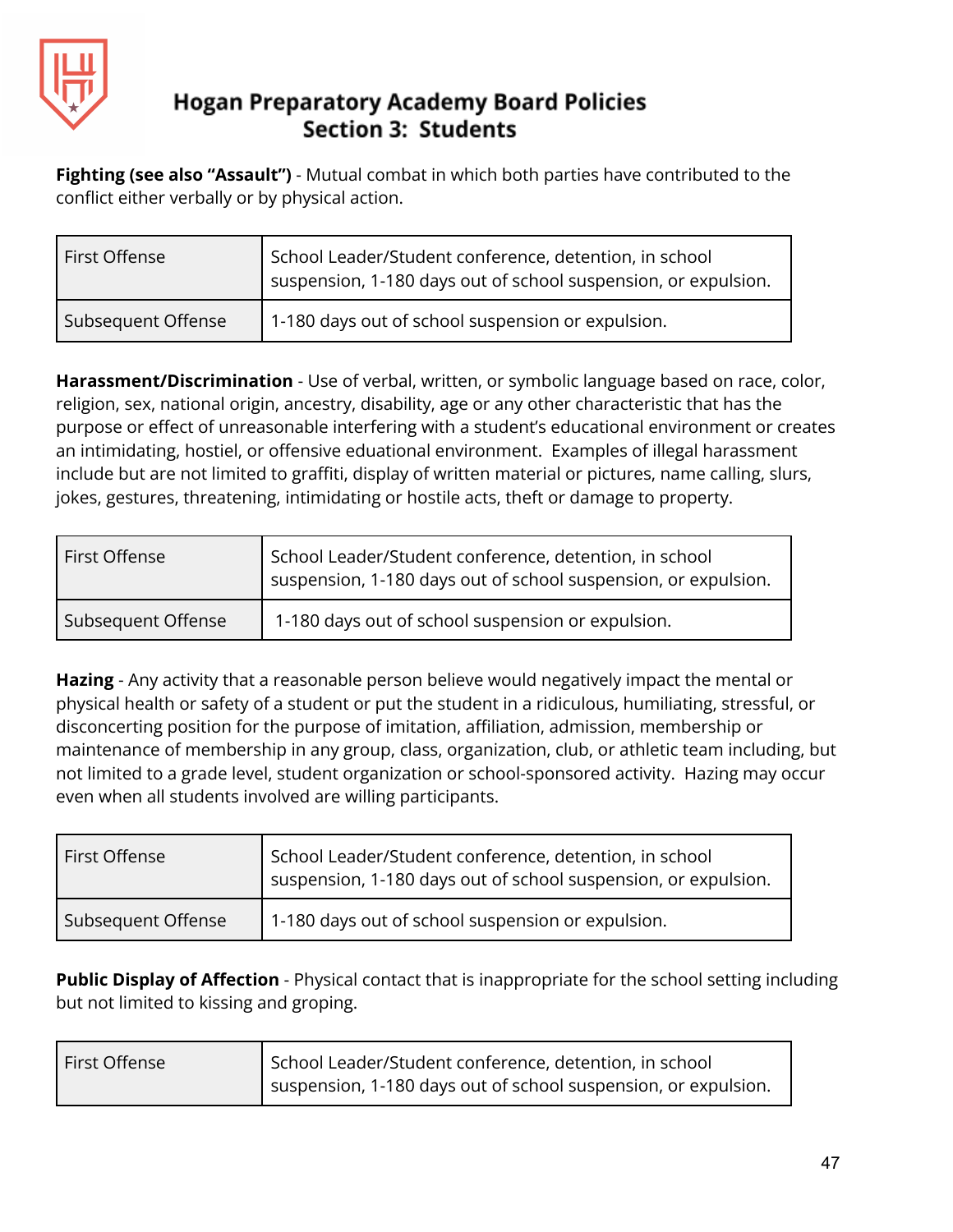

**Sexual Harassment/Discrimination** - 1) Use of unwelcome verbal, written or symbolic language based on gender or of a sexual nature that has the purpose or effect of unreasonably interfering with a student's educational environment or creates an intimidating, hostile or offensive educational environment. Examples of sexual harassment include, but are not limited to, sexual jokes or comments, request for sexual favors and other unwelcomed sexual advances.

| First Offense      | School Leader/Student conference, detention, in school<br>suspension, 1-180 days out of school suspension, or expulsion. |
|--------------------|--------------------------------------------------------------------------------------------------------------------------|
| Subsequent Offense | In school suspension, 1-180 days out of school suspension or<br>expulsion.                                               |

**Sexual Harassment/Discrimination** - 2) Unwelcome physical contact based on gender or of a sexual nature when such conduct has the purpose or effect of unreasonably interfering with a student's educational performance or creates an intimidating, hostile or offensive educational environment. Examples include, but are not limited to touching or fondling of the genital areas, breasts or undergarments, regardless of whether or not the touching occurred through or under clothing.

| First Offense      | School Leader/Student conference, detention, in school<br>suspension, 1-180 days out of school suspension, or expulsion. |
|--------------------|--------------------------------------------------------------------------------------------------------------------------|
| Subsequent Offense | In school suspension, 1-180 days out of school suspension or<br>expulsion.                                               |

**Sexual Misconduct** - Exposing of body parts to another individual including, but not limited to, possession, transfer or exposure of images, electronic or otherwise, of the body parts of sexually explicit images of oneself or others, and/or initiating or participating in an act of a sexual nature.

| First Offense      | School Leader/Student conference, detention, in school<br>suspension, 1-180 days out of school suspension, or expulsion. |
|--------------------|--------------------------------------------------------------------------------------------------------------------------|
| Subsequent Offense | In school suspension, 1-180 days out of school suspension or<br>expulsion.                                               |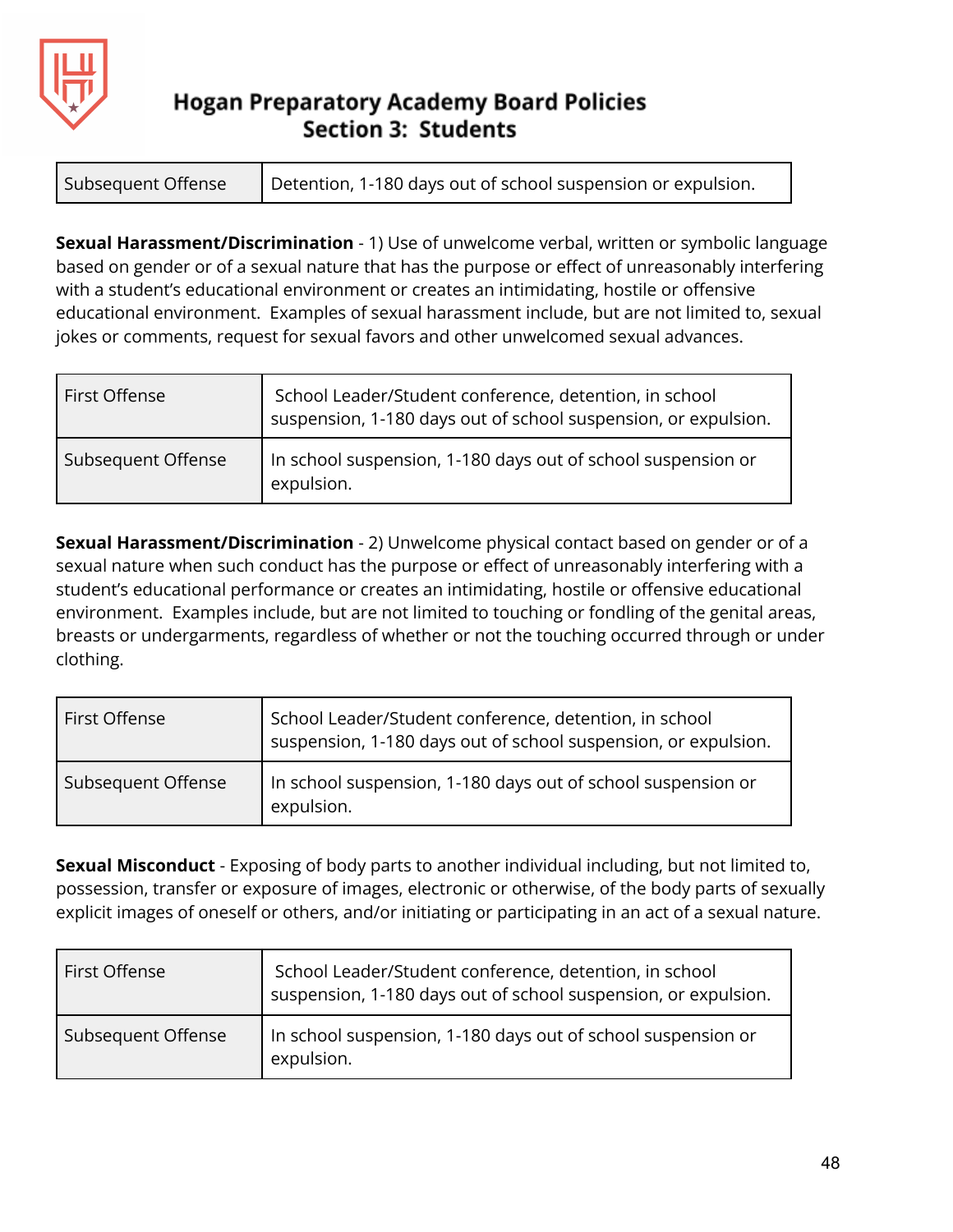

**Technology Misconduct** - 1) Unauthorized use of cellular telephones, personal computers, or unauthorized use of electronic devices during instructional time.

| First Offense      | Teacher/Student conference, temporary confiscation of device,<br>and/or detention.                                                                       |
|--------------------|----------------------------------------------------------------------------------------------------------------------------------------------------------|
| Subsequent Offense | Teacher/Student conference, School Leader/Student<br>conference, temporary confiscation of device, detention, or<br>1-180 days out of school suspension. |

**Technology Misconduct** - 2) Attempting, regardless of success, to gain unauthorized access to technology system or information; to sue LEA technology to connect to their systems in evasion of the physical limitation of the remote system; to copy LEA files with authorization; to interfere with the ability of others to utilize LEA technology; to secure a higher level of privilege without authorization; to introduce computer "virus", "hacking" tools, or other disruptive/destructive programs onto or using LEA technology; or to evade or disable a filtering/blocking device.

| First Offense      | Restitution, School Leader/Student conference, loss of use<br>privileges, detention, in school suspension, 1-180 days out of<br>school suspension. |
|--------------------|----------------------------------------------------------------------------------------------------------------------------------------------------|
| Subsequent Offense | Restitution, loss of user privileges, detention, in school<br>suspension, or 1-180 days out of school suspension.                                  |

**Technology Misconduct** - 3) Violation other than those listed in (2) or of the Board Technology Acceptable Use Policy or regulations, administrative procedures or etiquette rules governing student use of LEA technology.

| First Offense      | Restitution, School Leader/Student conference, loss of use<br>privileges, detention, in school suspension, 1-180 days out of<br>school suspension. |
|--------------------|----------------------------------------------------------------------------------------------------------------------------------------------------|
| Subsequent Offense | Restitution, loss of user privileges, detention, in school<br>suspension, or 1-180 days out of school suspension.                                  |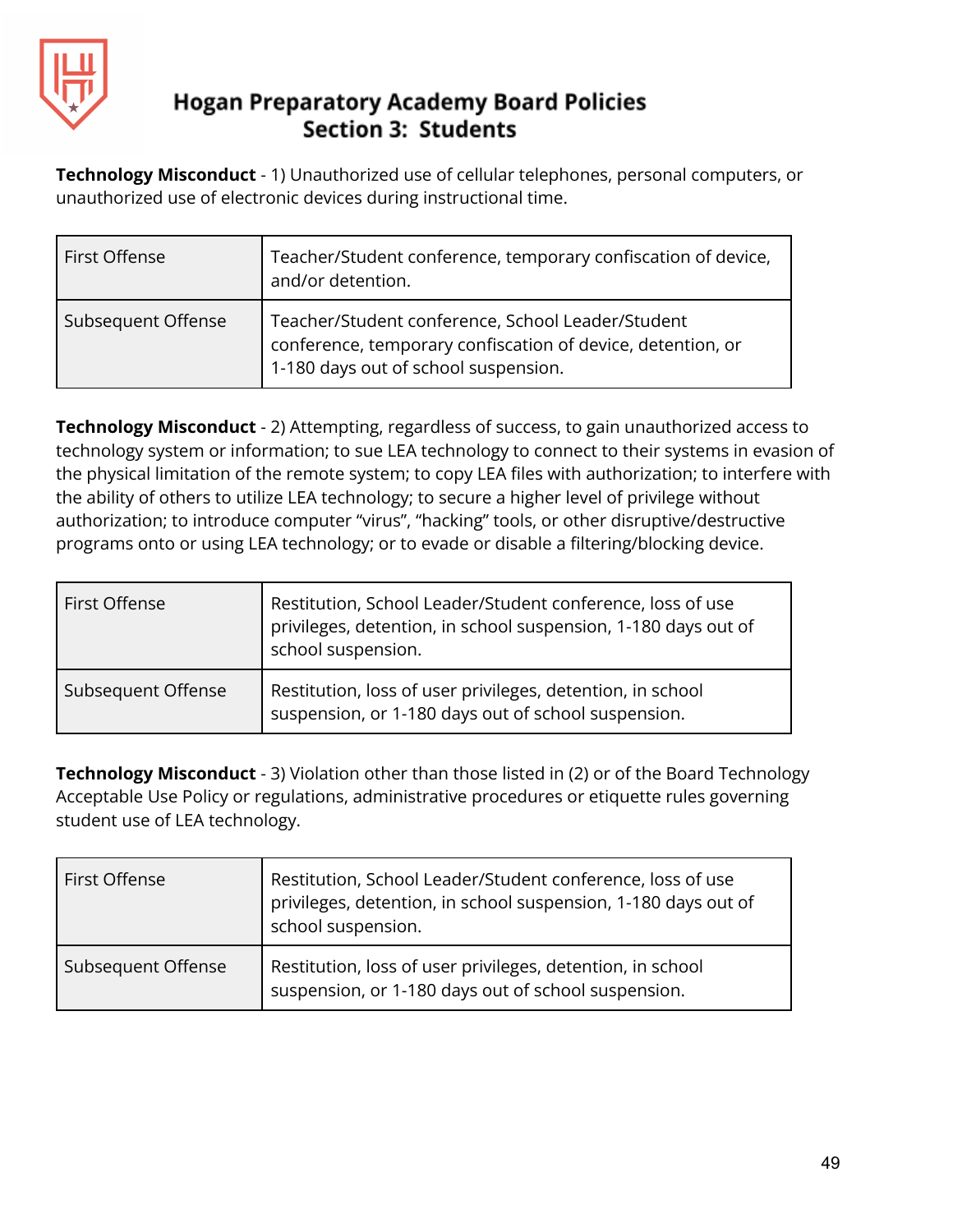

**Theft** - Theft, attempted theft or knowing possession of stolen property.

| First Offense      | Return of or restitution for property, School Leader/Student<br>conference, detention, in school suspension, or 1-180 days out<br>of school suspension. |
|--------------------|---------------------------------------------------------------------------------------------------------------------------------------------------------|
| Subsequent Offense | Return of or restitution for property, 1-180 days out of school<br>suspension.                                                                          |

**Threat or Verbal Assault** - Verbal, written, pictoral or symbolic language and/or gestures creating a reasonable fear of physical injury or causing school property damage. Threats by students, whether made on campus or off school grounds, which constitutes a "true threat" against the LEA, its students or employees will be immediately reported to law enforcement and will subject the student to suspension and a possible referral of expulsion. The definition of "true threat" shall be construed in accordance with applicable law and emcompasses those statements that a reasonable recipient would view as a serious threat of violence or death.

| First Offense      | School Leader/Student conference, detention, in school<br>suspension, 1-180 days out of school suspension or expulsion. |
|--------------------|-------------------------------------------------------------------------------------------------------------------------|
| Subsequent Offense | 1-180 days out of school suspension or expulsion.                                                                       |

**Tobacco** - Defined as possession and/or use of any tobacco products on school grounds, school transportation or at any school activity.

| First Offense      | Confiscation of tobacco product, School Leader/Student<br>conference, detention, in school suspension. |
|--------------------|--------------------------------------------------------------------------------------------------------|
| Subsequent Offense | Confiscation of tobacco product, School Leader/Student<br>conference, detention, in school suspension. |

**Truancy** - Defined as absence from school without the knowledge of consent of parents/guardians and/or the school administration; excessive non-justifiable absences, even with the consent of parents/guardians.

| First Offense | School Leader/Student conference, detention, 1-3 days in school |
|---------------|-----------------------------------------------------------------|
|               | suspension.                                                     |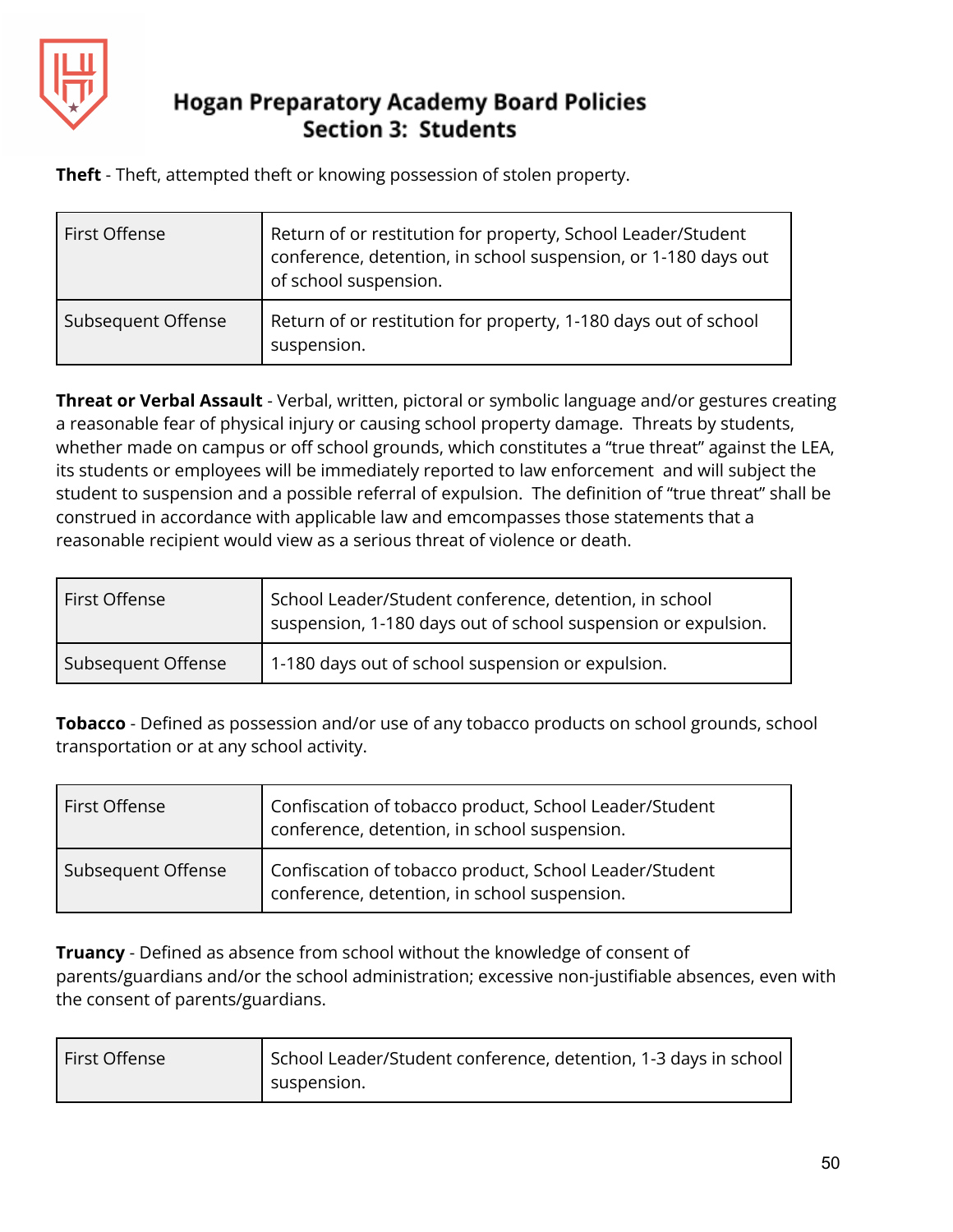

| Subsequent Offense | Detention or 3-10 days in school suspension. |
|--------------------|----------------------------------------------|
|--------------------|----------------------------------------------|

**Unauthorized Entry** - Entering or assisting any other person to enter a LEA facility, office, locker, or other area that is locked or not open to the general public; entering or assisting any person to enter a LEA facility through an unauthorized entrance; assisting unauthorized persons to enter a LEA facility through any entrance.

| First Offense      | School Leader/Student conference, detention, in school<br>suspension, or 1-180 days out of school suspension. |
|--------------------|---------------------------------------------------------------------------------------------------------------|
| Subsequent Offense | 1-180 days out of school suspension or expulsion.                                                             |

**Vandalism** - Defined as the willful damaging or the attempt to cause damage to real or personal property belonging to the school, staff, or students.

| First Offense      | Restitution, School Leader/Student conference, detention, in<br>school suspension, or 1-180 days out of school suspension or<br>expulsion. |
|--------------------|--------------------------------------------------------------------------------------------------------------------------------------------|
| Subsequent Offense | Restitution, in school suspension, 1-180 days out of school<br>suspension or expulsion.                                                    |

**Weapons** - 1) Defined as the possession or use of any instrument or device, other than those defined in 18. U.S.C § 921, 18 U.S.C § 930(g)(2) or section 571.010 RSMo, which is customarily used for attack or defense against another person; any instrument or device used to inflict physical injury to another person.

| First Offense      | School Leader/Student conference, in school suspension, or<br>1-180 days out of school suspension or expulsion. |
|--------------------|-----------------------------------------------------------------------------------------------------------------|
| Subsequent Offense | 1-180 days out of school suspension or expulsion.                                                               |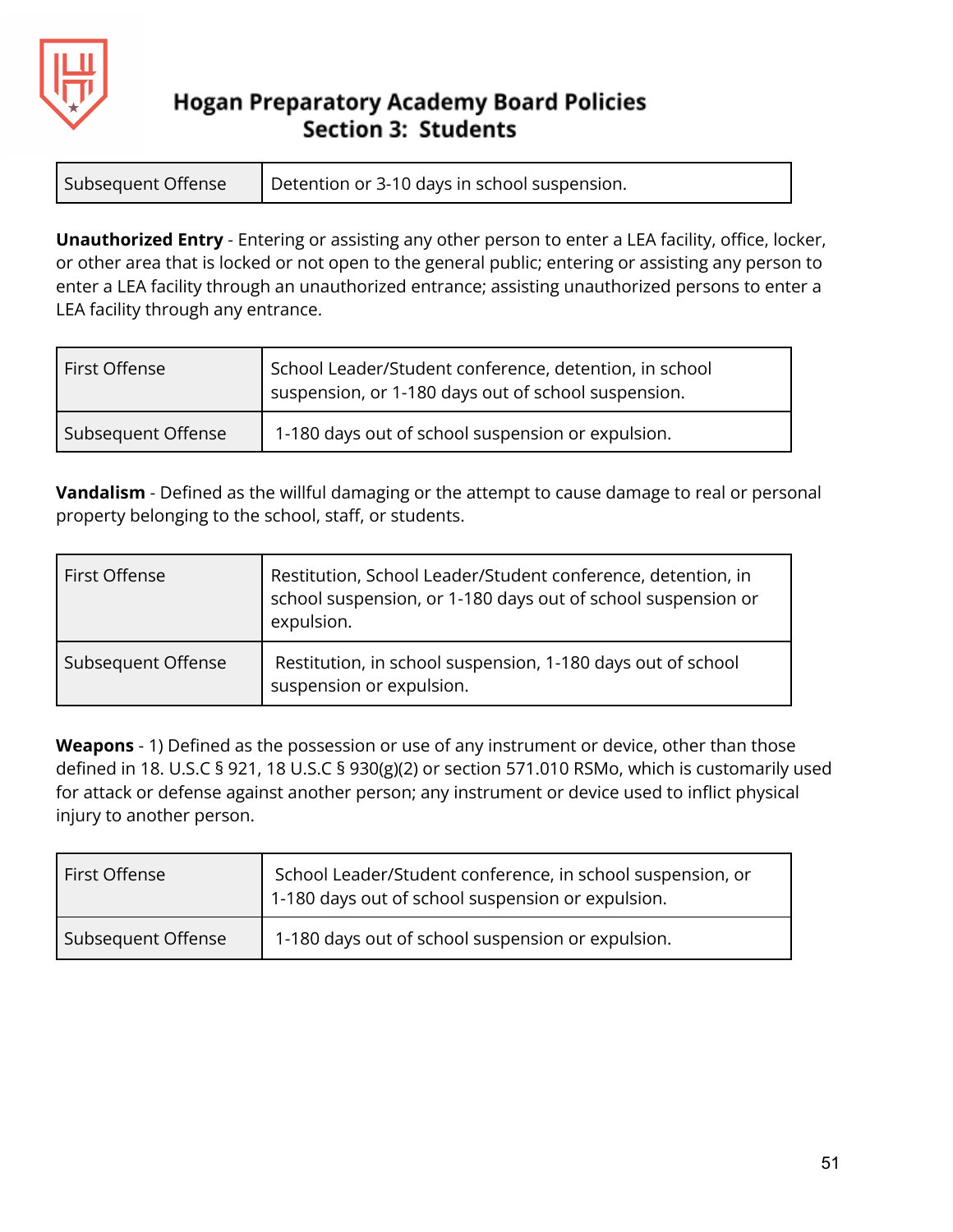

**Weapons** - 2) Possession or use of a firearm as defined in 18 U.S.C § 921 or any instrument or device defined in section 571.010 RSMo., or any instrument or device defined as a dangerous weapon in 18 U.S.C § 930(g)(2).

| First Offense      | <sup>1</sup> One calendar year suspension or expulsion, unless modified by<br>the Board upon recommendation by the superintendent. |
|--------------------|------------------------------------------------------------------------------------------------------------------------------------|
| Subsequent Offense | Expulsion.                                                                                                                         |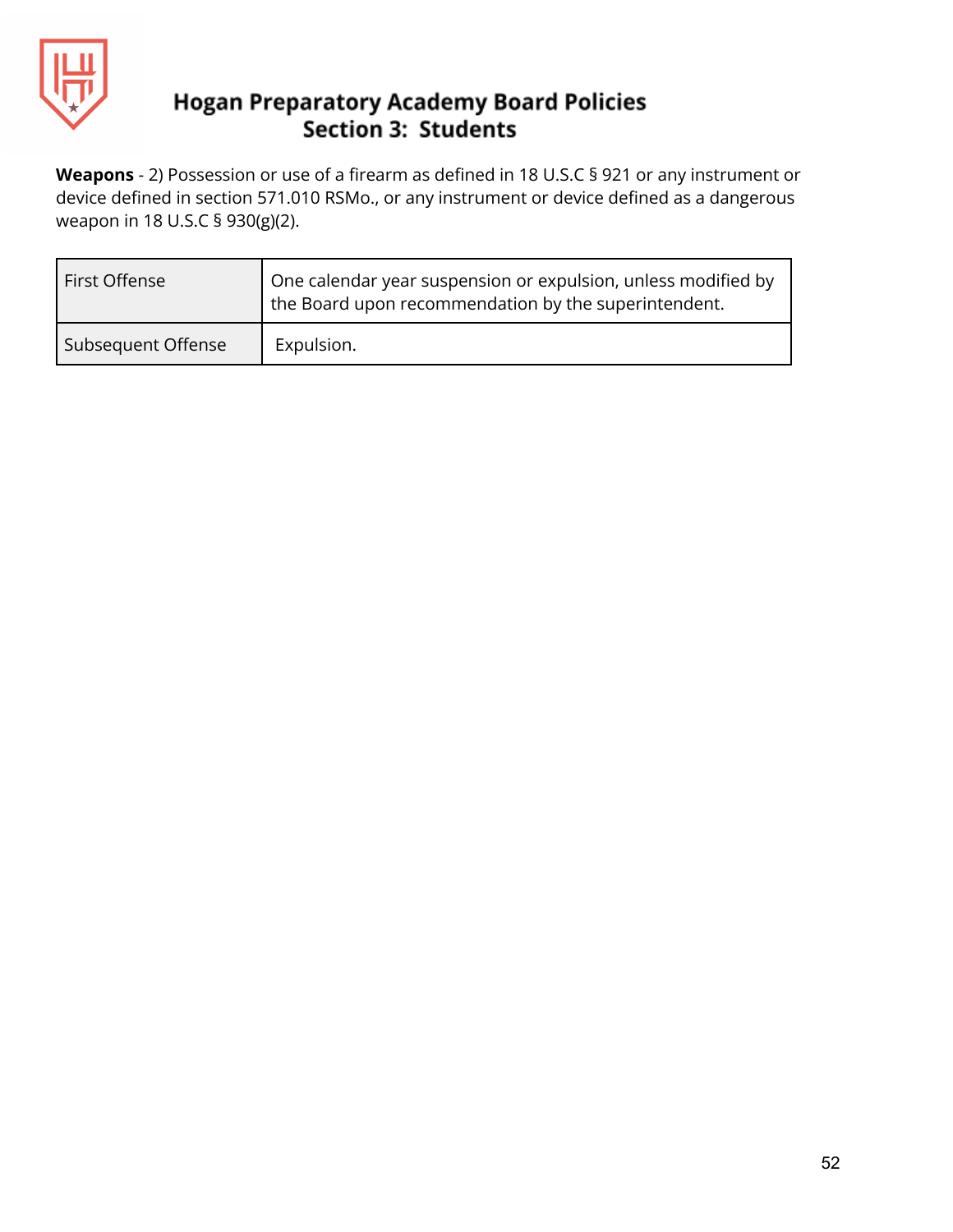

#### **POLICY 2605 – STUDENT DISCIPLINE: SECLUSION, RESTRAINT & PUNISHMENT POLICY** *(Last approved: 09/27/21)*

The Board of Hogan Preparatory Academy adopts the following policy effective on the date that the policy is adopted by the Board.

SECTION 1. General Policy Provisions

1.1. The use of chemical restraint, mechanical restraint, or prone restraint, as defined by Missouri Department of Education Rule 160-5-1-.35, is prohibited in the School.

1.2 The use of seclusion, as defined by Missouri Department of Education Rule 160-5-1-.35, is prohibited within the School.

1.2.1 Seclusion does not include "time-out," defined as a behavioral intervention in which the student is temporarily removed from the learning activity but in which the student is not confined.

1.2.2. Seclusion does not include in-school suspension, detention, or a student-requested break in a different location in the classroom or in a separate unlocked room.

SECTION 2. Physical Restraint

Physical restraint may be utilized only when the student is an immediate danger to himself or others and the student is not responsive to less intensive behavioral interventions including verbal directives or other de-escalation techniques.

2.1. Physical restraint does not include: providing limited physical contact and/or redirection to promote student safety, providing physical guidance or prompting when teaching a skill, redirecting attention, providing guidance to a location, or providing comfort.

2.2. Physical restraint shall not be used (1) as a form of discipline or punishment (2) when the student cannot be safely restrained; or (3) when the use of the intervention would be contraindicated due to the student's psychiatric, medical, or physical conditions as described in the student's educational records.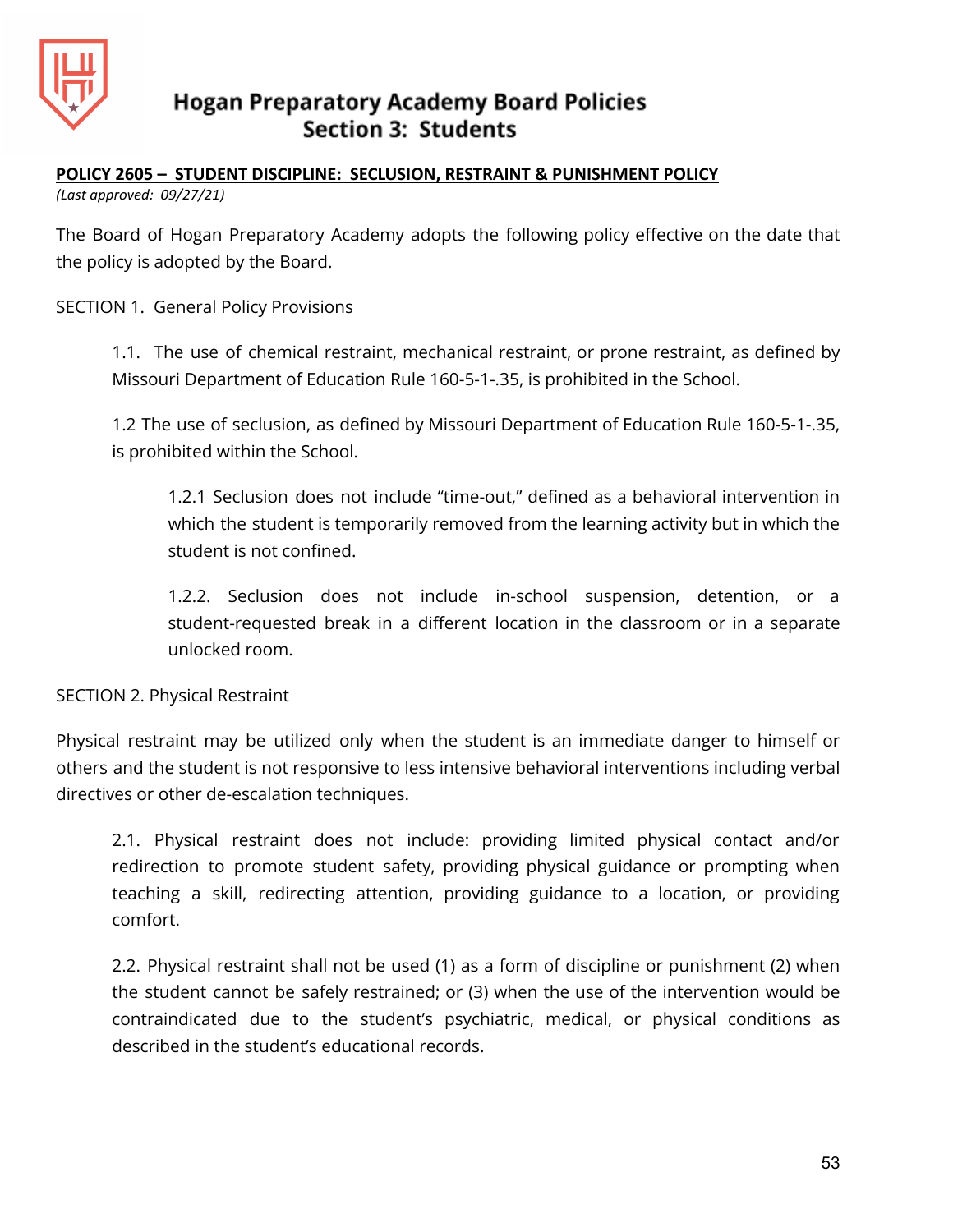

2.3 All physical restraint must be immediately terminated when the student is no longer an immediate danger to himself or others or if the student is observed to be in severe distress.

2.4. Before any staff member may implement physical restraint, he or she should have completed an approved training program.

2.4.1 Approved training programs must address a full continuum of positive behavioral intervention strategies as well as prevention and de-escalation techniques and restraint.

2.4.2 Schools and programs shall maintain written or electronic documentation on training provided and the list of participants in each of the provided training sessions. Copies of such documentation will be made available to the Missouri Department of Education or any member of the public upon request.

2.5. If a staff member who has not completed an approved training program has to physically restrain a student to prevent injury to a student or others in an emergency situation when staff members trained in physical restraint are not available, he or she should ask other students, if present, to request assistance immediately.

2.6. Whenever possible, the use of physical restraint on a student shall be monitored by another staff member or administrator. The use of physical restraint shall be documented by staff or faculty participating in or supervising the restraint for each student in each instance in which the student is restrained.

2.7. Whenever physical restraint is used on a student the school or program where the restraint is administered shall notify the student's parent or legal guardian within one school day after the use of restraint.

#### SECTION 3. Time-Out

This policy does not prohibit a staff member from utilizing time-out, as defined above, or any other classroom management technique or approach, including a student's removal from the classroom that is not specifically addressed in this rule.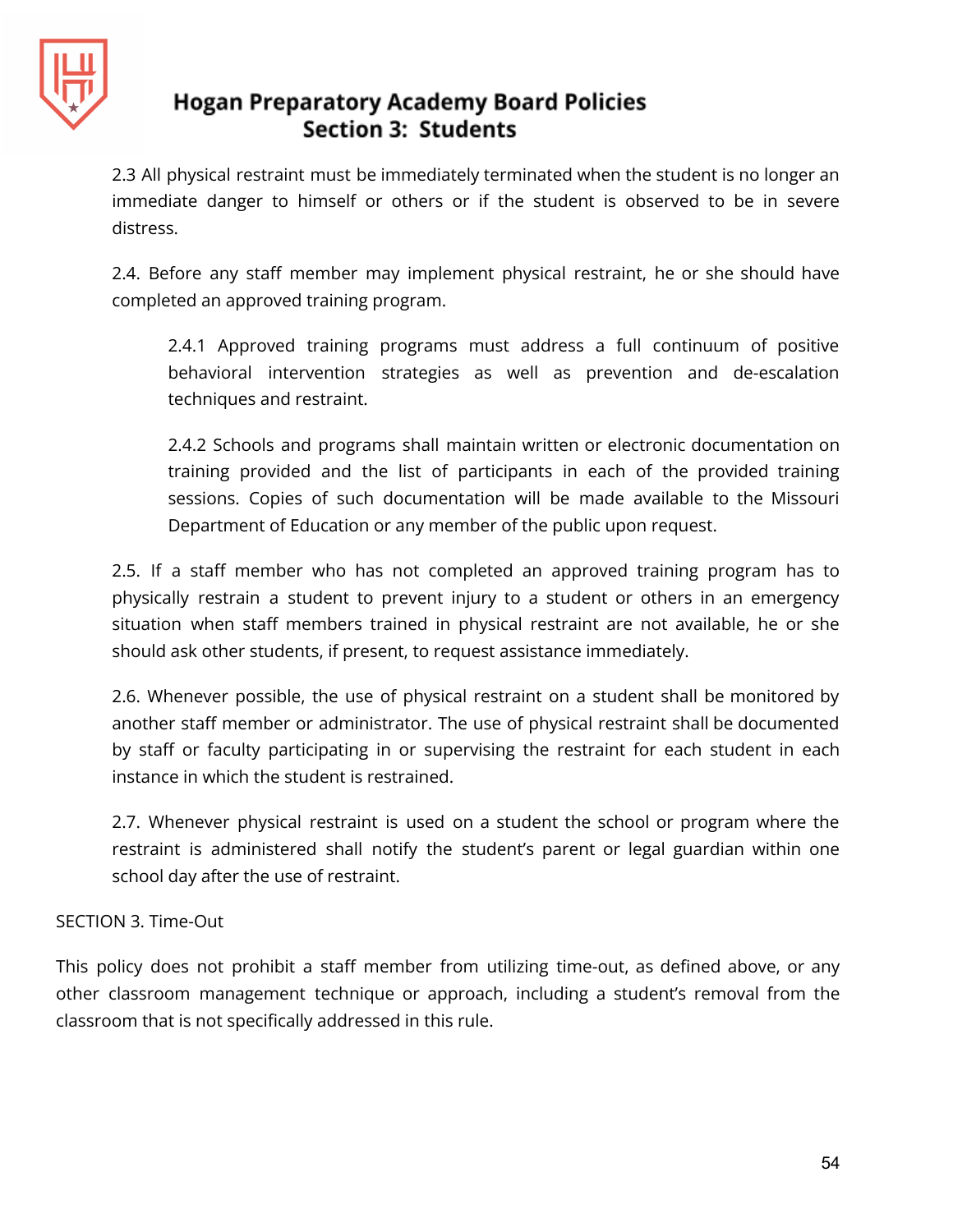

SECTION 4. Student Fights or Altercations

This policy does not prohibit a staff member from taking appropriate action to diffuse a student fight or altercation.

SECTION 5. Physical Restraints

The decision whether or not the use of physical restraint is necessary to protect students or others from imminent harm or bodily injury, and taking the actions deemed necessary to protect students or others from imminent harm or bodily injury, are actions that involve the performance of discretionary, not ministerial, duties.

SECTION 6. Law Enforcement or Emergency Medical Personnel Assistance

6.1. In some instances in which a student is an immediate danger to himself or herself or others, the school or program must determine when it becomes necessary to seek assistance from law enforcement and/or emergency medical personnel. Nothing in this policy shall be construed to interfere with the duties of law enforcement or emergency medical personnel.

6.2. School officials must notify a student's parent or guardian immediately when emergency medical or law enforcement personnel remove a student from a school or program setting.

SECTION 7. Corporal Punishment

7.1. For the purposes of this policy, corporal punishment is a form of physical punishment administered by an adult to the body of a child for the purpose of discipline or reformation, or to deter attitudes or behaviors deemed unacceptable. No person employed by or volunteering on behalf of the School shall administer corporal punishment or cause corporal punishment to be administered upon a student attending LEA schools.

7.2. A staff member may, however, use reasonable physical force against a student for the protection of the student or other persons or to protect property. Restraint of students in accordance with the School's policy on student seclusion, isolation, and restraint is not a violation of this policy.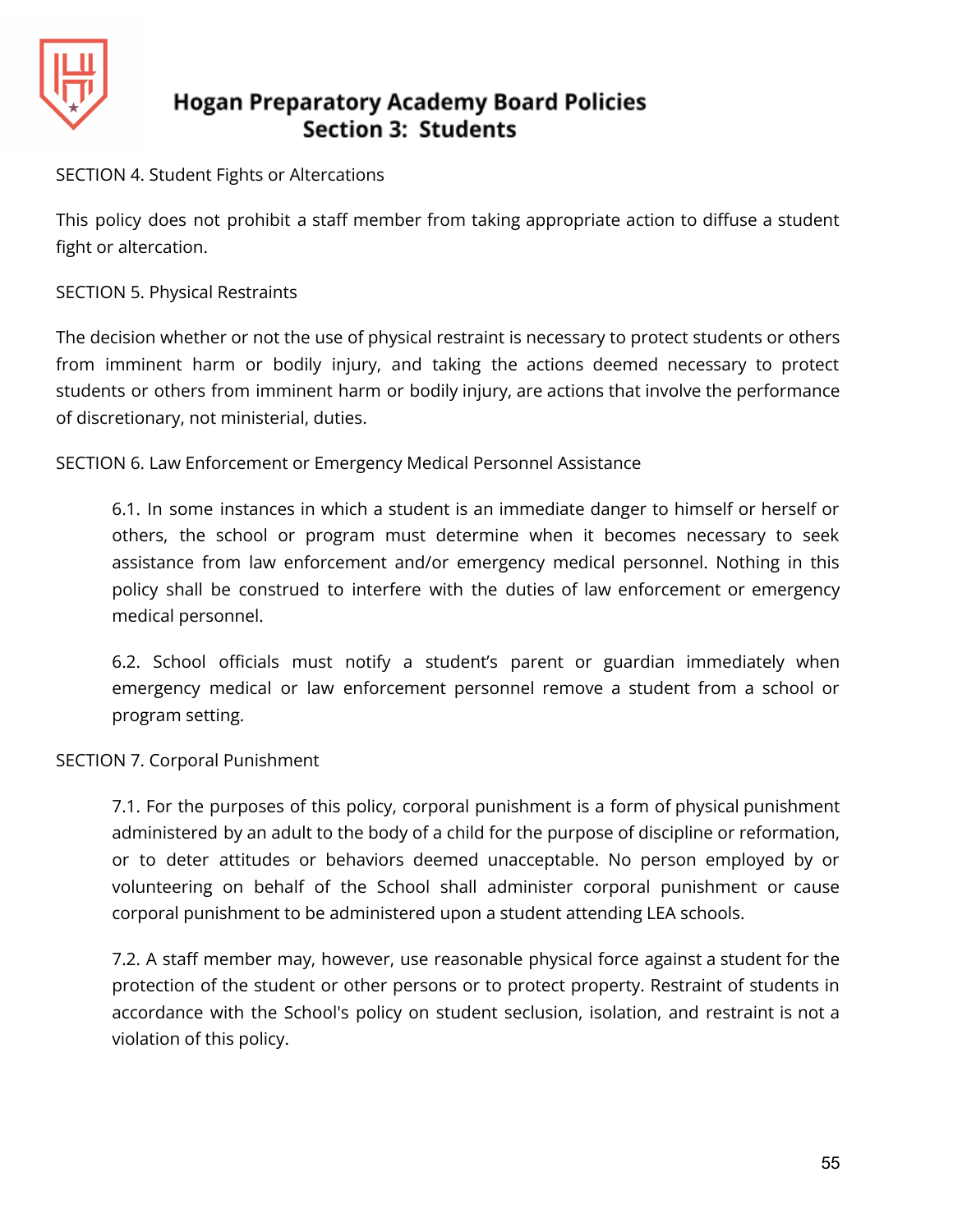

#### **POLICY 2641 – STUDENT DISCIPLINE: DRUG-FREE SCHOOLS**

*(Last approved: 05/18/20)*

Pursuant to requirements of the 1989 amendments of the Drug-Free Schools and Communities Act and to the requirements of the Safe Schools Act, and for the purpose of preventing the use of illicit drugs and alcohol by students, Hogan Prep shall provide age-appropriate, developmentally based drug and alcohol education and prevention programs to all students from early childhood level through grade twelve (12). (See also Policy 6130 - Drug Education.) Such programs will address the legal, social and health consequences of drug and alcohol use, and provide information about effective techniques for resisting peer pressure to use illicit drugs or alcohol.

Hogan Prep shall provide information about any drug and alcohol counseling and rehabilitation and re-entry programs that are available to students. Students may be required to participate in such programs in order to avoid suspension or expulsion if they are found to be in violation of this policy. All parents/guardians and students shall annually be provided with a copy of this policy.

Hogan Prep certifies that it has adopted and implemented the drug prevention program described in this policy in the form required by the Department of Elementary and Secondary Education or the United States Department of Education. Hogan Prep conducts a biennial review of such program to determine its effectiveness, to implement necessary changes and to ensure that the disciplinary sanctions are consistently enforced.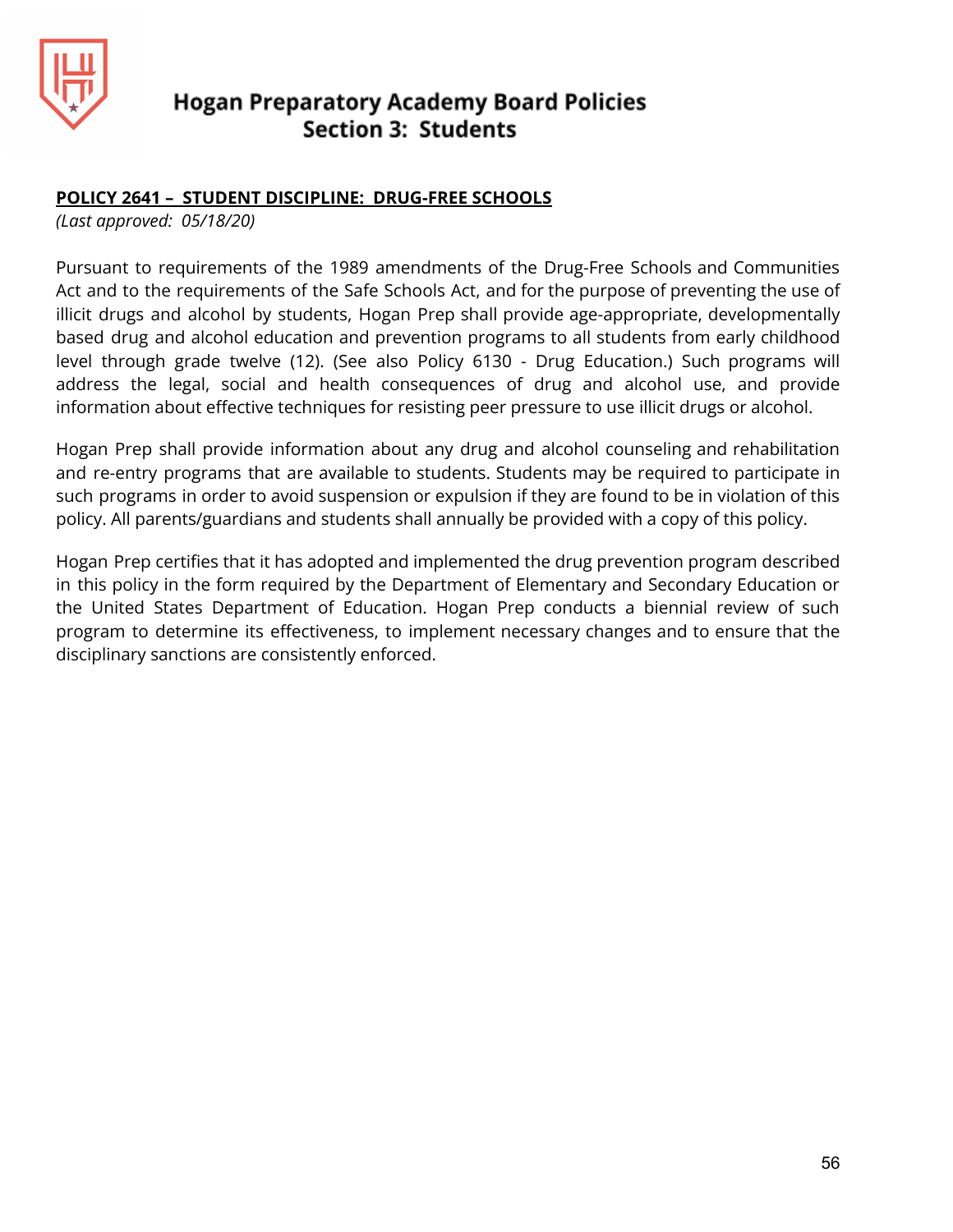

#### **POLICY 2651 – STUDENT DISCIPLINE: STUDENT DRESS**

*(Last approved: 05/18/20)*

The Board expects student dress and grooming to be neat, clean and in keeping with community standards, so that each student may share in promoting a positive, healthy and safe atmosphere within the School. This expectation includes the school day and school sponsored extracurricular activities. The Board may require students to wear a school uniform.

Students shall observe modes of dress and standards of personal grooming that are in conformity with the educational environment and necessary to maintain an orderly and safe atmosphere for all students. Apparel is expected to conform to reasonable student standards of modesty, and as such, no excessive or inappropriate areas of skin or undergarments may be exposed. No apparel or grooming which presents a safety concern is permitted. No apparel displaying messages that are gang-related, sexually explicit, vulgar, violent, or advocating illegal activities is permitted. Further, no clothing or personal grooming that disrupts, or can be forecasted to disrupt, the educational environment is permitted.

Students and parents should refer to the Hogan Prep Student Handbook for dress code standards.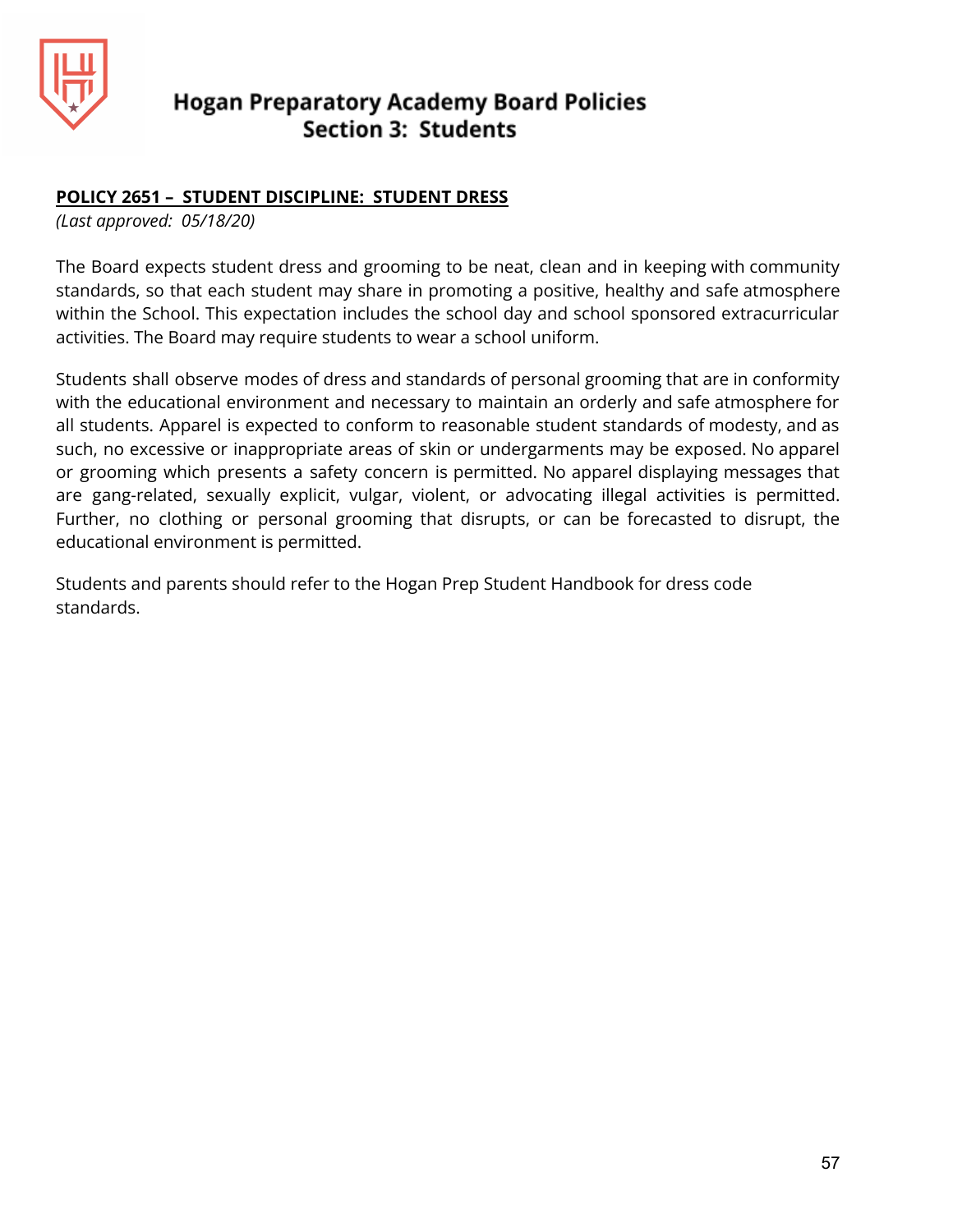

#### **POLICY 2652 – STUDENT DISCIPLINE: STUDENT CONDUCT ON BUSES**

*(Last approved: 05/18/20)*

The safety of students during their transportation to and from school is a responsibility which they and their parents/guardians share with the bus drivers and school officials. Therefore, the rules of student conduct will be issued to all students at the beginning of the school year, and to new students upon enrollment.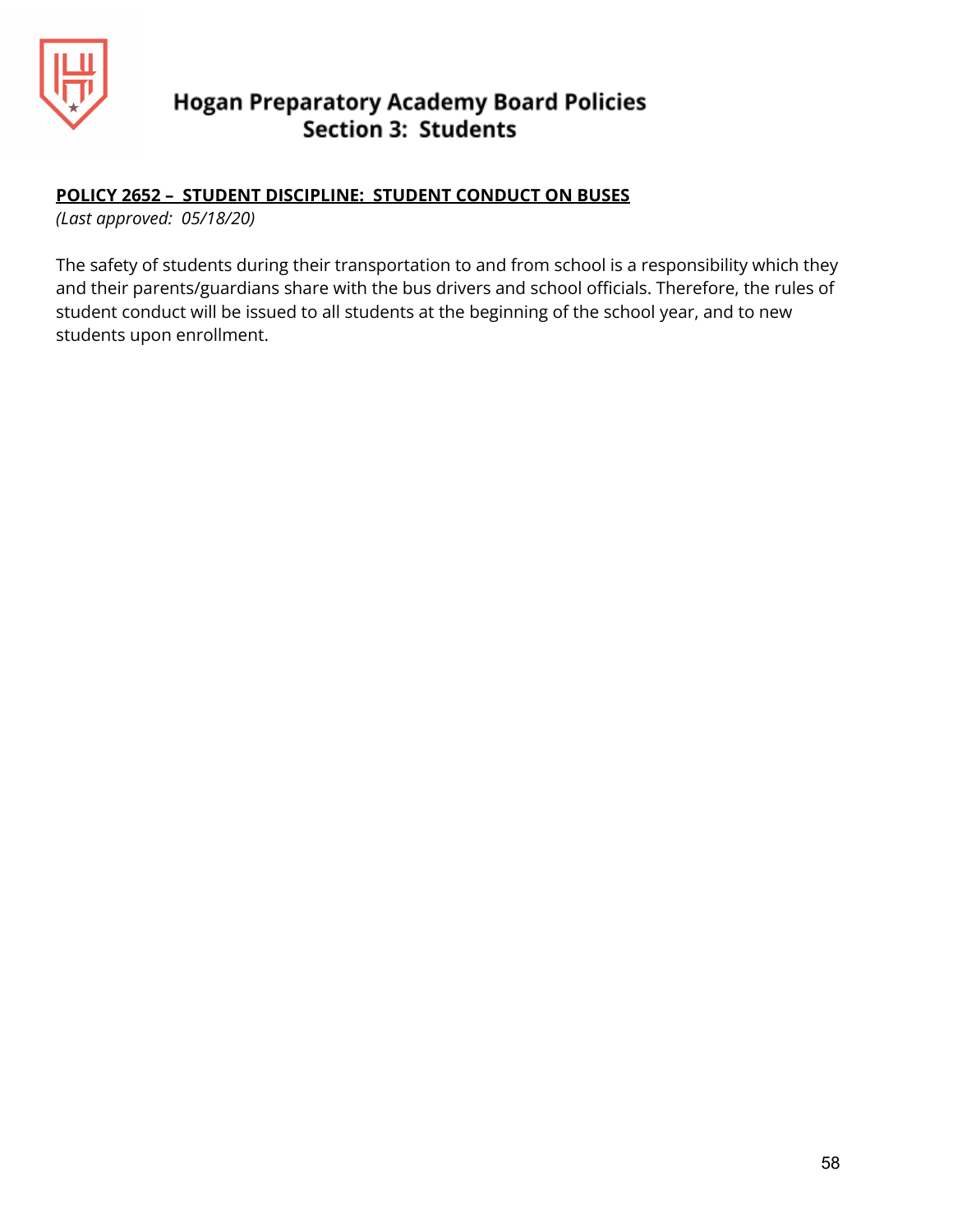

#### **POLICY 2653 – STUDENT DISCIPLINE: STUDENT PARTICIPATION IN ORGANIZATIONS AND**

#### **GANGS**

*(Last approved: 05/18/20)*

The Board prohibits membership in secret fraternities or sororities, or in other clubs or gangs not sponsored by established agencies or organizations recognized by Hogan Prep.

The Board feels that the presence of gangs and gang activities can cause a substantial disruption of or material interference with school and school activities. A "gang" as defined in this policy is any group of two or more persons whose purposes include the commission of illegal acts. By this policy, the Board acts to prohibit existence of gangs and gang activities as follows:

No student on or about school property or at any school activity:

- Shall wear, possess, use, distribute, display, or sell any clothing, jewelry, emblem, badge, symbol, sign, or other things which are evidence of membership or affiliation in any gang.
- Shall commit any act or omission or use any speech either verbal or non-verbal (gestures, handshakes, etc.) showing membership or affiliation in a gang.
- Shall use any speech or commit any act or omission in furtherance of the interests of any gang or gang activity, including but not limited to:
	- o Soliciting others for membership in any gangs.
	- o Requesting any person to pay protection or otherwise intimidating or threatening any person.
	- o Committing any other illegal act or other violation of school policies.
	- o Inciting other students to act with physical violence upon any other person.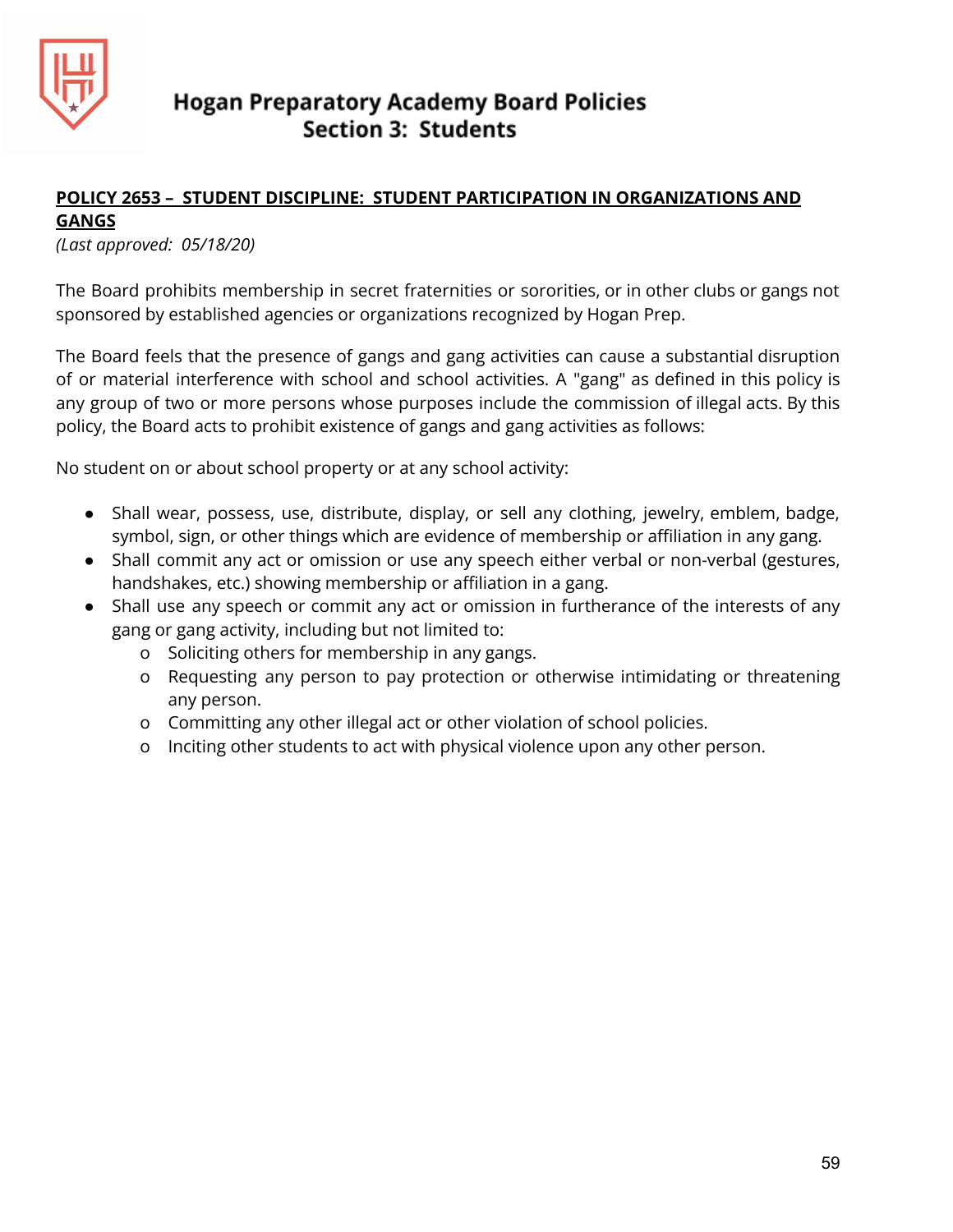

#### **POLICY 2655 – STUDENT DISCIPLINE: BULLYING**

*(Last approved: 05/18/20)*

Hogan Prep is committed to maintaining a learning and working environment free of any form of bullying or intimidation. Bullying is strictly prohibited on school grounds, or school time, at a school sponsored activity or in a school related context. Bullying is the intentional action by an individual or group of individuals to inflict intimidation, unwanted aggressive behavior, or harassment that is repetitive or is substantially likely to be repeated and causes a reasonable student to fear for his or her physical safety or property; substantially interferes with the educational performance, opportunities, or benefits of any student without exception; or substantially disrupts the orderly operation of the school. Bullying may consist of physical actions, including gestures, or oral, cyberbullying, electronic, or written communication, and any threat of retaliation for reporting acts of bullying.

Cyberbullying means bullying as defined above through the transmission of a communication including, but not limited to, a message, text, sound, or image by means of an electronic device including, but not limited to, a telephone, wireless telephone, or other wireless communication device, computer, or pager. Hogan Prep may prohibit and discipline for cyberbullying that originates on any HPA campus or at an HPA activity if the electronic communication was made using the school's technological resources, if there is a sufficient nexus to the educational environment, or if the electronic communication was made on HPA's campus or at an HPA activity using the student's own personal technological resources. Further, students who engage in significant acts of misconduct off campus which materially and adversely impact the education of Hogan Prep students will be subject to discipline.

Bullying, as defined in this policy, is strictly prohibited. Students are encouraged to report any incident of bullying which they have witnessed or incurred, by contacting their building principal. Hogan Prep employees are required to report any instance of bullying of which the employee has witnessed within two (2) school days of the occurrence. Employees shall report the occurrence to the building principal, who is the person the School designates to receive reports of incidents of bullying. A principal who receives a report of an incident of bullying shall initiate an investigation into the allegations within two (2) school days of receipt of the report. The principal may assign other employees to assist in the investigation, or request that the superintendent assign an outside investigator. The investigation shall be completed within ten school days from the date of the written report of bullying unless good cause exists to extend the investigation. No employee or student who reports an act of bullying shall be subject to reprisal or retaliation for making such a report.

Any person who engages in reprisal or retaliation against an employee or student who reports an act of bullying shall be subject to disciplinary action.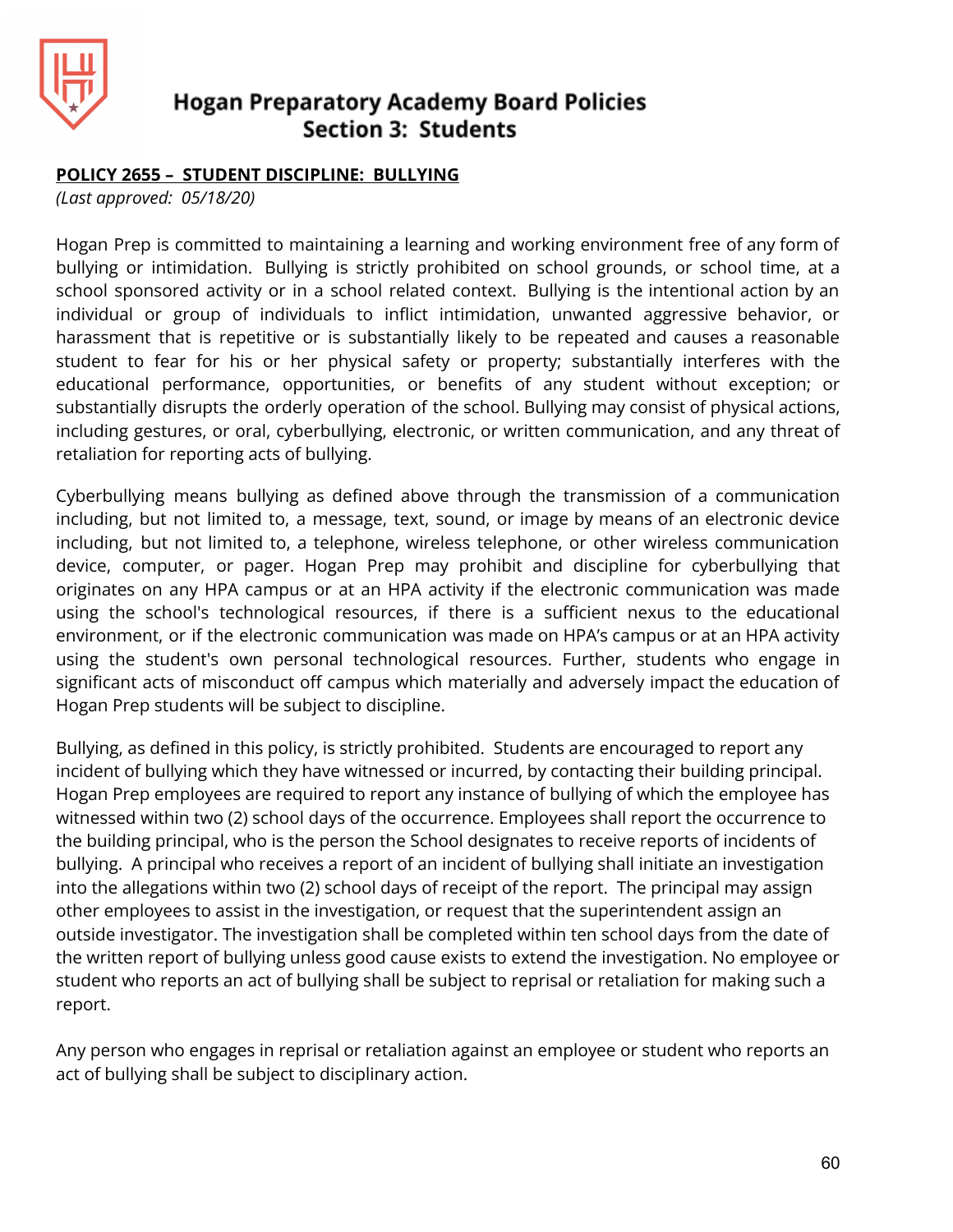

Students who are found to have violated this policy will be subject to consequences depending on factors such as: age of student(s), degree of harm, severity of behavior, number of incidents, etc. Possible consequences to a student for a violation of this policy include: loss of privileges, classroom detention, conference with teacher, parents contacted, conference with principal, in-school suspension, out-of-school suspension, expulsion and law enforcement contact.

Hogan Prep shall give annual notice of the policy to students, parents or guardians, and staff. This policy shall be included in all student handbooks. This policy shall also be posted on Hogan's web page (as a Board policy) and a copy shall be placed in the Administrative Office.

Hogan Prep shall provide information and appropriate training to HPA staff who have significant contact with students regarding the policy. All staff with significant student contact shall be trained on the requirements of this policy on an annual basis.

Hogan Prep shall provide education and information to students regarding bullying, including information regarding this policy prohibiting bullying, the harmful effects of bullying, and other applicable initiatives to address bullying, including student peer-to-peer initiatives to provide accountability and policy enforcement for those found to have engaged in bullying, reprisal, or retaliation against any person who reports an act of bullying. Hogan Prep shall instruct its school counselors, school social workers, licensed social workers, mental health professionals, and school psychologists to educate students who are victims of bullying on techniques for students to overcome bullying's negative effects. Such techniques include but are not limited to cultivating the student's self-worth and self-esteem; teaching the student to defend himself or herself assertively and effectively; helping the student develop social skills or encouraging the student to develop an internal locus of control. Hogan Prep administrators will implement programs and other initiatives to address bullying, to respond to such conduct in a manner that does not stigmatize the victim, and to make resources or referrals available to victims of bullying.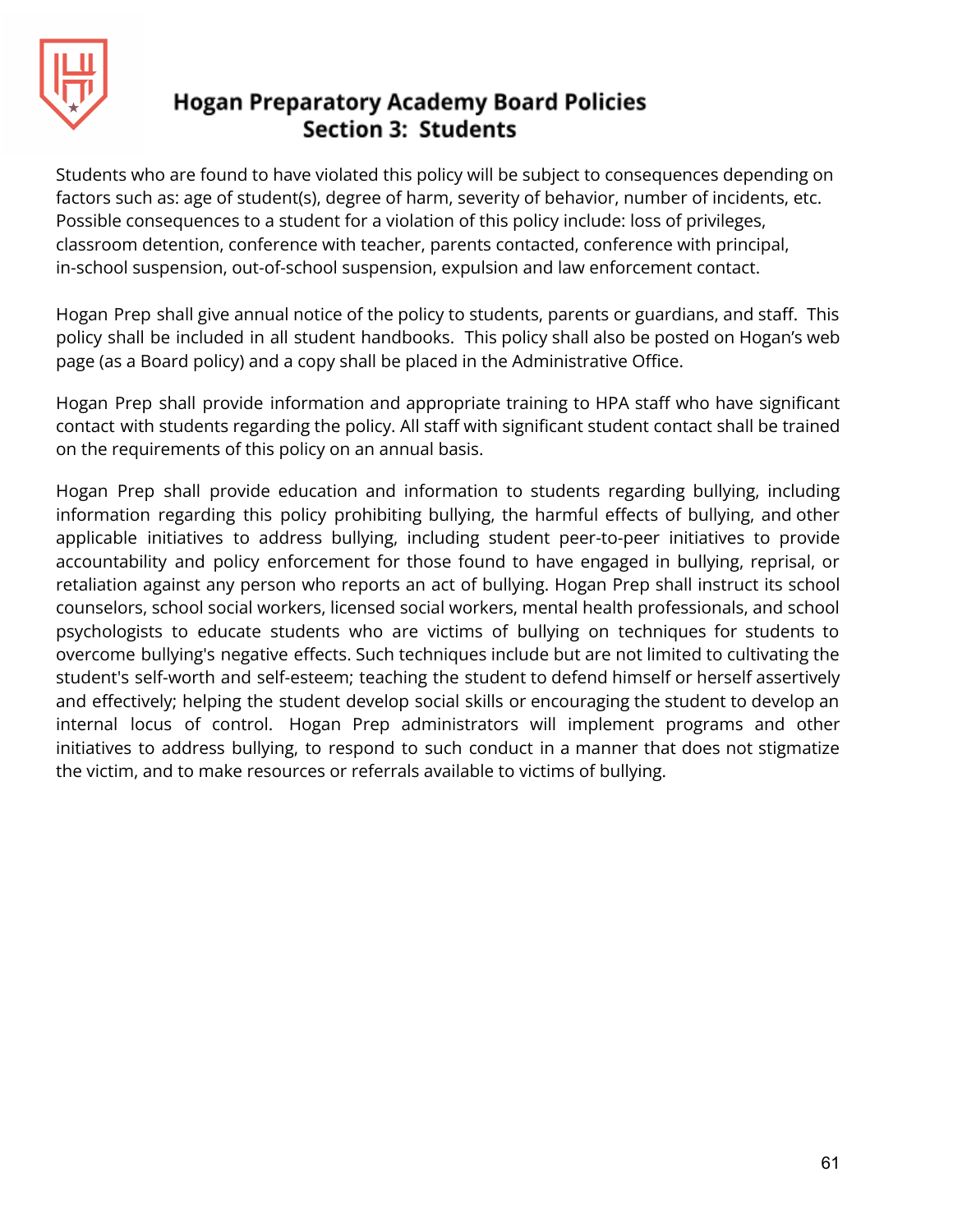

#### **POLICY 2664 – STUDENT DISCIPLINE: ENROLLMENT OR RETURN FOLLOWING SUSPENSION AND/OR EXPULSION**

*(Last approved: 05/18/20)*

No student shall be readmitted, or permitted to enroll or otherwise attend school (except as may otherwise be required by law), following a suspension or expulsion from this or any other school until Hogan Prep has conducted a conference to review the conduct that resulted in the expulsion or suspension, and any remedial actions needed to prevent any future occurrences of such or related conduct.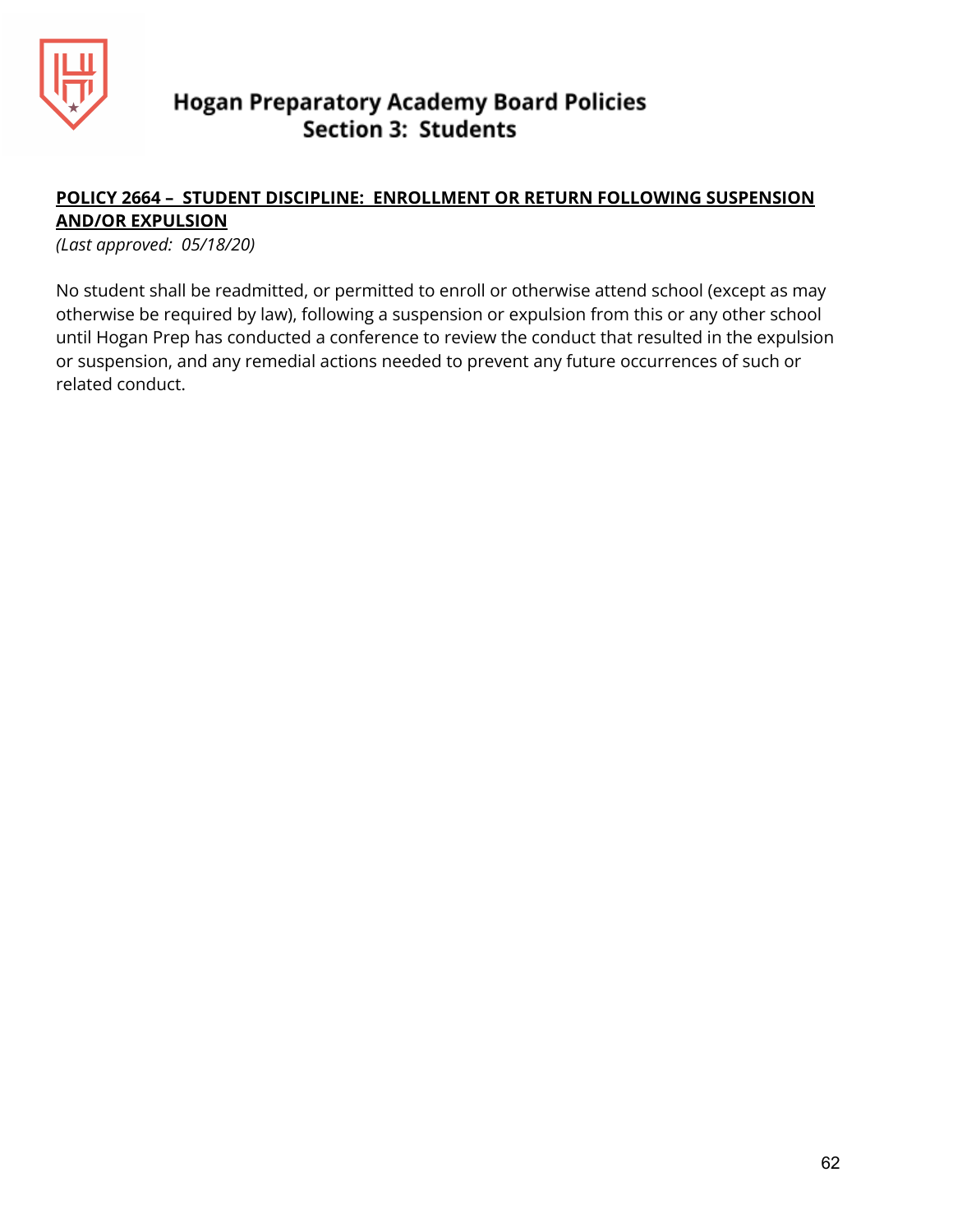

#### **POLICY 2670 – STUDENT DISCIPLINE: CORPORAL PUNISHMENT**

*(Last approved: 05/18/20)*

No person employed by or volunteering for Hogan Prep shall administer or cause to be administered corporal punishment upon a student attending HPA schools.

A staff member may, however, use reasonable restraint against a student without advance notice to the principal, if it is essential for self-defense, the preservation of order, or for the protection of other persons or the property of Hogan Prep.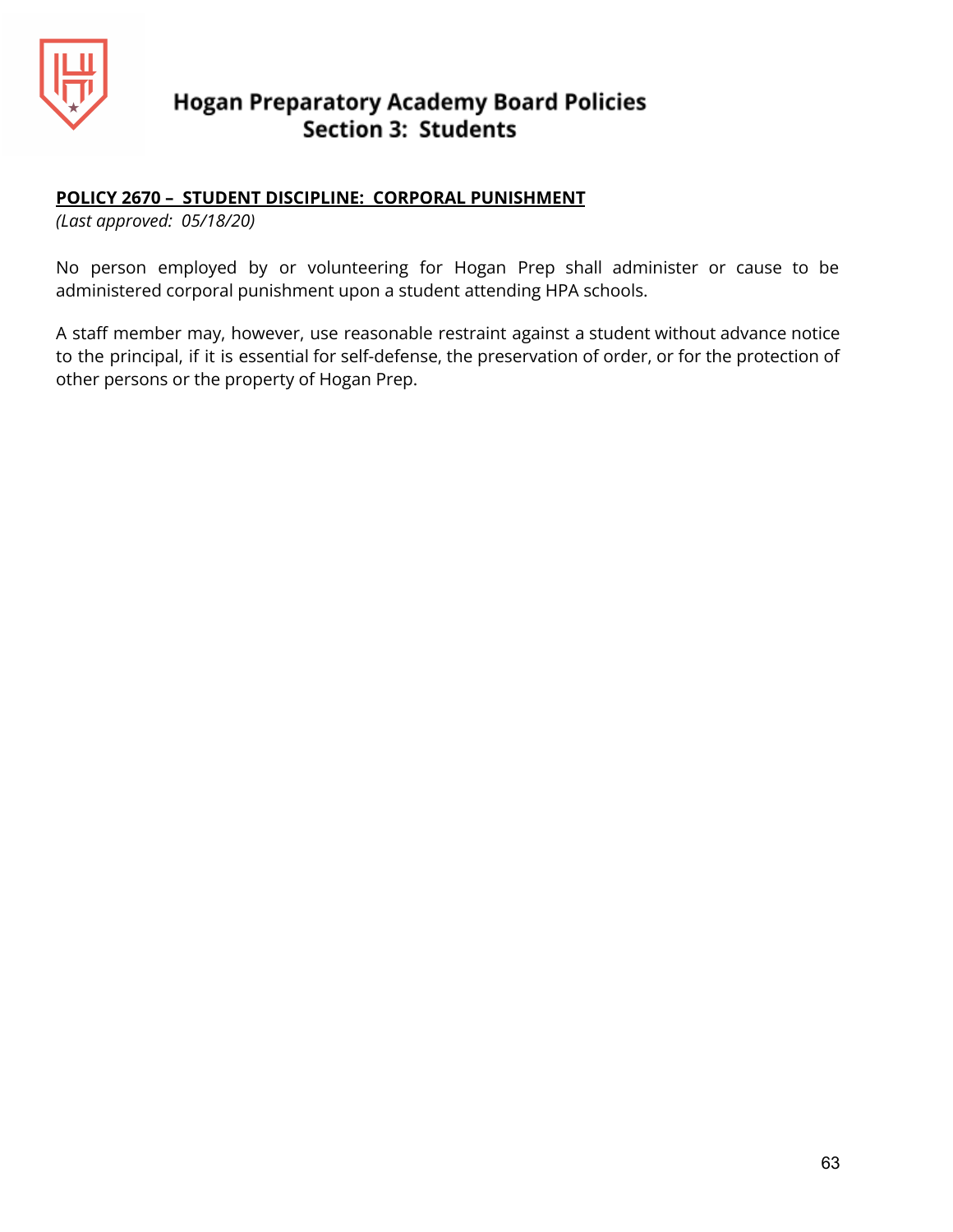

#### **POLICY 2671 – STUDENT DISCIPLINE: STUDENT DISCIPLINE HEARINGS**

*(Last approved: 05/18/20)*

Parents/guardians of students suspended for more than ten (10) school days may make a written request for a hearing before the Board. This request will be addressed to the Superintendent who will review all matters concerning the suspension and refer the request for a Board hearing.

In conducting a discipline hearing the Board will carefully consider the information presented by the administration and by the parent/guardian. In making its decision concerning guilt and innocence as well as punishment, the Board will be mindful of Board discipline policies in place, the effect of its decision upon the individual student, and the safety and welfare of Hogan Prep students and staff.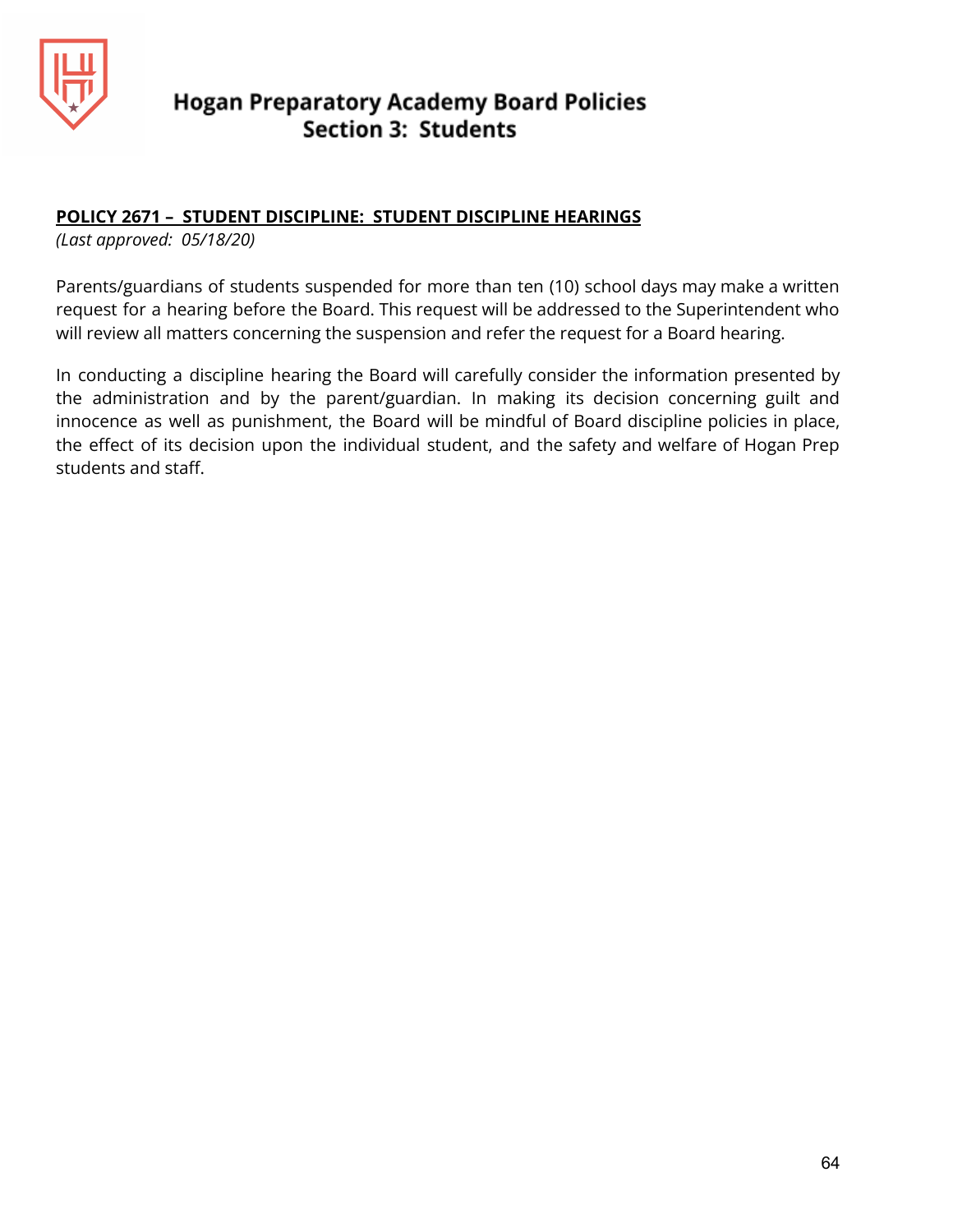

#### **POLICY 2672 – STUDENT DISCIPLINE: DISCIPLINE OF STUDENTS WITH DISABILITIES**

*(Last approved: 05/18/20)*

The obligation and the responsibility to attend school regularly and to comply with Hogan Prep's discipline policies applies to all students. When appropriate, Hogan Prep may discipline a student with a disability who has not complied with HPA's discipline policies in a manner that is consistent with Hogan Prep's policies and applicable law. Special education services will be provided to a disabled student if the student has been removed from school for more than ten (10) school days. If a student with a disability is removed for less than ten (10) cumulative days, educational services will be provided only if such services are provided to students without disabilities who have been similarly removed.

A manifestation determination hearing must be held upon reaching ten (10) days out of school to determine if the discipline is a manifestation of the disability.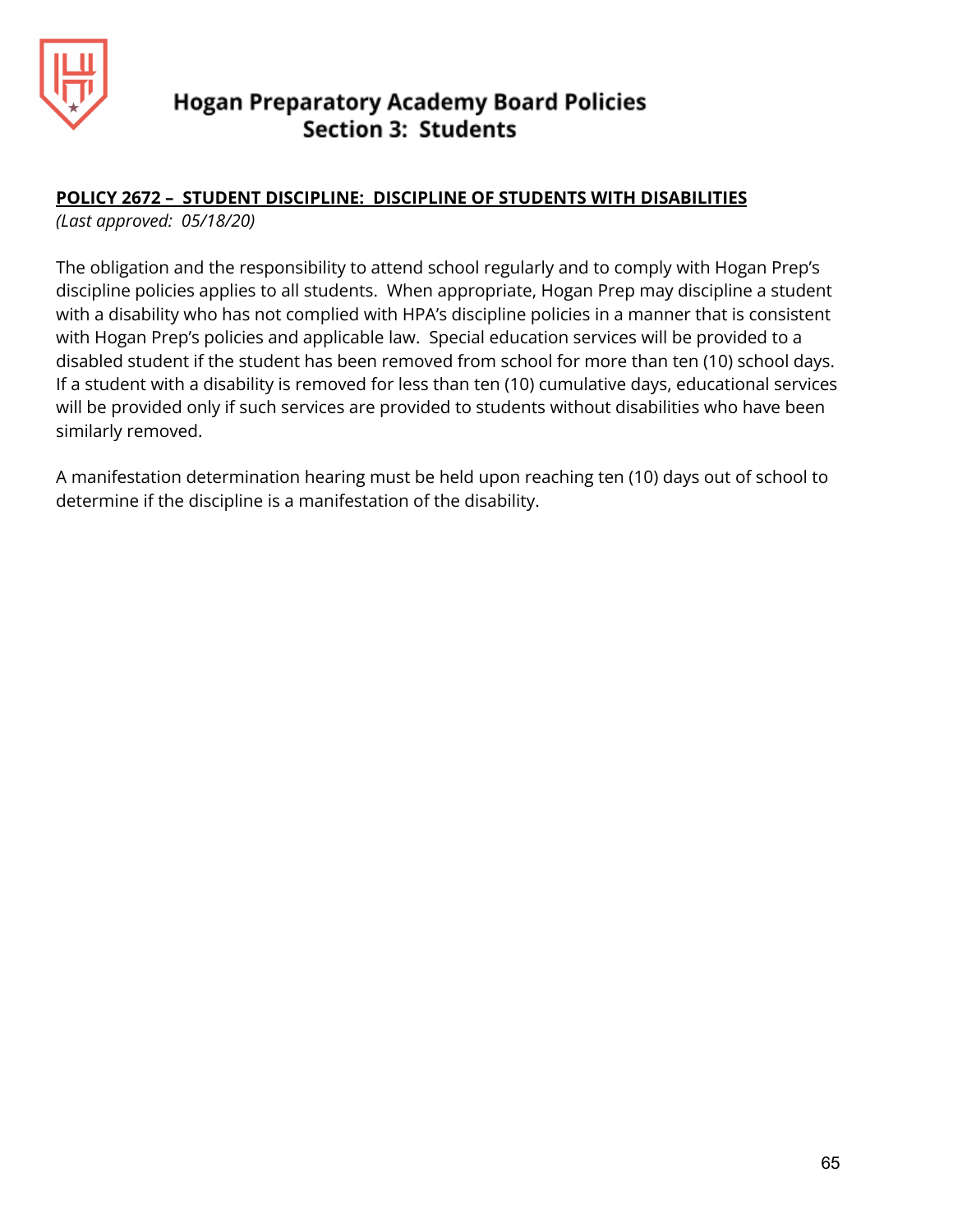

#### **POLICY 2673 – STUDENT DISCIPLINE: REPORTING OF VIOLENT BEHAVIOR**

*(Last approved: 05/18/20)*

The Board requires school administrators to report acts of school violence to teachers and other Hogan Prep employees who are directly responsible for the student's education or who interact with the student in the performance of the employee's duties. School administrators will also disclose to appropriate staff members portions of any student's Individualized Education Program (IEP) that is related to past or potentially future violent behavior. Violent behavior and the phrase acts of school violence are defined as the use of physical force by a student with the intent to do serious physical injury to another person while on school property, including a school bus, or while involved in school activities.

In addition, the Principal/designee will report to law enforcement officials, as soon as is reasonably practical, the commission of any of the acts or related juvenile offenses listed in Regulation 2673, which are committed on school property, including school buses, or while involved in school activities.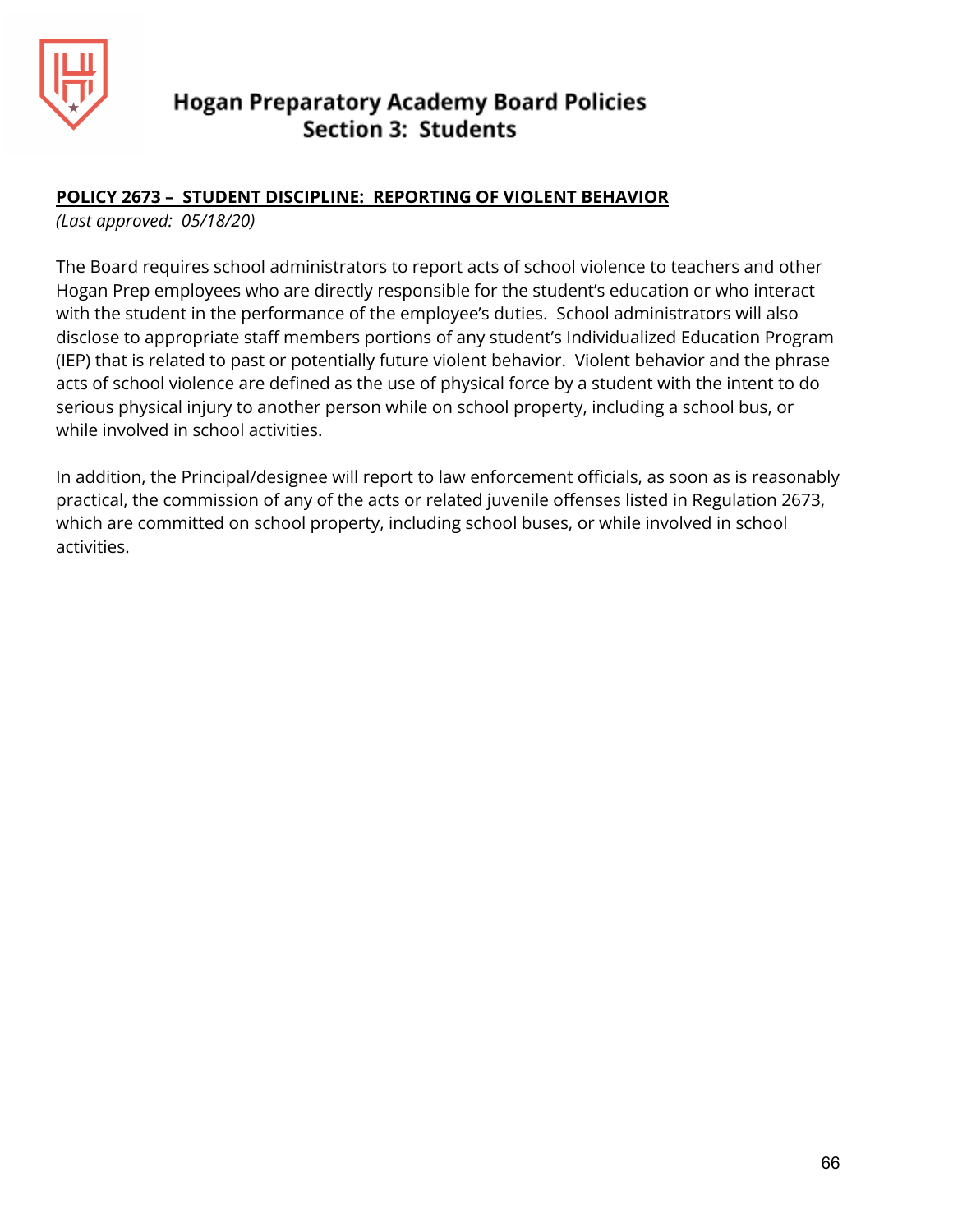

#### **POLICY 2710 – STUDENT WELFARE: REPORTING OF CHILD ABUSE AND NEGLECT**

*(Last approved: 09/27/21)*

The Governing Board of Hogan Preparatory Academy adopts the following regulation effective on the date that the policy is adopted by the Board.

SECTION 1. Mandatory Reporters

The following individuals are mandatory reporters:

- 1. Teacher
- 2. Principal
- 3. School official
- 4. Any other person with responsibility for the care of children

#### SECTION 2. Reporting

2.1 All mandatory reporters have a duty (RSMo 210.115) to report suspected child abuse and neglect, including truancy and educational neglect to the Missouri Department of Social Services, Children's Division. Such report shall be made via the Child Abuse and Neglect Hotline or the Online Mandated Reporting portal.

2.2 Mandatory reporters who know or have reason to believe that a child has been or may be subject to abuse or neglect by any person shall also report such belief to their supervisor.

2.3 Any other school employee who is not a mandatory reporter shall report any suspect child abuse or neglect to their supervisor. If their supervisor is not a mandatory reporter, the employee shall report the suspected abuse or neglect to both their supervisor and a mandatory reporter.

2.4 An oral report shall be made immediately, but in no case later than 24 hours from the time there is reasonable cause to believe a child has been abused, by telephone or otherwise and followed by a report in writing, if requested, to a child welfare agency providing protection services, as designated by the Children's Division, or, in the absence of such agency, to an appropriate police authority or LEA attorney.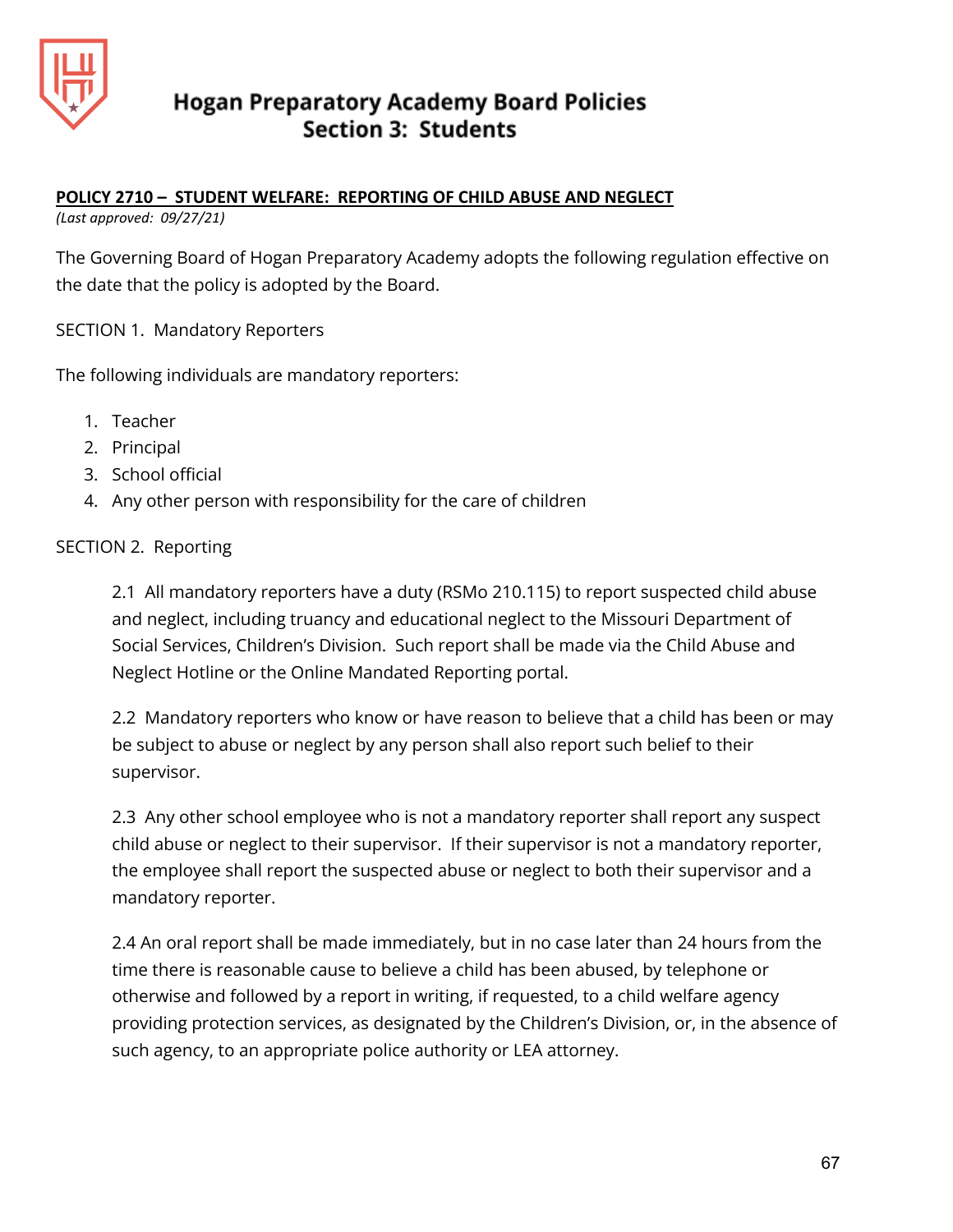

#### **POLICY 2730 – STUDENT WELFARE: SUPERVISOR OF STUDENTS**

*(Last approved: 05/18/20)*

Students are to be under supervision of the professional staff at all times during school hours and at school sponsored activities.

It is the responsibility of principals to arrange for adequate supervision. It is the duty of teachers to perform assigned supervision. Students are not to be left unsupervised during the school day whether in instructional areas or on the playground.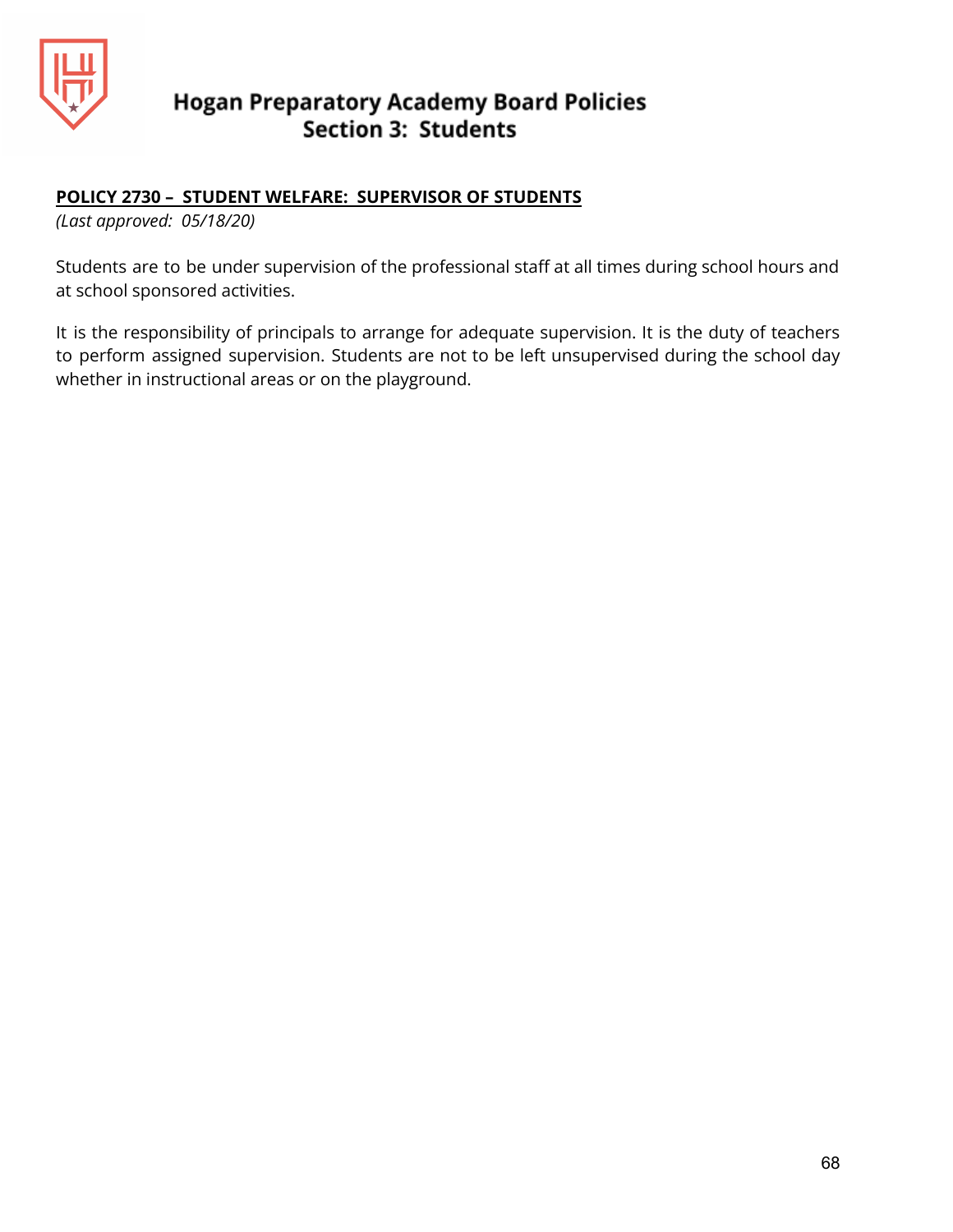

#### **POLICY 2740 – STUDENT WELFARE: STUDENT SAFETY**

*(Last approved: 05/18/20)*

Hogan Prep places a high priority on the safety of its students and employees. When a student or employee is the victim of a violent criminal offense, severe disciplinary consequences will be imposed. (See also Regulation 2610 - Behavioral Expectations.) In addition, and pursuant to the Every Student Succeeds Act, student victims of a violent criminal offense that was committed on school premises will be offered transfer to another school. To insure awareness of this policy, the parents of student victims will be notified in writing of their right to a school transfer.

For purposes of this policy, a victim is a student who has suffered personal injury or injuries to his or her property as a direct result of a violent criminal offense. This definition does not include bystanders or witnesses to the act unless they suffered personal or property injury as a direct result of a violent criminal offense while on school premises.

Hogan Prep will notify the Department of Elementary and Secondary Education (DESE) of all violent criminal offenses committed on school premises when the victim is a student or employee. Reportable offenses are set out in Regulation 2740.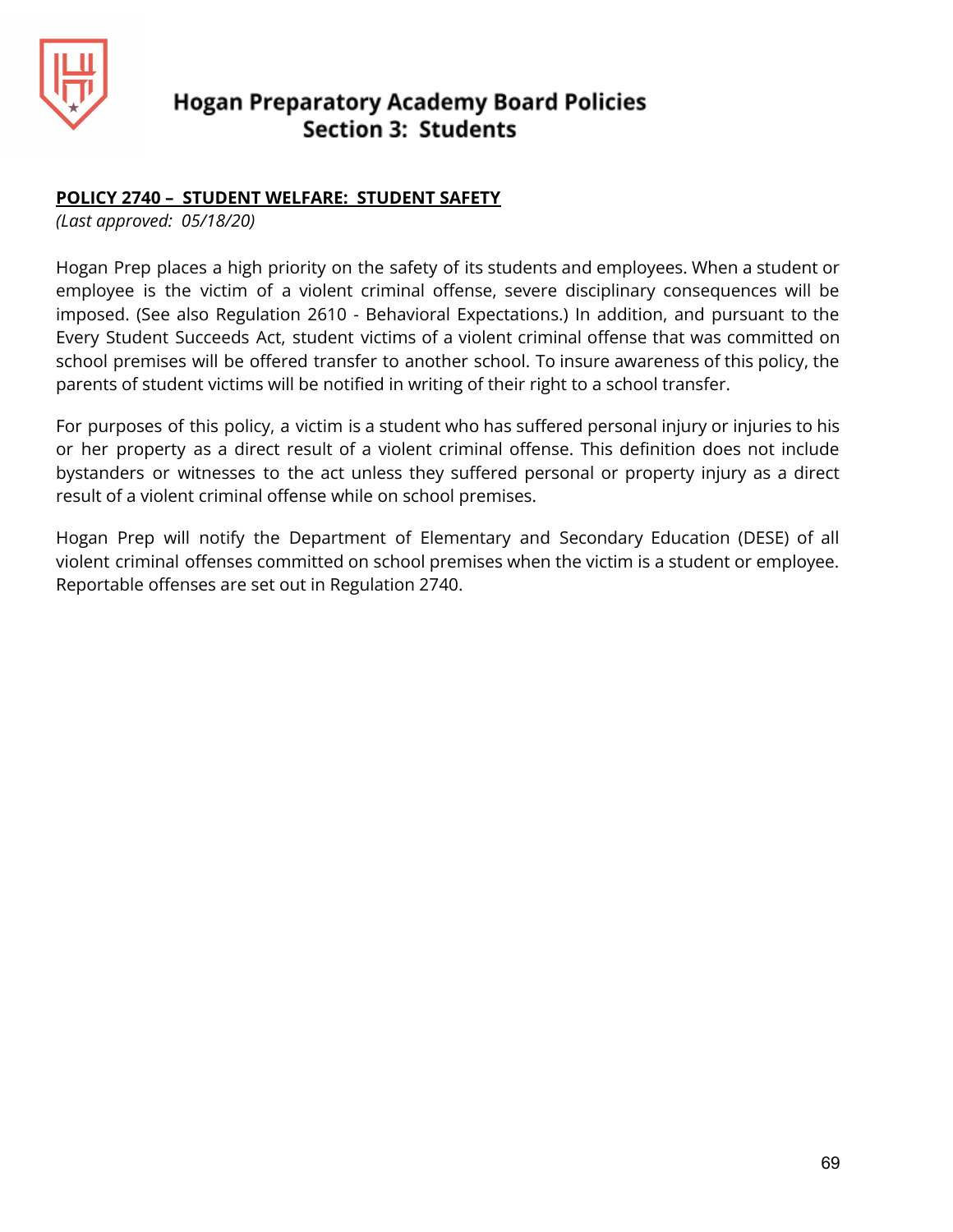

#### **POLICY 2750 – STUDENT WELFARE: STUDENT WELLNESS**

*(Last approved: 05/18/20)*

Hogan Preparatory Academy is committed to the optimal development of every student. Hogan Prep believes that for students to have the opportunity to achieve personal, academic, developmental and social success, there needs to exist a positive, safe and health-promoting learning environment at every level, in every setting, throughout the school year.

Hogan Preparatory Academy promotes healthy schools, by supporting wellness, good nutrition, and regular physical activity as a part of the total learning environment. HPA supports a healthy environment where children learn and participate in positive dietary and lifestyle practices. Schools contribute to the basic health status of children by facilitating learning through the support and promotion of good nutrition and physical activity. Improved health optimizes student performance potential.

Hogan Prep does not allow food and beverage marketing and/or advertising for any foods and beverages that do not meet the Smart Snacks in School nutrition standards. *(Grandfathered scoreboards, coolers, vending machines, etc., must have been purchased prior to June 20, 2017)*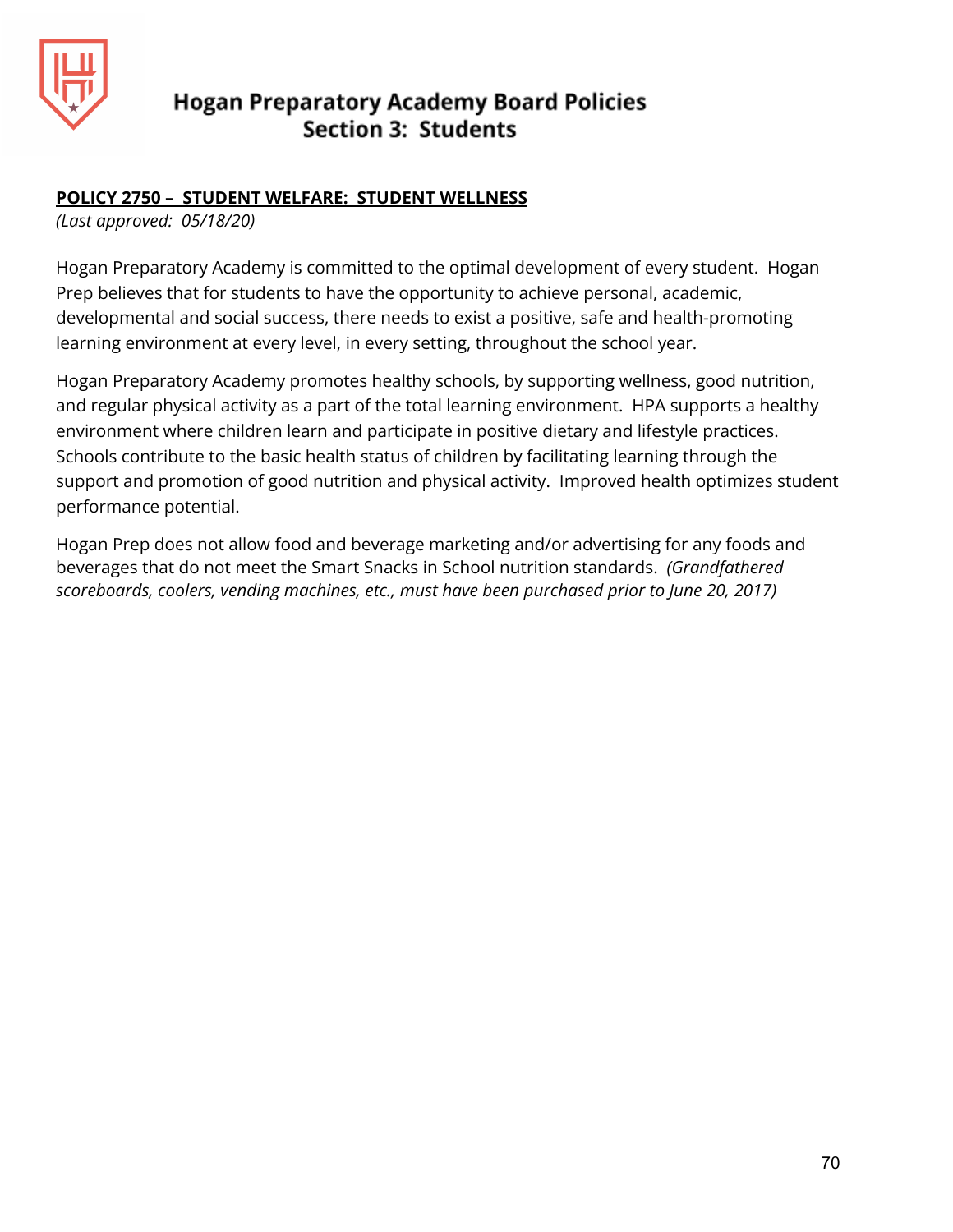

#### **POLICY 2760 – STUDENT WELFARE: STUDENTS IN FOSTER CARE**

*(Last approved: 05/18/20)*

Hogan Prep is committed to ensuring and facilitating the proper educational placement, enrollment in school and checkout from school for foster children.

In order to facilitate this process and to serve as the educational liaison for foster children, Hogan Prep will designate the Student Services Coordinator as *Liaison* to oversee and assess HPA's foster care program.

Hogan Prep recognizes students in foster care experience mobility in and out of the foster care system and from one home placement to another that may disrupt their education, and which may create barriers to academic success and on-time graduation. Hogan Prep, in collaboration with state and local agencies, will work to minimize or eliminate educational barriers for students in foster care, particularly in enrollment, transfer of student records, and transportation to their school of origin, where appropriate. For purposes of this policy, "school of origin" is the school in which the student is enrolled at the time of placement in foster care. Hogan Prep will, to the largest extent possible, ensure that a child in foster care enrolls or remains in his or her school of origin, unless a determination is made that remaining in the student's school of origin is not in the student's best interest.

In determining the student's best interest for purposes of this policy, the following factors will be considered:

- 1. Preference of the student;
- 2. Preference of the student's parent or educational decision making;
- 3. The student's attachment to the school, relationships with staff and peers;
- 4. Placement of the student's siblings;
- 5. Influence of the school climate on the student, including safety;
- 6. Availability and quality of the services in the school in meeting the student's educational and socioemotional needs;
- 7. History of school transfers and their impact;
- 8. Impact of the length of commute;
- 9. Whether the student has a disability under the IDEA or Section 504;
- 10. Whether student is an EL student receiving language services.

A foster care child whose home placement is changed may remain enrolled and attend their school of origin, or return to a previously attended school in an adjacent district. Hogan Prep will accept for credit full or partial course work satisfactorily completed by a foster child while attending a public school, nonpublic school or non-sectarian school in compliance with HPA policies, regulations and practices.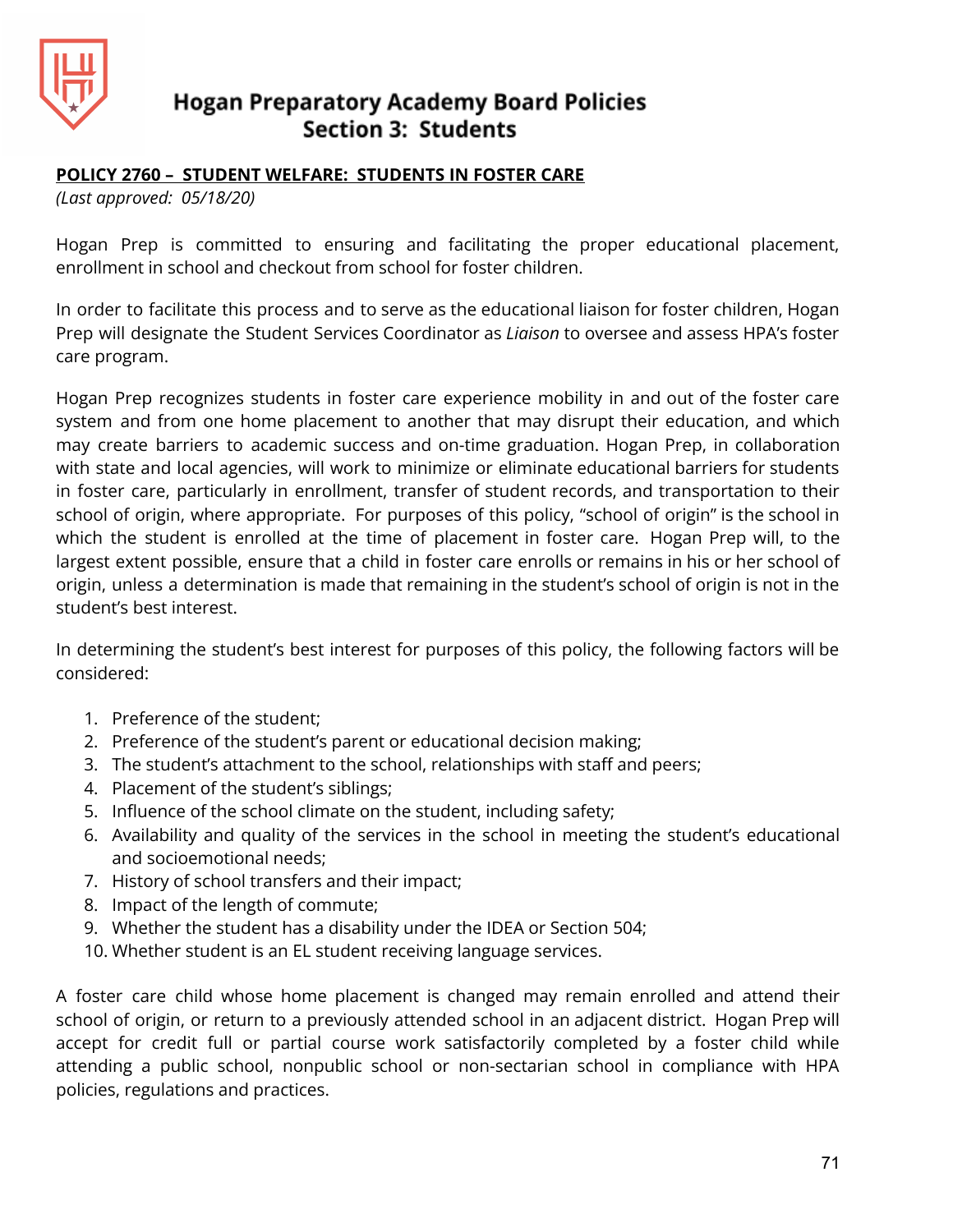

If a child in foster care is absent from school due to a decision to change the placement of a pupil made by a court or child placing agency, or due to a verified court appearance or related court-ordered activity, the grades and credits of the pupil will be calculated as of the day the pupil left school and no reduction in grades will occur as a result of the pupil's absence under these circumstances.

If a foster care student transfers into Hogan Prep prior to or during a school year, Hogan Prep will initially honor the placement of the student in educational courses and programs based on the student's prior enrollment or educational assessments; will provide comparable services to transferring foster care students with disabilities based on the student's current IEP; and will make reasonable accommodations and modifications to address the needs of a student with disabilities, subject to an existing 504 or Title II Plan in order to provide equal access to education. Hogan Prep will conduct evaluations, where necessary, to ensure proper placement and services.

Hogan Prep will waive specific courses required for graduation if similar course work has been satisfactorily completed at another school. Similarly, Hogan Prep may waive prerequisites for placement in an HPA course or program based upon courses taken at a prior school. If a waiver is denied for reasonable justifications, Hogan Prep will provide an alternative means of acquiring the required course work so that graduation may occur on time. If foster care students who transfer at the beginning of their senior year or during their senior year are deemed ineligible to graduate after all alternatives have been considered, the sending School and Hogan Prep will ensure that a qualified student who satisfied graduation requirements of the sending school, will receive a diploma from the sending school.

Students in foster care who have completed the graduation requirements of Hogan Prep while under juvenile court jurisdiction will receive a diploma in the same manner as other HPA students.

#### **Transportation**

Some students in foster care who are residents of Hogan Prep may need transportation to remain in their school of origin when it is in their best interest. To facilitate transportation for such students, Hogan Prep will collaborate with the state and/or local child welfare agencies to ensure that transportation for such students is arranged, provided, and funded. If there are additional costs incurred in providing transportation to the school of origin, Hogan Prep will provide such transportation if:

- The local child welfare agency agrees to reimburse Hogan Prep for such costs;
- Hogan Prep elects to pay the costs; or
- Hogan Prep and the local child welfare agency agree to share the cost.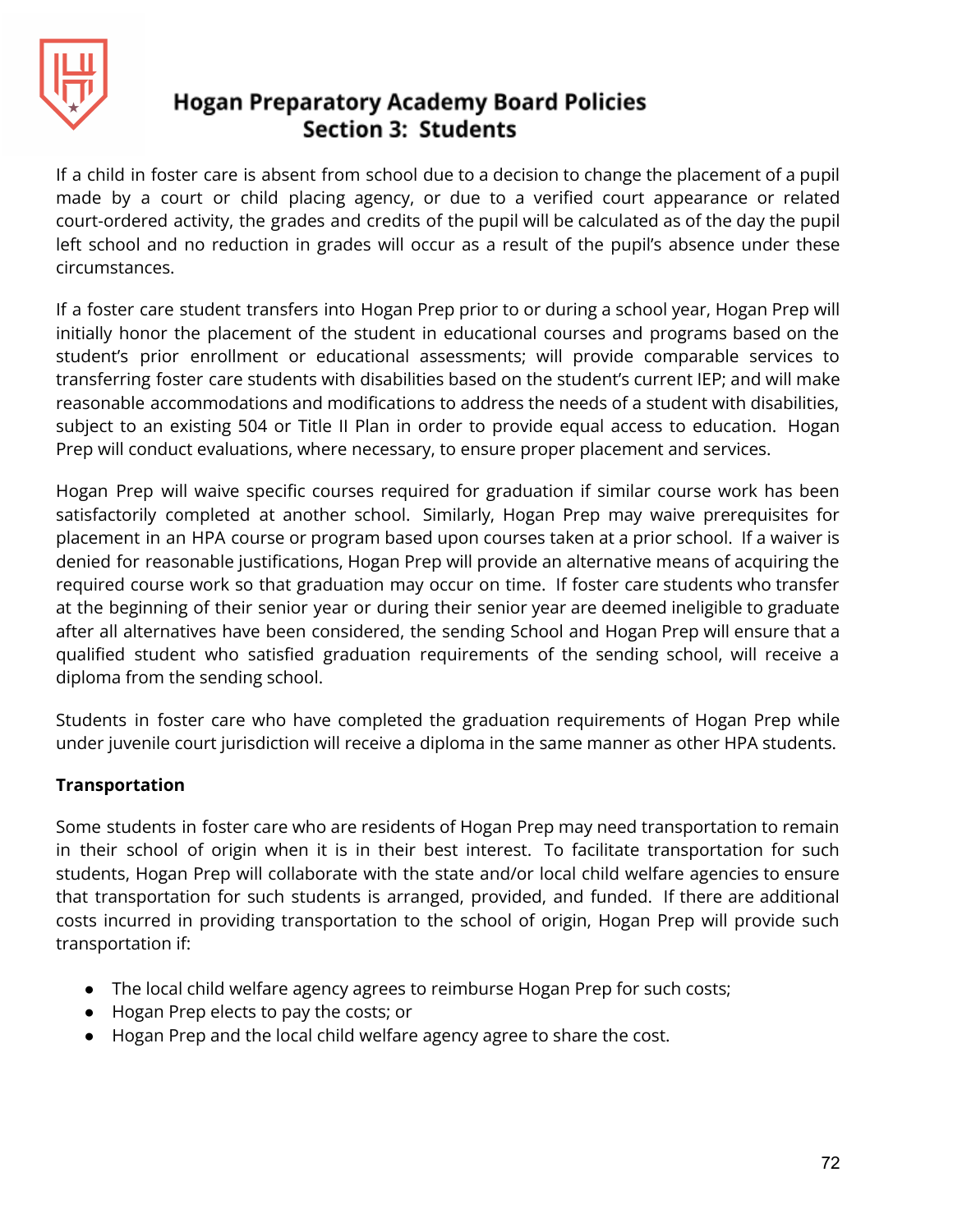

### **Dispute Resolution**

In the event that a caregiver or education decision-maker disputes a Hogan Prep decision regarding the best interest or the provision of other educationally related services for a student in foster care, the caregiver or education decision-maker may use Hogan Prep's dispute resolution procedure.

During the pendency of the dispute resolution, the student shall remain in his or her school of origin in order to minimize disruptions and to reduce the number of moves between schools. Similarly, students attending their school of origin are entitled to continue to receive transportation during the appeal.

In the event of such dispute, Hogan Prep will inform the educational decision-maker or parent of their right to appeal the Best Interest Determination in a language and format reasonably calculated to inform the parent/educational decision-maker of their rights. They will also be provided with the following:

- 1. Contact information for Hogan Prep's foster care point of contact.
- 2. An explanation of the Best Interest Determination.
- 3. A step-by-step description of how to appeal the Best Interest Determination at Level I.
- 4. A statement advising that the student will remain in the school of origin, receiving all appropriate educational services during the pendency of the appeal.
- 5. Timelines for dispute resolution at each level.
- 6. Notice of rights to appeal to DESE if the parent/educational decision-maker is not satisfied of the level decision.

### **Level I**

In order to appeal from the Best Interest Determination, a parent/educational decision-maker must submit their appeal in writing. This writing must contain the following:

- 1. The school in which enrollment is sought.
- 2. The basis for seeking enrollment.
- 3. The requesting parent/educational decision-maker's name and contact information.

If the appeal is submitted by email, the subject line should provide "Foster Care Appeal."

The appeal letter must be submitted within ten (10) weekdays of receiving Hogan Prep's notice of the right to appeal the decision. Failure to timely submit an appeal letter may result in dismissal of the appeal.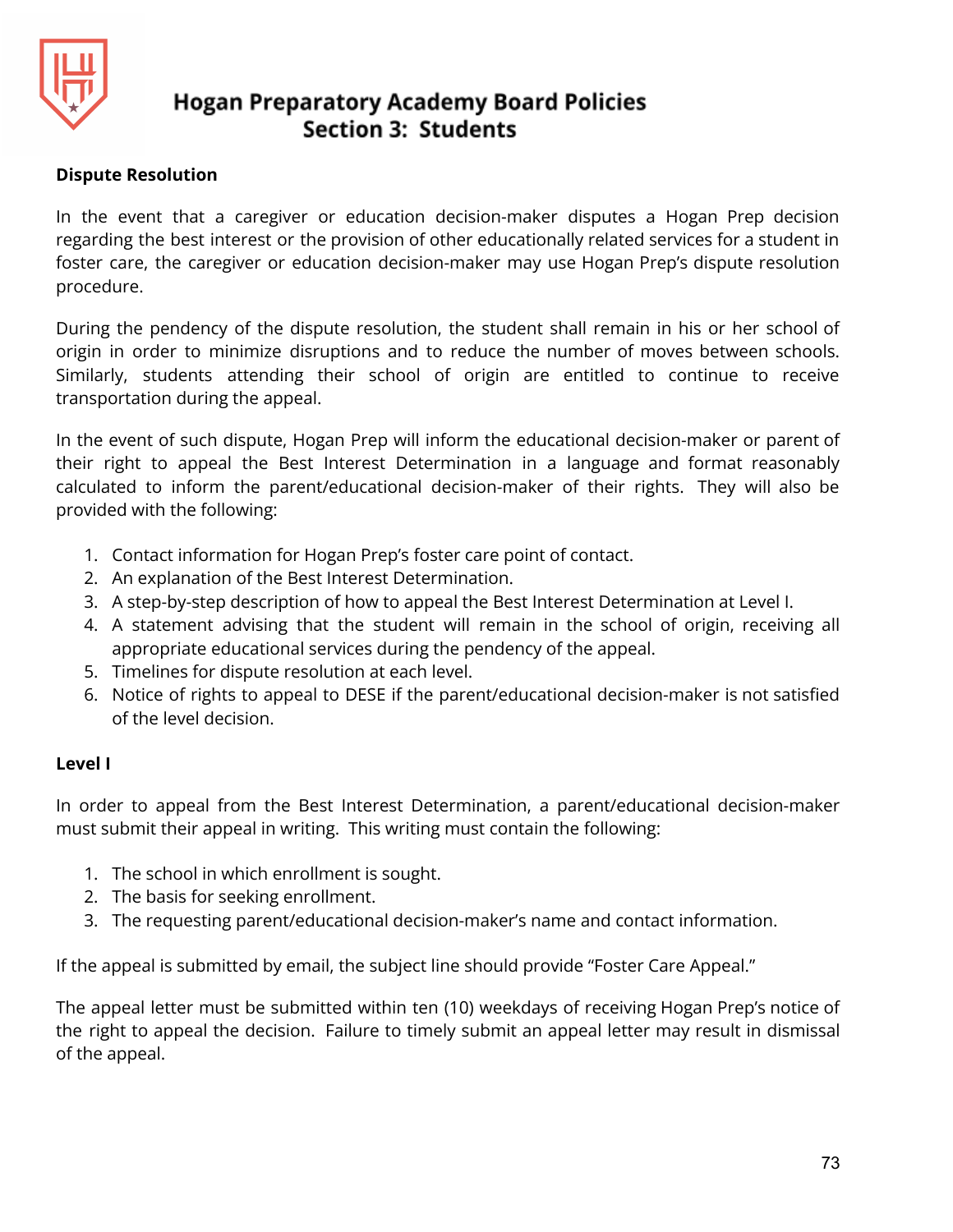

The Superintendent/designee will arrange for a personal conference with the parent/educational decision-maker, the student where appropriate, and the student's case manager or point of contact. Prior to the meeting, the Superintendent will have reviewed the documentation from the Best Interest Determination meeting. The conference will be arranged within ten (10) days of receipt of the appeal letter and will be conducted as soon as practicable.

Within five (5) days of the conference, the Superintendent/designee will inform the parent/educational decision-maker as well as other parties attending the meeting of the Superintendent/designee's decision. The decision will be communicated in writing. The written decision will include the following:

- 1. Copy of the complete Level I appeal packet (appeal, Best Interest documents, notices, and decision).
- 2. The decision and an explanation of the decision.
- 3. Directions concerning the procedure to appeal the decision to Level II, including the DESE foster care point of contact, including that individual's name, phone number and email address.

### **Level II**

If the parent/educational decision-maker disagrees with the Level I decision, they may submit a written and dated appeal letter headed "Foster Child Appeal" which must include:

- 1. The school in which enrollment is sought and the basis for seeking such enrollment.
- 2. The parent/educational decision-maker's name and contact information.
- 3. Best Interest Determination notes and reports.
- 4. Copy of the Level I appeal letter.
- 5. Copy of Hogan Prep's Level I decision.

The appeal letter must be submitted to the DESE contact person and HPA's Superintendent within five (5) days of receipt of the Level I decision. Hogan Prep will have five (5) days from receipt of the Level II appeal letter to submit its response, which will be headed "Foster Child Appeal." Documents submitted after the stated deadline will not be considered.

The State's decision will be made by a three-person panel including the DESE foster care point of contact, an additional DESE representative, and a representative of the state child welfare agency. The panel will make its decision within thirty (30) days of receipt of the Level II appeal letter. The DESE foster care point of contact will send the written decision to the parent/educational decision-maker and the Superintendent. The decision will include:

- 1. Copy of the Level II packet.
- 2. The decision and its explanation.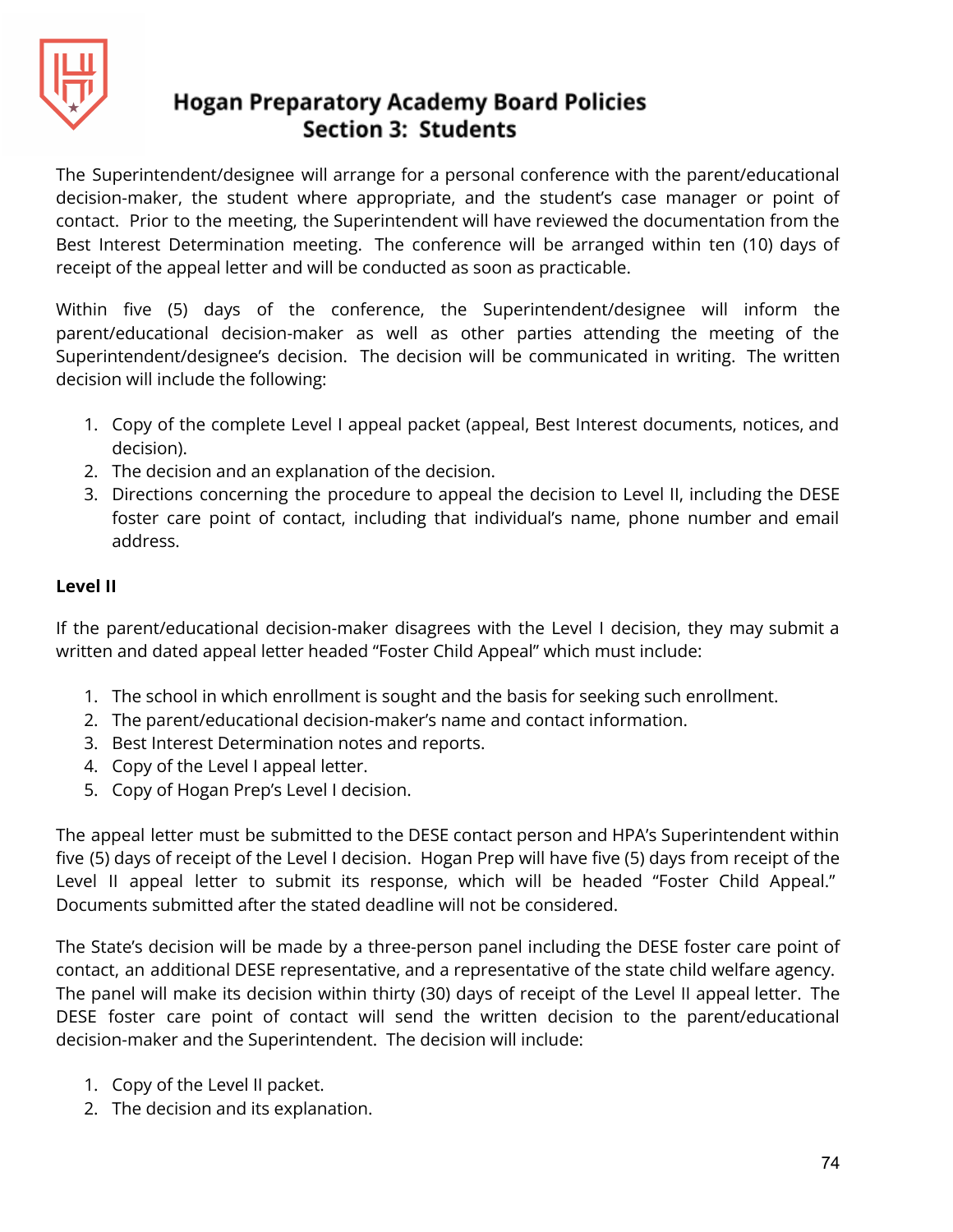

### **POLICY 2770 – STUDENT WELFARE: HOMELESS STUDENT POLICY**

*(Last approved: 09/27/21)*

The Governing Board of Hogan Preparatory Academy adopts the following policy effective on that date that the policy is adopted by the Board.

Hogan Preparatory Academy recognizes that homelessness alone should not be a sufficient reason to separate students from the mainstream school environment. Therefore, Hogan Prep, in accordance with state and federal law (Title VII-B of the McKinney-Vento Homeless Assistance Act, as amended by the Every Student Succeeds Act) and the Missouri State Plan for Homeless Children and Youth, will give special attention to ensure that homeless children in the LEA have access to free, appropriate public education.

Definitions:

A "homeless child" or "homeless youth" is one who:

- A. Lacks a fixed, regular, and adequate nighttime residence; and
- B. Includes
	- a. Children and youths who are sharing the housing of other persons due to loss of housing, economic hardship, or a similar reason; are living in motels, hotels, trailer parks, or camping grounds due to the lack of alternative adequate accommodations; are living in emergency or transitional shelters; are abandoned in hospitals;
	- b. Children and youths who have a primary nighttime residence that is a public or private place not designed for or ordinarily used as a regular sleeping accommodation for human beings;
	- c. Children and youths who are living in cars, parks, public spaces, abandoned buildings, substandard housing, bus or train stations, or similar settings;
	- d. Migratory children or youths who qualify as homeless because they are living in circumstances described in subdivisions (a) and © above.

The first category may include some individuals who have moved in with others. Consideration of each individual case, along with the permanency of the situation, will be needed in order to identify those who are homeless.

The terms "enroll" and "enrollment" include attending classes and participating fully in school activities.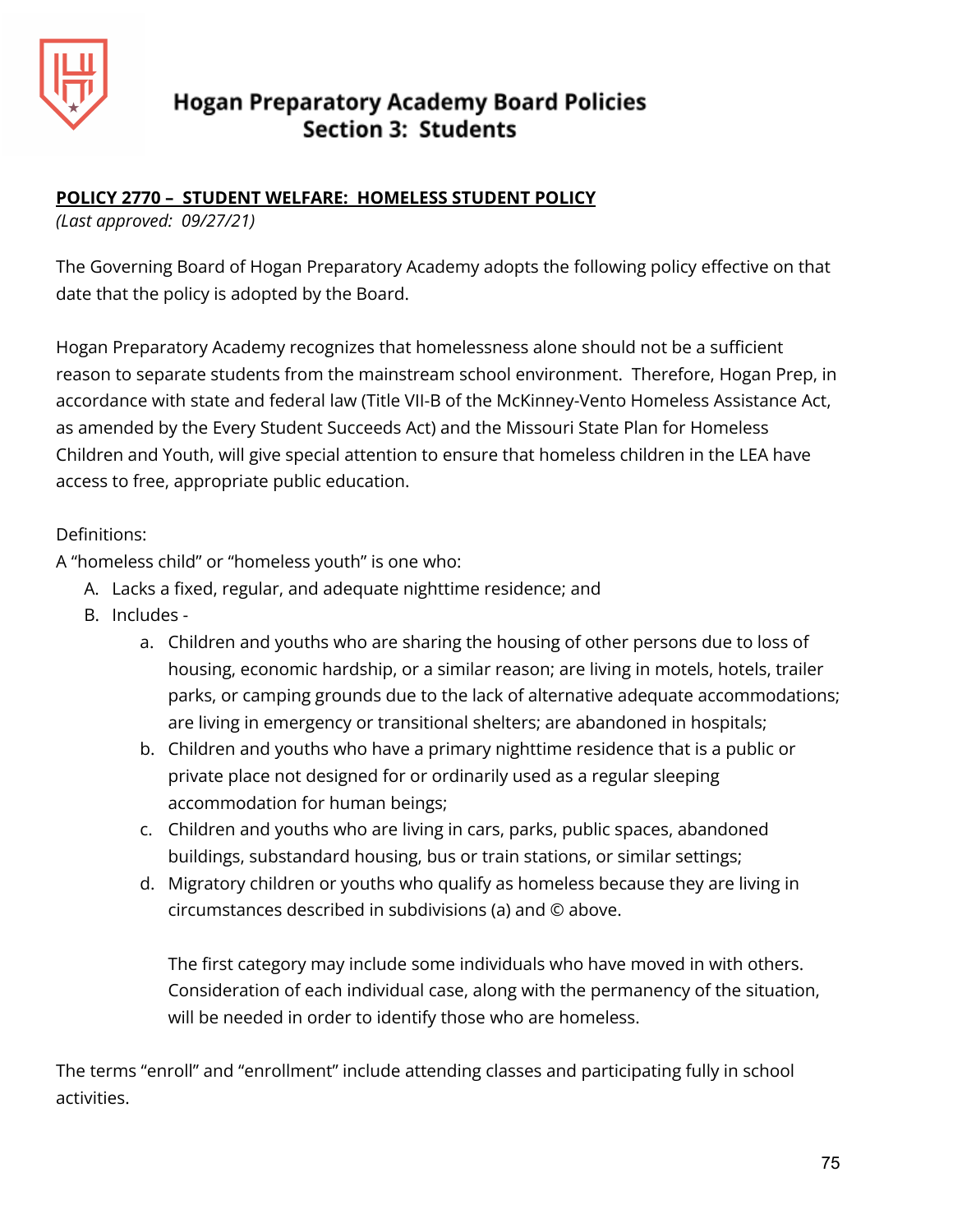

The "school of origin" is the school that the child or youth attended when permanently housed or the school in which the child or youth was last enrolled.

Enrollment and Placement:

Homeless children and youth frequently move, and maintaining a stable school environment is critical to their success in school. To ensure this stability, LEAs must make school placement determinations on the basis of the "best interest" of the homeless child or youth. Using this standard, Hogan Preparatory Academy must:

- (a) Continue the child's or youth's education in the school of origin for the duration of homelessness when a family becomes homeless between academic years or during an academic year; or for the remainder of the academic year if the child or youth becomes permanently housed during an academic year; or
- (b) Enroll the child or youth in any public school that non-homeless students who live in the attendance area in which the child or youth is actually living are eligible to attend.

In determining what is a child or youth's best interest, Hogan Preparatory Academy must, to the extent feasible, keep a homeless child or youth in the school of origin, unless doing so is contrary to the wishes of the child or youth's parent or guardian. If Hogan Preparatory Academy wishes to send a homeless child or youth to a school other than the school of origin or a school requested by the parent or guardian, Hogan must provide a written explanation of its decision to the parent or guardian, together with a statement regarding the right to appeal the placement decision.

Enrollment requirements which may constitute a barrier to the education of a homeless child or youth may be waived if allowed by law, Hogan Preparatory Academy may, however, require contact information.

If Hogan Prep is unable to determine the grade level of the student because of missing or incomplete records, Hogan shall administer tests or utilize other reasonable means to determine the appropriate grade level for the child/youth.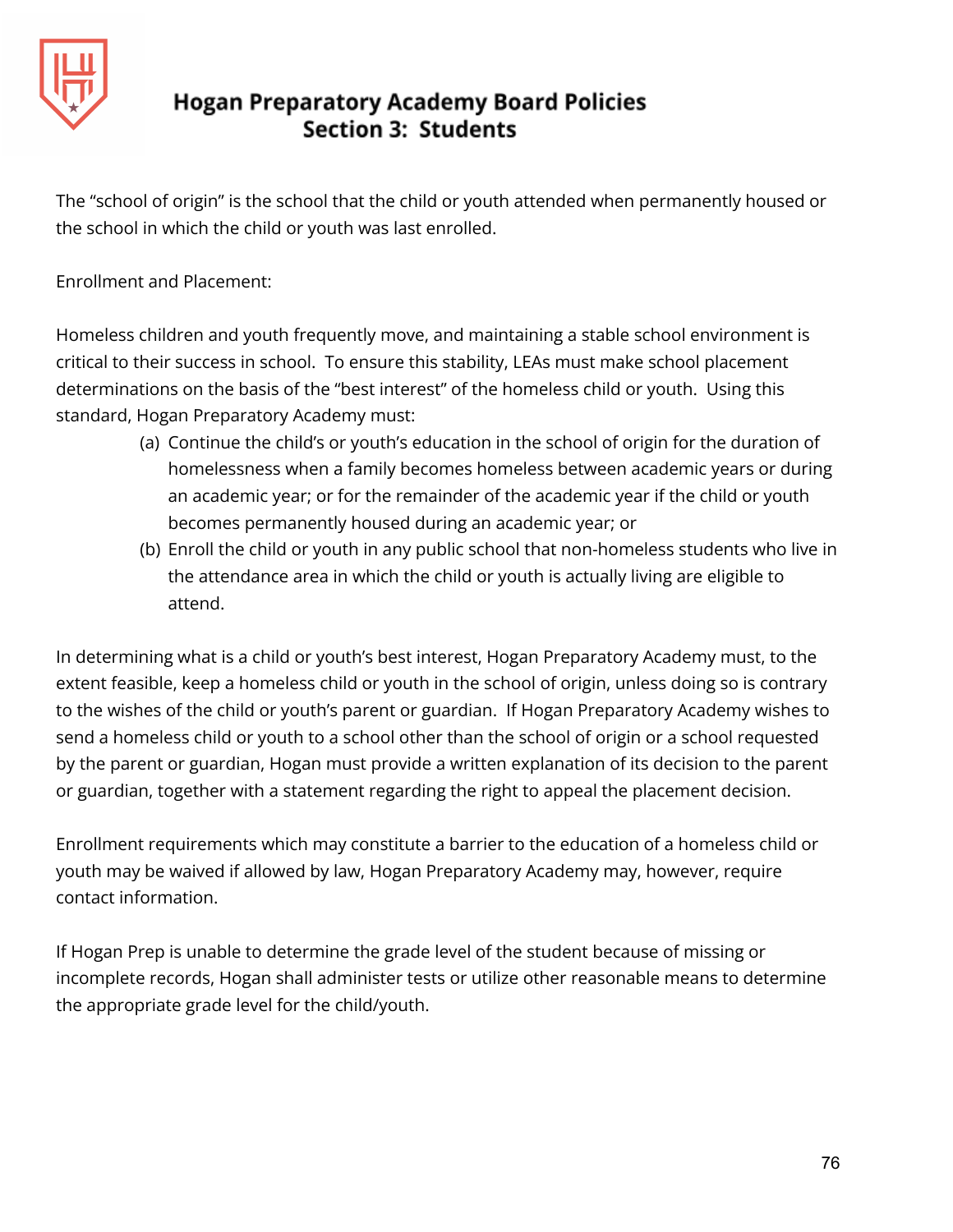

### Transportation:

Transportation must be provided, at the request of the parent or guardian (or in the case of unaccompanied youth, the homeless coordinator) to and from the school of origin.

- If the homeless child or youth continues to live in the area served by the LEA in which the school of origin is located, that LEA must provide or arrange for the child's or youth's transportation to or from the school of origin.
- If the homeless child or youth continues his or her education in the school of origin but begins living in an area served by another LEA, then LEA of origin and the LEA in which the homeless child or youth is living must agree upon a method to apportion the responsibility and costs for providing the child with transportation to and from the school of origin. If the LEAs cannot agree upon a method, the responsibility and costs for transportation are to be shared equally.
- The transportation requirement applies even if the LEA does not provide transportation to non-homeless students.

### Services:

Each homeless child or youth shall be provided services comparable to services offered to other students in the LEA including, but not limited to, transportation services, educational services for which the child meets the eligibility criteria, such as educational programs for children with disabilities, English learners, programs in career and technical education, programs for gifted and talented students, before-and-after school programs, school nutrition programs, and transportation.

Homeless students will not be segregated in a separate school or in a separate program within a school based on the students' status as homeless.

In the event that it is in the best interest of the homeless child or youth to attend the school of origin, it shall be the responsibility of this LEA to provide for the transportation of the student. This may be achieved through the transportation services of this LEA, the school of origin, or another outside agency.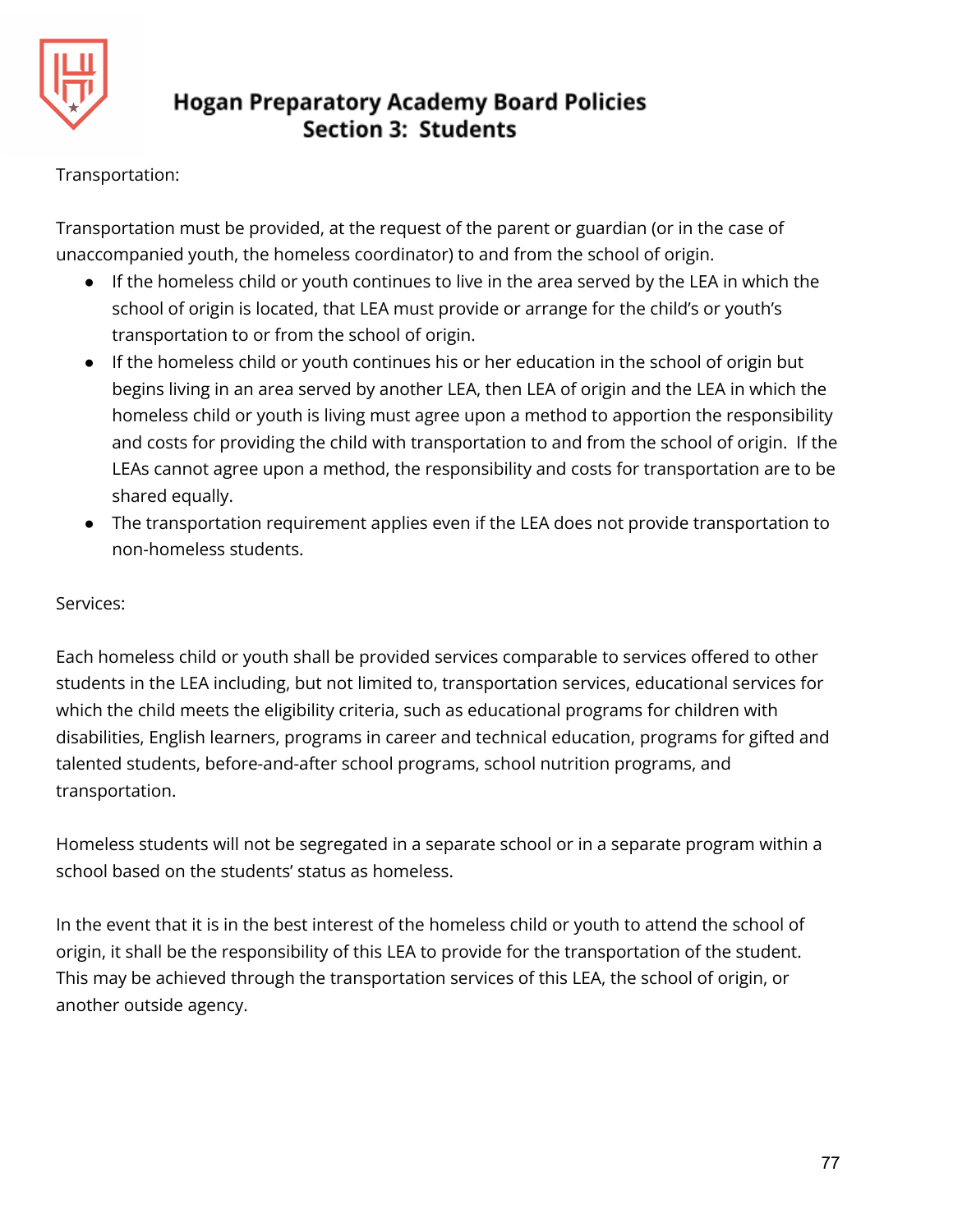

### Records:

Once LEA officials have determined that an enrolling student is homeless, the LEA's homeless coordinator must assist the student in obtaining his/her education, immunization, medical, and other records. According to McKinney-Vento, the student must be enrolled in the interim.

### *Immunization:*

If the homeless coordinator is unable to obtain prior immunization records within thirty (30) days of enrolling and the student is still eligible for services under the homeless education program; the student must begin the immunization series and demonstrate that satisfactory progress has been accomplished within (90) days. If the homeless student maintains that he/she is exempted from receiving immunizations, then after thirty (30) days the student must provide documentation in accordance with the exemption requirements provided for in §section 167.181.3, RSMo.

Any records ordinarily kept by school, including immunization records, academic records, birth certificates, guardianship records, and evaluation for special services or programs of each homeless child or youth shall be maintained so that appropriate services may be given the student, so that necessary referrals can be made, and so that records may be transferred in a timely fashion when homeless children or youth enters a new LEA. Copies of records shall be made available upon request to students or parents in accordance with the Family Educational Rights and Privacy Act.

### Coordinator:

The Board will designate an individual to act as the LEA's homeless coordinator to ensure compliance with federal and state law. The homeless coordinator will "ensure that homeless children and youth enroll and succeed in the schools of that agency; and homeless families, children and youth receive educational services for which they are eligible, and referrals to health care services, dental services, mental health services, and other appropriate services." The homeless coordinator will also ensure that disputes regarding the placement or education of homeless children or youth are resolved in a timely fashion.

The LEA shall inform school personnel, service providers and advocates working with homeless families of the duties of the LEA homeless coordinator.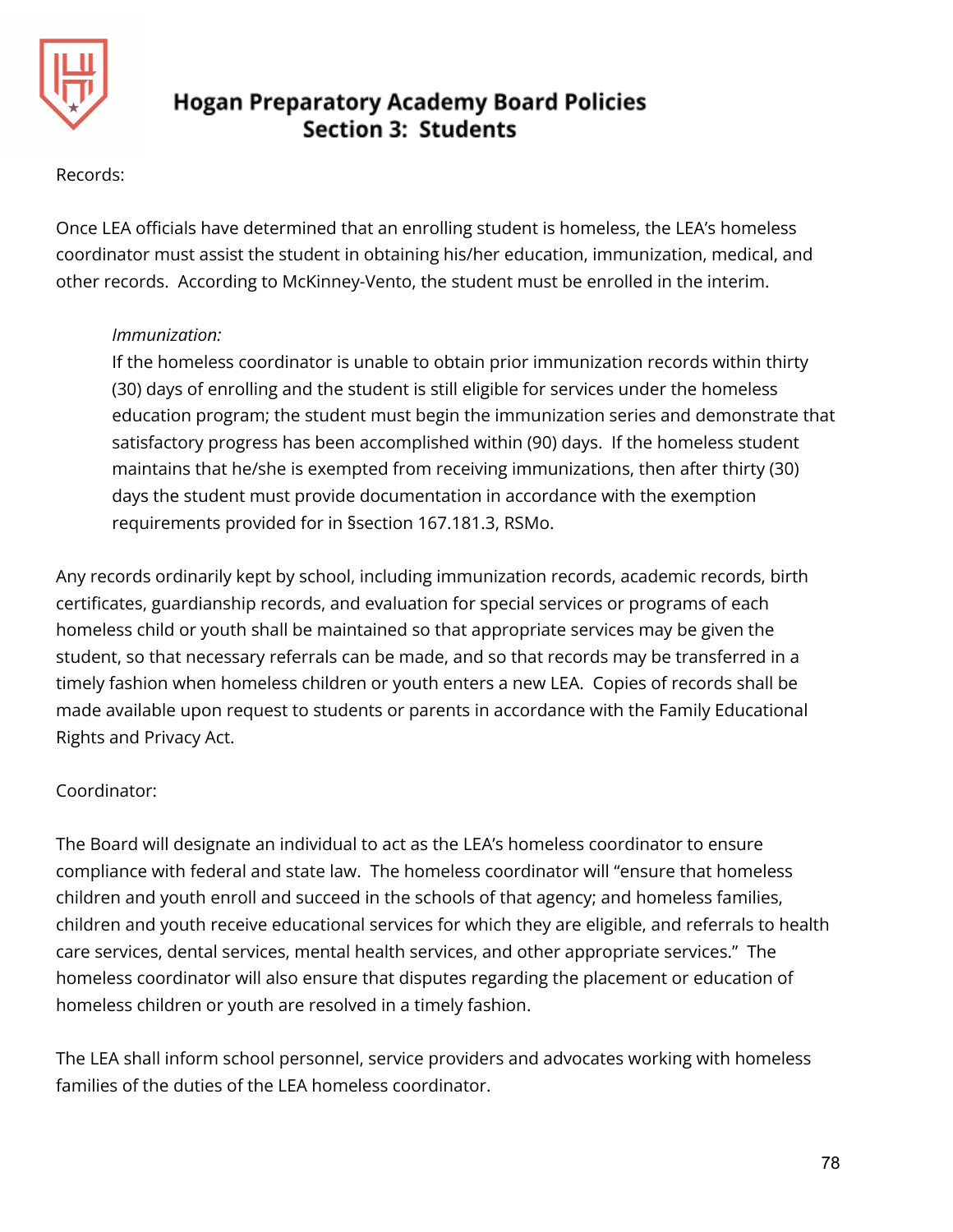

Resolving Grievances:

Level I - A complaint regarding the placement or education of a homeless child or youth shall first be presented orally and informally to the LEA's homeless coordinator. If the complaint is not promptly resolved, the complainant may present a formal written complaint (grievance) to the homeless coordinator. The written charge must include the following information: date of filing, description of alleged grievances, then name of the person or persons involved and a recap of the action taken during the informal charge state. Within five (5) working days after receiving the Complaint, the coordinator shall state a decision in writing to the complainant, with supporting evidence and reasons. In addition, the coordinator will inform the Superintendent or his/her designee of the formal complaint and the disposition.

Level II - Within five (5) working days after receiving the decision at Level I, the complainant may appeal the decision to the Superintendent or his/her designee by filing a written appeal package. The package shall consist of the complainants' grievance and the decisions rendered at Level I. The Superintendent or his/her designee will arrange for a personal conference with the complainant at their earliest mutual convenience. Within five (5) working days after receiving the complaint, the Superintendent or his/her designee shall state a decision in writing to the complainant, with supporting evidence and reasons.

Level III - If resolution is not reached in Level II, a similar written appeals package shall be directed through the Superintendent or his/her designee to the Board requesting a hearing before the Board at the next regularly scheduled or specially called meeting. The hearing before the Board may be conducted in a closed session upon the request of either the Board or the complainant. Within thirty (30) working days after receiving the appeals package, the Board shall state its decision and reply in writing to the parties involved. For LEA purposes, the decision of the Board is final.

Level IV - If the complainant is dissatisfied with the action taken by the Governing Board of the LEA, a written notice stating the reasons for the dissatisfaction may be filed with the state director of special federal instructional programs. The state director will initiate an investigation, determine the facts relating to the complaint, and issue notice of his/her findings within thirty (30) days to the LEA and the complainant. If the findings support the action taken by the LEA, such action will be confirmed. If the findings support the allegations of the complainant, the LEA will be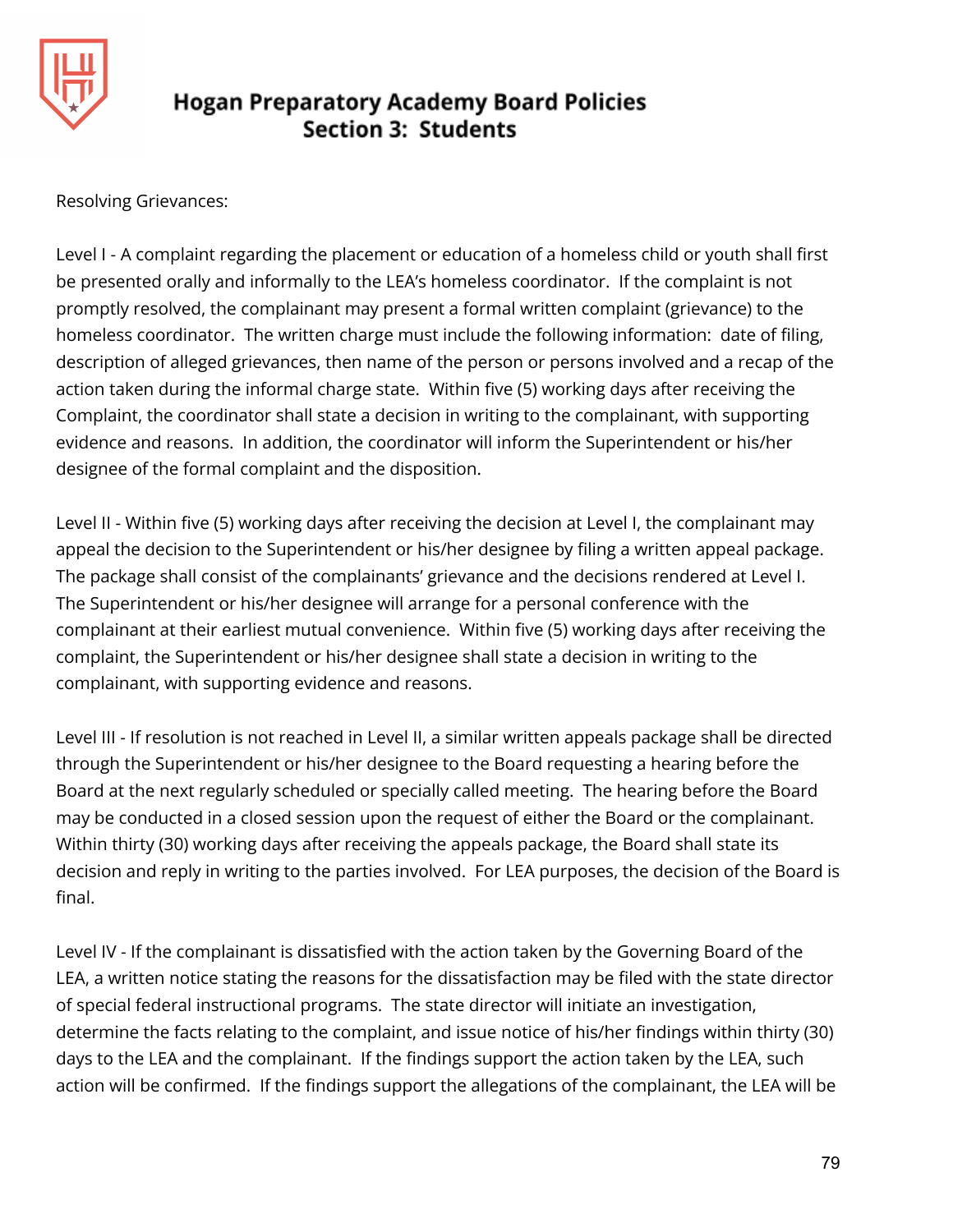

directed to take corrective action. An appeal of this decision can be made within ten (10) days to the Deputy Commissioner of Education. Within thirty (30) days after receiving an appeal, the Deputy Commissioner of Education will render a final administrative decision and notify the complainant and all other interested parties in writing.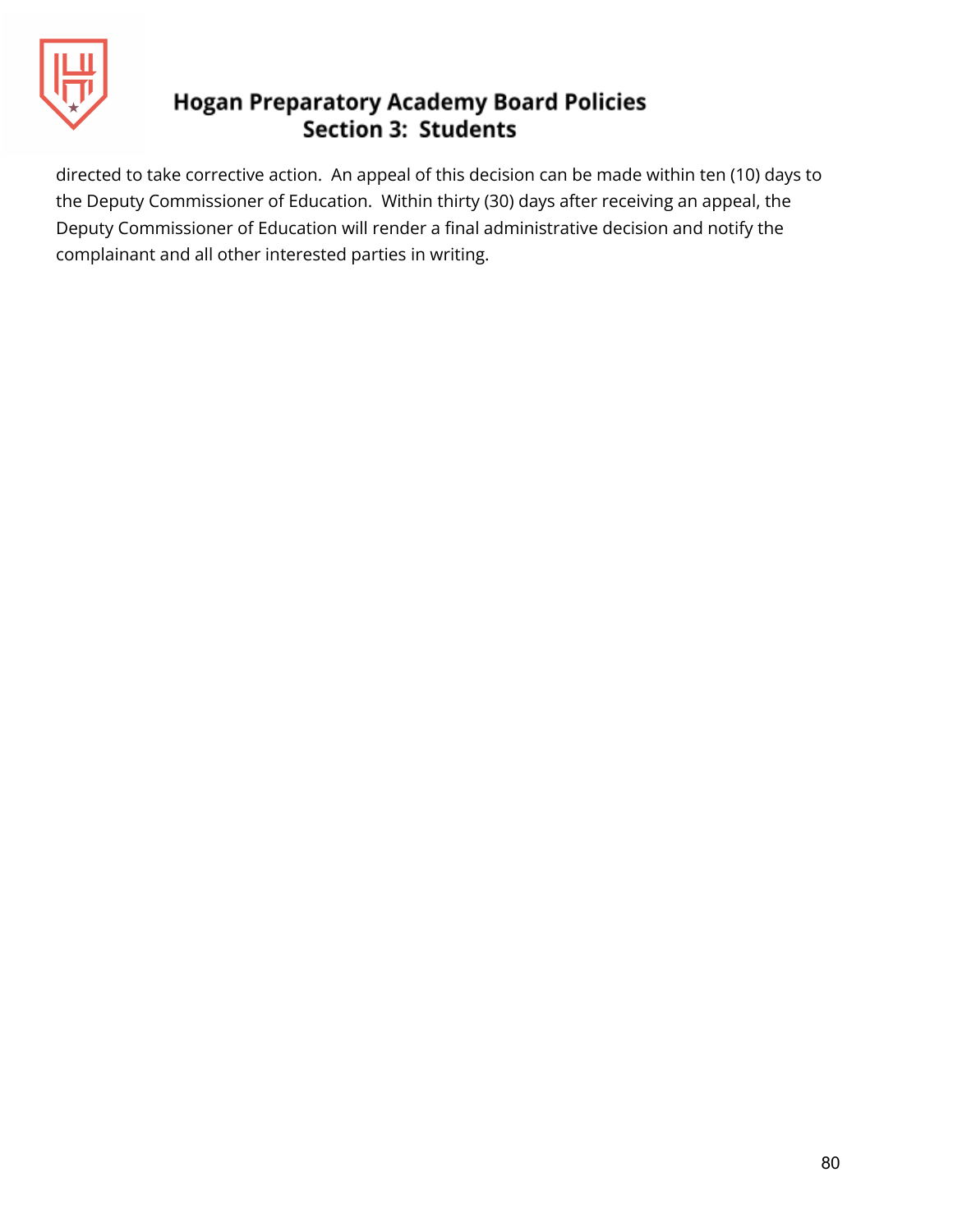

### **POLICY 2785 – STUDENT WELFARE: STUDENT SUICIDE AWARENESS**

*(Last approved: 05/18/20)*

This policy and the accompanying regulation reflects Hogan Prep's commitment to maintaining a safe environment to protect the health, safety and welfare of students. The corresponding regulation for this policy outlines key protocol and procedures for HPA in educating employees and students on the actions and resources necessary to prevent suicide and to promote student well-being. This policy is being adopted pursuant to Section 170.048, RSMo. This policy and corresponding regulation will go into effect no later than July 1, 2018.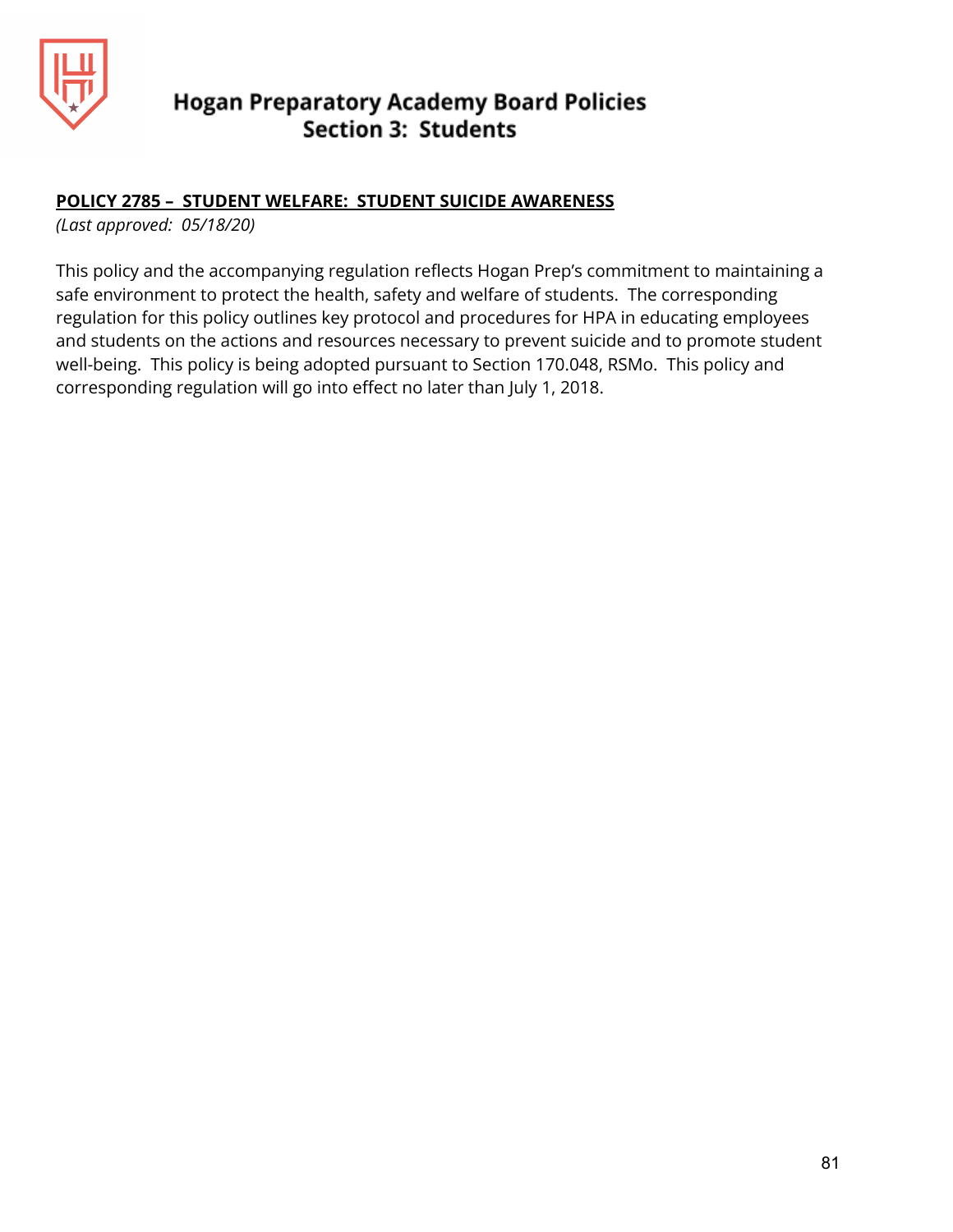

### **POLICY 2810 – STUDENT SERVICES: GUIDANCE AND COUNSELING SERVICES**

*(Last approved: 05/18/20)*

Hogan Prep is committed fully to implement a guidance and counseling program that supports the academic, career, and personal/social development of all students, leading HPA students to successful transitions into post-secondary education and into the workforce. Hogan Prep's guidance and counseling program is implemented with the services of fully certified school counselors supported by teachers, administrators, parents and students. Hogan Prep's guidance and counseling program is designed and implemented in a manner to be consistent with the standards of the Missouri Comprehensive Guidance and Counseling Program.

The content of Hogan Prep's program, consistent with the Missouri Comprehensive Guidance and Counseling Program, is divided into three broad areas as follows:

### **Academic Development (ACAD)**

- 1. Students will apply skills needed for achievement in school, both cognitive and affective.
- 2. Students will utilize skills necessary to successfully transition between educational levels.
- 3. Individual student learning plans will be developed and monitored throughout the students' HPA learning experience.

### **Career Development**

- 1. Students will achieve life career goals through the consistent application of career exploration and planning skills.
- 2. Students will identify and locate information relevant to the "World of Work" and post-secondary training/education.
- 3. Students will achieve on-the-job success through the application of employment readiness skills.

### **Personal/Social Development**

- 1. Students will achieve an understanding of themselves as individuals and as members of diverse local and global communities.
- 2. Students will interact with others in ways that manifest respect for individual and group differences.
- 3. Students will learn to apply personal safety skills and coping strategies.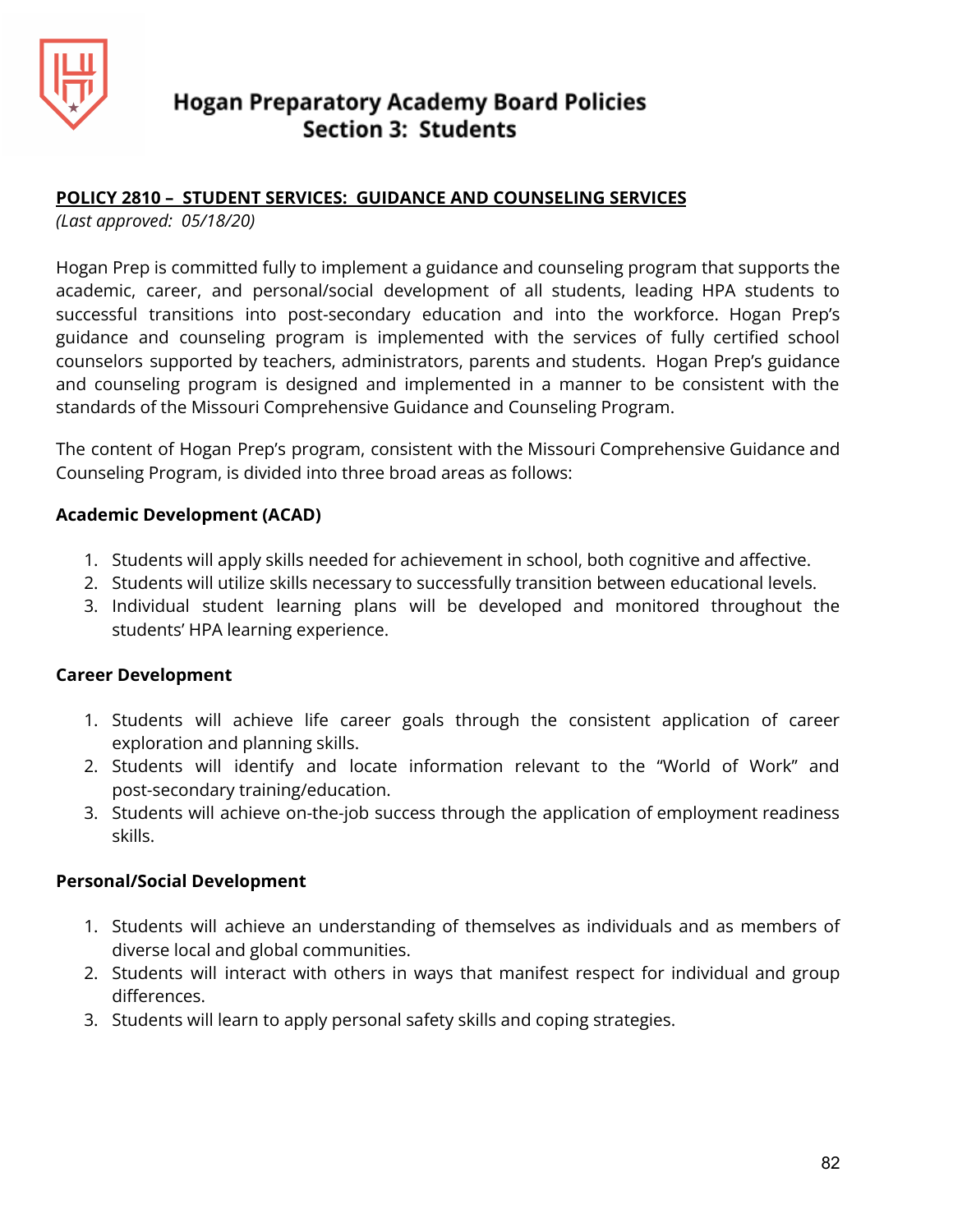

### **Identification of Critical Workforce Needs and Shortages**

- 1. Students will be given workforce needs and shortages information that will support students' career pathway decisions prepared by the State Board of Education and the Department of Economic Development by November 1 of each school year.
- 2. Information received through collaboration between the State Board and the Department of Economic Development will be disseminated to students by November 1 of each school year.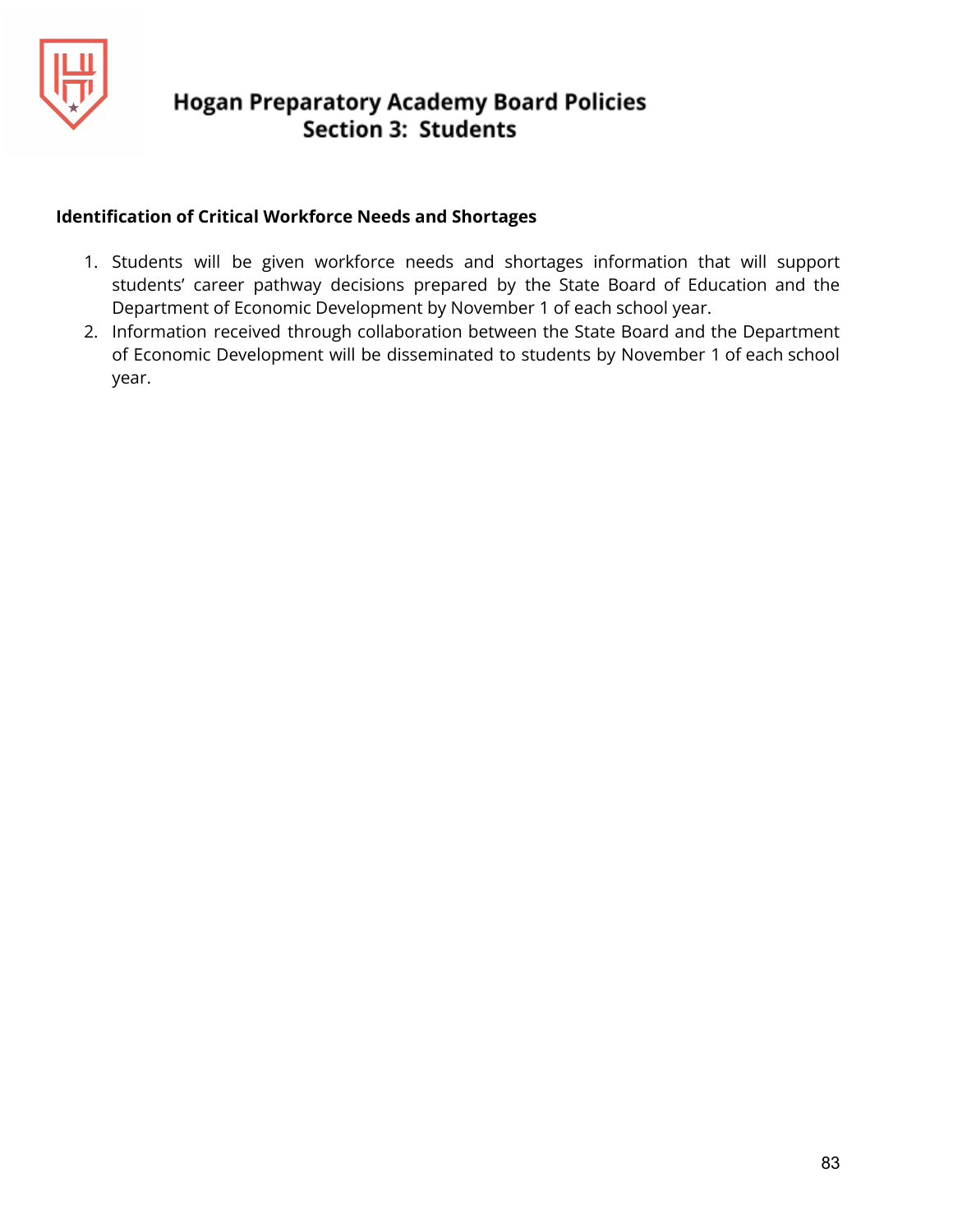

### **POLICY 2815 – STUDENT SERVICES: CONTACT AND INVOLVEMENT WITH OUTSIDE AGENCIES**

*(Last approved: 05/18/20)*

The Superintendent or Designee, in consultation with other staff members, is responsible for reviewing students' academic progress as well as personal/social concerns. Where appropriate, Hogan Prep will make contact with and/or put students and their parents/guardians in contact with outside agencies or professional resources. Where appropriate, Hogan Prep will cooperate and assist other agencies or professional resources that become involved with students. Student information will not be provided to outside agencies or professional resources until the student's parents/guardians or the eligible student has signed a release of information form. Except as required by law, including but not limited to the Individuals with Disabilities Education Act and Section 504 of the Rehabilitation Act of 1973, the cost of any services provided by the outside agency or professional resource is the sole responsibility of individual parents/guardians or eligible students.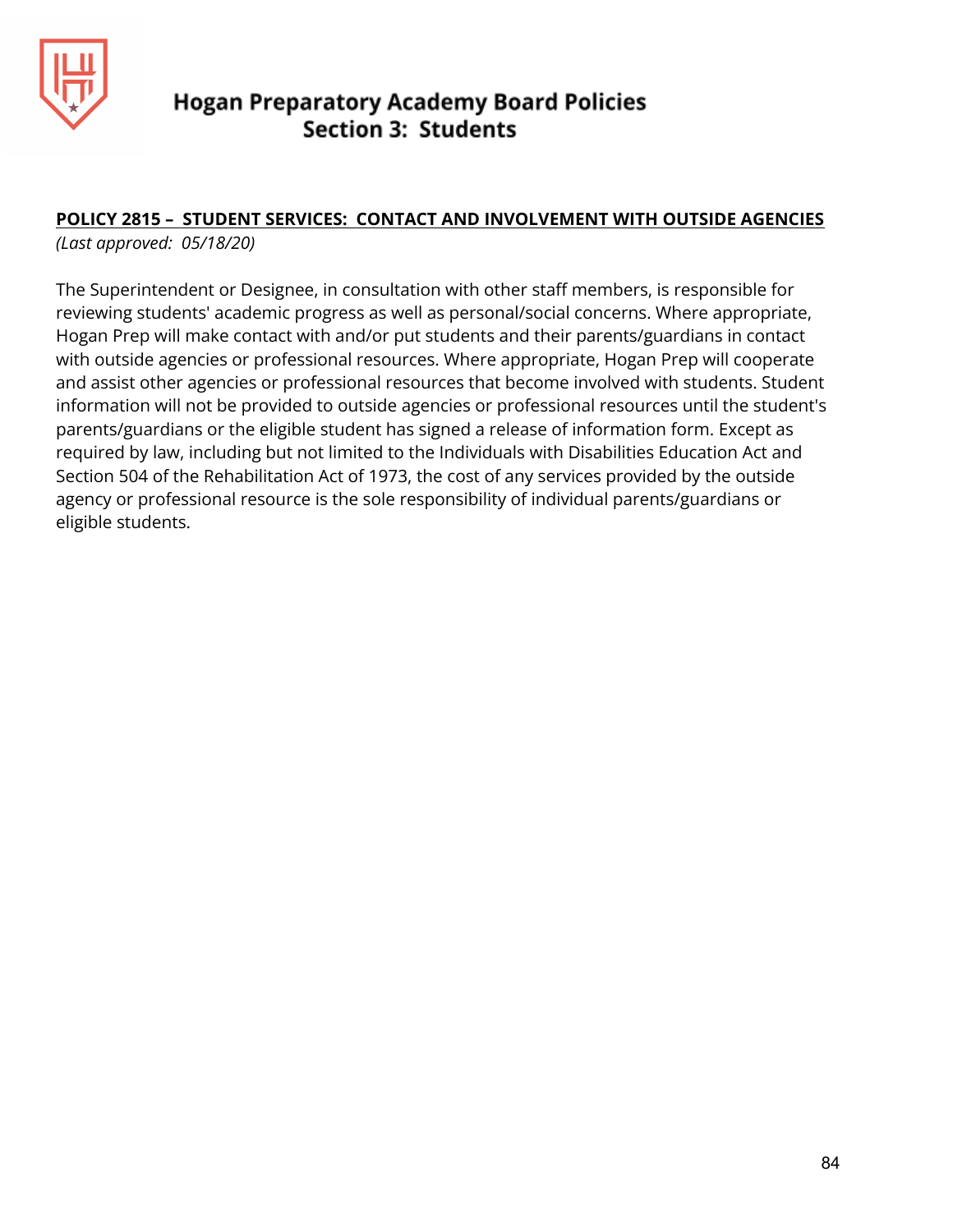

### **POLICY 2820 – STUDENT SERVICES: PSYCHOLOGICAL TESTING OF STUDENTS**

*(Last approved: 05/18/20)*

Psychological tests administered to students by qualified Hogan Prep personnel or appropriate diagnostic agencies will ensure quality psychological services, and will protect the educational rights, dignity and privacy of students and parents/guardians.

Psychological evaluations will be made only after informed and written consent of the student's parent/guardian is obtained. A conference will be held with the parent/guardian to review all test results and the student's specific educational needs in the educational program. Psychological data are only partial criteria for determining any change in a student's educational program. Psychological data older than three years shall not be used as the basis for prescriptive teaching or placement.

All psychological services provided by Hogan Prep or agencies contracted by Hogan Prep will be in accordance with state and federal statutes and regulations concerning the privacy of student records and use of psychological services. (See also Policy 2815 – Contact and Involvement with Outside Agencies)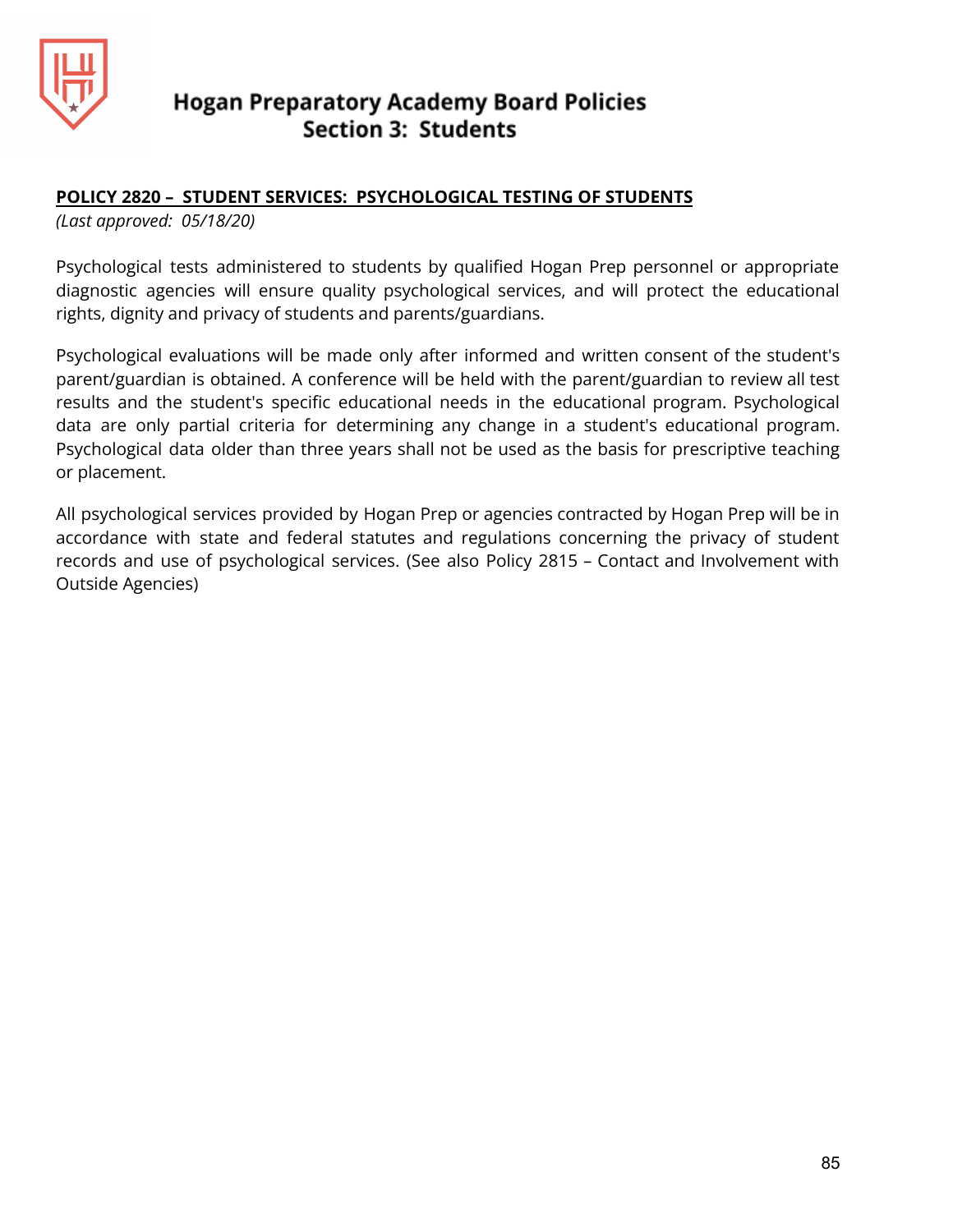

### **POLICY 2830 – STUDENT SERVICES: HEALTH SERVICES**

*(Last approved: 05/18/20)*

The Board believes that in order to provide for the safety and well-being of its students, it is necessary to implement and maintain a school-wide student health services program. The health service staff will be responsible to their building principal and may also be responsible to a designated Hogan Prep administrator.

Hogan Prep will be responsible for providing first aid or emergency treatment for students in cases of sudden illness or injury. Where necessary, and with notice to the parent/guardian, emergency health services will be secured. The parent/guardian is responsible for the cost of their child's medical treatment.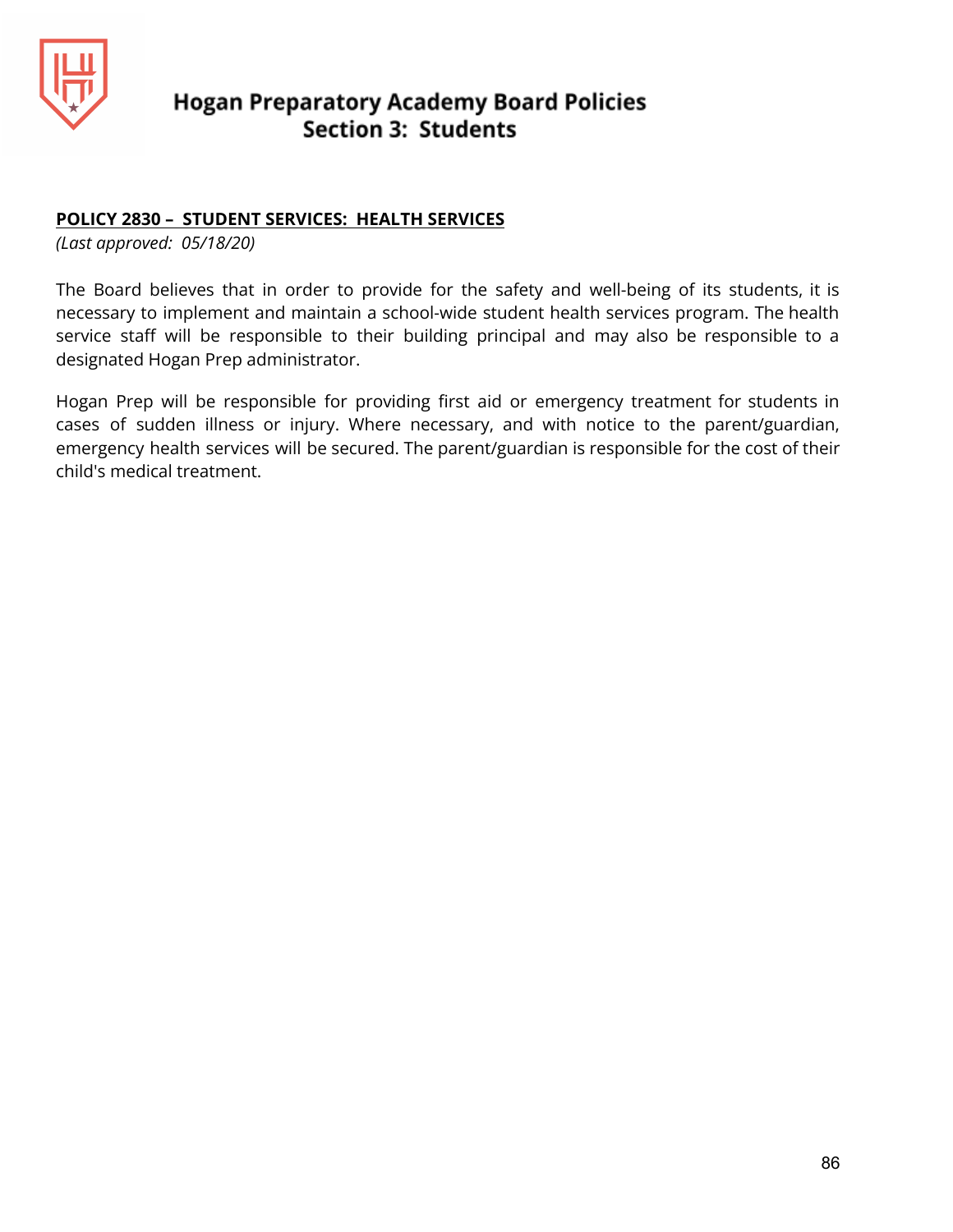

### **POLICY 2850 – STUDENT SERVICES: INOCULATIONS OF STUDENTS**

*(Last approved: 05/18/20)*

All students attending Hogan Prep schools are required to be in compliance with state programs mandating immunization against specific diseases. Failure to comply with Hogan Prep immunization requirements will result in exclusion from school until proof of compliance is provided. Parents/guardians of homeless students are encouraged to submit proof of compliance as soon as possible.

The Superintendent/designee shall institute procedures for the maintenance of health records, which are to show the immunization status of every student enrolled or attending Hogan Prep, and for the completion of all necessary reports in accordance with guidelines prepared by the Department of Social Services-Missouri Division of Health.

Upon written request, Hogan Prep will notify the parents/guardians of pre-kindergarten students whether other pre-kindergarten students are attending school with an immunization exception. The identity of students for whom an immunization exception has been filed is confidential and will not be released except as required by law.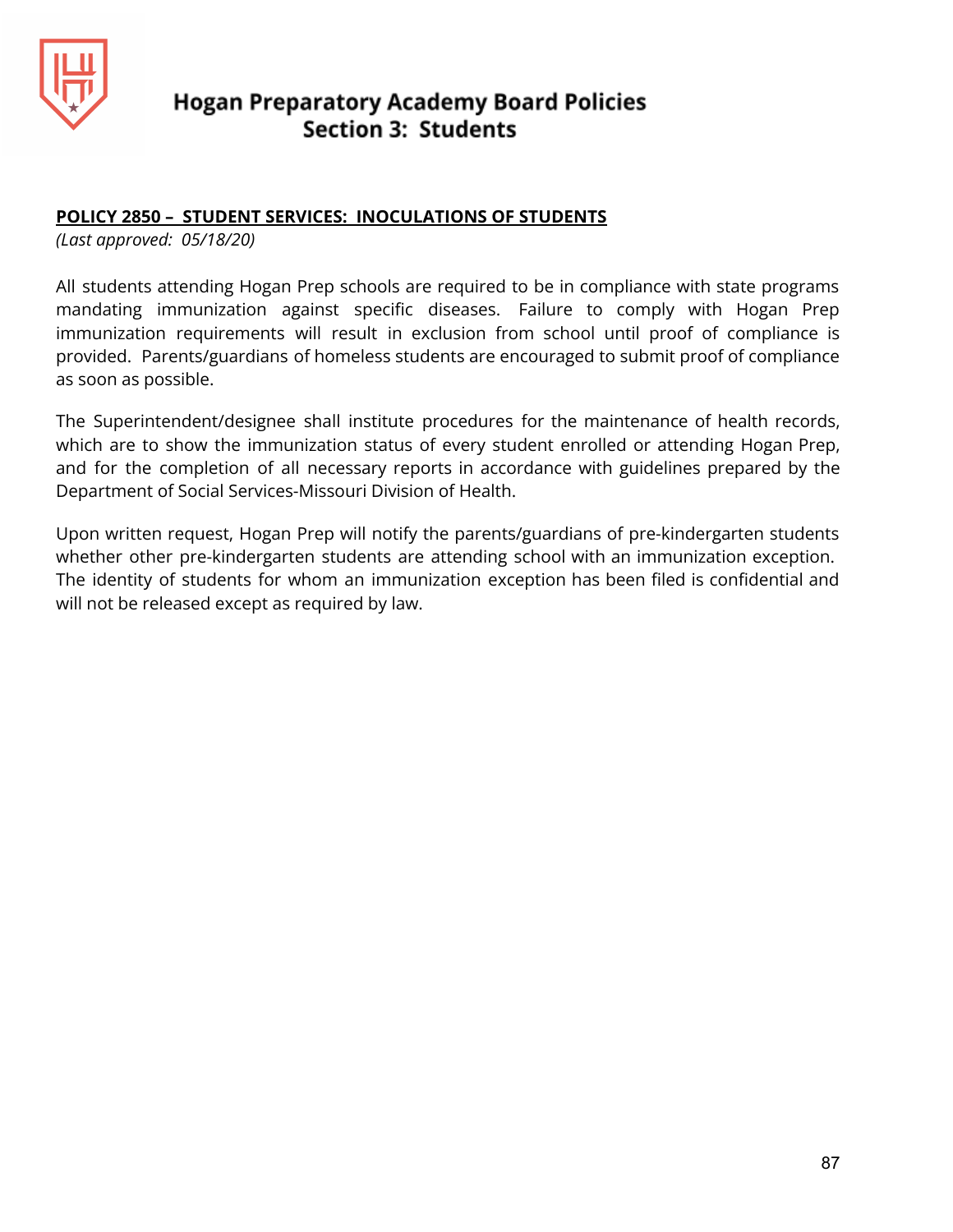

### **POLICY 2860 – STUDENT SERVICES: STUDENTS WITH COMMUNICABLE DISEASES**

*(Last approved: 05/18/20)*

A student shall not attend classes or other school-sponsored activities, if the student (1) has, or has been exposed to, an acute (short duration) or chronic (long duration) contagious or infectious disease, and (2) is liable to transmit the contagious or infectious disease, unless the Board or its designee has determined, based upon medical evidence, that the student:

- 1. No longer has the disease.
- 2. Is not in the contagious or infectious stage of an acute disease.
- 3. Has a chronic infectious disease that poses little risk of transmission in the school environment with reasonable precautions.

School officials may require any child suspected of having a contagious or infectious disease to be examined by a physician and may exclude the child from school, in accordance with the procedures authorized by this policy, so long as there is a substantial risk of transmission of the disease in the school environment.

A student who has a chronic infectious disease, and who is permitted to attend school, may be required to do so under specified conditions. Failure to adhere to the conditions will result in the student being excluded from school. A student who has a chronic infectious disease and who is not permitted to attend school or participate in school activities will be provided instruction in an alternative educational setting in accordance with Hogan Prep policy.

Students with acute or chronic contagious or infectious diseases and their families have a right to privacy and confidentiality. Only staff members who have a medical reason to know the identity and condition of such students will be informed. Willful or negligent disclosure of confidential information about a student's medical condition by staff members will be cause for disciplinary action.

Hogan Prep will implement reporting and disease outbreak control measures in accordance with the provisions of Missouri Department of Health publication PACH-16, "Prevention and Control of Communicable Diseases: A Guide for School Administrators, Nurses, Teachers and Day Care Operators," a copy of which shall be on file in the office of the Principal.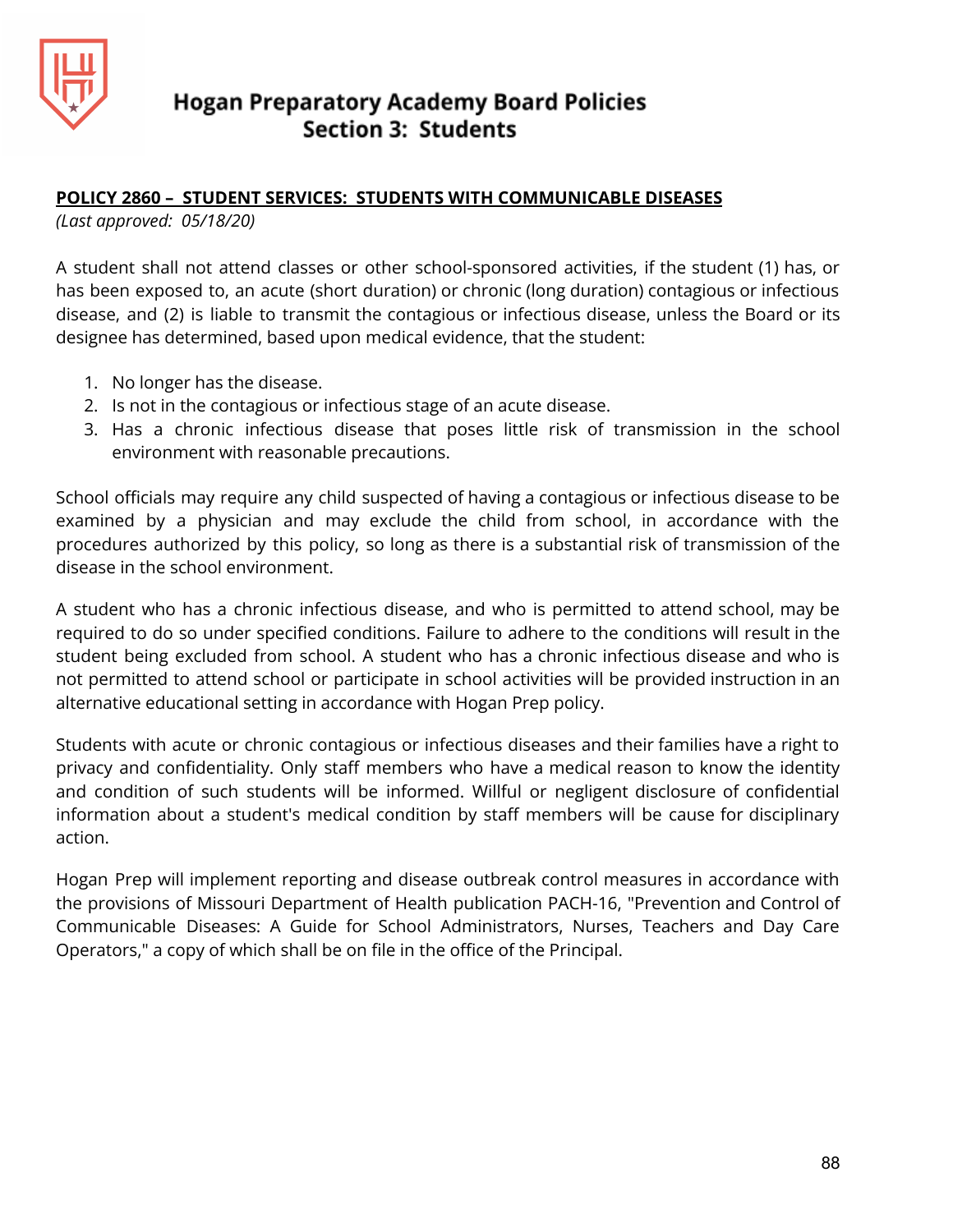

## **POLICY 2870 – STUDENT SERVICES: DISTRIBUTION OF MEDICINE TO STUDENTS**

*(Last approved: 09/27/21)*

The Board of Hogan Preparatory Academy adopts the following policy effective on that date that the policy is adopted by the Board.

SECTION 1. School Distribution and Administration of Medicine

1.1 The school nurse (or another employee designated by the Superintendent or his/her designee) may provide assistance with medication (this includes prescription or over-the-counter medication) only if all of the following requirements are met:

1.1.1 Prescription drugs must be in the original container, bear the name of the student, the name of the physician and the name of the pharmacy filling the prescription. Over-the-counter drugs must be maintained in the original container.

1.1.2 The appropriate approval form for medication distribution must have been completed and signed by the parent or guardian for each medication.

1.1.3 The school nurse or other designated employee shall keep a written report of medication taken by the student.

SECTION 2. Student Possession and Self-Administration of Medication

2.1 The school shall grant any student authorization for the possession and self-administration of medication to treat the student's chronic health condition, including but not limited to asthma or anaphylaxis if:

2.1.1 A licensed physician prescribed or ordered such medication for use by the pupil and instructed such pupil in the correct and responsible use of such medication;

2.1.2 The pupil has demonstrated to the pupil's licensed physician or the licensed physician's designee, and the school nurse, if available, the skill level necessary to use the medication and any device necessary to administer such medication prescribed or ordered;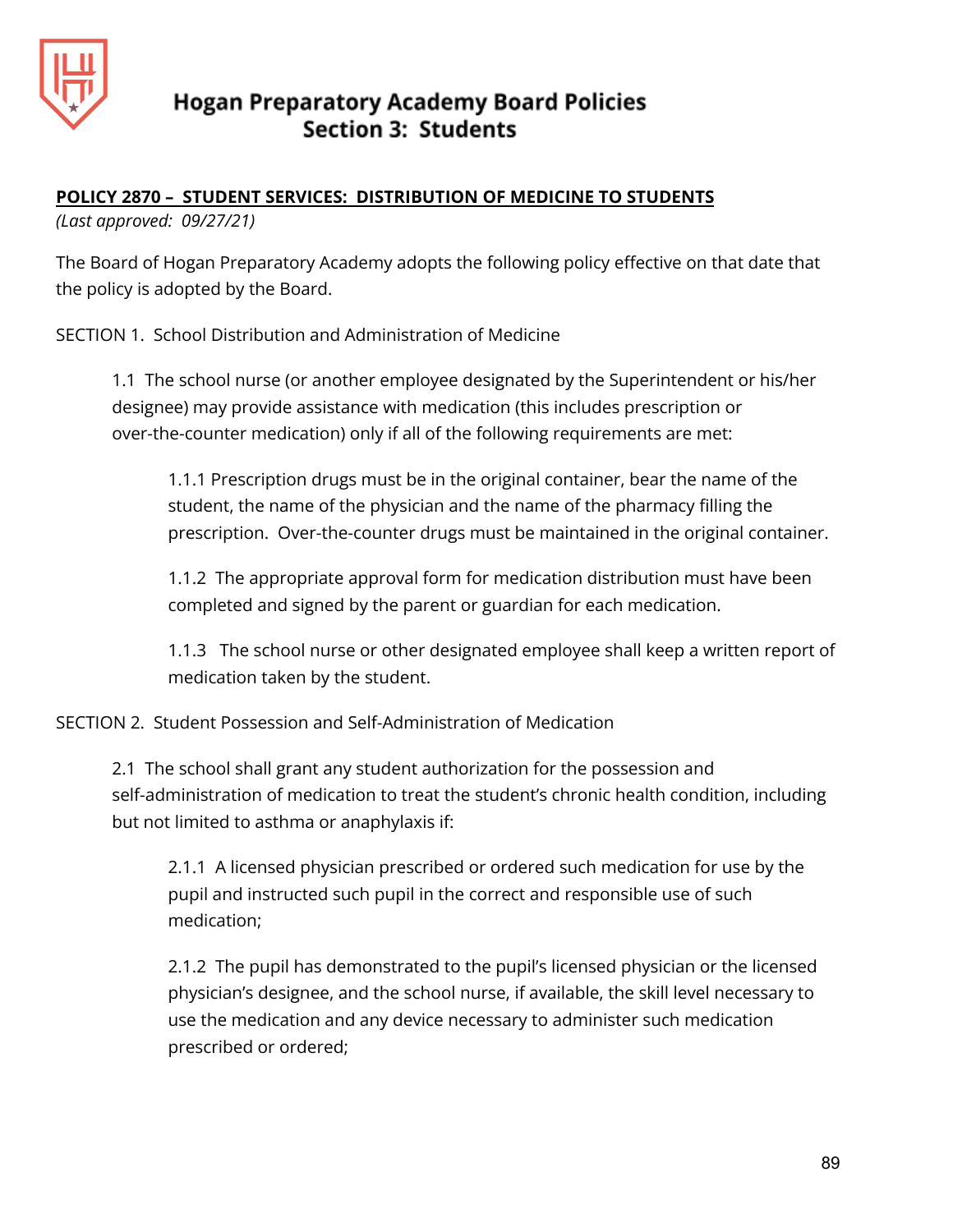

2.1.3 The pupil's physician has approved and signed a written treatment plan for managing the pupil's chronic health condition, including asthma or anaphylaxis episodes and for medication for use by the pupil. Such plan shall include a statement that the pupil is capable of self-administering the medication under the treatment plan;

2.1.4 The pupil's parent or guardian has completed and submitted to the school any written documentation required by the school, including the treatment plan and the liability statement.

2.1.5 The pupil's parent or guardian has signed a statement acknowledging that the school district and its employees or agents shall incur no liability as a result of any injury arising from the self-administration of medication by the pupil or the administration of such medication by school staff. Such statement shall not be construed to release the School and its employees or agents from liability for negligence.

2.2 Pupils authorized to possess and self-administer medication may possess and self-administer such medication while in school, at a school-sponsored activity, and in transit to or from school or school-sponsored activity.

2.3 Such authorization shall only be effective for the school year in which it is granted. Such authorization shall be renewed by the student's parent or guardian each subsequent school year.

2.4 Any current duplicate prescription medicine, if provided by a student's parent or guardian or by the school shall be kept at the school in a location at which the student or school staff has immediate access in the event of an asthma or anaphylaxis or other emergency.

2.5 The written treatment plan, liability statement, and any other written documentation shall be kept on file at the school in a location easily accessible in the event of an emergency.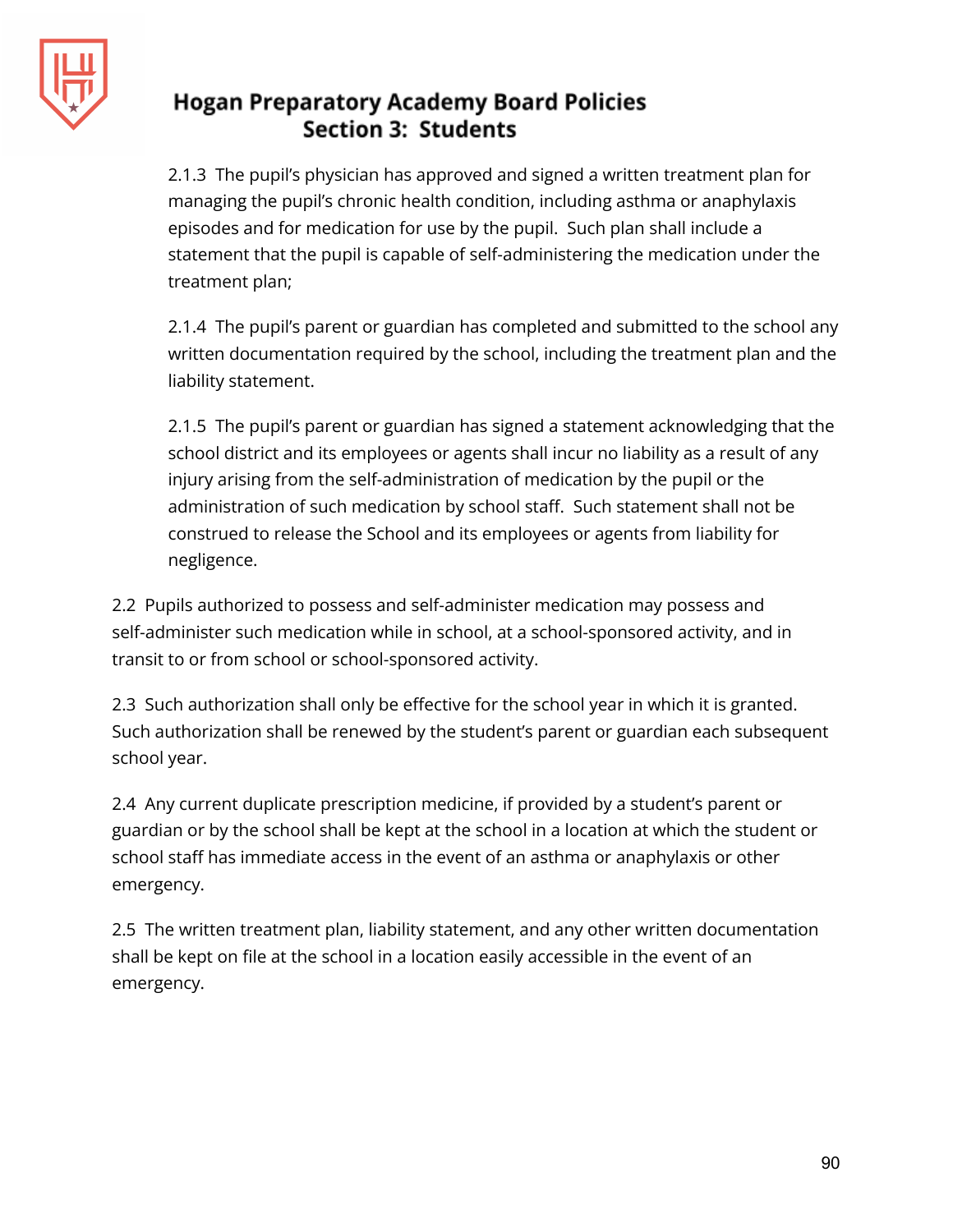

### **POLICY 2880 – STUDENT SERVICES: STUDENT PHYSICAL EXAMINATION**

*(Last approved: 05/18/20)*

The Board may require any student to be examined by a physician for the purpose of determining whether the student is afflicted with a contagious or infectious disease or have the liability of transmitting the disease.

The Board may also require certification from a physician indicating a student's fitness to participate in specific educational programs or extra-class activities.

Refusal on the part of parent/guardian to obtain the required examination and to submit the certification indicating freedom from contagious or infectious disease may result in student exclusion from school.

Students may be excused from engaging in required educational activities upon proper certification from a physician advising of student disability.

All costs of physical or other examinations shall be at the expense of students unless state or federal law specifically mandates the examination to be the responsibility of the school.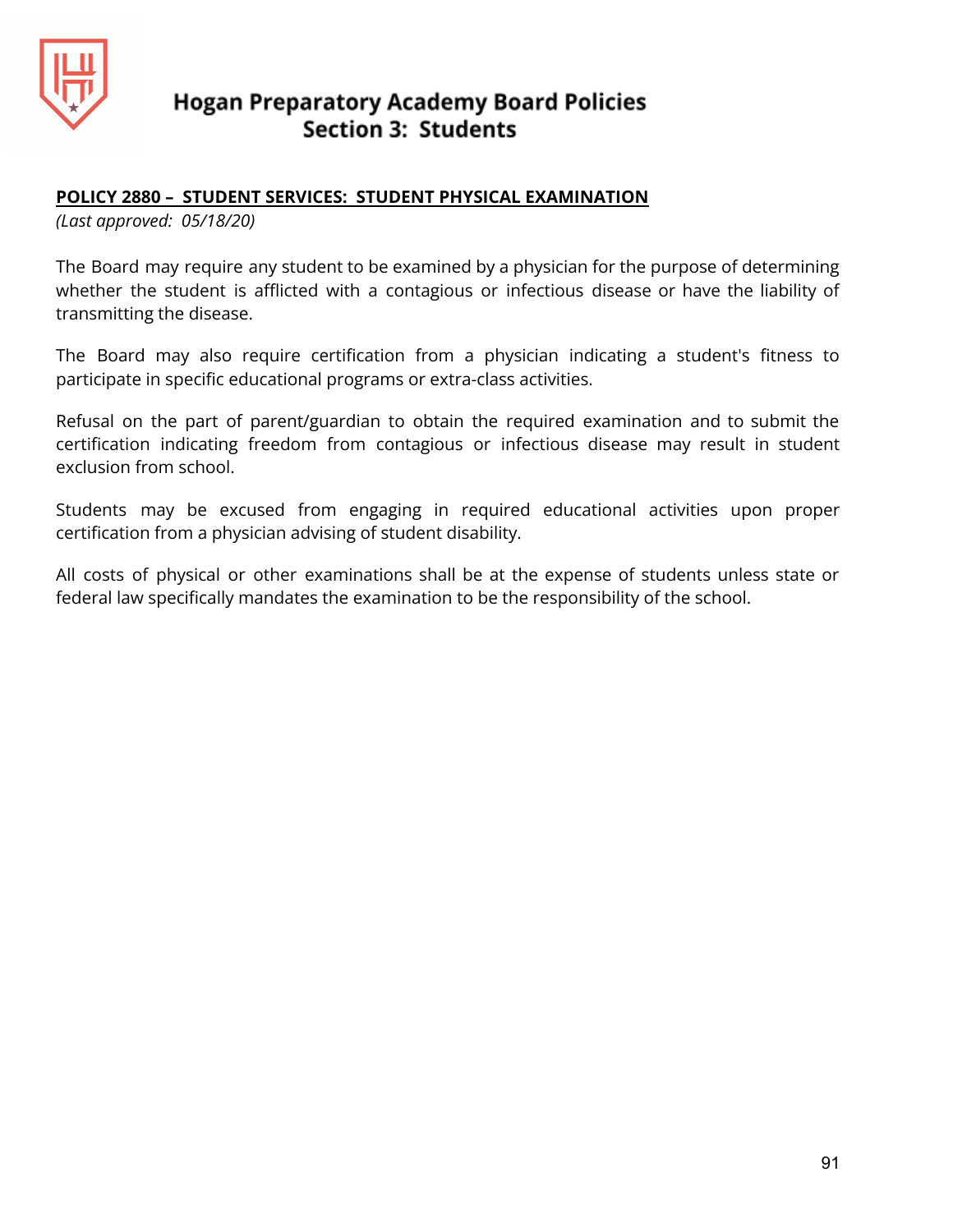

### **POLICY 2890 – STUDENT SERVICES: DO NOT RESUSCITATE (DNR) ORDER**

*(Last approved: 05/18/20)*

The Board recognizes that some students have progressive medical conditions that may result in the students' death while present at school or school activities. Hogan Prep appreciates the difficult medical and emotional decisions that must be made when families choose to limit resuscitative efforts for these students. Accordingly, the administration shall develop procedures for evaluating requests by a parent or guardian that honor a Do Not Resuscitate (DNR) order from a licensed physician.

At a minimum, the procedures will require an individualized evaluation of each request. The procedures will comply with federal and state law. A health care and resuscitation/non-resuscitation plan shall be developed for each request and shall include a determination regarding what if any resuscitation efforts are appropriate. Health care and resuscitation/non-resuscitation plans will be developed by a multidisciplinary team that shall include the student's parents or guardians and physician; appropriate school personnel (including but not limited to, the principal, counselor, and school nurse) and their consultants; and when appropriate, the student. This team will consider the best interests of the student.

The team will also address and plan for the effect of a student's sudden death on other students and staff in each school setting in which the student participates. Health care and resuscitation/non-resuscitation plans shall be reviewed regularly and have a specific limited duration. Such plans will be communicated to all school personnel who have a need to know in order to implement these plans. The administration shall coordinate with local emergency medical services to implement the plans.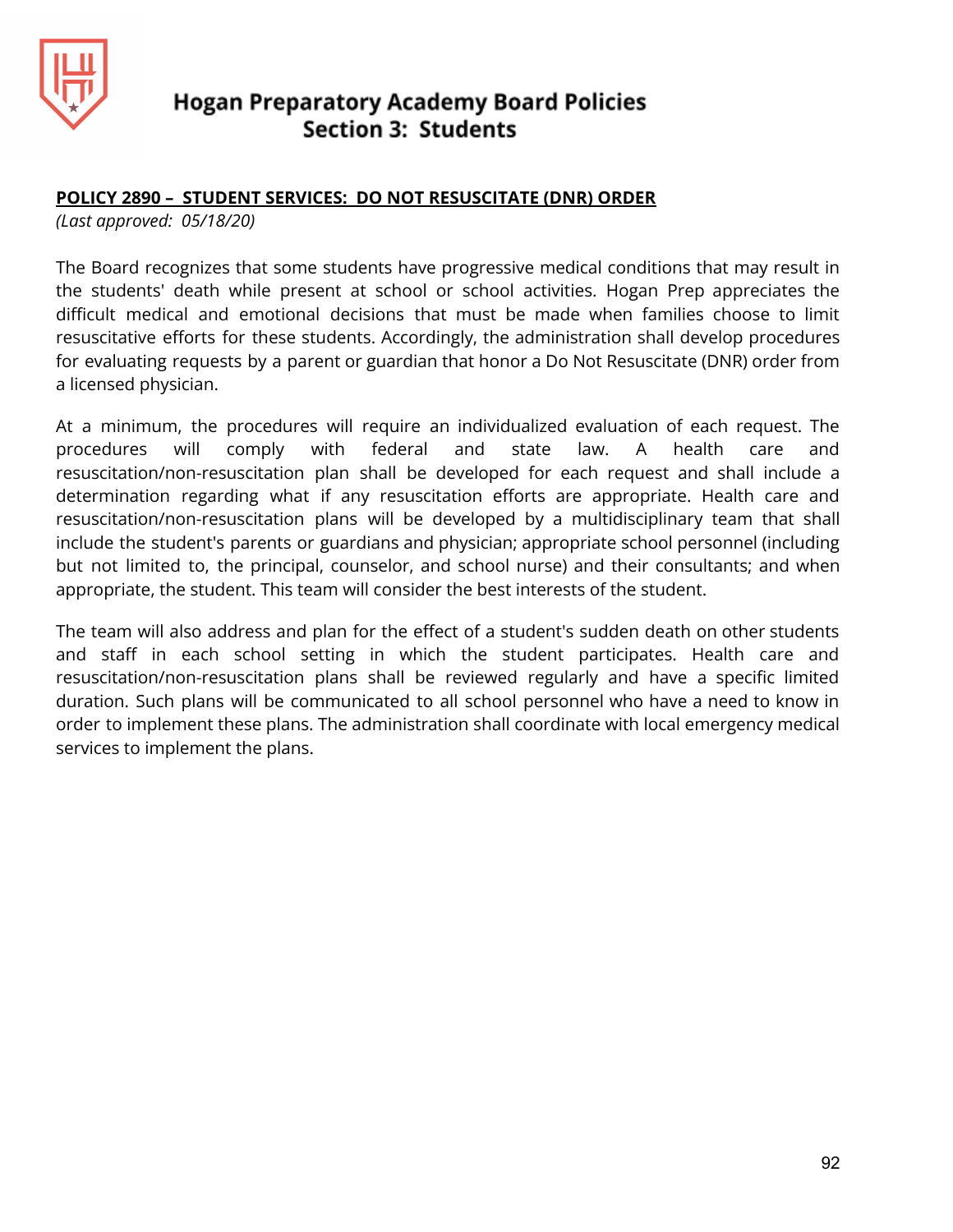

### **POLICY 2910 – ACTIVITIES AND ATHLETICS: STUDENT PUBLICATIONS**

*(Last approved: 05/18/20)*

The Board encourages student production and distribution of publications which can provide opportunities for practical journalistic experience and for the written expression of differing opinions. The Board recognizes that freedom of speech and press bring corresponding responsibilities, therefore, in its inherent authority based on Missouri Public School Law, it designates the Superintendent as the Board's representative. The principal, through appointment of a faculty advisor, shall provide guidance to students in appropriate methods for preparing and producing publications.

The building principal/designee may delay or stop distribution of any materials proposed for printing or that have been printed which may be reasonably forecast to cause substantial and material disruption or obstruction of any lawful mission, process, or function of the school.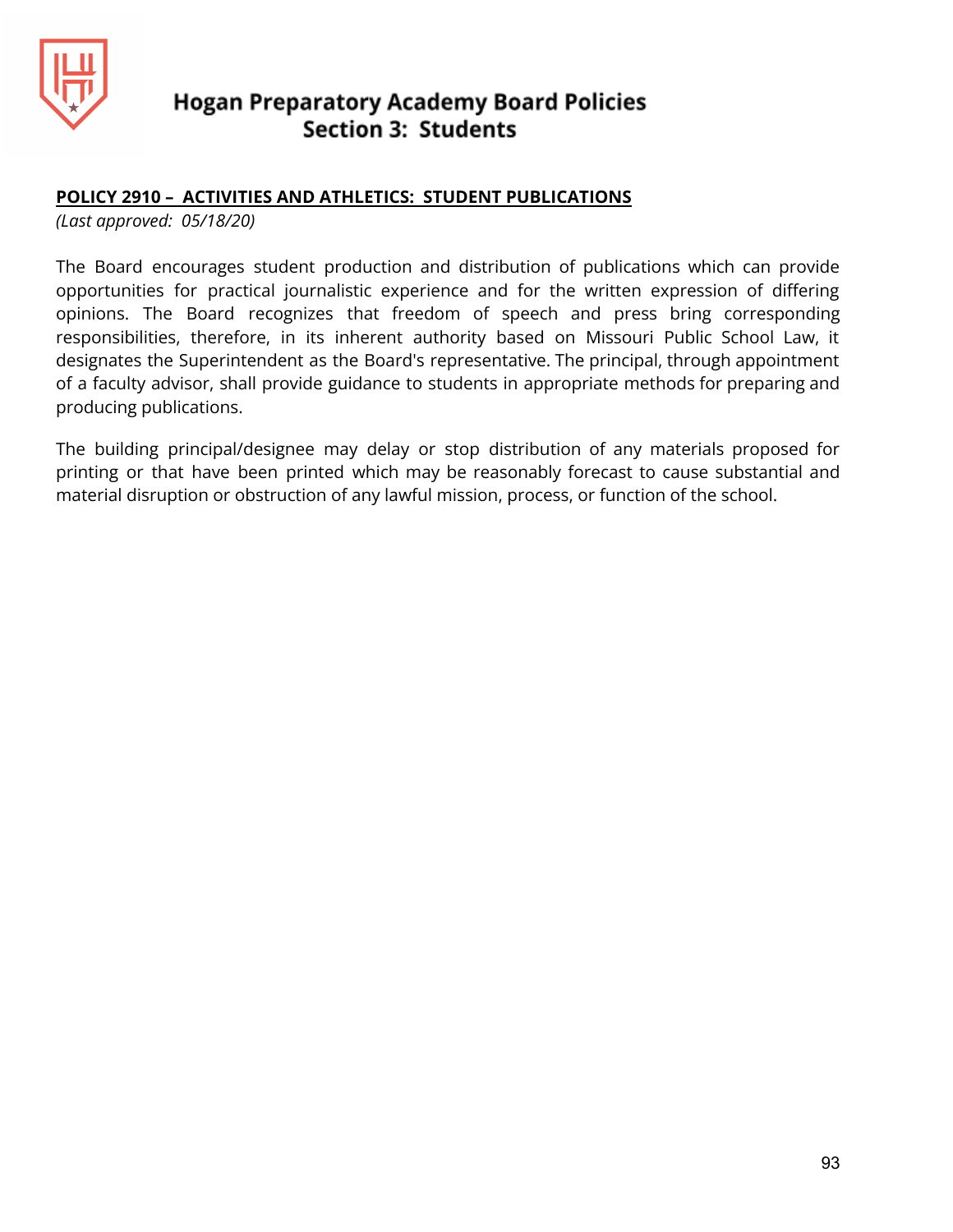

## **POLICY 2920 – ACTIVITIES AND ATHLETICS: INTERSCHOLASTIC ACTIVITIES AND ATHLETICS**

*(Last approved: 05/18/20)*

Hogan Prep provides opportunities for students to participate in interscholastic activities and athletics. The interscholastic programs should encourage participation by as many students as possible and should be carried on with the best interests of the students as the primary consideration. The programs are expected to be well organized and well conducted and to have a positive influence on the students and the community.

Participation in interscholastic and extracurricular activities is a privilege and not a right. Interscholastic competition may be withheld from any student as a condition of discipline. Furthermore, all policies that apply to the regular school day apply also to interscholastic competition. Coaches and sponsors may establish policies for their groups in addition to those set out by the Missouri State High School Activities Association.

### **Hazing**

Student hazing is inconsistent with the educational goals of Hogan Prep and poses a significant risk to the physical and mental welfare of HPA students. Hazing of students, on or off Hogan property, is prohibited and may result in suspension or expulsion from school and from activity/athletic participation.